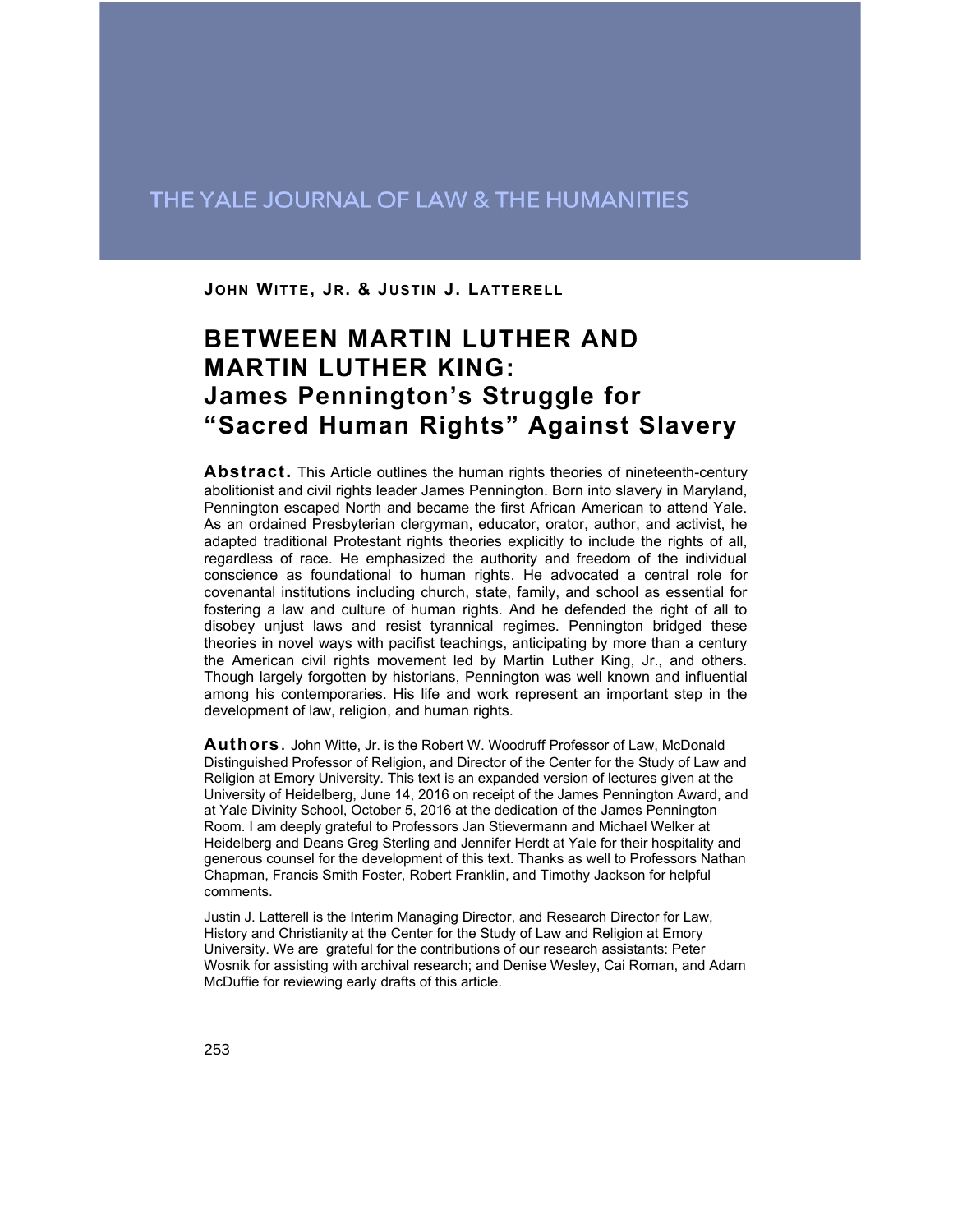

## **Article Contents**

| Introduction                     |                                                                                                                          | 255                      |
|----------------------------------|--------------------------------------------------------------------------------------------------------------------------|--------------------------|
| Τ.                               | Early Biographical Origins of Pennington's Theory of Human Rights                                                        | 258                      |
| А.<br><b>B.</b>                  | The Cruelty of Slavery<br>Liberation of Body, Mind, and Soul.                                                            | 258<br>261               |
| Ш.                               | Protestant Foundations of Rights, Resistance, and Revolution                                                             |                          |
|                                  | <b>Against Tyranny</b>                                                                                                   | 268                      |
| III.                             | Human Rights and Nonviolent Resistance in Pennington's Thought                                                           | 273                      |
| А.<br><b>B.</b>                  | Liberty of Conscience and Human Rights<br>Tyranny, Slavery, and Revolution.                                              | 273<br>279               |
| IV.                              | Pennington's Critique of Chattel Slavery                                                                                 | 283                      |
| А.<br>$\mathbf{B}$ .<br>C.<br>D. | <b>Chattel Slavery</b><br>The Curse of Ham<br>The Heathendom of Africans<br>Slavery in the Bible                         | 283<br>286<br>288<br>293 |
| V.                               | The Covenantal Judgment of God on Slavery and Racism                                                                     | 302                      |
| VI.                              | Nonviolent Resistance to Slavery and Racism                                                                              | 312                      |
| А.<br><b>B.</b><br>C.<br>D.      | The Principles of Nonviolence<br><b>Disobeying Unjust Laws</b><br>Modeling Covenant Community.<br>Advocacy for Abolition | 313<br>316<br>320<br>323 |
| VII.                             | Slavery, Just War, and Violence                                                                                          | 328                      |
| VIII.                            | Conclusion                                                                                                               | 336                      |

## **INTRODUCTION**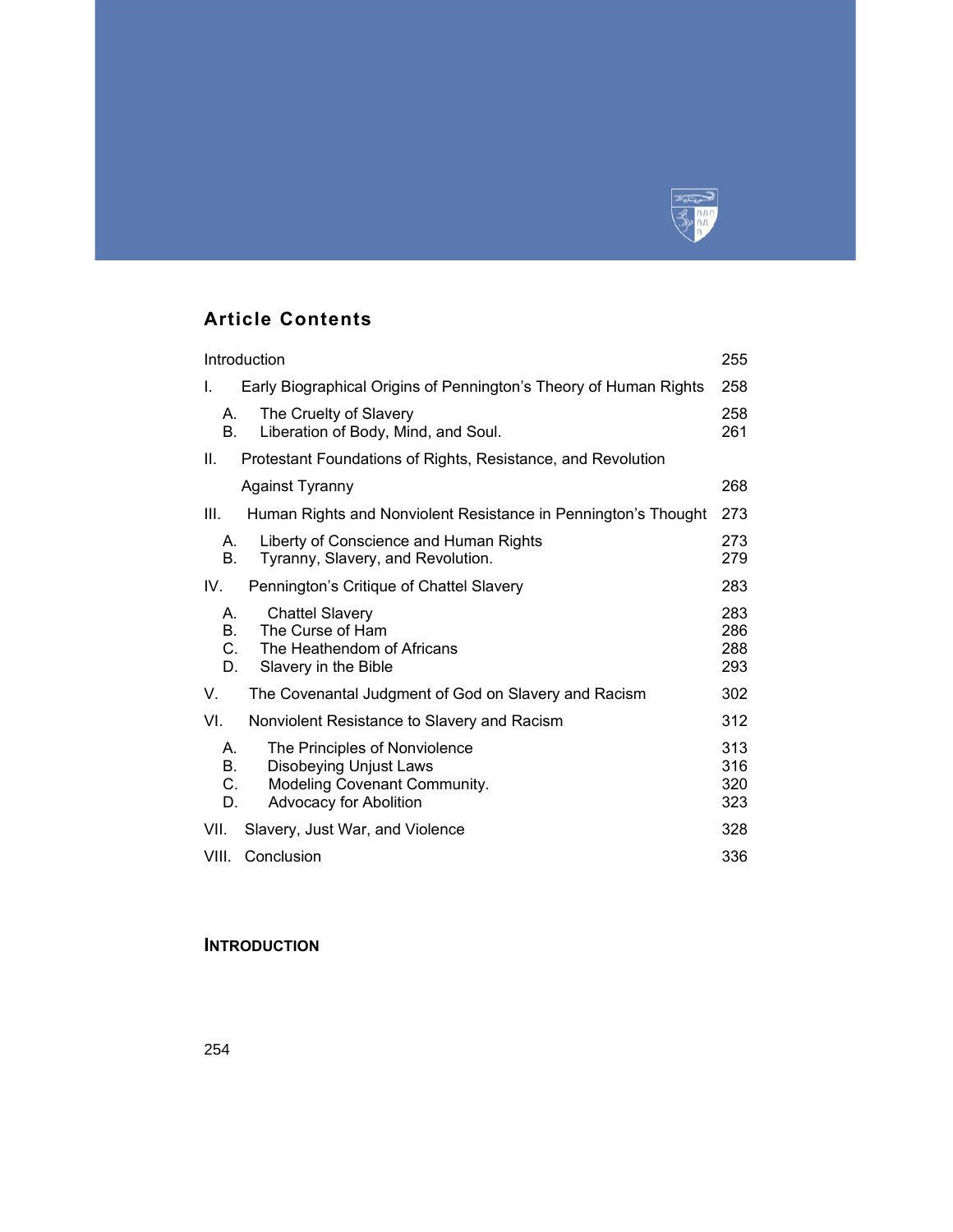### BETWEEN MARTIN LUTHER AND MARTIN LUTHER KING

The Reverend Dr. James W.C. Pennington (ca. 1807 to 1870) was a remarkable figure in the American anti-slavery movement, though he is largely unknown today except by specialists. [1](#page-2-4) He was born into slavery in Maryland. As a young child, he was whipped severely by the master's overseer and taunted by the master's children. So he spent long, lonely, and hungry days hiding in the woods while his parents worked the fields. As a youth, he was trained as a blacksmith, and periodically leased out to other masters and forced to live away from his family. In 1827, after witnessing the brutal whipping of his father, he fled North toward freedom. Twice along the way he was seized by fugitive slave hunters; twice he escaped. He made his way to Pennsylvania where Quakers took him in and provided food, shelter, kindness, a paid job, his first Bible, and his first glimpse of formal education. Pennington then moved to New York City and settled in a Presbyterian community, working during the day and attending one of the black charity schools at night.<sup>[2](#page-2-5)</sup>

In 1830, Pennington converted to Christianity and learned to read the Bible. He taught himself Latin and Greek and became a voracious reader of theology, history, philosophy, and rhetoric. In 1834, he became the first African American to study at Yale, taking courses in theology despite being forced to sit in the hallway outside the classrooms to hear the lectures. He became an ordained minister in the Presbyterian Church in 1838, serving as pastor to churches on Long Island, Hartford, and New York City—and later as moderator of the New York presbytery before taking final pastoral calls in Maine, Mississippi, and Florida.[3](#page-2-6)

<span id="page-2-4"></span> $1$  For biographical studies, see THE PENNINGTON LECTURES, 2011-2015 (Jan Stievermann ed., 2016); CHRISTOPHER L. WEBBER, AMERICAN TO THE BACKBONE: THE LIFE OF JAMES W.C. PENNINGTON, THE FUGITIVE SLAVE WHO BECAME ONE OF THE FIRST BLACK ABOLITIONISTS (2011); R.J.M. BLACKETT, BEATING AGAINST THE BARRIERS: BIOGRAPHICAL ESSAYS IN NINETEENTH-CENTURY AFRO-AMERICAN HISTORY 1-86 (1986); HERMAN E. THOMAS, JAMES W.C. PENNINGTON: AFRICAN AMERICAN CHURCHMAN AND ABOLITIONIST (1995); with literature review in *id.* at 6-12, 187-200. Pennington's given name was James Pembroke. He changed his surname name to Pennington after his escape in order to elude the attention of fugitive slave hunters.

<span id="page-2-5"></span><span id="page-2-3"></span><span id="page-2-0"></span><sup>2</sup> *See infra* notes [Error: Reference source not found-](#page-2-0)[Error: Reference source not found](#page-2-3) and accompanying text.

<span id="page-2-6"></span><span id="page-2-2"></span><span id="page-2-1"></span><sup>3</sup> *See infra* notes [Error: Reference source not found-](#page-2-2)[Error: Reference source not found](#page-2-1) and accompanying text.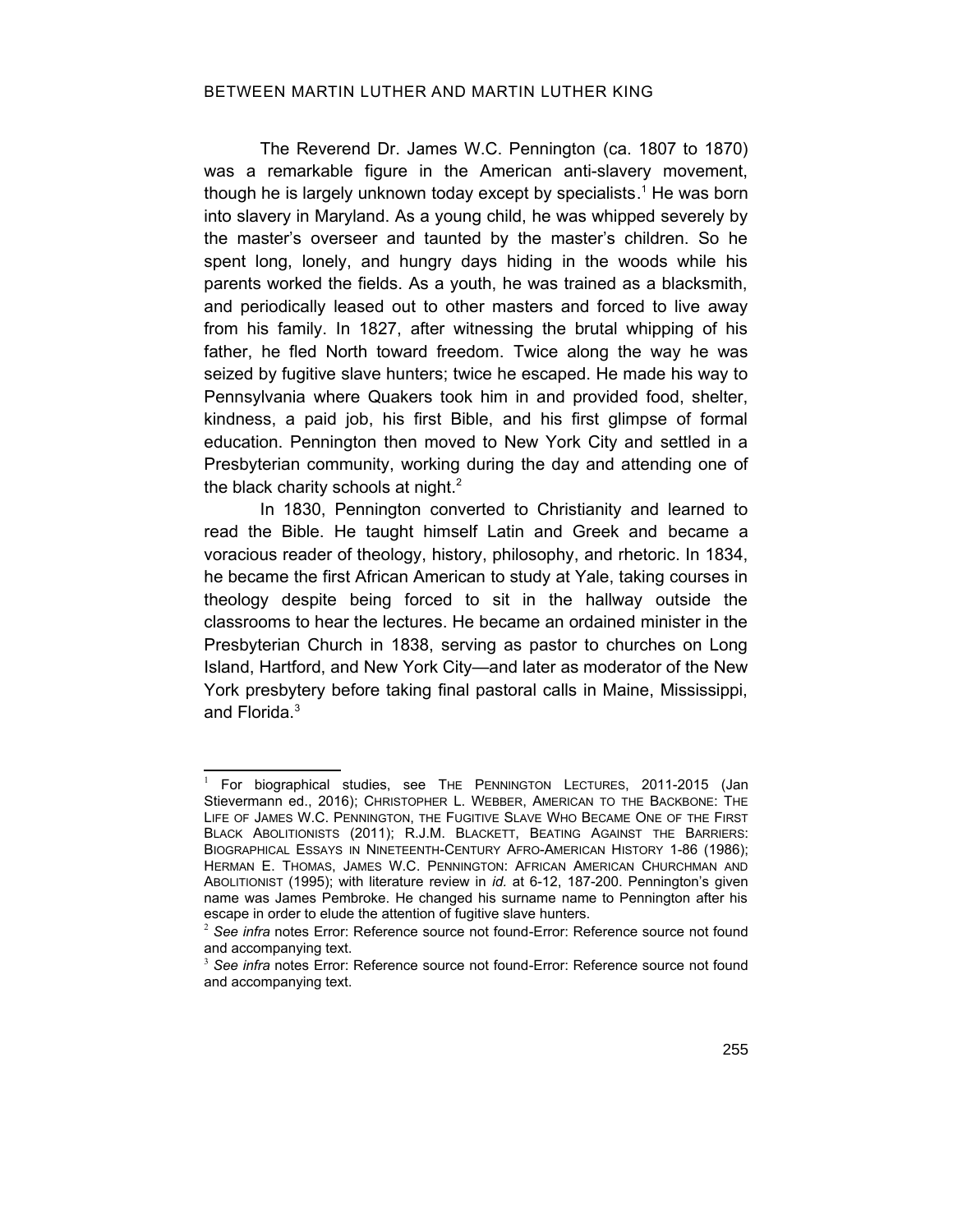Also in 1830, Pennington attended his first abolitionist convention in New York City. His own suffering as a slave had already convinced him that slavery and racism were morally evil, and that he was no less entitled to natural liberty than his white counterparts. But as he learned more about the vast scope, cruelty, and injustices of the chattel-slavery system in America and beyond, he resolved to become an educator and crusader against slavery and racism, adopting and adapting the Presbyterian theories of rights, resistance, and revolution that he was learning as a pastor and scholar. [4](#page-3-13)

Pennington treated slavery as a form of domestic tyranny that needed to be resisted and reformed in the name of human rights. Much like the sixteenth-century Protestant reformers who revolted against the *spiritual* tyranny of the medieval pope and the American revolutionaries who revolted against the *political* tyranny of the English king, Pennington called for abolitionists to revolt against the *domestic* tyranny of the chattel-slave system. He called it "blatant hypocrisy" for the avowedly Protestant American nation to declare proudly that "all men are created equal, that they are endowed by their Creator with certain unalienable rights," and then systematically to deny rights to women, children, immigrants, indentured servants, Native Americans, and African Americans, enslaved and free.<sup>[5](#page-3-14)</sup> He called it a "monstrous crime" for slaves to be treated as items of personal property of their masters rather than as image-bearers of their creator God.<sup>[6](#page-3-15)</sup> He called it "divine treason" to refuse sanctuary and comfort to an escaped slave, or to return slaves to their masters for "thirty pieces of silver," in the vein of Judas Iscariot.<sup>[7](#page-3-16)</sup> And he called the American law of slavery a "covenant with death and hell" that would bring the entire nation under God's judgment and wrath.<sup>[8](#page-3-17)</sup>

<span id="page-3-13"></span><span id="page-3-12"></span><span id="page-3-11"></span><span id="page-3-9"></span><sup>4</sup> *See infra* notes [Error: Reference source not found-](#page-3-12)[Error: Reference source not found](#page-3-11) and accompanying text.

<span id="page-3-14"></span><span id="page-3-10"></span><sup>5</sup> *See infra* notes [Error: Reference source not found-](#page-3-10)[Error: Reference source not found](#page-3-9) and accompanying text.

<span id="page-3-15"></span><span id="page-3-8"></span><span id="page-3-7"></span><span id="page-3-6"></span><sup>6</sup> *See infra* notes [Error: Reference source not found,](#page-3-8) [Error: Reference source not found](#page-3-7), [Error: Reference source not found](#page-3-6) and accompanying text.

<span id="page-3-16"></span><span id="page-3-5"></span><span id="page-3-4"></span><sup>7</sup> *See infra* notes [Error: Reference source not found-](#page-3-5)[Error: Reference source not found](#page-3-4) and accompanying text.

<span id="page-3-17"></span><span id="page-3-3"></span><span id="page-3-2"></span><span id="page-3-1"></span><span id="page-3-0"></span><sup>8</sup> *See infra* notes [Error: Reference source not found](#page-3-3)[-Error: Reference source not found,](#page-3-2) [Error: Reference source not found-](#page-3-1)[Error: Reference source not found](#page-3-0) and accompanying text.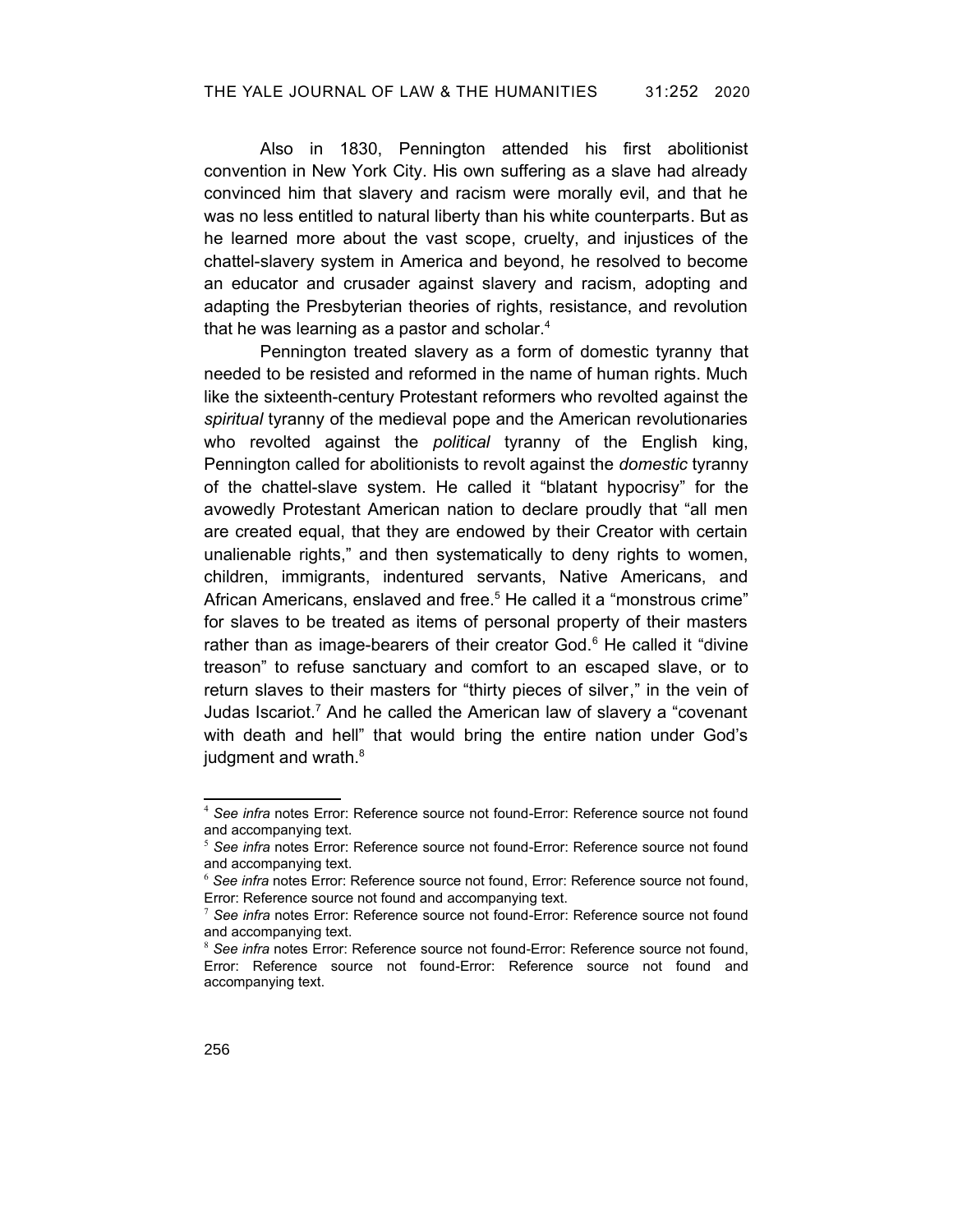### BETWEEN MARTIN LUTHER AND MARTIN LUTHER KING

But Pennington was no sword-swinging revolutionary like some of his Protestant forebearers.<sup>[9](#page-4-16)</sup> Anticipating by a century the civil rights movement led by Martin Luther King, Jr., and others, Pennington advocated primarily nonviolent resistance against racism and slavery.<sup>[10](#page-4-17)</sup> To combat racism, he led sit-ins, lawsuits, political protests, and scholarly refutations of popular prejudices.<sup>[11](#page-4-18)</sup> He worked assiduously for the abolition of the institution of slavery and for the emancipation and escape of individual slaves. He sold much of his property and collected donations from others in an effort to ransom his family. [12](#page-4-19) He led initiatives to promote temperance, education, family stability, missionary work, and charity among free and enslaved blacks in the United States, Africa, and the West Indies.<sup>[13](#page-4-20)</sup> And as an elected leader of the World Antislavery Society, he mounted pulpits, lecterns, and soapboxes on both sides of the Atlantic, pleading for the rights and liberties of all— especially for African Americans, slave and free.<sup>[14](#page-4-21)</sup>

Pennington's abolitionist speeches, first in London in 1843<sup>[15](#page-4-22)</sup> and later in Paris in 1849,<sup>[16](#page-4-23)</sup> caught the appreciative ear of Heidelberg jurist, philosopher, and literary figure Friedrich Wilhelm Carové, himself something of a liberal freedom fighter. Carové thus took the bold step of recommending Pennington for an honorary doctorate in theology. [17](#page-4-24) "The University of Heidelberg," he wrote to his colleagues, "was the first to confer this honor upon a Jew (Spinoza)," as a standing rebuke to many centuries of pogroms, expulsion, persecution, and slaughter of

<span id="page-4-16"></span><span id="page-4-15"></span><span id="page-4-14"></span><sup>&</sup>lt;sup>9</sup> See infra notes [Error: Reference source not found-](#page-4-15)[Error: Reference source not found](#page-4-14) and accompanying text.

<span id="page-4-17"></span><span id="page-4-13"></span><span id="page-4-12"></span><sup>&</sup>lt;sup>10</sup> See infra notes [Error: Reference source not found-](#page-4-13)[Error: Reference source not found](#page-4-12) and accompanying text.

<span id="page-4-18"></span><span id="page-4-11"></span><span id="page-4-10"></span><sup>&</sup>lt;sup>11</sup> See infra notes [Error: Reference source not found-](#page-4-11)[Error: Reference source not found](#page-4-10) and accompanying text.

<span id="page-4-19"></span><span id="page-4-9"></span><span id="page-4-8"></span><sup>&</sup>lt;sup>12</sup> See infra notes [Error: Reference source not found-](#page-4-9)[Error: Reference source not found](#page-4-8) and accompanying text.

<span id="page-4-20"></span><span id="page-4-7"></span><span id="page-4-6"></span><span id="page-4-5"></span><span id="page-4-4"></span><sup>&</sup>lt;sup>13</sup> See infra notes [Error: Reference source not found](#page-4-7)[-Error: Reference source not found,](#page-4-6) [Error: Reference source not found](#page-4-5), [Error: Reference source not found](#page-4-4)[-Error: Reference](#page-4-3) [source not found,](#page-4-3) [Error: Reference source not found](#page-4-2)-[Error: Reference source not found](#page-4-1) and accompanying text.

<span id="page-4-21"></span><span id="page-4-3"></span><span id="page-4-2"></span><span id="page-4-1"></span><sup>14</sup> WEBBER, *supra* note 1, at 186*.*

<span id="page-4-22"></span> $^{15}$  *Id.* 

<span id="page-4-23"></span><sup>16</sup> *Id.* at 255.

<span id="page-4-24"></span><span id="page-4-0"></span> $17$  See a facsimile of the original diploma with translation of the dedication in THOMAS, *supra* note [Error: Reference source not found](#page-4-0), at 179-86.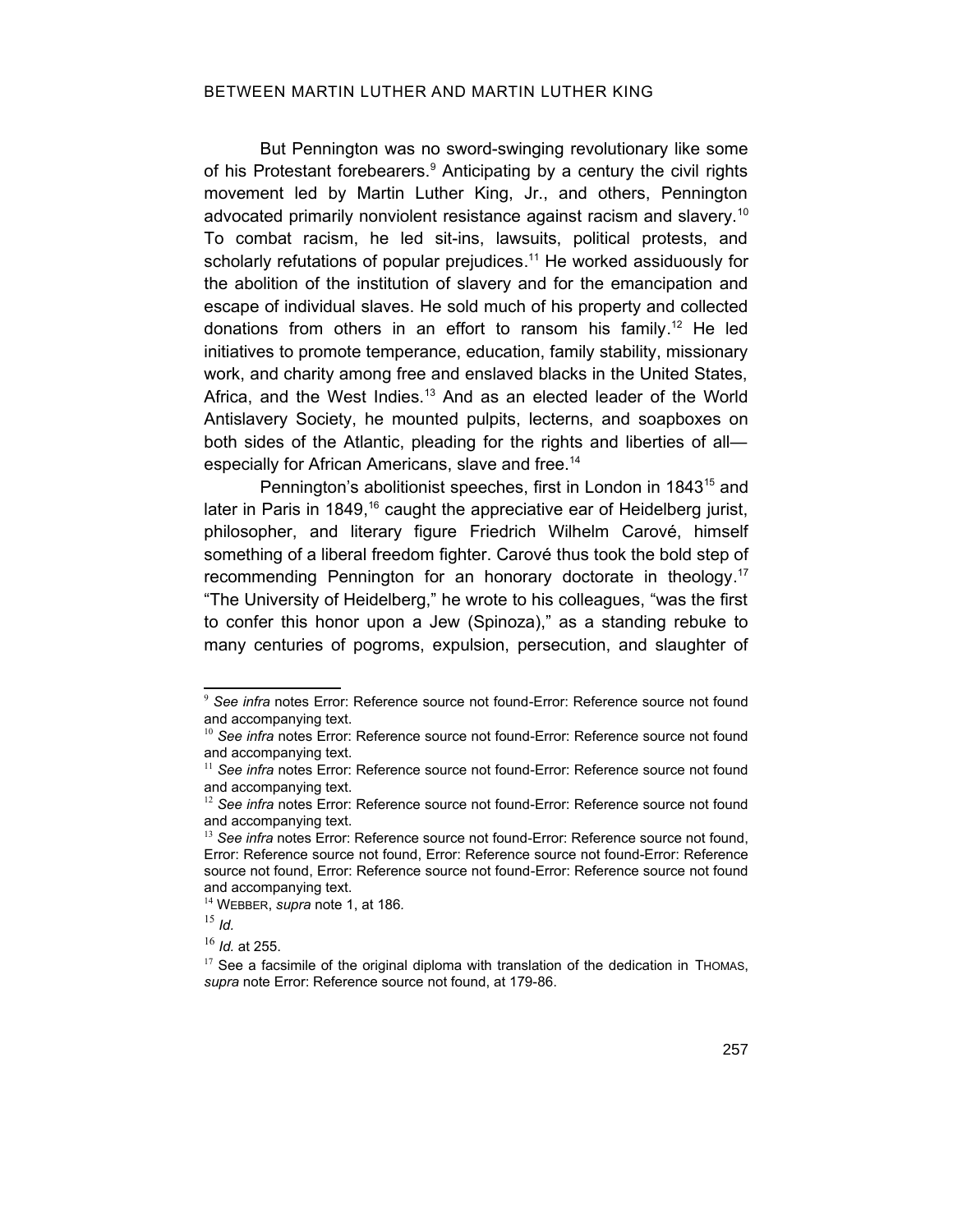Jewish people.[18](#page-5-0) "The university was the first to establish a chair for natural and human rights," he continued, to counter the many centuries of church and state absolutism that so abused the people.[19](#page-5-1) And now, Carové argued to his colleagues, this great German university should again be the "first to confer the doctoral degree . . . on this mistreated and despised North American" James Pennington and, by lifting him up, help Europe begin to "atone for the terribly heavy guilt for [abusing] the wretched sons of Africa, who for centuries have been robbed of their most sacred human rights."[20](#page-5-2)

This principle of "sacred human rights" animated Pennington's mature efforts to abolish chattel slavery and to purge the racism that marked American society. Pennington's understanding of "sacred human rights" came directly from the Protestant tradition of rights, resistance, and revolution that he absorbed in his Presbyterian training and ministry. He portrayed the sixteenth-century Reformation movement in Germany and the abolitionist cause in America as part of the same providential movement from slavery and tyranny toward liberty and justice, from a national "covenant with death" to a natural covenant with life. Like the Protestant revolutionaries before him, Pennington viewed conscience as the "mother of all rights." Like the black church civil rights leaders after him, Pennington viewed Christian faith as the "soul fire" of the human rights movement. As such, Pennington stands as a fulcrum between Martin Luther and Martin Luther King.

## **A. EARLY BIOGRAPHICAL ORIGINS OF PENNINGTON'S THEORY OF HUMAN RIGHTS**

B. The Cruelty of Slavery

James Pennington's theory of human rights was born, in part, out of his bitter personal experience with slavery. In his 1849 autobiography, *The Fugitive Blacksmith,* he recounts the abuses and indignities that led him to "steal himself" from his master and flee

<span id="page-5-0"></span><sup>18</sup> *Id.* at 186.

<span id="page-5-1"></span><sup>19</sup> *Id.*

<span id="page-5-2"></span><sup>20</sup> *Id.* at 185.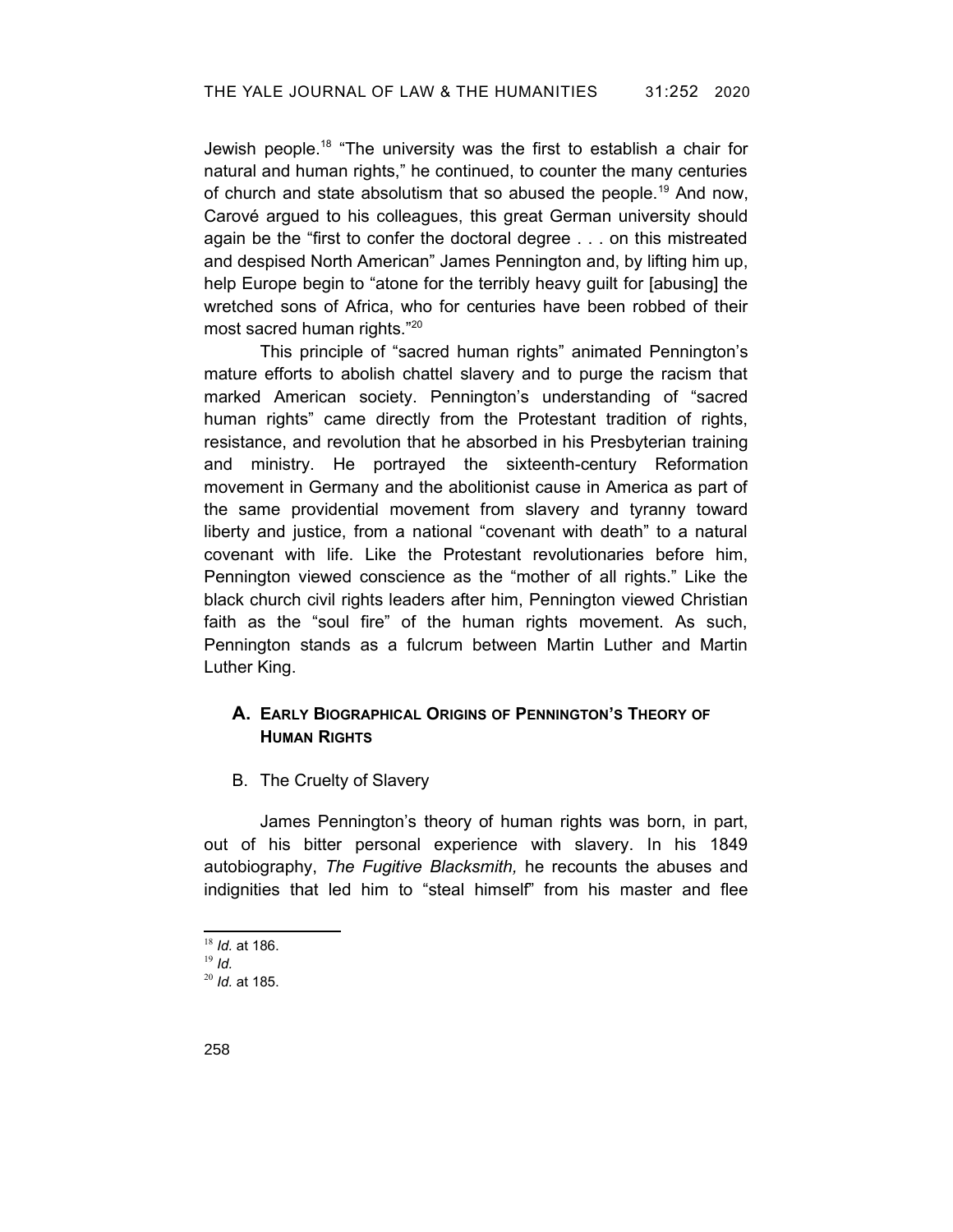### BETWEEN MARTIN LUTHER AND MARTIN LUTHER KING

North.<sup>[21](#page-6-0)</sup> It began with the commercial "business of breeding slaves" which was built on "the primary law of slavery . . . that the child shall follow the condition of the mother," however that child was conceived. $22$ Each slave was viewed as a singular item of property that could be bought, sold, leased, gifted, or moved at the master's discretion, without regard to a slave's family ties. Pennington's master, Frisby Tilghman, in fact, gifted the four-year-old Pennington, his mother, and his older brother to his newly wedded son, and the newlyweds promptly moved to another county with their new slaves in tow. So "began the first of our family troubles that I knew anything about," Pennington recounts, "as it occasioned a separation between my mother and the only two children she then had, and my father, to a distance of about two hundred mile[s]."<sup>[23](#page-6-2)</sup> Pennington's new owner later purchased his father and consequently reunited the family. Yet slavery continued to wreak havoc on Pennington and his family, for it prevented his parents from fulfilling their natural duties to care for their children.

> My parents were not able to give any attention to their children during the day. I often suffered much from *hunger* and other similar causes. To estimate the sad state of a slave child, you must look at it as a helpless human being thrown up on the world without the benefit of its natural guardians. It is thrown into the world without a social circle to flee to for hope, shelter, comfort, or instruction. The social circle, with all its heaven-ordained blessings, is of the utmost importance to the *tender* child; but of this, the slave child, however tender and delicate, is robbed.<sup>[24](#page-6-3)</sup>

Slavery not only robbed young Pennington of parental care, but also left him and other slave children vulnerable to the cruelty of the master's children and overseers. Though similar in age to his master's

<span id="page-6-0"></span> $21$  James W.C. Pennington, The Fugitive Blacksmith, or, Events in the History of JAMES W.C. PENNINGTON, PASTOR OF A PRESBYTERIAN CHURCH, NEW YORK, FORMERLY A SLAVE IN THE STATE OF MARYLAND, UNITED STATES (London: Charles Gilpin 2d ed. 1849).

<span id="page-6-1"></span><sup>22</sup> *Id.* at 1-2.

<span id="page-6-2"></span><sup>23</sup> *Id.* at 2.

<span id="page-6-3"></span><sup>24</sup> *Id.*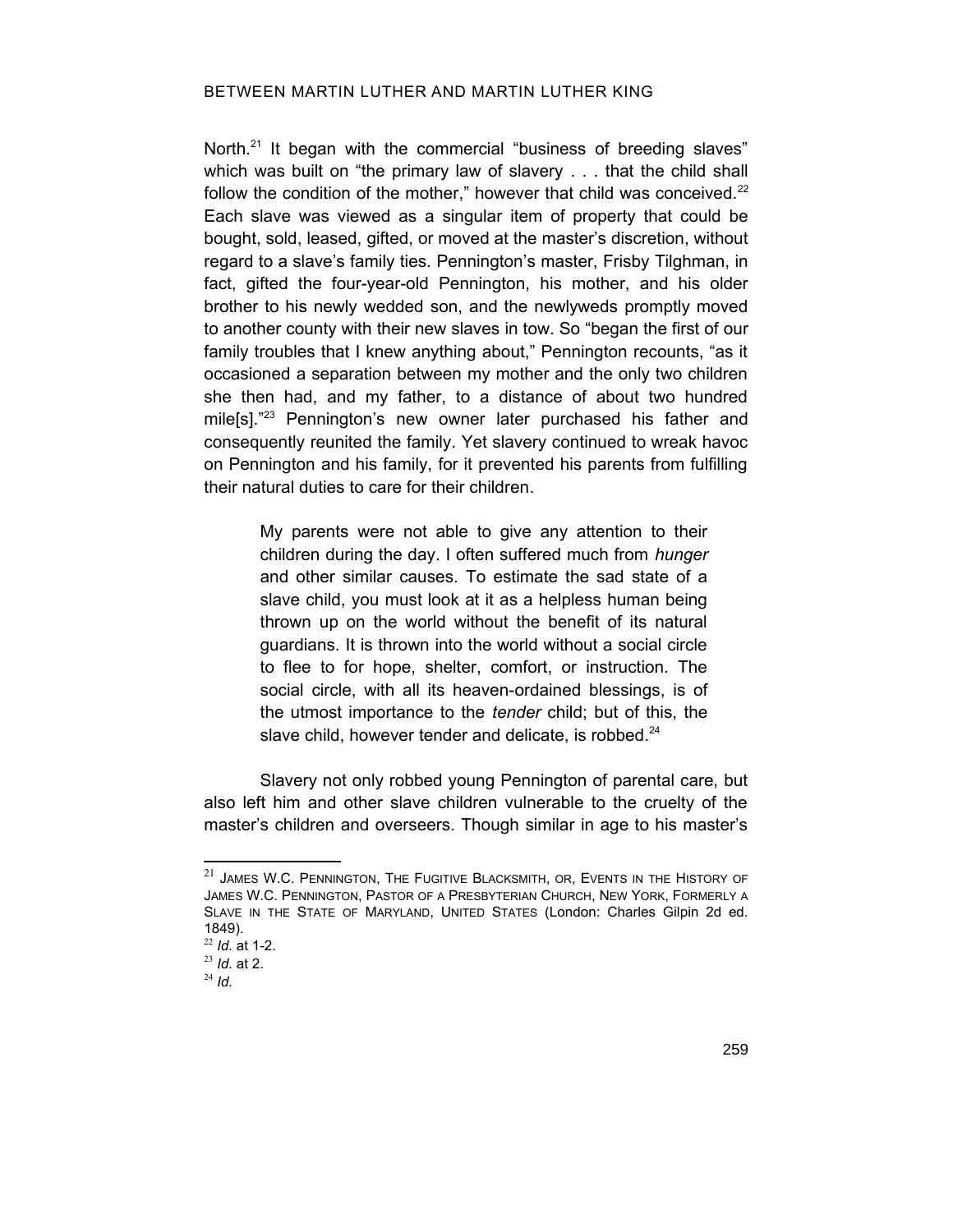sons, Pennington and his fellow slave children "were not only required to recognize these young sirs as our young masters, but *they* felt themselves to be such; and, in consequence of this feeling, they sought to treat us with the same air of authority that their father did the older slaves."<sup>[25](#page-7-1)</sup> Worse were the plantation overseers. Charged with managing and disciplining all the slaves, Tilghman's overseers took "pleasure in torturing the children of slaves, long before they are large enough to be put at the hoe, and consequently under the whip."[26](#page-7-2) One "extremely cruel" overseer named Blackstone severely flogged young Pennington. "From that [day], I lived in constant dread of that man; and he would show how much he delighted in cruelty by chasing me from my play with threats and imprecations."<sup>[27](#page-7-3)</sup>

It was even harder for Pennington to see his family members mistreated.[28](#page-7-4) He was especially outraged when, as a teenager, he witnessed the severe beating of his father. "I was near enough to hear the insolent words that were spoken to my father, and to hear, see, and even count the savage stripes inflicted upon him," he remembered.<sup>[29](#page-7-5)</sup> That humiliating and infuriating scene steeled his opposition to slavery. "Let me ask any one of Anglo-Saxon blood and spirit, how would you expect a *son* to feel at such a sight?"[30](#page-7-6) It was a crucial turning point in Pennington's life and that of his entire family:

> This act created an open rupture with our family – each member felt the deep insult that had been inflicted upon our head; the spirit of the whole family was roused; we talked of it in our nightly gatherings and showed it in our daily melancholy aspect. The oppressor saw this, and with the heartlessness that was in perfect keeping with the first insult, commenced a series of tauntings, threatenings, and insinuations, with a view to crush the spirit of the whole

<span id="page-7-6"></span><sup>30</sup> *Id.*

<span id="page-7-1"></span><sup>25</sup> *Id.* at 2-3.

<span id="page-7-2"></span><sup>26</sup> *Id.* at 3.

<span id="page-7-3"></span><sup>27</sup> *Id.*

<span id="page-7-4"></span><sup>28</sup> *See* James W.C. Pennington, [Untitled Report of Speech], MONTREAL WITNESS, Sept. 6, 1862, *available at* BAA, Doc. No. 25908: "No man was contented who saw his mother flogged, his sister violated, and his brothers sold on the auction block," Pennington reflected.

<span id="page-7-5"></span><span id="page-7-0"></span><sup>29</sup> PENNINGTON, *supra* note [Error: Reference source not found,](#page-7-0) at 7.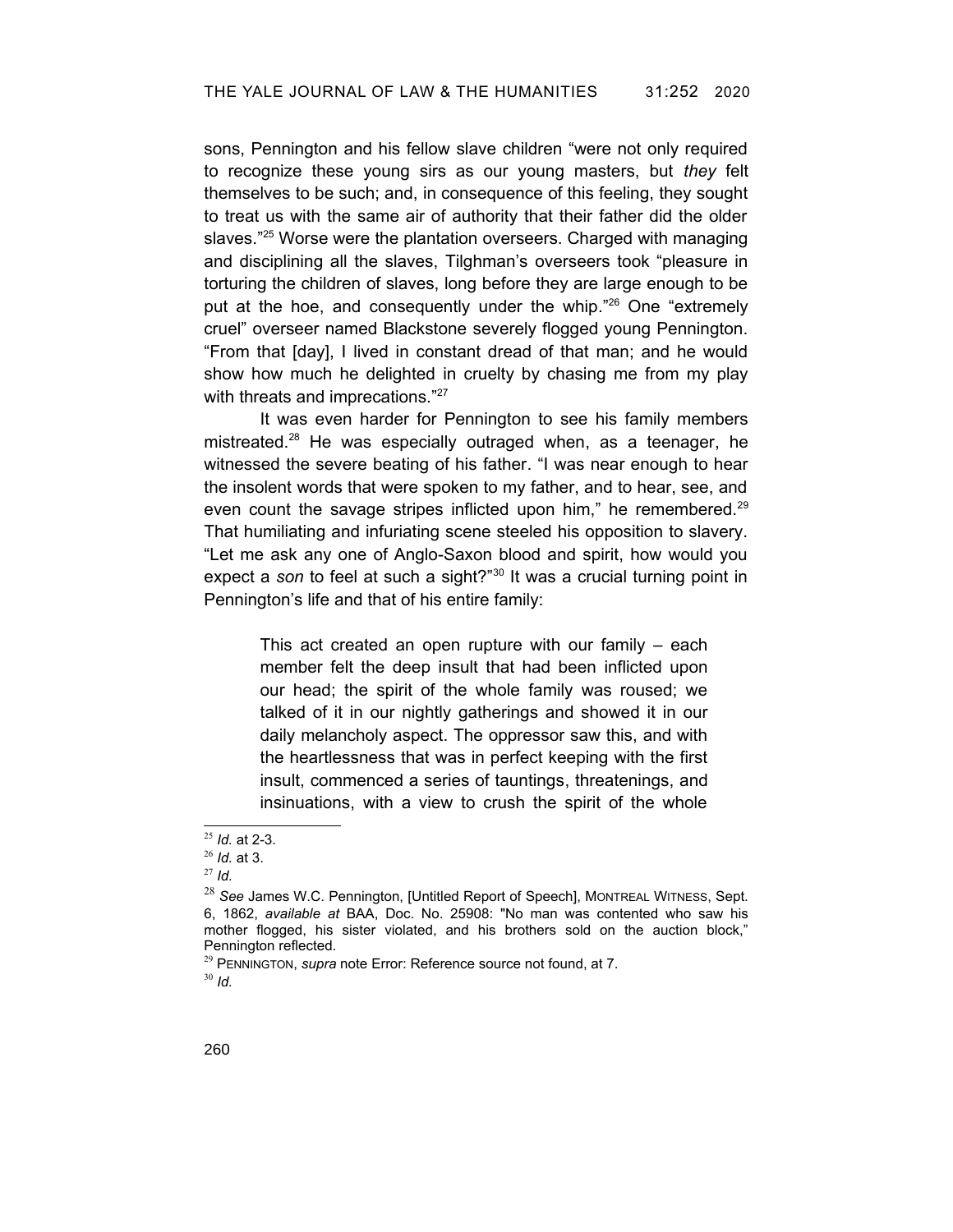family. Although it was sometime after this event before I took the decisive step [to escape], yet in my mind and spirit, I never was a *Slave* after it.<sup>[31](#page-8-2)</sup>

The natural integrity of the family—and the inherent dignity of each family member—would remain a lasting theme in Pennington's thought.[32](#page-8-3) His father's beating convinced Pennington that he could not continue to live in bondage. Yet even as this conviction grew stronger, relations between his family members and their master continued to deteriorate. "Our social state was now perfectly intolerable," Pennington said of the weeks after his father's beating. "We were on the eve of a general fracas," as family members struggled to know how to respond and protect themselves from such manifest cruelty and injustice. Finally, one Saturday evening, Pennington recounted, "without counsel or advice from any one, I determined to fly."<sup>[33](#page-8-4)</sup> It was the first of his many conscientious acts of resistance against tyranny.

C. Liberation of Body, Mind, and Soul.

Pennington's flight from slavery foreshadowed his later efforts to abolish slavery so much as possible by nonviolent means. Though fully convinced that he had the right to break his bonds and claim his freedom, Pennington remained troubled, both during and after his escape, by the deception and violence that his escape required. His master set a hefty two-hundred-dollar bounty on his head and Pennington was actively pursued as a fugitive as he made his way, largely by night and by backroads and trails, from the Maryland coast to

<span id="page-8-2"></span><span id="page-8-1"></span><sup>31</sup> *Id.*

<span id="page-8-3"></span><sup>32</sup> See *infra* note [Error: Reference source not found](#page-8-1). *See, e.g.*, [Record of Lecture Given by Pennington in England], ANTI-SLAVERY REP., June 28, 1843, *available at* BAA, Doc. No. 06951, at 1-2. (Slavery "originates in the dismemberment of those portions of the human family who have been long and cruelly disfranchised. The human family, taken as a whole, are like the body. Each class is a limb; every limb sustains its appropriate relation. Strike off a limb, and you injure the whole body. To treat any one class of the human family without a respect to the relationship they sustain, is to do injury to the entire body, and to diffuse pain throughout. Here is the exact position of that limb of the human family which I represent to-day. For hundreds of years it has been dismembered from the trunk, and hence mutual pain, mutual disease, mutual agony, mutual trouble throughout the whole body. Again, I ask, What is the remedy? It is direct, it is close, it is reasonable. Restore the dismembered limb.")

<span id="page-8-4"></span><span id="page-8-0"></span><sup>33</sup> PENNINGTON, *supra* note [Error: Reference source not found,](#page-8-0) at 11.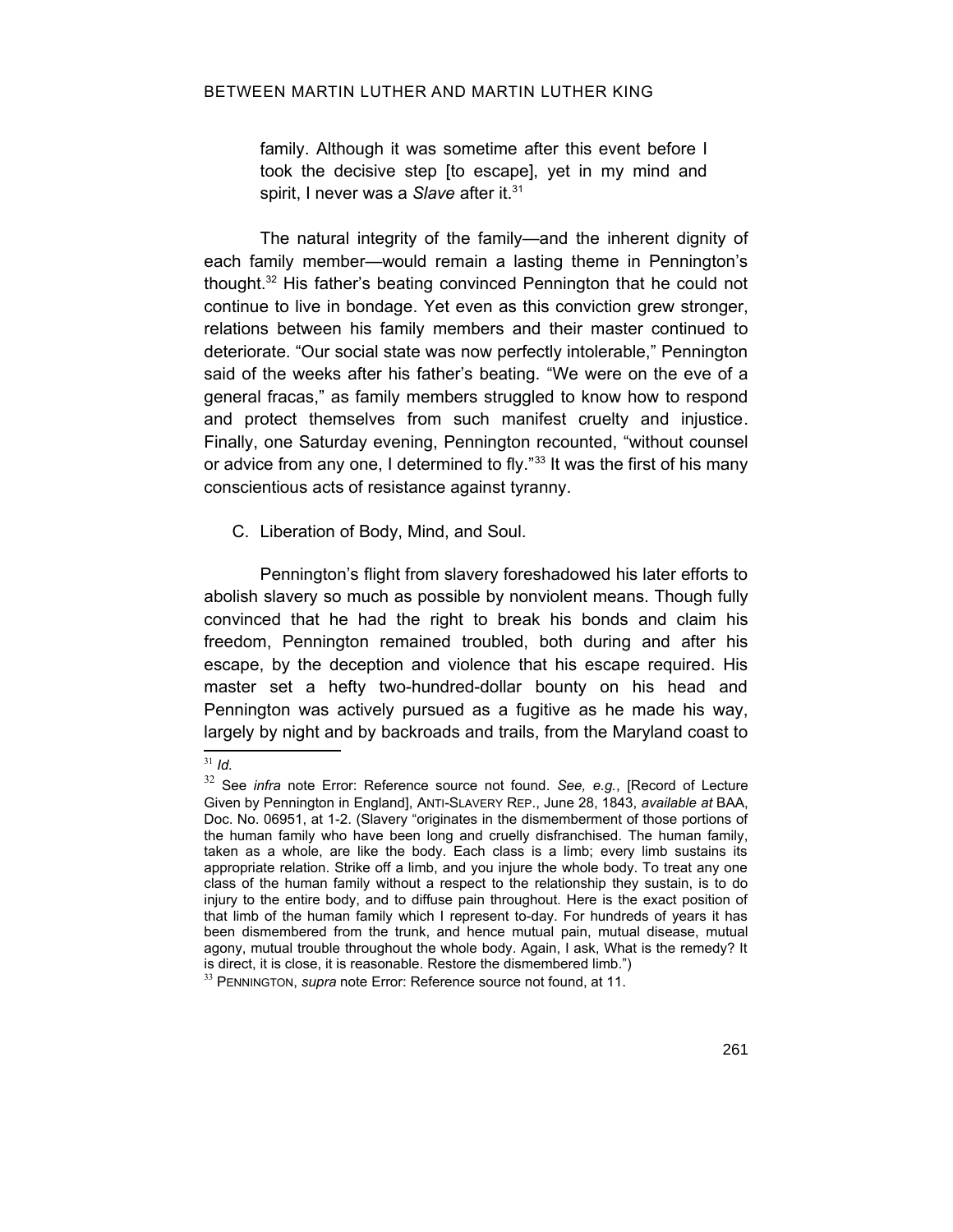the closest free state of Pennsylvania.<sup>[34](#page-9-2)</sup> When periodically confronted by white slave catchers, Pennington spun lies to elude capture or fled by foot. Twice he was captured and held, but each time he broke free and escaped again. [35](#page-9-3) "I had resolved upon a plan of operation," Pennington later said of his decision to fight one of his pursuers, "to stop short, face about, and commence action; and neither ask or give quarters, until I was free or dead!"[36](#page-9-4) But Pennington also regretted such thoughts and actions. When another slave catcher pursued him over a hill, he reflected: "Once more I thought of self-defense. I am trying to escape peaceably, but this man is determined that I shall not."[37](#page-9-5)

Pennington ultimately justified such lies and violence as sins of necessity born of the natural right to self-defense.<sup>[38](#page-9-6)</sup> But sins they remained in his mind at the time. Faced with the prospect of "200 lashes" for his escape and a lifetime of even harder bondage thereafter, [39](#page-9-7) he instinctively defended himself—ready to fight to the death, if necessary. But Pennington was also aware that his conduct was judged by a transcendent moral law, which he resented having to break.

If you ask me whether I had expected before I left home, to gain my liberty by shedding men's blood, or breaking their limbs? I answer, no! . . . If you ask me if I expected when I left home to gain my liberty by fabrications and untruths? I answer, no! my parents, slaves as they were, had always taught me, when they could, that "truth may be blamed but cannot be shamed" . . . . If you ask me whether I now really believe that I gained my liberty by those lies? I answer, no! I now believe that I should be free, had I told the truth; but, at that moment, I could not see any other way to baffle my enemies, and escape their clutches. The history of that day has never ceased to inspire me with a

<span id="page-9-5"></span><sup>37</sup> *Id.* at 23.

<span id="page-9-2"></span><sup>34</sup> *Id.*

<span id="page-9-3"></span><sup>35</sup> *Id.* at 18-30.

<span id="page-9-4"></span><sup>36</sup> *Id.* at 26.

<span id="page-9-6"></span><sup>38</sup> For Pennington's later theory of self-defense, see *infra* note [Error: Reference source](#page-9-1) [not found.](#page-9-1)

<span id="page-9-7"></span><span id="page-9-1"></span><span id="page-9-0"></span><sup>39</sup> PENNINGTON, *supra* note [Error: Reference source not found,](#page-9-0) at 23.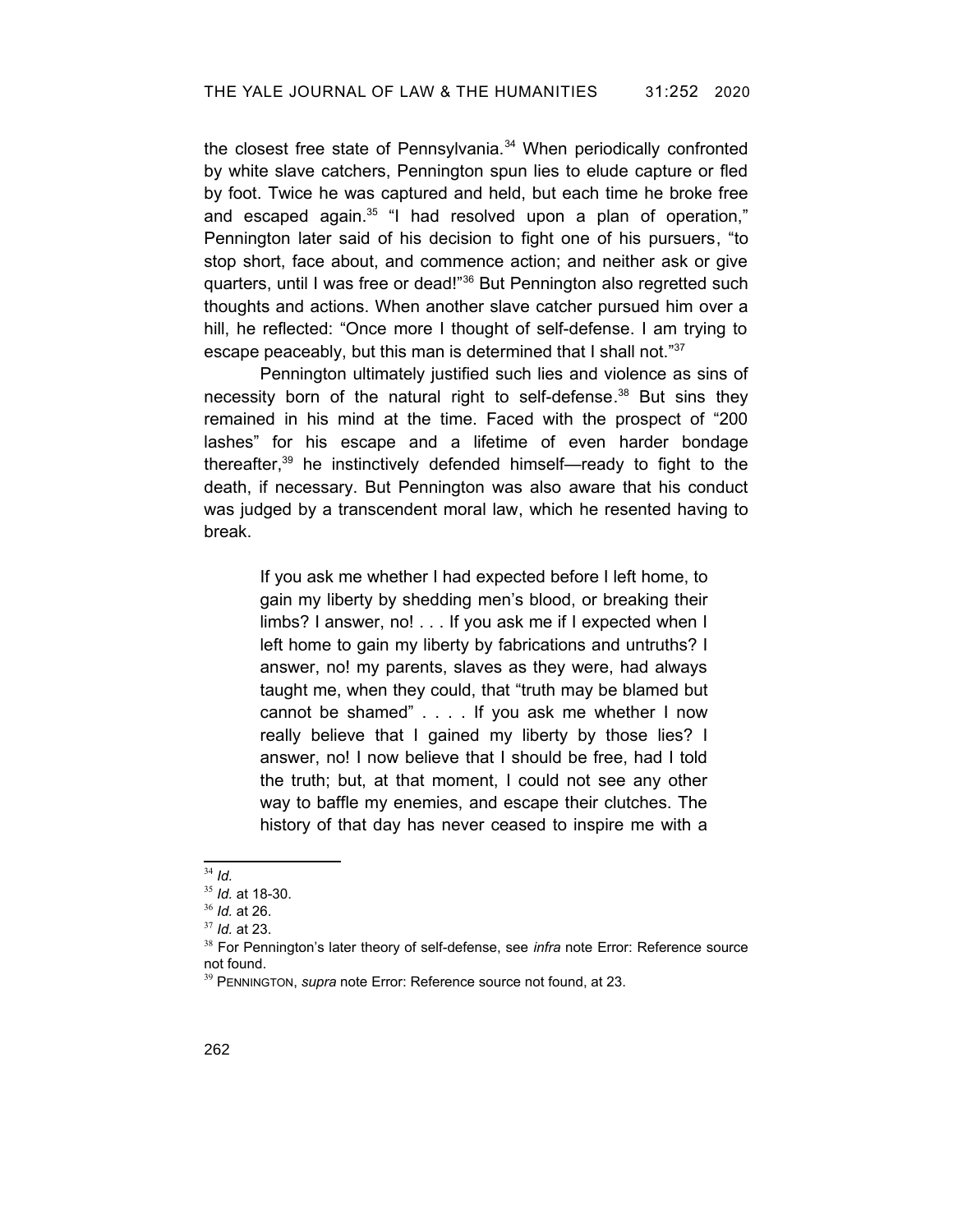deeper hatred of slavery; I never recur to it but with the most intense horror at a system which can put a man not only in peril of liberty, limb, and life itself, but which may even send him in haste to the bar of God with a lie upon his lips.<sup>[40](#page-10-1)</sup>

These moral dilemmas and injustices became clearer to Pennington as he pursued his education. After crossing from Maryland into Pennsylvania, he was taken in by Quakers who gave him food, shelter, and paid work. They introduced him to literature, the Bible, astronomy, and mathematics. They taught him basic skills in reading and writing.<sup>[41](#page-10-2)</sup> He would later describe this six-month stay with the Quakers as a bittersweet period of enlightenment. All this new reading opened his mind and imagination for the first time. But he also discovered the extent to which slavery had shackled not only his body but also his mind, stunting his educational preparation and intellectual development.

I now began to see, for the first time, the extent of the mischief slavery had done to me. Twenty-one years of my life were gone, never again to return, and I was as profoundly ignorant, comparatively, as a child five years old. This was painful, annoying, and humiliating in the extreme. Up to this time, I recollected to have seen one copy of the New Testament, but the entire Bible I had never seen, and had never heard of the Patriarchs, or of the Lord Jesus Christ. I recollected to have heard two sermons, but had heard no mention in them of Christ, or the way of life by Him. It is quite easy to imagine, then, what was the state of my mind, having been reared in total moral midnight; it was a sad picture of mental and spiritual darkness. As my friend poured light into my mind, I saw the darkness; it amazed and grieved me beyond description. Sometimes I sank down under the load, and became discouraged, and dared not hope that I could ever succeed

<span id="page-10-1"></span><span id="page-10-0"></span><sup>40</sup> *Id.* at 29-30.

<span id="page-10-2"></span><sup>41</sup> *Id.* at 40-44; *see also* WEBBER, *supra* note [Error: Reference source not found,](#page-10-0) at 35- 37.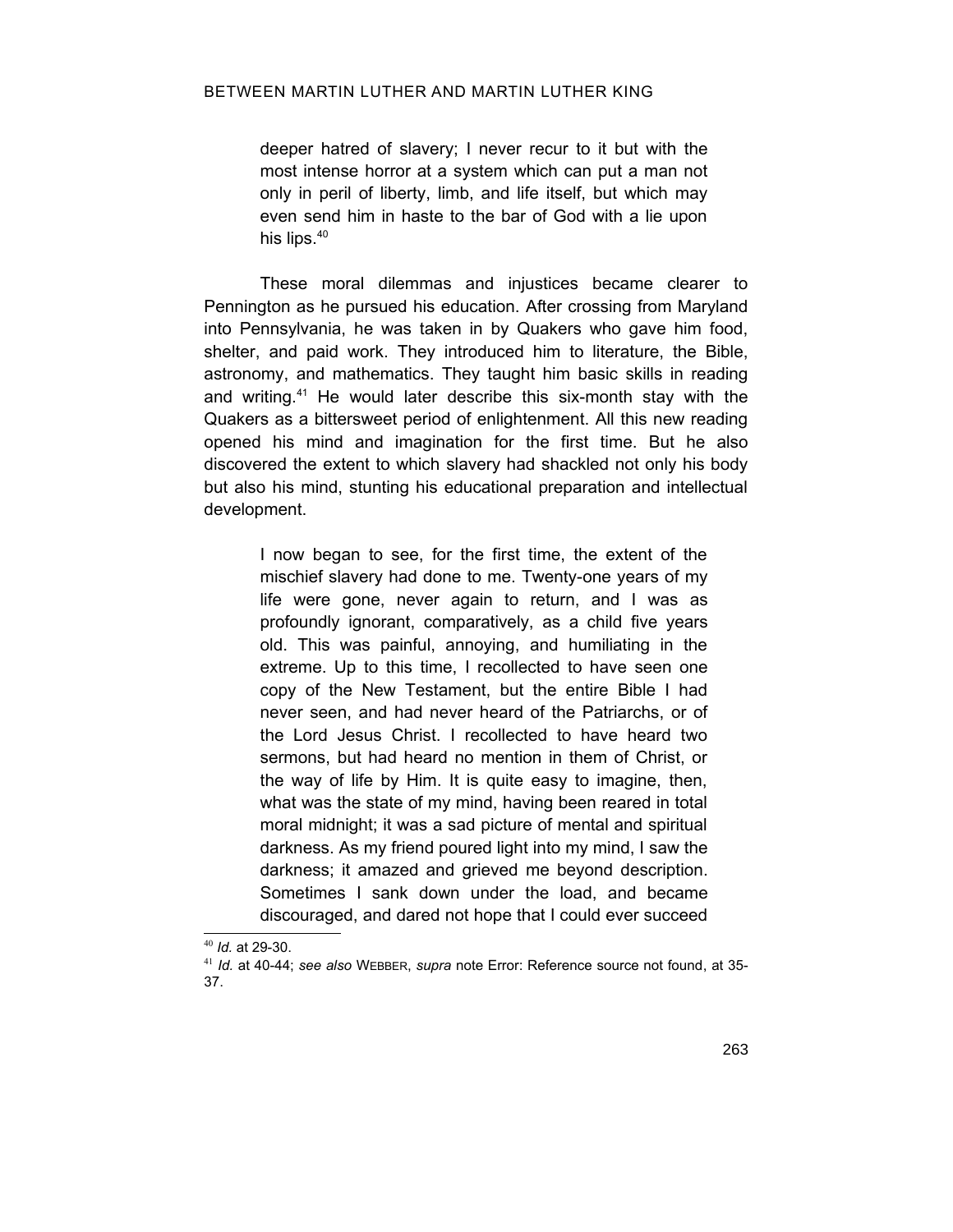in acquiring knowledge enough to make me happy, or useful to my fellow-beings.<sup>[42](#page-11-1)</sup>

Pennington would go on to become a renowned scholar, preacher, and teacher, but he always resented this lack of early education and the handicaps it imposed on him.

There is one sin that slavery committed against me, which I never can forgive. It robbed me of my education; the injury is irreparable; I feel the embarrassment more seriously now than I ever did before. It cost me two years' hard labour, after I fled, to unshackle my mind; it was three years before I had purged my language of slavery's idioms; it was four years before I had thrown off the crouching aspect of slavery; and now the evil that besets me is a great lack of that general information, the foundation of which is most effectually laid in that part of life which I served as a slave. When I consider how much now, more than ever, depends upon sound and thorough education among coloured men, I am grievously overwhelmed with a sense of my deficiency, and more especially as I can never hope now to make it up. If I know my own heart, I have no ambition but to serve the cause of suffering humanity; all that I have desired or sought, has been to make me more efficient for good. So far I have some consciousness that I have done my utmost; and should my future days be few or many, I am reconciled to meet the last account, hoping to be acquitted of any wilful neglect of duty; but I shall have to go to my last account with this charge against the system of slavery, "*Vile monster! thou hast hindered my usefulness, by robbing me of my early education!"*[43](#page-11-2)

Proper education for all people—black and white, slave and free, male and female alike—would become another abiding theme in

<span id="page-11-1"></span><span id="page-11-0"></span><sup>42</sup> PENNINGTON, *supra* note [Error: Reference source not found,](#page-11-0) at 43-44.

<span id="page-11-2"></span><sup>43</sup> *Id.* at 56-57.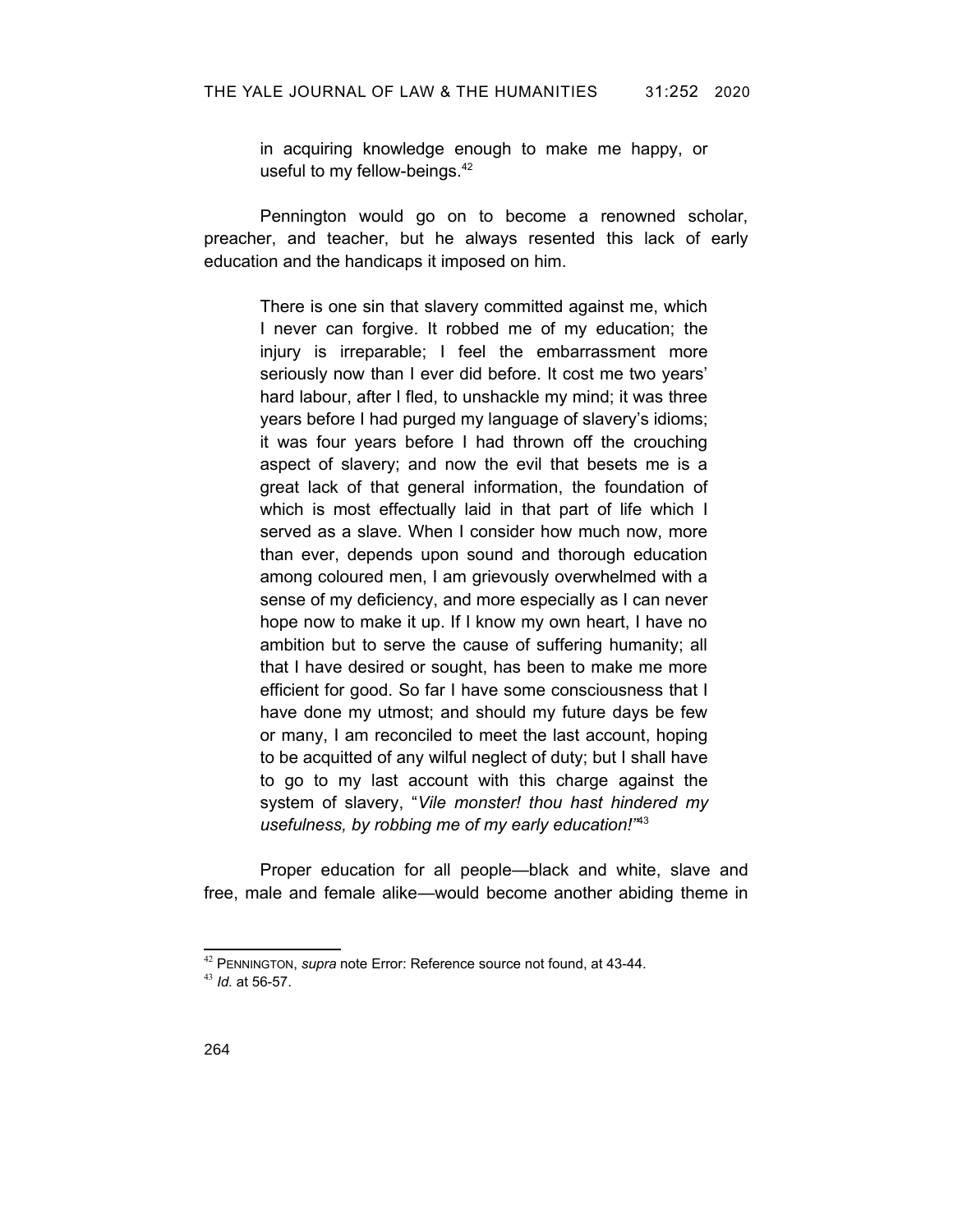<span id="page-12-7"></span>Pennington's theory of human rights.<sup>[44](#page-12-2)</sup> As he later put it, "The proud and selfish Anglo-Saxon seized upon the Negro to be used merely as a beast; but he was soon alarmed to find that he must undertake the difficult task of forging chains for a mind like his own . . . . [F]rom that moment to the present, slavery has been literally A WAR OF MINDS."[45](#page-12-3)

But "an increase in knowledge" brought with it "an increase in sorrow" for Pennington.<sup>[46](#page-12-4)</sup> It first drove him to despair, but ultimately brought him to the Christian faith. After six months of residing with the Quaker family in Pennsylvania who first took him in, Pennington made his way to New York City in late 1828 or early 1829.<sup>[47](#page-12-5)</sup> There he joined a Presbyterian community and continued his studies in Sunday schools and evening charity schools while working as a coachman. [48](#page-12-6) The more he learned about the magnitude of the suffering of slaves, however, the more he lamented their plight and the guiltier he felt about his own newly claimed liberty. His indignation and despair led to a tortuous period of introspection and ultimately to a full-scale religious conversion.

> The theme was more powerful than any my mind had ever encountered before. It entered into the deep chambers of my soul, and stirred the most agitating emotions I had ever felt. The question was, what can I do for that vast body of suffering brotherhood I have left behind. To add to the

<span id="page-12-2"></span><sup>44</sup> *See, e.g.*, James W.C. Pennington, *Common School Review – No. XI,* COLORED AM., June 26, 1841, *available at* BAP, Doc. No. 13372 ("Education is so desirable that every effort and sacrifice ought to be made by every one to diffuse it into the mass of our needy people every where."); James W.C. Pennington, *Common School Review – No.* [illegible], COLORED AM., July 4, 1840, *available at* BAP, Doc. No. 12589; James W.C. Pennington, From the Old 'Long Island Scribe', WKLY. ANGLO-AFR., Sept. 24, 1859, *available at* BAP, Doc. No. 9650. *See, e.g.*, DAVID E. SWIFT, BLACK PROPHETS OF JUSTICE: ACTIVIST CLERGY BEFORE THE CIVIL WAR 211-14 (1989).

<span id="page-12-3"></span><sup>45</sup> JAMES W.C. PENNINGTON, THE COLOURED POPULATION OF THE UNITED STATES HAVE NO DESTINY SEPARATE FROM THAT OF THE NATION OF WHICH THEY FORM AN INTEGRAL PART: A LECTURE DELIVERED BEFORE THE GLASGOW YOUNG MEN'S CHRISTIAN ASSOCIATION AND ALSO BEFORE THE ST. GEORGE'S BIBLICAL, LITERARY, AND SCIENTIFIC INSTITUTE, LONDON 2, Congregational Library – Anti-Slavery Pamphlets (1850), *available at* BAP, Doc. No. 372.

<span id="page-12-4"></span><span id="page-12-1"></span><sup>46</sup> *Ecclesiastes* 1:18.

<span id="page-12-5"></span><sup>47</sup> WEBBER, *supra* note [Error: Reference source not found,](#page-12-1) at 43-44; THOMAS, *supra* note 1, at 45.

<span id="page-12-6"></span><span id="page-12-0"></span><sup>48</sup> SWIFT, *supra* note [Error: Reference source not found](#page-12-0), at 209.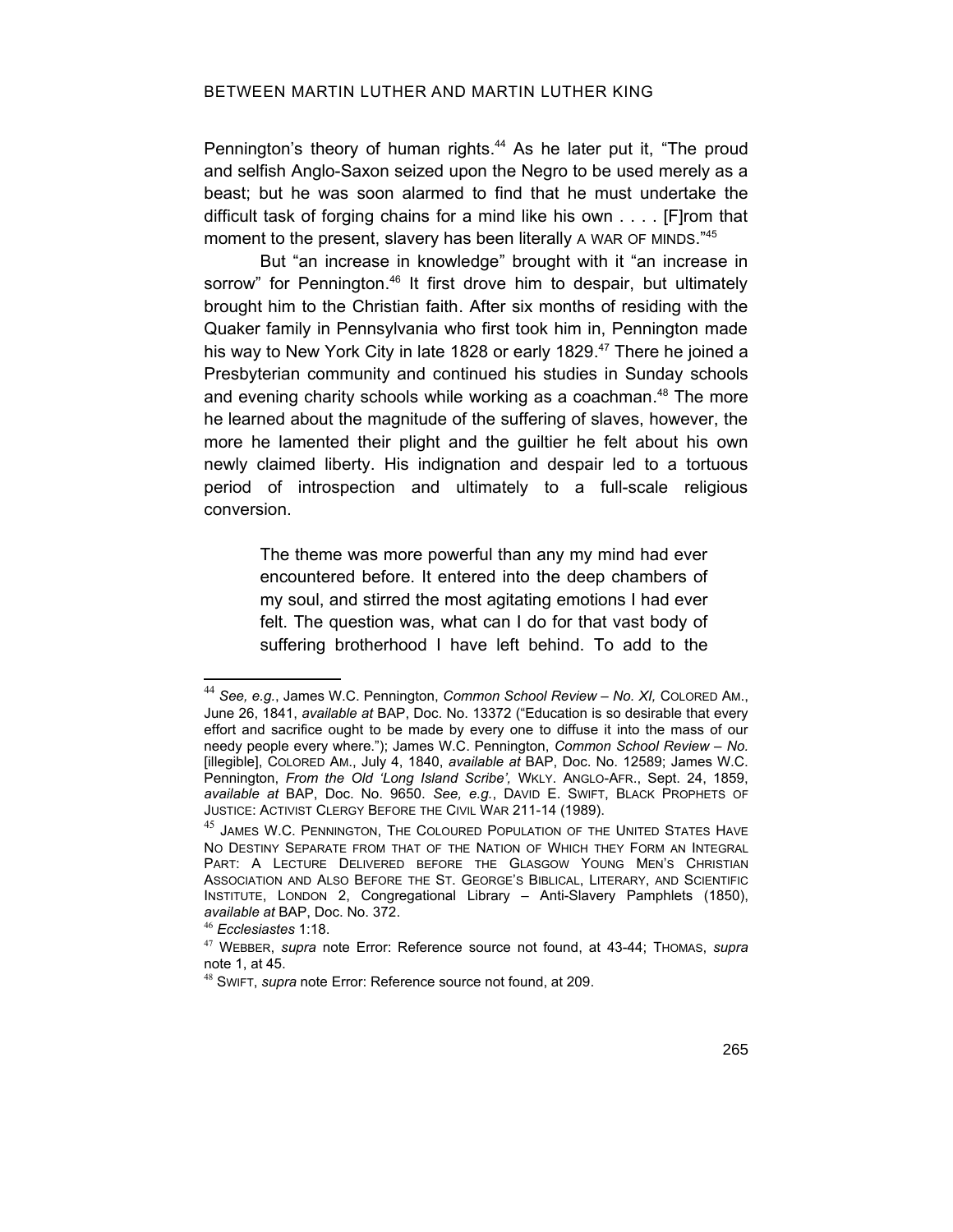weight and magnitude of the theme, I learnt for the first time, how many slaves there were. The question completely staggered my mind; and finding myself more and more borne down with it, until I was in an agony; I thought I would make it a subject of prayer to God, although prayer had not been my habit, having never attempted it but once. I not only prayed, but also fasted. It was while engaged thus, that my attention was seriously drawn to the fact that I was a lost sinner, and a slave to Satan; and soon I saw that I must make another escape from another tyrant. I did not by any means forget my fellow-bondmen, of whom I had been sorrowing so deeply, and travailing in spirit so earnestly; but I now saw that while man had been injuring me, I had been offending God; and that unless I ceased to offend him, I could not expect to have his sympathy in my wrongs; and moreover, that I could not be instrumental in eliciting his powerful aid in behalf of those for whom I mourned so deeply.<sup>[49](#page-13-1)</sup>

True liberation, Pennington now believed, required not only release of the body from the shackles of slavery and of the mind from the perils of ignorance, but also redemption of the soul from its enslavement to sin.

> Day after day, for about two weeks, I found myself more deeply convicted of personal guilt before God. My heart, soul and body were in the greatest distress; I thought of neither food, drink or rest, for days and nights together. Burning with a recollection of the wrongs man had done me – mourning for the injuries my brethren were still enduring, and deeply convicted of the guilt of my own sins against God. One evening, in the third week of the struggle, while alone in my chamber, and after solemn reflection for several hours, I concluded that I could never

<span id="page-13-1"></span><span id="page-13-0"></span><sup>49</sup> PENNINGTON, *supra* note [Error: Reference source not found,](#page-13-0) at 51-52.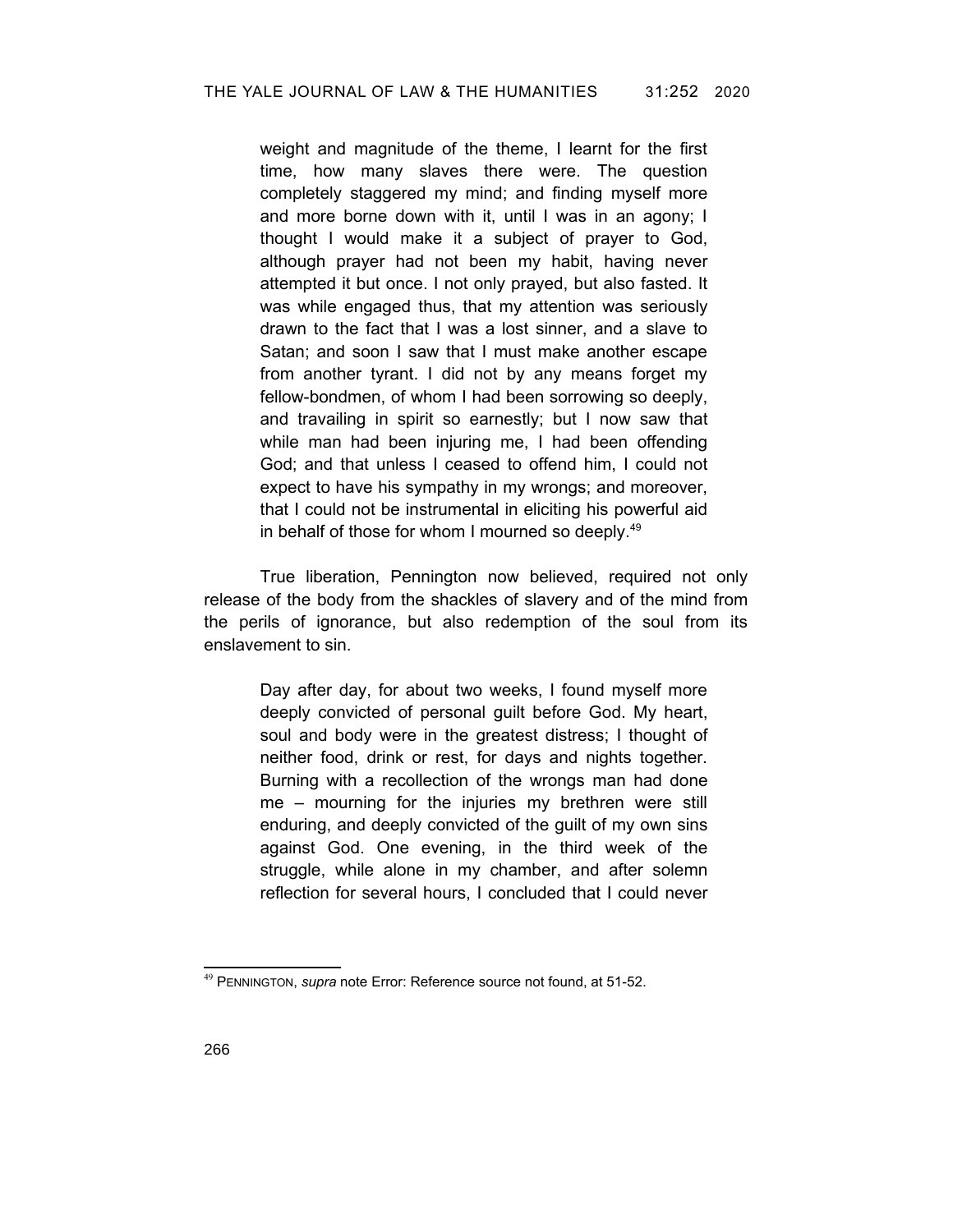be happy or useful in that state of mind, and resolved that I would try to become reconciled to God.<sup>[50](#page-14-4)</sup>

Under the guidance of Presbyterian minister Samuel Cox, Pennington accepted the Christian faith. "I was brought to a saving acquaintance with Him, of whom Moses in the Law and Prophets" and the New Testament wrote at length.<sup>[51](#page-14-5)</sup> This was the God who brought his people out of literal slavery in Egypt into the promised land of Israel, Pennington noted.<sup>[52](#page-14-6)</sup> And this was the God who brings each person out of spiritual slavery to sin into the gracious presence of the church, the spiritual body of Christ on earth. [53](#page-14-7) Pennington became a devoted Christian thereafter and worshipped in the Presbyterian church pastored by Rev. Cox. [54](#page-14-8)

Also in 1830, Pennington joined the abolitionist cause, "the great movement . . . of anti-slavery friends," as he called them, including such notables as William Lloyd Garrison, Simeon Jocelyn, and Lewis Tappan. [55](#page-14-9) He attended "those Conventions, where they came to make our acquaintance, and to secure our confidence in some of their preliminary labours."[56](#page-14-10) As he continued to establish and educate himself in the North, Pennington came to view American slavery as "more hideous than ever."[57](#page-14-11)

<span id="page-14-3"></span>I saw it now as an evil under the moral government of God – as a sin not only against man, but also against God. The great and engrossing thought with me was, how shall I now employ my time and my talents so as to tell most effectually upon this system of wrong! . . . Many, many lonely hours of deep meditation have I passed during the years 1828 and

<span id="page-14-11"></span><sup>57</sup> *Id.*

<span id="page-14-4"></span><sup>50</sup> *Id.* at 53.

<span id="page-14-5"></span><sup>51</sup> *Id.* at 54.

<span id="page-14-6"></span><sup>52</sup> PENNINGTON, *supra* note [Error: Reference source not found,](#page-14-3) at 2.

<span id="page-14-7"></span><sup>53</sup> [Record of Lecture Given by Pennington in England], ANTI-SLAVERY REP., June 28, 1843, *available at* BAA, Doc. No. 06951, at 4.

<span id="page-14-8"></span><span id="page-14-2"></span><sup>54</sup> *Id.* at 54; *see also* WEBBER, *supra* note [Error: Reference source not found](#page-14-2), at 50-52, 435, 441-42.

<span id="page-14-9"></span><span id="page-14-1"></span><sup>55</sup> ANTI-SLAVERY REP*.*, *supra* note *[Error: Reference source not found](#page-14-1)*, at 54-57. On the wide variety of abolitionists, see the recent massive study and copious sources cited in MANISHA SINHA, THE SLAVE'S CAUSE: A HISTORY OF ABOLITION (2016).

<span id="page-14-10"></span><span id="page-14-0"></span><sup>56</sup> PENNINGTON, *supra* note [Error: Reference source not found,](#page-14-0) at 54-57.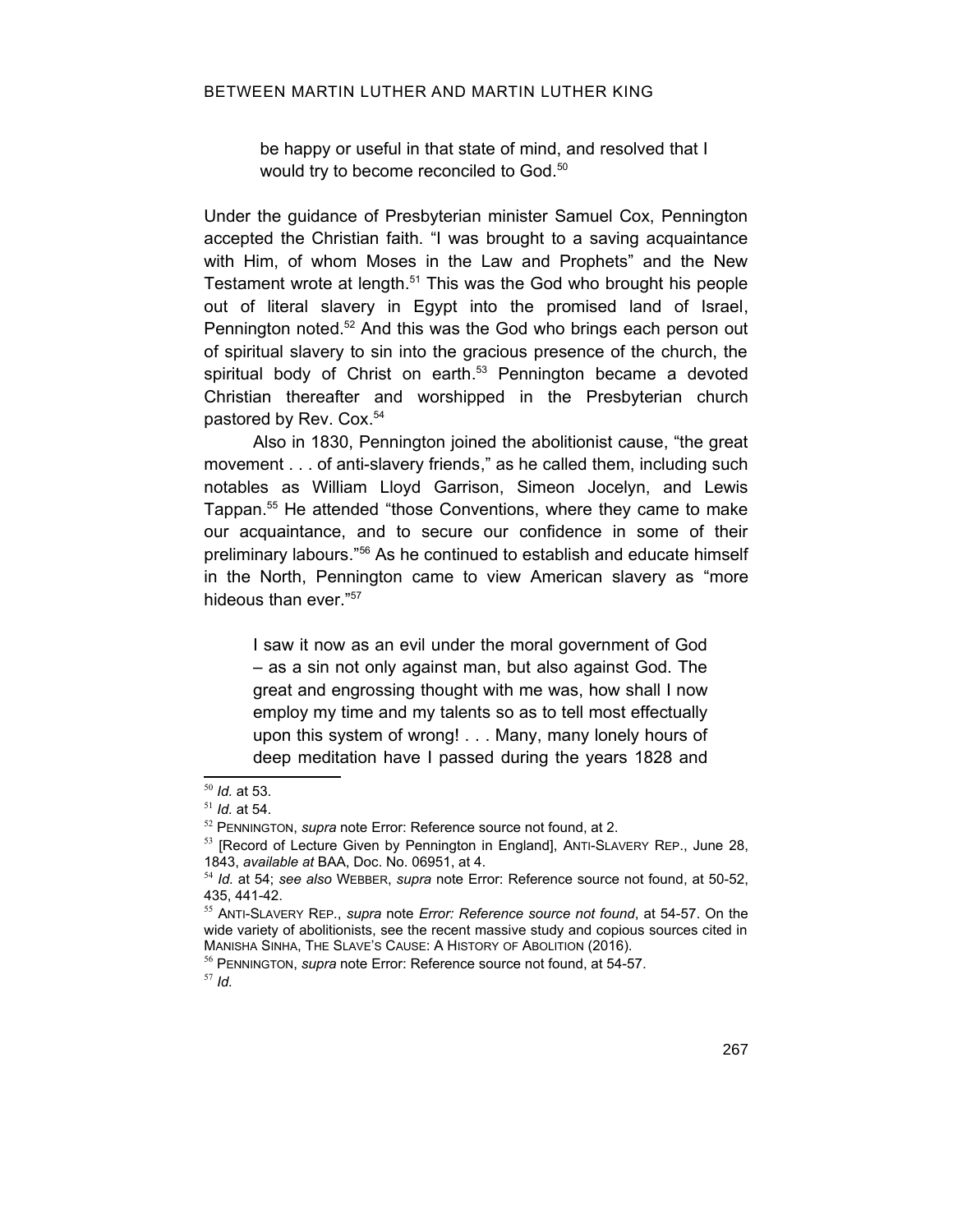1829, before the great anti-slavery movement. On the questions, What shall I do for the slave? How shall I act so that he will reap the benefit of my time and talents? . . . At length, finding that misery, ignorance, and wretchedness of the free coloured people was by the whites tortured into an argument for slavery; finding myself now among the free people of colour in New York, where slavery was so recently abolished; and finding much to do for their elevation, I resolved to give my strength in that direction . . . [so that each slave] may be speedily released from the pain of drinking a cup whose bitterness I have sufficiently tasted, to know that it is insufferable.<sup>[58](#page-15-3)</sup>

Convinced that liberation of body, mind, and soul were interdependent, Pennington resolved to prepare himself for the vocation of minister and educator, and from that platform to join churches, schools, families, and abolitionist societies alike to fight for the emancipation, elevation, and equality of his fellow African Americans. Pennington thus immersed himself in his studies and, in 1834, won a teaching position at a local school for black children.<sup>[59](#page-15-4)</sup> That same year, he enrolled in a two-year program of theological training at Yale to prepare for ordination in Presbyterian ministry.<sup>[60](#page-15-5)</sup>

<span id="page-15-3"></span><sup>58</sup> *Id.* Pennington continued: "And well do I remember the great movement which commenced among us about this time, for the holding of General Conventions, to devise ways and means for their elevation, which continued with happy influence up to 1834, when we gave way to anti-slavery friends, who had then taken up the labouring oar. And well do I remember that the first time I ever saw those tried friends, [William Lloyd] Garrison, [Simeon] Jocelyn, and [Lewis] Tappan, was in one of those Conventions, where they came to make our acquaintance, and to secure our confidence in some of their preliminary labours." *Id.* at 57.

<span id="page-15-4"></span><span id="page-15-2"></span><span id="page-15-1"></span><sup>59</sup> PENNINGTON, *supra* note [Error: Reference source not found,](#page-15-2) at 56; SWIFT, *supra* note [Error: Reference source not found](#page-15-1), at 211.

<span id="page-15-5"></span><span id="page-15-0"></span><sup>60</sup> *See, e.g.*, *Colored Ministers,* N. STAR*,* Apr. 7,1848, *available at* BAP, Doc. No. 4191, at 8869: "He [Pennington] has ever secured the confidence and respect of the whole community, and has had one of the most orderly, respectable, and intelligent audiences that I ever knew. He is a sound theologian, a good self-made scholar, and a gentleman; aside from pastoral duties actively engaged, heart and hand, in temperance, education, anti-slavery, and all the reforms that tend to improve, refine, and elevate society."). See other accounts in SWIFT, *supra* note [Error: Reference source not found](#page-15-0), at 211-20.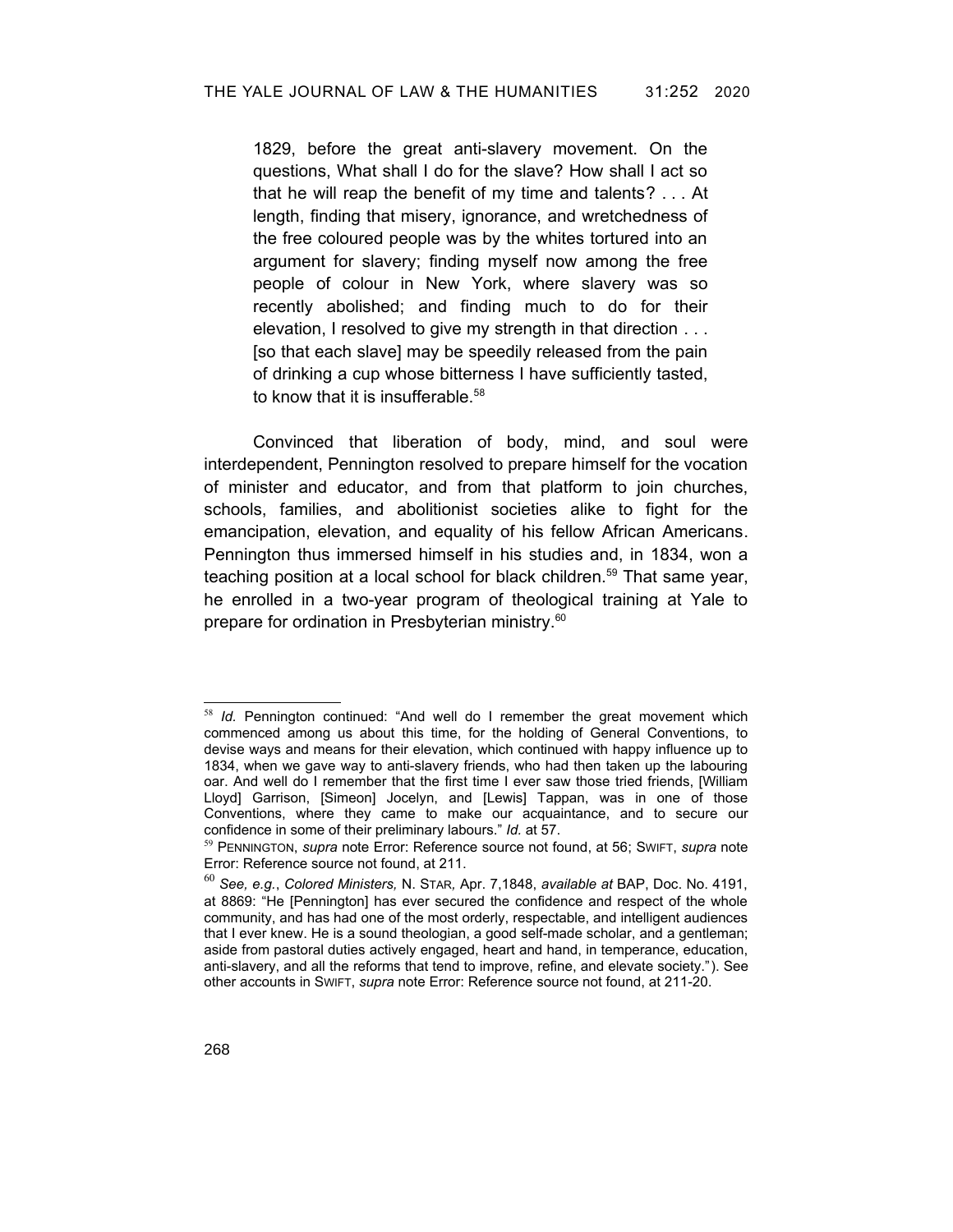## **D. PROTESTANT FOUNDATIONS OF RIGHTS, RESISTANCE, AND REVOLUTION AGAINST TYRANNY**

Pennington would later call it "providential"<sup>[61](#page-16-1)</sup> that he had converted to Presbyterianism. This was a democratic form of Protestant Christianity born in sixteenth-century Scotland and prominent in nineteenth-century America. American Presbyterians, like most churches in Pennington's day, were divided between proslavery and antislavery factions.<sup>[62](#page-16-2)</sup> Several strong black Presbyterian churches in the North were firmly abolitionist, led by renowned ministers like Henry Highland Garnet.<sup>[63](#page-16-3)</sup> The Presbyterian and related Protestant traditions offered Pennington a firm theological framework in which to ground his emerging arguments against slavery and his early beliefs that church, family, and school were essential institutions for the liberation of body, mind, and soul. Even more, this Protestant tradition provided

<span id="page-16-1"></span><sup>61</sup> James W.C. Pennington. *The Position and Duties of the Colored People: Or the Great Lessons to Be Learned from the Late Riotous Attack upon Them in New York,* NATIONAL PRINCIPIA, Aug. 24, 1863, *available at* BAA, Doc. No. 27335, at 9.

<span id="page-16-2"></span><sup>62</sup> *See* Russell E. Hall, *An Outline History of the Presbyterian Church in America,* 26 J. PRESBYTERIAN HIST. SOC'Y 227 (Dec. 1948); J. Earl Thompson, Jr., *Slavery and Presbyterianism in the Revolutionary Era,* 54 J. PRESBYTERIAN HIST. (PRESBYTERIANS AND THE AMERICAN REVOLUTION: AN INTERPRETIVE ACCOUNT) 121 (Spring 1976); Mark A. Noll, *Presbyterian History, and the Civil War,* 89 J. PRESBYTERIAN HIST. 4 (Spring/Summer 2011); Jewel L. Spangler, *Proslavery Presbyterians: Virginia's Conservative Dissenters in the Age of Revolution,* 78 J. PRESBYTERIAN HIST. 111 (Summer 2000); Irving Stoddard Kull, *Presbyterian Attitudes Toward Slavery,* 7 CHURCH HIST. 101 (June 1938); Walter B. Posey, *The Slavery Question in the Presbyterian Church in the Old Southwest,* 15 J.S. HIST. 311 (Aug. 1949); Jennifer Oast, "*The Worst Kind of Slavery": Slave Owning Presbyterian Churches in Prince Edward County, Virginia,* 76 J.S. HIST. 867 (Nov. 2010); Daniel Ritchie, *Radical Orthodoxy: Irish Covenanters and American Slavery, circa 1830-1865,* 82 CHURCH HIST. 812 (Dec. 2013); Jack P. Maddex, Jr., *Proslavery Millenialism: Social Eschatology in Antebellum Southern Calvinism,* 31 AM. Q. 46 (Spring 1979); MATTHEW ANDERSON, PRESBYTERIANISM: ITS RELATION TO THE NEGRO (1897).

<span id="page-16-3"></span><span id="page-16-0"></span><sup>63</sup> *See* Pennington, *supra* note [Error: Reference source not found](#page-16-0), at 12-14. For studies of African-American Presbyterian churches and figures see also GAYRAUD S. WILMORE, BLACK & PRESBYTERIAN: THE HERITAGE AND THE HOPE (1983); David E. Swift, *Black Presbyterian Attacks on Racism: Samuel Cornish, Theodore Wright and Their Contemporaries,* 51 J. PRESBYTERIAN HIST. 433 (Winter 1973); Moses N. Moore, Jr., *Righteousness Exalts a Nation: Black Clergymen, Reform, and New School Presbyterianism,* 70 AM. PRESBYTERIANS 222 (Winter 1992); Moses N. Moore, Jr., *Revisiting the Legacy of Black Presbyterians*, 84 J. PRESBYTERIAN HIST. 37 (Spring/Summer 2006); Timothy L. Smith, *Slavery and Theology: The Emergence of Black Christian Consciousness in Nineteenth Century America,* 41 CHURCH HIST. 497 (Dec. 1972).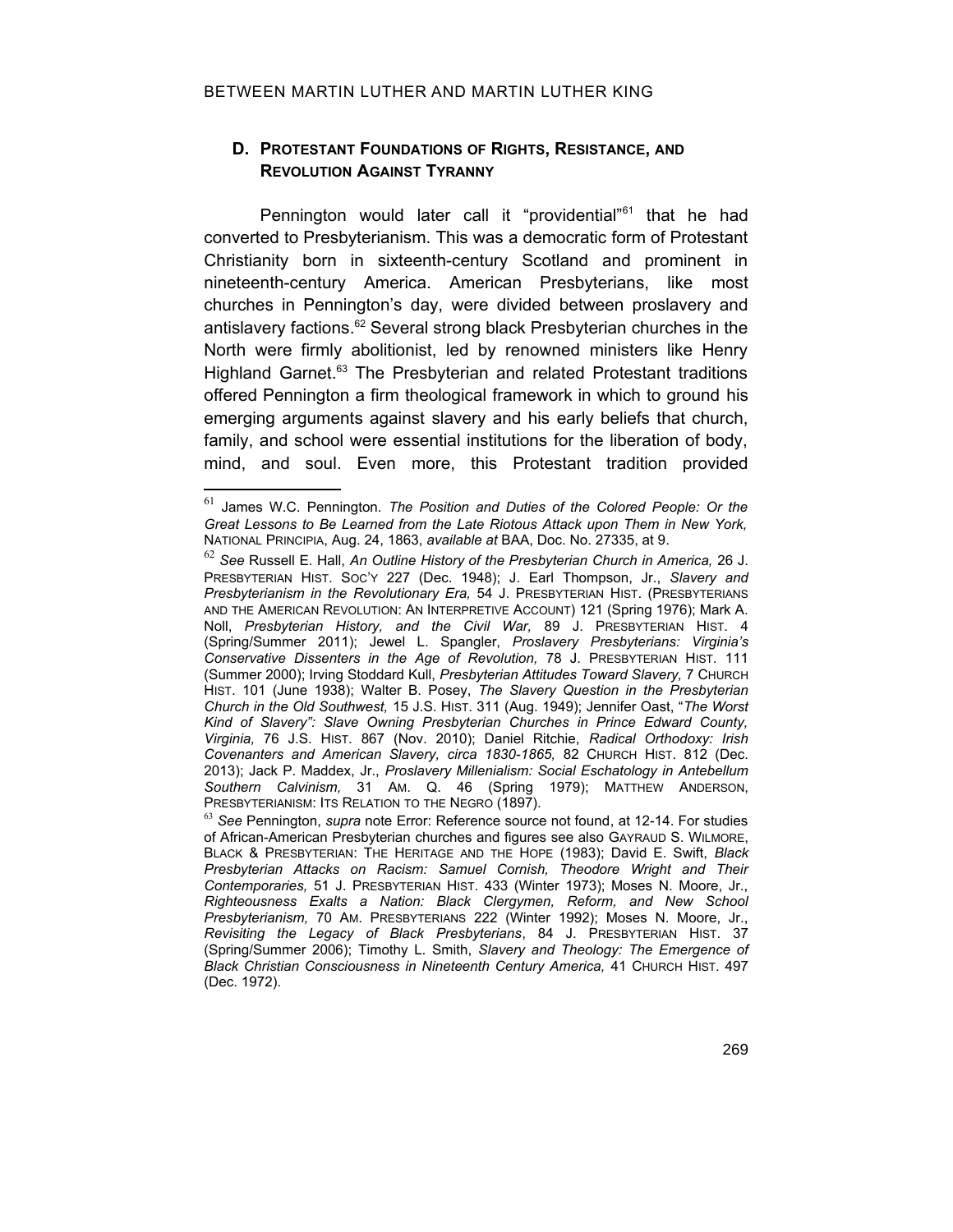Pennington with a powerful theory of rights, resistance, and revolution against spiritual and political tyranny, which he adopted and then adapted into a theory of nonviolent resistance against the domestic tyranny of slavery.

The idea of rights, resistance, and revolution against any form of tyranny, of course, was no Presbyterian or Protestant invention. This idea had ancient Greek and Roman roots and grew into whole forests of Catholic, Protestant, and Republican thought by early modern times.<sup>[64](#page-17-0)</sup> Drawing on this tradition in 1517, Martin Luther (1483-1546), the first Protestant reformer, led a revolution against the spiritual tyranny of the pope and the "Babylonian captivity of the church" by Rome.<sup>[65](#page-17-1)</sup> Through false doctrines and abusive canon laws, Luther charged, the pope and his clerical retinue had destroyed the liberty of the Gospel, tyrannized the Christian conscience, and deceived the German people on the pretext of controlling their salvation. Relying on the authority of scripture and individual conscience, Luther called on various magistrates to stand up and throw off this spiritual tyrant for the sake of "the freedom of the Christian."<sup>[66](#page-17-2)</sup>

After 1550, some Protestants further revolted against political tyrants as they faced inquisitions and genocides that killed their coreligionists by the tens of thousands from the later sixteenth century onward. In particular, Lutherans in Magdeburg and Calvinists in France, the Netherlands, Scotland, England, and North America went from turning cheeks to swinging swords against their oppressors. And they used their writing desks and pulpits to work out a logic of rights, resistance, and revolution that had become a Presbyterian and broader

<span id="page-17-0"></span><sup>64</sup> *See, e.g.*, P.J. RHODES, THE GREEK CITY STATES: A SOURCEBOOK (2007); HAROLD J. BERMAN, LAW AND REVOLUTION: THE FORMATION OF THE WESTERN LEGAL TRADITION (1983); BRIAN TIERNEY, THE IDEA OF NATURAL RIGHTS: STUDIES ON NATURAL RIGHTS, NATURAL LAW, AND CHURCH LAW, 1150–1625 (1997); ROBERT M. KINGDON, GENEVA AND THE CONSOLIDATION OF THE FRENCH PROTESTANT MOVEMENT: A CONTRIBUTION TO THE HISTORY OF CONGREGATIONALISM, PRESYBTERIANISM, AND CALVINIST RESISTANCE THEORY (1967).

<span id="page-17-1"></span><sup>65</sup> MARTIN LUTHER, *The Babylonian Captivity of the Church (1520), in* 36 LUTHER'S WORKS 11 (Helmut T. Lehmann ed., A.T.W. Steinhäuser trans., Fortress Press, 1959); *see sources in* JOHN WITTE, JR., LAW AND PROTESTANTISM: THE LEGAL TEACHINGS OF THE LUTHERAN REFORMATION 53-65 (2002).

<span id="page-17-2"></span><sup>66</sup> MARTIN LUTHER, *The Freedom of a Christian (1520), in* 31 LUTHER'S WORKS 327, 327- 377 (W.A. Lambert, trans.).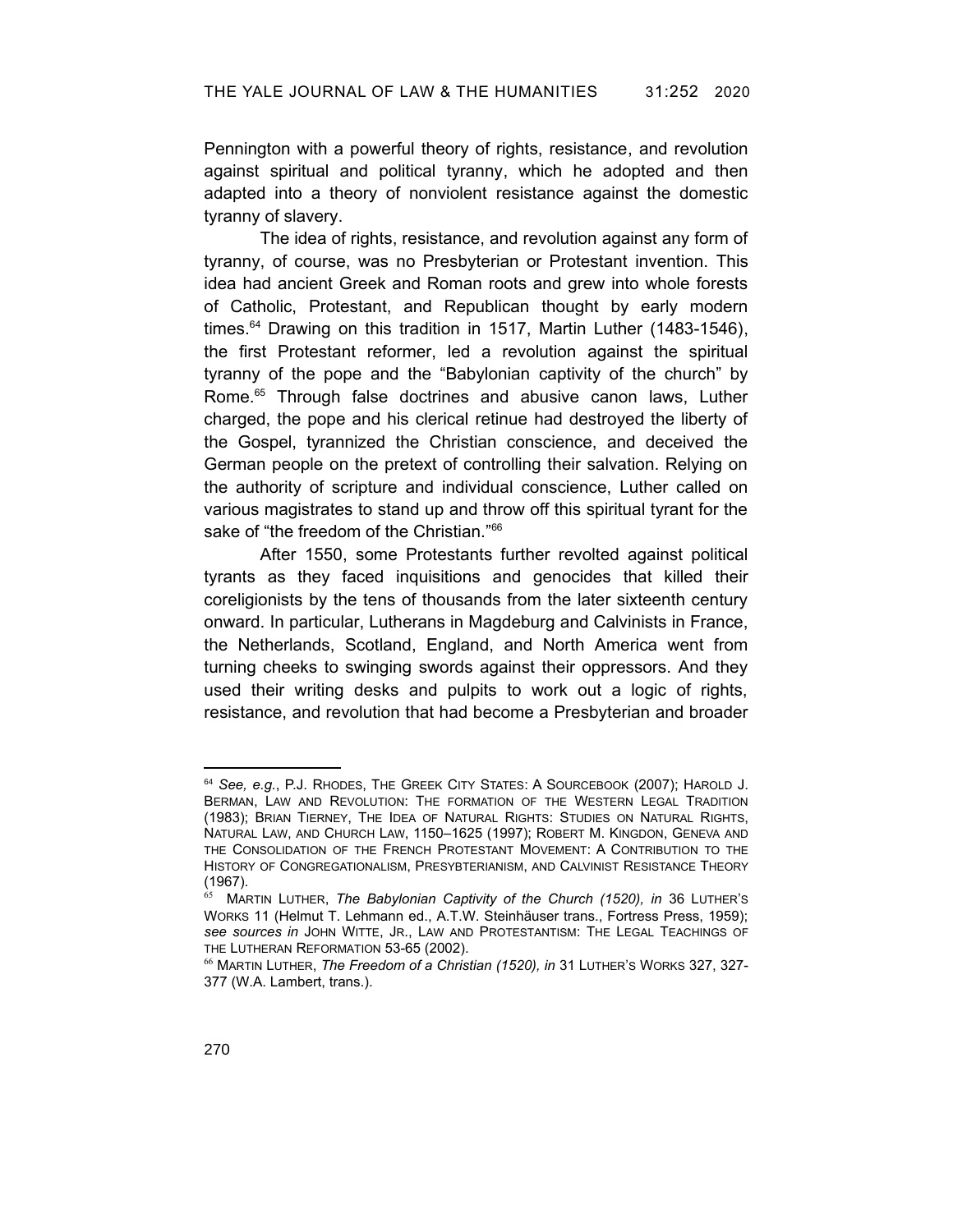Protestant commonplace by the time Pennington opened his theological tracts.<sup>[67](#page-18-1)</sup>

This Protestant logic built in part on the familiar legal doctrine of legitimate self-defense. Defense of oneself and of third parties against attack, using proportionate, even deadly force and violence when necessary was an ancient legal teaching.<sup>[68](#page-18-2)</sup> The law of resistance to tyranny is the law of self-defense writ large. When a magistrate exceeds his authority, he forfeits his office and becomes like any other private person. His victims and third parties alike may resist him, passively or actively, just as if he were any other criminal thug.[69](#page-18-3)

Presbyterians and other Protestants also drew in the biblical idea of covenants, which they cast into a Christian social and government contract theory.<sup>[70](#page-18-4)</sup> The political government of each community, they argued, is formed by a three-way covenant between God, the rulers, and the people, modeled in part on ancient biblical covenants. By this covenant, God agreed to protect and bless the rulers and the people in return for their proper obedience to the laws of God and nature. The rulers agreed to honor these higher laws and protect the people's essential rights, particularly those rights rooted in the Bible. The people agreed to exercise God's political will for the community by electing and petitioning their rulers and by honoring and obeying them so long as the rulers honored God's law and protected the people's rights. If any of the people violated the terms of this political covenant and became criminals, the ruler could properly prosecute and punish them—and sentence them to death in extreme cases. In turn, if any of the rulers violated the terms of the political covenant and became tyrants, they could be properly resisted and removed from office—and sentenced to death in extreme cases if convicted. The remarkable trial and execution of King Charles I of England in 1649 was a textbook example of this stern Calvinist resistance logic in action.<sup>[71](#page-18-5)</sup> But if the

<span id="page-18-1"></span> $67$  See detailed sources and discussion in JOHN WITTE, JR., THE REFORMATION OF RIGHTS: LAW, RELIGION, AND HUMAN RIGHTS IN EARLY MODERN CALVINISM (2007).

<span id="page-18-2"></span><span id="page-18-0"></span><sup>68</sup> *See, e.g.,* Johannes Althusius's theory of self-defense as informed by historical legal and theological precedents in WITTE, *supra* note [Error: Reference source not found,](#page-18-0) at 168-169.

<span id="page-18-3"></span><sup>69</sup> *Id.* at 200.

<span id="page-18-4"></span><sup>70</sup> *Id.* at 7-35, 85-89, 124-154, 185-291.

<span id="page-18-5"></span> $71$  THE TRIAL OF CHARLES I: A DOCUMENTARY HISTORY (David Lagomarshino and Charles

T. Wood ed., 1989); NOEL H. MAYFIELD: PURITANS AND REGICIDE: PRESBYTERIAN-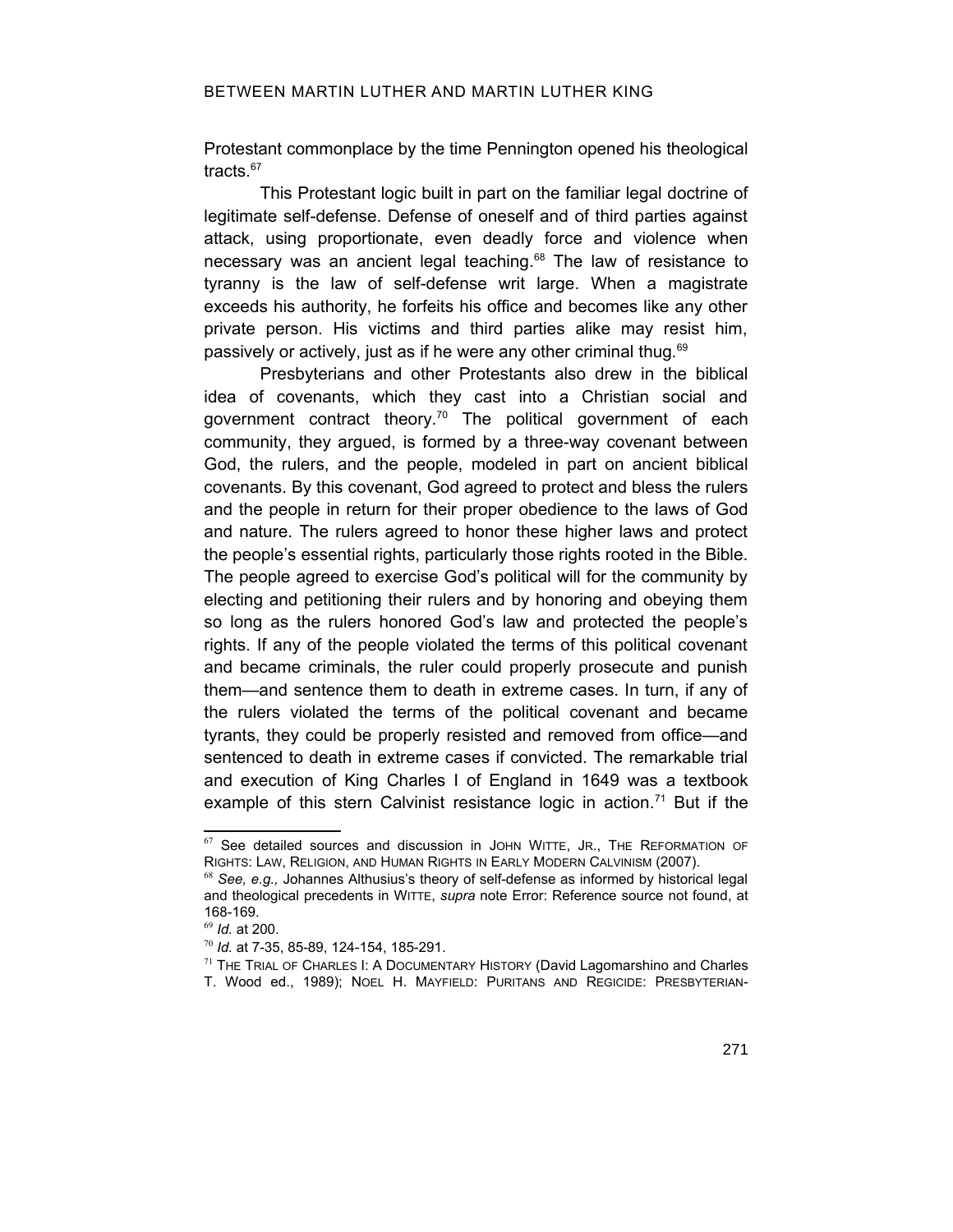tyrant refused to leave or could not be tried and persisted in tyranny, the lower magistrates were to organize and direct the people in revolt, including all-out revolution if needed to unseat this tyrant.<sup>[72](#page-19-1)</sup>

Early-modern Protestants largely accepted the enumerated lists of rights and liberties (*iura et libertates*) set out in classical Roman law and expanded in medieval and early-modern laws. $73$  But they rearranged, prioritized, and expanded this roll of rights, in part, on the basis of the Bible. The most important rights, they reasoned, were the religious rights of "liberty of conscience" and "free exercise of religion."[74](#page-19-3) After all, persons are created first and foremost as subjects and ambassadors of God and called to honor God above all else. The Ten Commandments enjoined them to worship God, to observe the Sabbath, and to avoid blasphemy and idolatry.<sup>[75](#page-19-4)</sup> The New Testament ordered them to "obey God rather than men."[76](#page-19-5)

In practice, it became clear that protecting religious rights and duties required the protection of several other correlative rights, especially in contexts where Protestants were persecuted minorities. An individual's right to religious freedom, for example, required attendant rights to assemble, speak, worship, evangelize, educate, marry, parent, travel, and more. The rights of the religious group to worship and govern itself as an ecclesiastical polity required attendant rights to legal personality, corporate property, collective worship, organized charity, parochial education, freedom of the press, freedom of contract, freedom of association, and more. And both individuals and groups had to live by many other biblical commandments that set out the rights and duties of life, liberty, property, marriage, family, household, sanctuary, relief for the poor, charity, education, and more.<sup>77</sup> By the 1560s, Calvinist writers began calling all these rights "essential," "unalienable," and

<span id="page-19-5"></span><sup>76</sup> *Acts* 5:29.

INDEPENDENT DIFFERENCES OVER THE TRIAL AND EXECUTION OF CHARLES I STUART (1989).

<span id="page-19-1"></span> $^{72}$  Theodore Beza, Concerning the Rights of Rulers Over Their Subjects and the DUTIES OF SUBJECTS TOWARD THEIR RULERS 27, 36-38, 72-74 (Henri-Louis Gonin, trans. 1956).

<span id="page-19-2"></span> $73$  See sources and discussion in CHRISTIANITY AND HUMAN RIGHTS: AN INTRODUCTION 20-23, 64-80 (John Witte, Jr. & Frank S. Alexander eds., 2010); 1 CHRISTIANITY AND FREEDOM (Allen Hertzke & Timothy Shah eds., 2016).

<span id="page-19-3"></span><span id="page-19-0"></span><sup>74</sup> WITTE, *supra* note [Error: Reference source not found](#page-19-0), at 45-48, 128-29, 140-41, 170- 76, 226-35, 303-07.

<span id="page-19-4"></span><sup>75</sup> *Exodus* 20:1-11.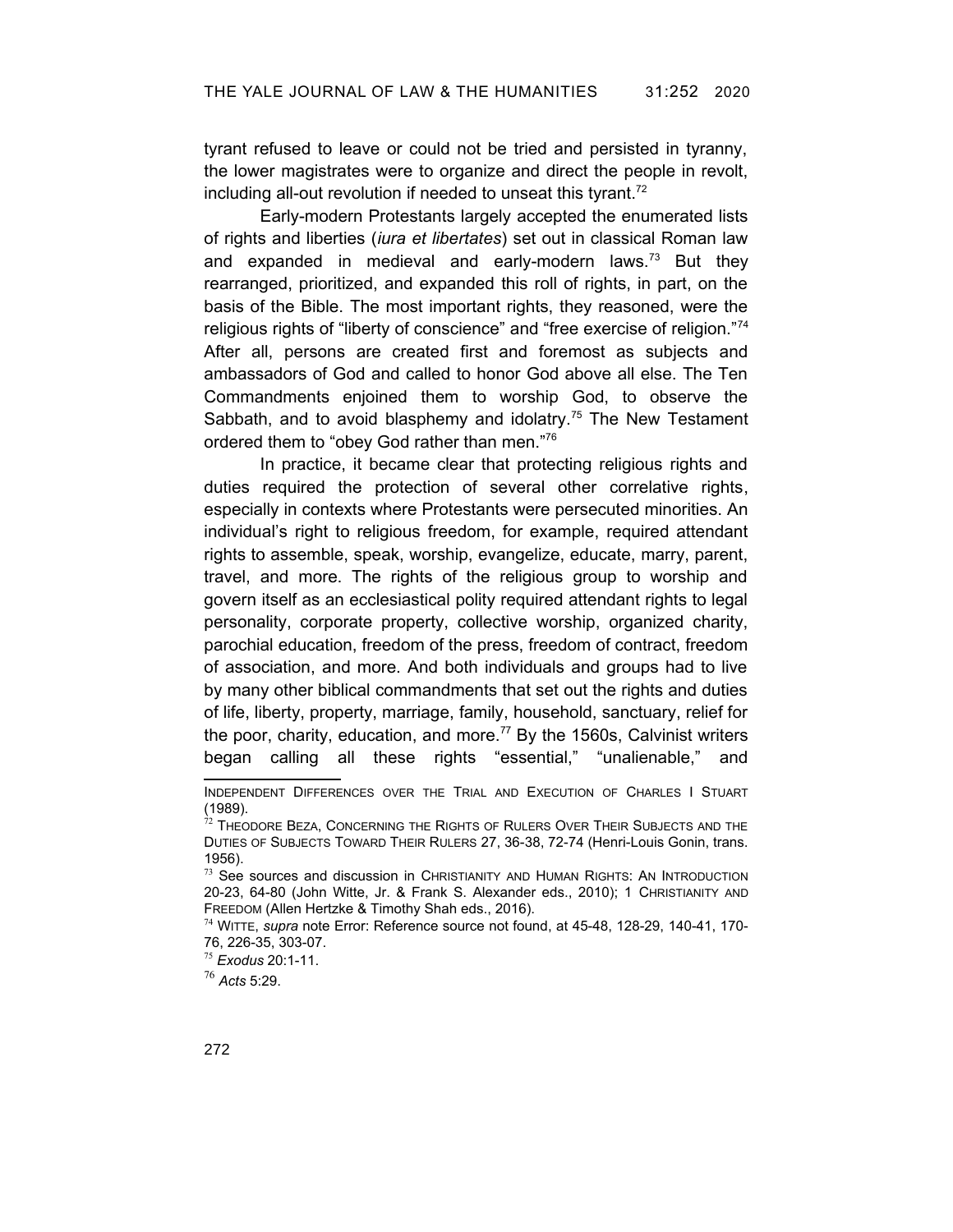### BETWEEN MARTIN LUTHER AND MARTIN LUTHER KING

"fundamental."[78](#page-20-2) The chronic and pervasive breach of these rights by a magistrate, they reasoned, triggered the basic right and duty of the people, through appropriate means and channels, to resist or even to revolt.

This Protestant logic had driven French, Dutch, Scottish, and English revolutionaries in the sixteenth and seventeenth centuries to throw off their tyrannical oppressors in protection of their fundamental rights.[79](#page-20-3) It was in part to that same tradition that early American revolutionaries appealed when they called their countrymen to arms against British tyranny.<sup>[80](#page-20-4)</sup> While seventeenth-century American colonists had viewed themselves as the New Israel set on an "errand into the wilderness<sup>"[81](#page-20-5)</sup> after escaping bondage in old England, eighteenthcentury Americans saw themselves as the old Israelites shackled in another house of bondage. Like the ancient pharaohs, they preached, modern British kings were systematically breaking the laws of nature and nature's God and breaching the fundamental rights and liberties of God's people in America. Like the ancient Israelites led by Moses, the new American colonies had to break these bonds of political tyranny so that they could exercise their rights and duties in service of God, neighbor, and self. "Rebellion to tyrants is obedience to God," the American revolutionaries argued.<sup>[82](#page-20-6)</sup>

<span id="page-20-6"></span> $82$  See representative texts in POLITICAL SERMONS AND THE AMERICAN FOUNDING ERA, 1730-1805, at 559-656 (Ellis Sandoz ed., 1991); PURITAN POLITICAL IDEAS, 1558-1794,

<span id="page-20-1"></span><sup>77</sup> WITTE, *supra* note [Error: Reference source not found](#page-20-1), at 45-48, 128-29, 140-41, 170- 76, 226-35, 303-07.

<span id="page-20-2"></span><span id="page-20-0"></span><sup>78</sup> *See, e.g.*, CHRISTOPHER GOODMAN, HOW SUPERIOR POWERS OUGHT TO BE OBEYED (1558) 52-53, 74-76, 97-99, 142, 160-61 (fasc. ed. Charles H. McIlwain, 1931); WITTE, *supra* note [Error: Reference source not found](#page-20-0), at 169-81 (describing the detailed rights theory of Johannes Althusius).

<span id="page-20-3"></span><sup>&</sup>lt;sup>79</sup> See MICHAEL WALZER. THE REVOLUTION OF THE SAINTS: A STUDY IN THE ORIGINS OF RADICAL POLITICS (1965); 1 AND 2 R.R. PALMER, THE AGE OF THE DEMOCRATIC REVOLUTION (1959-1964); JOHN W. SAP, PAVING THE WAY FOR REVOLUTION: CALVINISM AND THE STRUGGLE FOR A DEMOCRATIC CONSTITUTIONAL STATE (2001); DAVID T. BALL, THE HISTORICAL ORIGINS OF JUDICIAL REVIEW, 1536–1803: THE DUTY TO RESIST TYRANNY (2005).

<span id="page-20-4"></span><sup>80</sup> HARRY S. STOUT, THE NEW ENGLAND SOUL: PREACHING AND RELIGIOUS CULTURE IN COLONIAL NEW ENGLAND (Oxford 1986, 2012); NATHAN O. HATCH, THE SACRED CAUSE OF LIBERTY: REPUBLICAN THOUGHT AND THE MILLENNIUM IN REVOLUTIONARY NEW ENGLAND (1977); James H. Smylie, *Presbyterians and the American Revolution,* 52 J. PRESBYT. HIST. 299-488 (1974).

<span id="page-20-5"></span><sup>&</sup>lt;sup>81</sup> Title of Samuel Danforth, A Brief Recognition of New-Englands Errand into THE WILDERNESS (1671), discussed in PERRY MILLER, ERRAND INTO THE WILDERNESS (1956).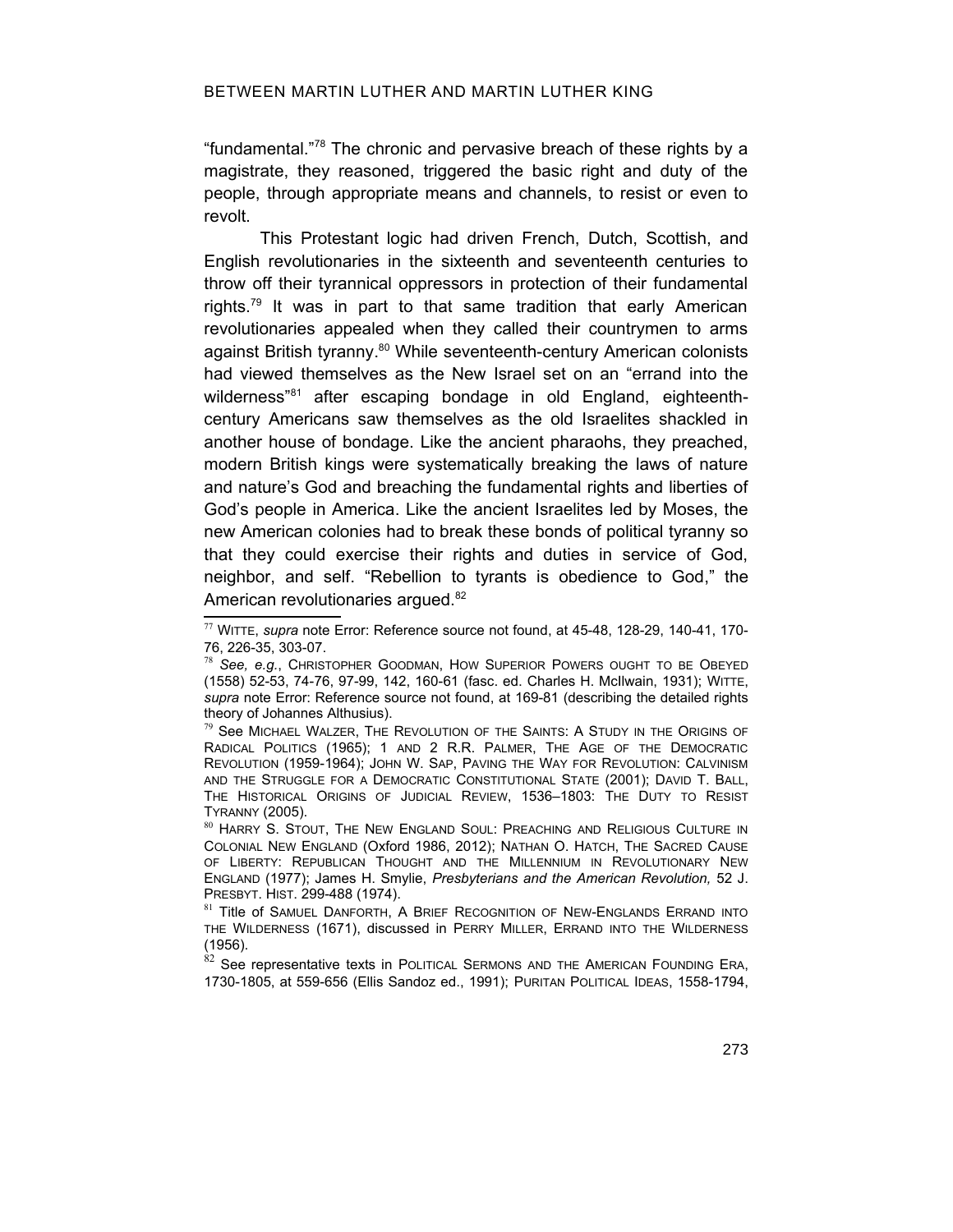## **E. HUMAN RIGHTS AND NONVIOLENT RESISTANCE IN PENNINGTON'S THOUGHT**

### F. Liberty of Conscience and Human Rights

James Pennington discovered a deep "elective affinity"<sup>[83](#page-21-0)</sup> with this Protestant tradition as he immersed himself in Presbyterian theology and abolitionist advocacy. As he put it in a later sermon:

> The Reformation was a contest for the rights of the people in matters of religion and conscience . . . . From his monkish apartments Luther looked out upon the moral state of his countrymen. He beheld them without the word of God. He assumed it to be the right of every man to have and to read God's Holy Word . . . . Luther was especially prompted by his conscience to oppose slavery, whether physical, mental, or religious. It mattered not to him whether the rights of man were attacked by the Pope, Emperor or Civilian; he resisted that attack upon the authority of his conscience in the fear of God alone. Liberty of conscience he claimed as the birthright of man.<sup>[84](#page-21-1)</sup>

Pennington, too, laid claim to this birthright for himself and all others. Pennington's earliest discussions of conscience centered on the human "intellect." All human beings, regardless of skin color or social status, are set apart from all animals by being created not only with

at 304-92 (Edmund S. Morgan ed., Hackett Pub'g Co. reprt. ed. 2003) (1965); JOHN WINGATE THORNTON, THE PULPIT OF THE AMERICAN REVOLUTION (2d ed. 1876).

<span id="page-21-0"></span><sup>83</sup> The term "elective affinity" (or *Wahlverwandtschaft*) is drawn from the work of Max Weber and is used here to describe the fit between Pennington's worldview, experiences, and interests and the Protestant legal and theological traditions that he adopted after his escape from slavery. *See* MAX WEBER, *The Social Psychology of the World Religions, in* FROM MAX WEBER: ESSAYS IN SOCIOLOGY 284-85 (H.H. Geerth & C. Wright Mills eds. & trans., 1946); Richard Herbert Howe, *Max Weber's Elective Affinities: Sociology Within the Bounds of Pure Reason,* 84 AM. J. SOC. 366 (1978).

<span id="page-21-1"></span><sup>84</sup> James W.C. Pennington, *The Government of God Over Nations; Its Evidences; and the Manner in Which it Affects Individuals*, *in* MINUTES OF THE SEVENTH ANNUAL MEETING OF NEW YORK CENTRAL COLLEGE ASSOCIATION . . . TOGETHER WITH THE GENERAL AGENT'S REPORT, JULY 11, 1856, *available at* BAA, Doc. No. 15370, at 7.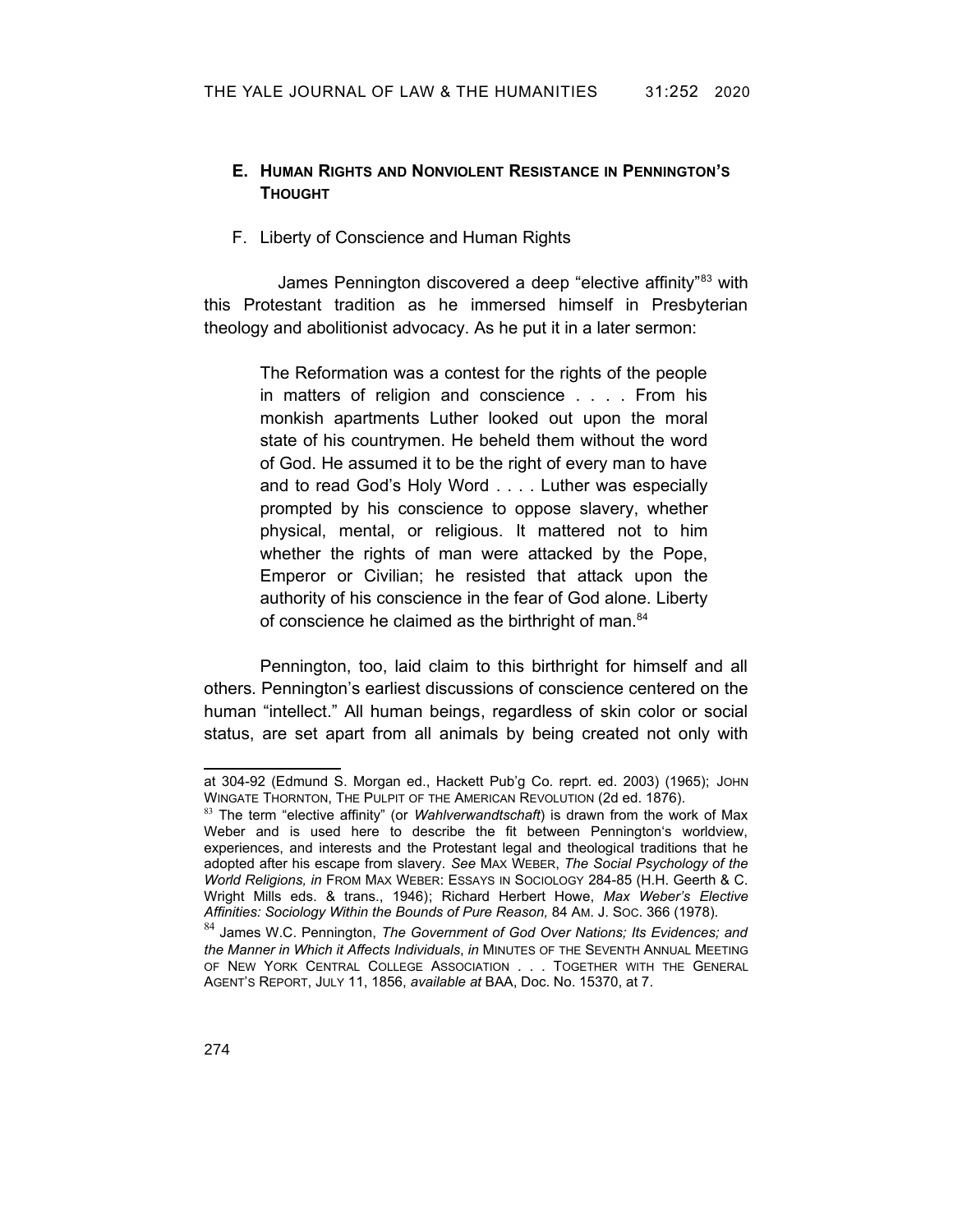instincts but also with an intellect, or the capacity to reason. [85](#page-22-2) The intellect can be cultivated or neglected, refined or rudimentary, he recognized. But its basic presence in each person is "fixed by the God of his nature" and is "identical in all human beings."<sup>[86](#page-22-3)</sup> The intellect gives humans their unique ability to reason and reflect. It further vests them with the moral capacity to understand and adhere to God's moral laws. God is the "moral governor of the world," Pennington insisted, who has "given a law for the government of moral agents."<sup>[87](#page-22-4)</sup> "His fixed and irrepealable law is the supreme law of earthly rule and empire. Call it the law of nature—the law of nations, or by what name we may, yet still it is there fixed"<sup>[88](#page-22-5)</sup> and binding on all people.<sup>[89](#page-22-6)</sup>

In his later work, Pennington also emphasized God's role in informing and animating the human "conscience." Adducing common Presbyterian teachings that "God alone is the Lord of man's conscience,"[90](#page-22-7) Pennington treated conscience as a conduit through which God providentially guides and governs individuals' perceptions and actions, as well as history itself. This exercise of divine authority through the conscience, he insisted, precedes and preempts the

<span id="page-22-2"></span><sup>85</sup> *See* JAMES W.C. PENNINGTON, A TEXT BOOK OF THE ORIGIN AND HISTORY . . . OF THE COLORED PEOPLE 59-64 (Hartford, Conn.: L. Skinner 1841); *see also id.* at 55 ("A *mere* animal is not *a man* because *it has no intellect,* and it never can be identical with *man* because it cannot be, by any possible process, supplied with intellect. If I am required to say what I intend by intellect, I reply, I mean those powers of the human soul, as distinct from mere instinct, which alone enable man to reason and reflect. Now if the absence of intellectual intelligence in the brute constitutes the difference between man and brute, then the intellectual intelligence cannot be predicable of a brute or mere animal in any possible degree. And if the possession of intellectual intelligence be that thing which raises man above the brute or mere animal, this must be the dividing line; nor can we conceive of more than one such line.").

<span id="page-22-3"></span><sup>86</sup> *Id.* at 54.

<span id="page-22-4"></span><sup>87</sup> *Id.* at 65.

<span id="page-22-5"></span><span id="page-22-1"></span><sup>88</sup> Pennington, *supra* note [Error: Reference source not found](#page-22-1), at 3-4.

<span id="page-22-6"></span><span id="page-22-0"></span><sup>89</sup> *See* PENNINGTON, *supra* note [Error: Reference source not found](#page-22-0), at 68 ("Does it matter in the sight of God and in His dispensation of rewards and punishments, whether [a person is from] Africa, Asia, Europe or America? Does God slacken his hand upon the idolatrous colored man? Does the sword of justice fall more lightly upon him for his sin of idolatry than upon the European, or upon the American? Nay his law 'is truth,' Psalm csix. 142, and 'the Judge of all the earth does right.' Gen. xviii. 25.").

<span id="page-22-7"></span><sup>90</sup> THE WESTMINSTER CONFESSION OF FAITH, sect. 20.2, p. 34 (2017); *see also* James W.C. Pennington, *Letter to Frederick Douglass,* FREDERICK DOUGLASS' PAPER*,* May 4, 1855, *available at* BAP, Doc. No. 7227, at 16521-22 ("I recognize no Lord of my of conscience but God only. Slave born, thou I be, I am fully awake to the right of private judgment.").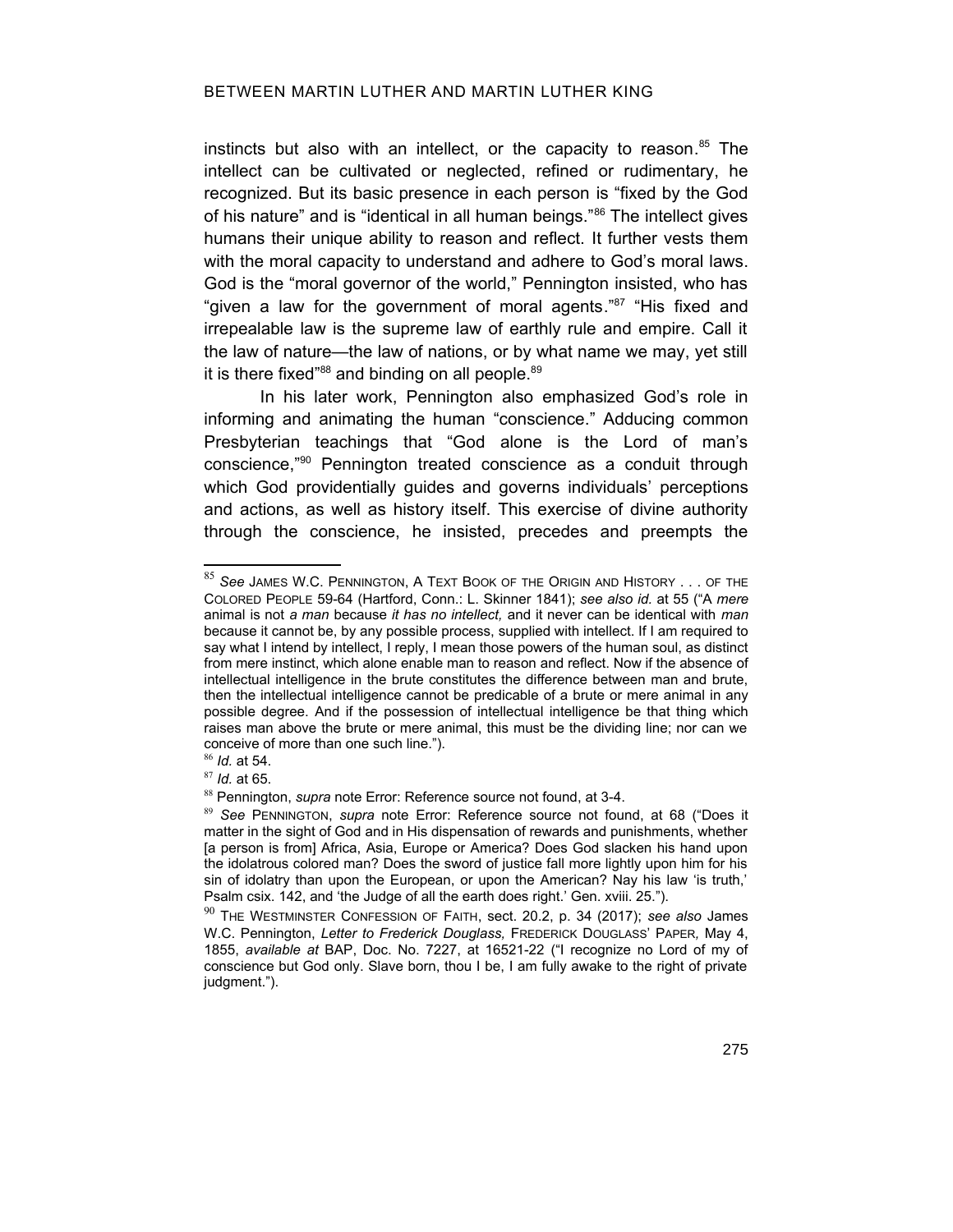authority of parents, pastors, or political magistrates in each person's life.

> The conscience is God's viceregent in the soul of man. He, as the all-wise author of our being, has furnished us with this faculty of judging. As an original faculty it must be under the immediate control of God. God appealed to this faculty and predicated man's duty upon it before the fall; and again even immediately after the fall, and before man had become amenable to any other authority. . . . Thus, it is evident that the higher and more sacred duties of man grow out of the fact that God controls his conscience by direct influences brought to bear upon it. We have no philosophy which will just exactly describe the modus operandi of the influence of God upon the inward man. But the fact is clear that such an influence there is. Every conscience responds to the judgments of God in matters of man's duty. Even men have this experience. Saul had it. Ahab had it. David had it. Man in every state is subject to these impressions. Through this faculty God constantly enforced the duty of obedience to Himself. That which may be known of God is manifest in them, for God hath shown it unto them. $91$

Pennington followed Protestant convention in viewing liberty of conscience as the natural corollary to the sovereignty of God. It is the liberty not merely to do as one wishes but to do as God commands. In practice it requires the right to discharge one's spiritual duties: to worship God, to honor God's name, to observe the Sabbath, to avoid idolatry and blasphemy, and to enjoy the "free exercise of religion" as one's heart, mind, and Scripture commanded.<sup>[92](#page-23-2)</sup> It also includes the right to discharge one's moral duties towards neighbors: to respect a neighbor's life, property, reputation, family, household, and business; to hearken to that "voice from the inner man directing, ordering and

<span id="page-23-2"></span><span id="page-23-1"></span><span id="page-23-0"></span><sup>91</sup> Pennington, *supra* note [Error: Reference source not found](#page-23-0), at 5-6. <sup>92</sup> *Id.* at 3-4.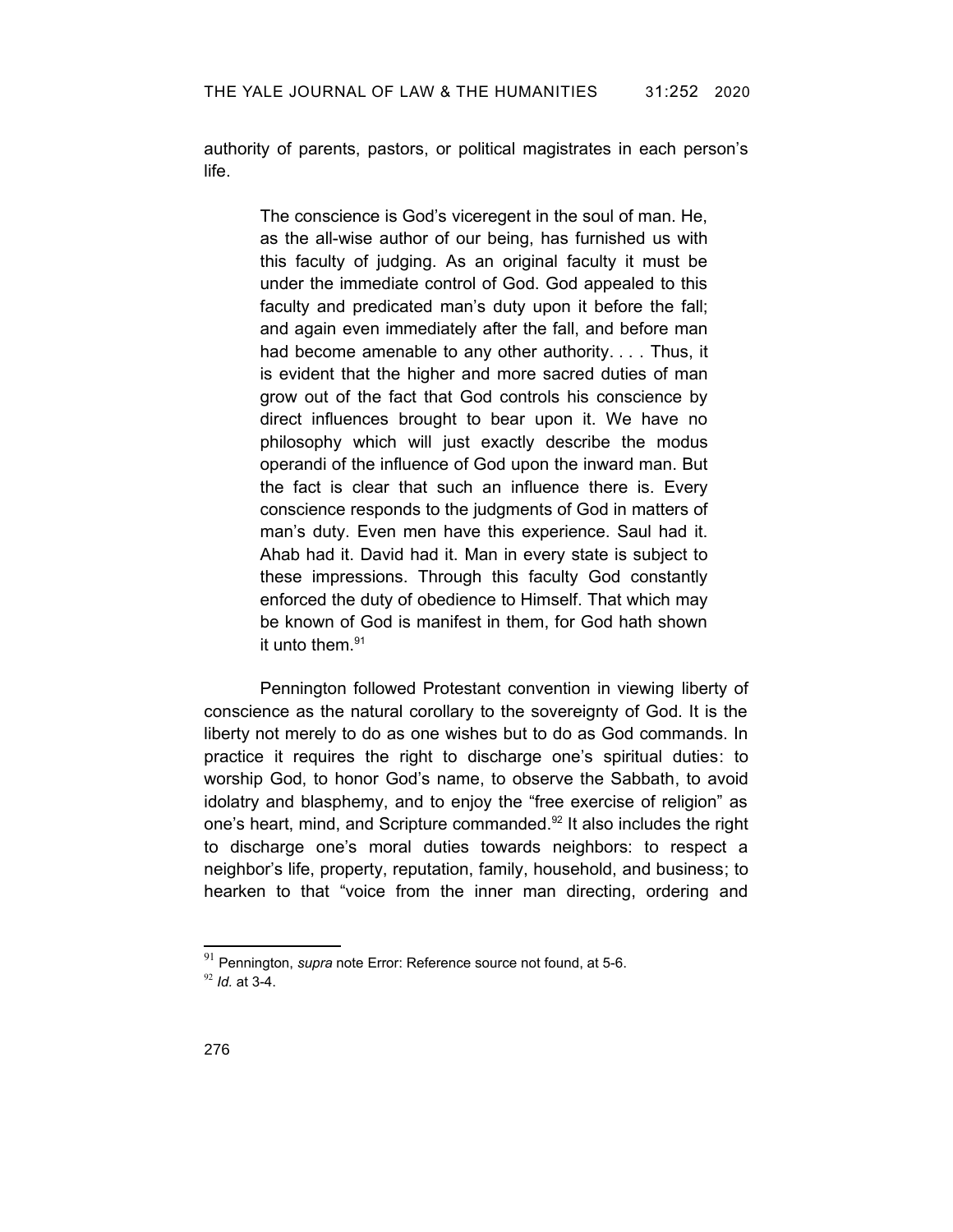commanding, and enforcing justice to man."[93](#page-24-2) The moral laws of God, revealed to and through the human conscience, are prior in time and superior in authority to the laws of the family, church, state, or society. The individual conscience thus communicates one's God-given rights, status, and duties as a human being, thereby relativizing the authority of institutions and persons who might infringe on one's rights, deny one's dignity, or impede one's fulfillment of moral and religious duties.

Pennington further followed Protestant convention in seeing liberty of conscience as the wellspring of "individual rights under the government of God."[94](#page-24-3) Like the duties that flowed from conscience, these rights, too, Pennington argued, are prior in time and superior in authority to the laws of any government. [95](#page-24-4) "Liberty of conscience is natural to every human being," Pennington explained.

> Conscience claims and exercises free speech. It tells man that he has a right to be, and to be free. It tells him that he has a right to have a lawful wife and children. It tells him that he has a right to enjoy, and have these in a state of freedom. That such are the convictions of the slave's conscience is obvious by the achievements made by the fugitive slave . . . . Every human being has a right to be, and to act as such. To possess life, liberty, and to pursue happiness. This right is given by the author of man's being – God; and it cannot be taken away by any power in the world . . . . Man made in the image of God is an object of God's love and regard. The happiness of man is an object of God's government; the greatest amount of happiness to the greatest number of HIS creatures.<sup>[96](#page-24-5)</sup>

<span id="page-24-2"></span><sup>&</sup>lt;sup>93</sup> *Id.* at 7. The text continues: "This voice condemns all injustice, fraud and wrong, no matter whether sanctioned by legislation or not." *Id.*

<span id="page-24-3"></span><span id="page-24-1"></span><sup>94</sup> Pennington, *supra* note [Error: Reference source not found](#page-24-1), at 8.

<span id="page-24-4"></span><sup>95</sup> JAMES W.C. PENNINGTON, COVENANTS INVOLVING MORAL WRONG ARE NOT OBLIGATORY UPON MAN: A SERMON DELIVERED FOR THE FIFTH CONGREGATIONAL CHURCH, HARTFORD, ON THANKSGIVING DAY, NOV. 17TH, 1842 (Hartford, Conn.: John C. Wells 1842), *available at* BAP, Doc. No. 421.

<span id="page-24-5"></span><span id="page-24-0"></span><sup>96</sup> Pennington, *supra* note [Error: Reference source not found](#page-24-0), at 8-9. A year before, Pennington defended strongly his right as a preacher and abolitionist to speech: "You will, therefore, appreciate me when I say, that I feel indignant at the thought of asking any man or party of men to endorse my abolitionism. I ask no man what opinions I shall hold and advocate in my pulpit, and on the public platform, on the question of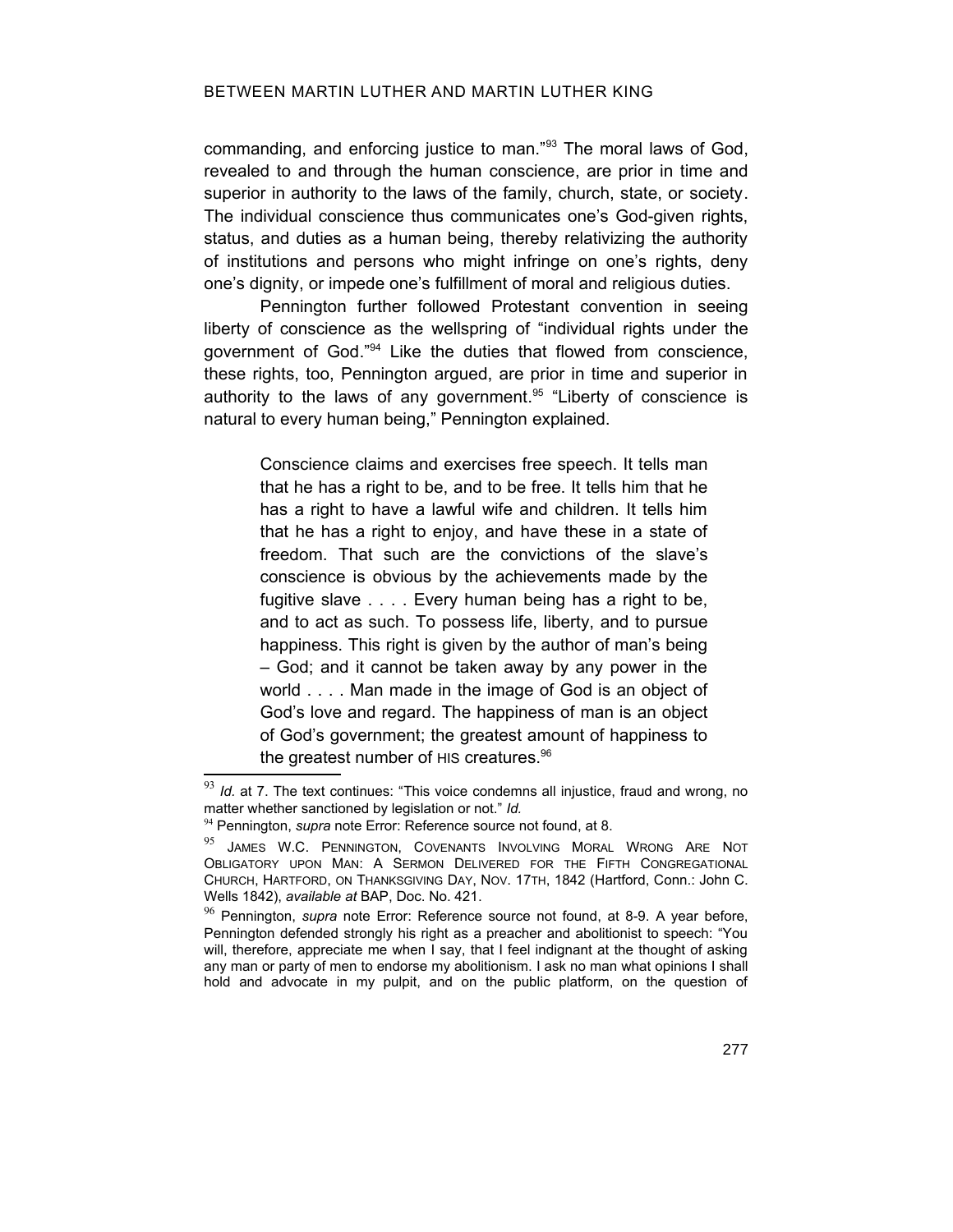Elsewhere, Pennington included the "freedom of thought," "the right of private judgment,"[97](#page-25-6) and "personal liberty among the inalienable rights of all men."[98](#page-25-7) "Any man, or body of men, who attempts to invade that sacred right, I must regard as the most dangerous of all men."[99](#page-25-8) Pennington also defended the universal right of every human being to learn and to educate their children in school and prepare them for their proper vocation.[100](#page-25-9) He insisted on the natural right of all human beings to pursue meaningful voluntary work and to enjoy the fruits of their own labor. "The right to labor, earn wages, and dispose of our earnings for

immediate and gradual emancipation. – The right of the slave to take boats, horses, money, and even lives in order to secure his freedom – the right of others to help him in defiance of the Fugitive Slave Law – the obligation of government to compensate slaveholders as an effective inducement to give up their slaves – the propriety of redeeming the poor fugitive who has been captured, or who is in danger of being arrested – the inconsistency of professed abolitionists trading in slave grown Cotton, Rice, Sugar, &c., for gain and luxury – that sort of communion with man-stealers in the counting room which makes millionaires by scores annually; my views upon these and kindred subjects, connected with American Slavery, sir, are neither bought nor borrowed from any class of men – I inherit them from the bosom of my dear enslaved mother, and as I love her memory, I will stand by them till I die . . . . If the time has come, when colored men are to be persecuted for freedom of opinion in regard to their own cause, let us know it, and let us prepare for an open and manly fight." James W.C. Pennington, *Letter from Rev. Dr. Pennington,* FREDERICK DOUGLASS' PAPER, Feb. 23, 1855, *available at* BAP, Doc. No. 7210.

<span id="page-25-6"></span><span id="page-25-5"></span><sup>97</sup> Pennington, *supra* note [Error: Reference source not found](#page-25-5).

<span id="page-25-7"></span><span id="page-25-4"></span><sup>98</sup> PENNINGTON, *supra* note [Error: Reference source not found,](#page-25-4) at 8.

<span id="page-25-8"></span><span id="page-25-3"></span><sup>99</sup> Pennington, *supra* note [Error: Reference source not found](#page-25-3).

<span id="page-25-9"></span><span id="page-25-2"></span><span id="page-25-1"></span><span id="page-25-0"></span><sup>100</sup> James W.C. Pennington, *The Self-Redeeming Power of the Colored Races of the World,* ANGLO-AFR. MAG., Oct. 1859, *available at* BAP, Doc. No. 10609; PENNINGTON, *supra* note [Error: Reference source not found](#page-25-2), at 59-64; PENNINGTON, *supra* note [Error:](#page-25-1) [Reference source not found](#page-25-1), at 11-14; [Lecture Summary], WKLY. ANGLO-AFR., Oct. 15, 1859, *available at* BAA, Doc. No. 21204; *see also* James W.C. Pennington, *Who Will Go and Do Likewise?*, CHRISTIAN FREEMAN, Nov. 6, 1845, *available at* BAP, Doc. No. 4759 ("Our colored churches have settled one great question, namely, that colored men may be eminently pious and useful as Christians. The question is now, what is the next step in the onward course of colored men? I answer, sound scholarship. What next? Sound scholarship. And what next? Sound scholarship. I do not care how they obtain it. It will be all the same if they have to obtain it by studying in caves as some of the primitive scholars did. – But I say, by all means, we must have scholarship."). *See* Pennington, *supra* note [Error: Reference source not found](#page-25-0) at 8-9 ("The right to labor, earn wages, and dispose of our earnings for the support of our families, the education of our children, and to support religious institutions of our free choice, is inherent. No party, or power, in politics, or religion, can alienate this right…Let us place our daughters, and younger sons in industrial positions, however humble; and secure openings where they may be usefully employed. Every father, and every mother may be of service, not only to their own children, but also to those of others. You will have many applications for "colored help." Be useful to applicants. Prepare your sons and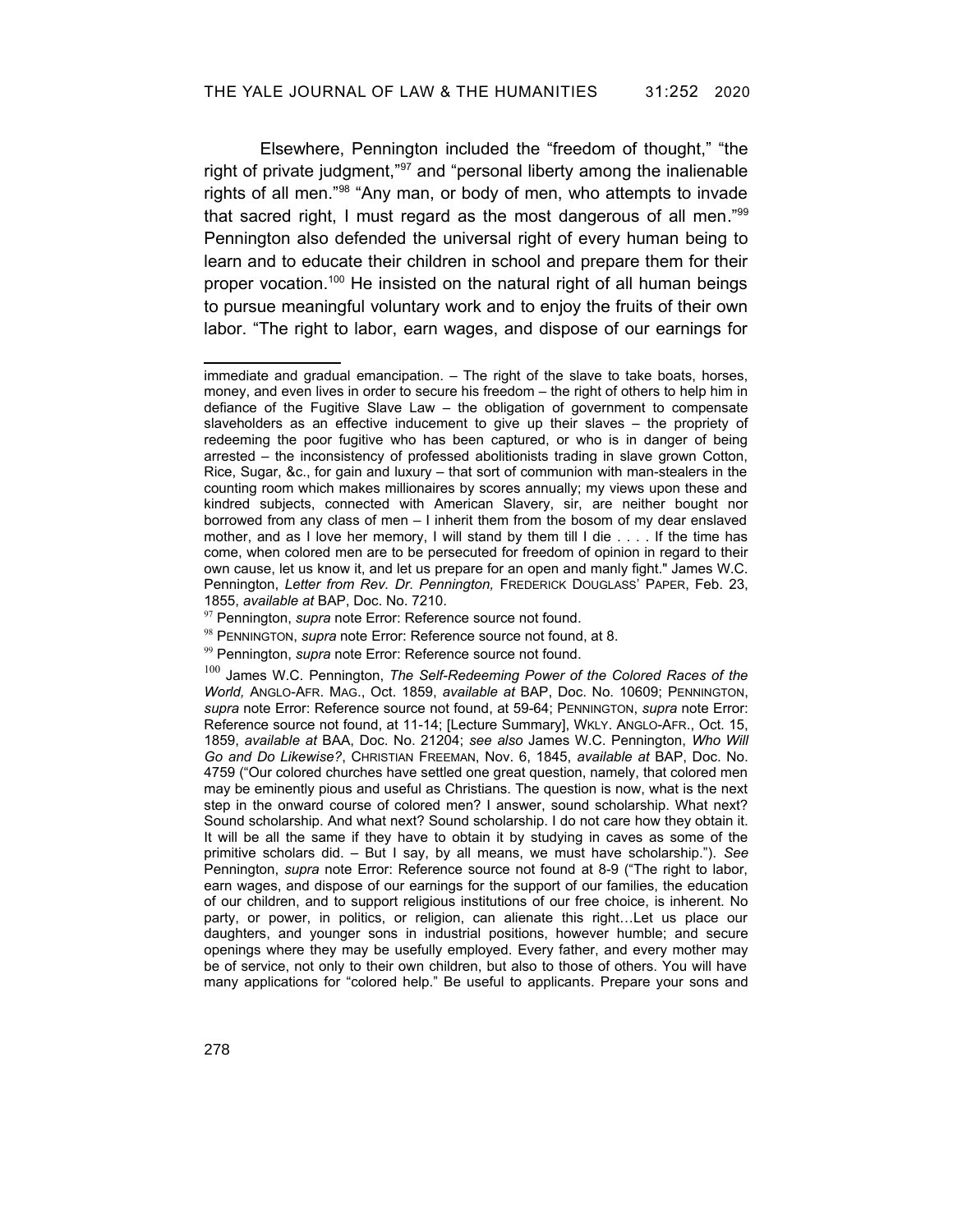the support of our families, the education of our children, and to support religious institutions of our free choice, is inherent."[101](#page-26-3) He defended every person's right "to write, speak, and publish his own thoughts, views, reviews, assents, dissents, beliefs and disbeliefs, subject only to constitutional liabilities under due process of law."[102](#page-26-4) He spoke briefly of the rights of men, women, and children alike.<sup>[103](#page-26-5)</sup> And Pennington repeatedly called for the right to universal suffrage for all adults and the right to hold public office.<sup>[104](#page-26-6)</sup> "If a man born in a country was bound to protect and provide for his family circle, he should have his voice heard in the assembly. They should all be heard at the ballot-box."<sup>[105](#page-26-7)</sup> "The monopoly of suffrage was an insult to common sense – that it was an offence in the sight of God, and an oppression to man – and it ought to be abolished, and swept from the face of the earth."<sup>[106](#page-26-8)</sup>

"Which is the basis of human rights?" Pennington asked himself rhetorically in 1847.<sup>[107](#page-26-9)</sup> He never fully answered that question bevond gesturing to the Bible, human nature, the family, common sense, and constitutional declarations and traditions of rights. Nor did he lay out a

<span id="page-26-4"></span><sup>102</sup> James W.C. Pennington, *Circular Letter*, ANGLO-AFRICAN, Dec. 23, 1865, *available at* BAP, Doc. No. 14232, at 30016.

<span id="page-26-5"></span><sup>103</sup> *Id.*

<span id="page-26-7"></span><sup>105</sup> *Complete Suffrage Soiree in Finsbury*, NONCONFORMIST, June 28, 1843, *available at* BAP, Doc. No 8551. *Also see* BAA, Doc. No. 06949.

<span id="page-26-8"></span><sup>106</sup> *Id.*

<span id="page-26-9"></span><span id="page-26-0"></span>107 Pennington, *supra* note [Error: Reference source not found.](#page-26-0)

daughters for usefulness, in all the branches of domestic labor and service. 4th. Let our able bodied men go into the United States service. There is no better place for them. If I had a dozen sons, I would rather have them in the United States army and navy, than to have them among our loose population."); and Pennington, *supra* note [aboveaboveaboveabove](#page-12-7)[Error: Reference source not found](#page-26-2), *Common School Review No. XI,* ("Education is so desirable that every effort and sacrifice ought to be made by everyone to diffuse it into the mass of our needy people every where.").

<span id="page-26-3"></span><span id="page-26-2"></span><span id="page-26-1"></span><sup>101</sup> Pennington, *supra* note [Error: Reference source not found](#page-26-1), at 8-9 ("We must enter into a solemn free colored protestant industrial or labor league. Let the greedy foreigner know that a part of this country BELONGS TO US . . . that WE ARE TO HAVE ALL OUR RIGHTS AS MEN AND AS CITIZENS, AND, THAT THERE ARE TO BE NO SIDE ISSUES, NO RESERVATIONS, either political, civil, or religious. In this struggle we know nothing but God, Manhood, and American Nationality, full and unimpaired. The right to labor, earn wages, and dispose of our earnings for the support of our families, the education of our children, and to support religious institutions of our free choice, is inherent. No party, or power, in politics, or religion, can alienate this right.").

<span id="page-26-6"></span><sup>104</sup> [Summary of Speech], LEEDS MERCURY, August 5, 1843, *available at* BAP, Doc. No 07016; James W.C. Pennington et al., *To the Good People of Connecticut: Soul or Skin,* PA. FREEMAN*,* Oct. 7, 1847, *available at* BAP, Doc. No. 1472, at 8865-67.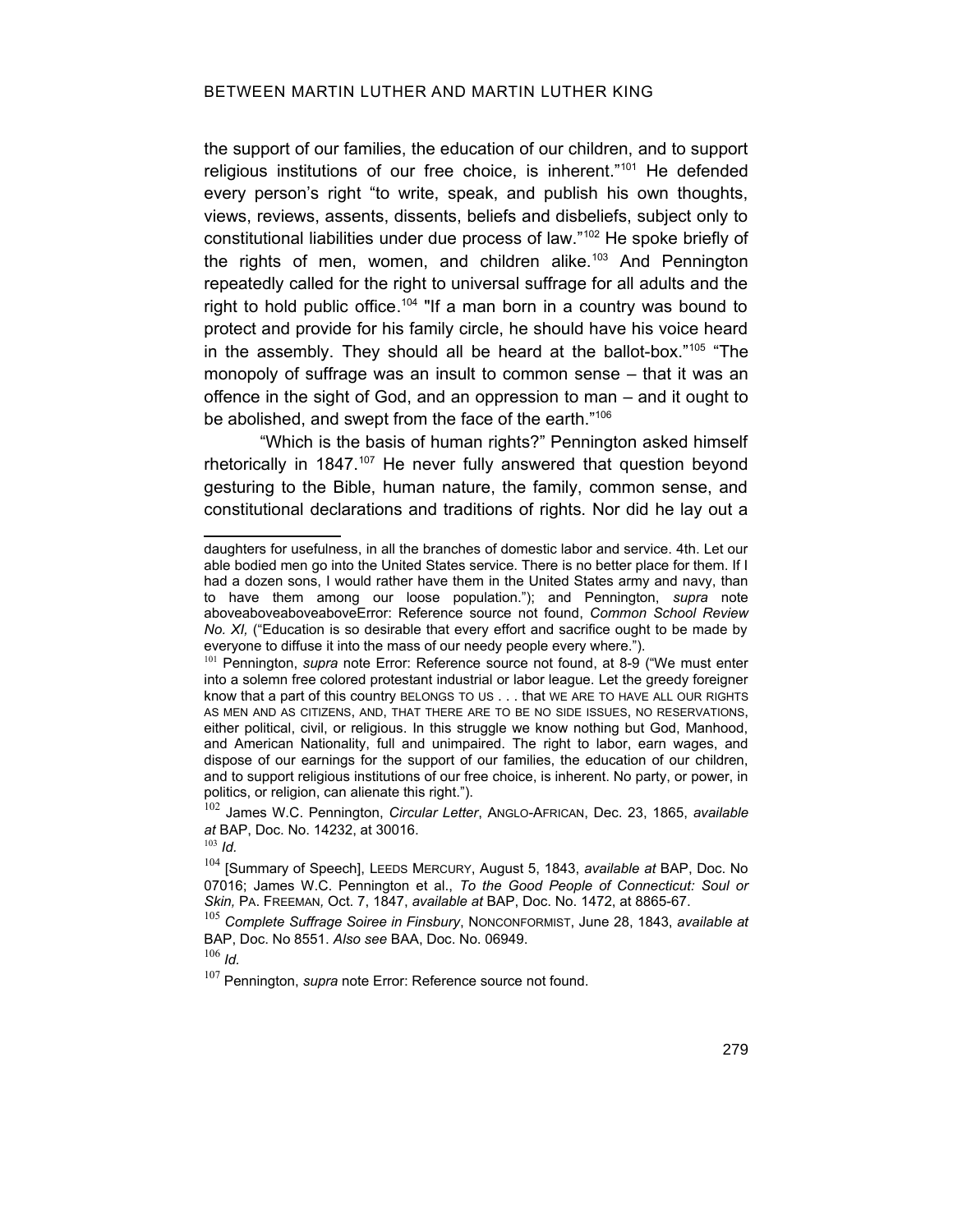comprehensive account of all the rights advocated for or protected in his day. The basic rights and liberties that were foreclosed to American slaves and to African Americans more generally drew most of his attention. What he insisted on, however, was that God has given all humans various "high and holy rights, which every instinct of human nature and every sentiment of manly virtue bid us to preserve and to protect to the full extent of our ability."[108](#page-27-2) These "God-bestowed rights are common to all men. They may be invaded, but man never surrenders them. They may be impaired by oppressive legislation, but they are never abandoned. If misfortune ever snatches them from his embrace, the prompting of his conscience moves him to recover them."[109](#page-27-3)

G. Tyranny, Slavery, and Revolution.

Since "the days of immortal Luther," Pennington continued, many Protestant revolutionaries have fought for human rights rooted in liberty of conscience.<sup>[110](#page-27-4)</sup> Seventeenth-century Presbyterians led "the twenty-eight years' struggle between England and Scotland" for fundamental rights that King James and King Charles had so blatantly violated.[111](#page-27-5) New England Puritan revolutionaries helped drive "the seven years' struggle between Britain and the thirteen colonies" in America.<sup>[112](#page-27-6)</sup> Indeed the "whole world" was now "astir upon the great question of the liberty of conscience."<sup>[113](#page-27-7)</sup> Much as God himself had "moved upon the face of the waters"<sup>[114](#page-27-8)</sup> at the outset to create a new world, God was now moving over "the dark waters of oppression" to create a new society.<sup>[115](#page-27-9)</sup> "God acting upon individual human consciences imposes the most powerful checks upon the movements of tyrants, despots and bigots,"[116](#page-27-10) Pennington urged. "A true patriot" in a

<span id="page-27-2"></span><sup>108</sup> James W.C. Pennington, *Call for a Colored National Convention,* FREDERICK DOUGLASS' PAPER, May 20, 1853, *available at* BAP, Doc. No. 7585, at 14160.

<span id="page-27-3"></span><span id="page-27-1"></span><sup>109</sup> Pennington, *supra* note [Error: Reference source not found](#page-27-1), at 8-9.

<span id="page-27-4"></span><sup>110</sup> *Id.* at 9-10.

<span id="page-27-5"></span><sup>111</sup> *Id.*

<span id="page-27-6"></span><sup>112</sup> *Id.*

<span id="page-27-7"></span><sup>113</sup> *Id*.

<span id="page-27-8"></span><sup>114</sup> *Genesis* 1:1-3.

<span id="page-27-9"></span><span id="page-27-0"></span><sup>115</sup> Pennington, *supra* note [Error: Reference source not found](#page-27-0), at 10.

<span id="page-27-10"></span><sup>116</sup> *Id.* at 7.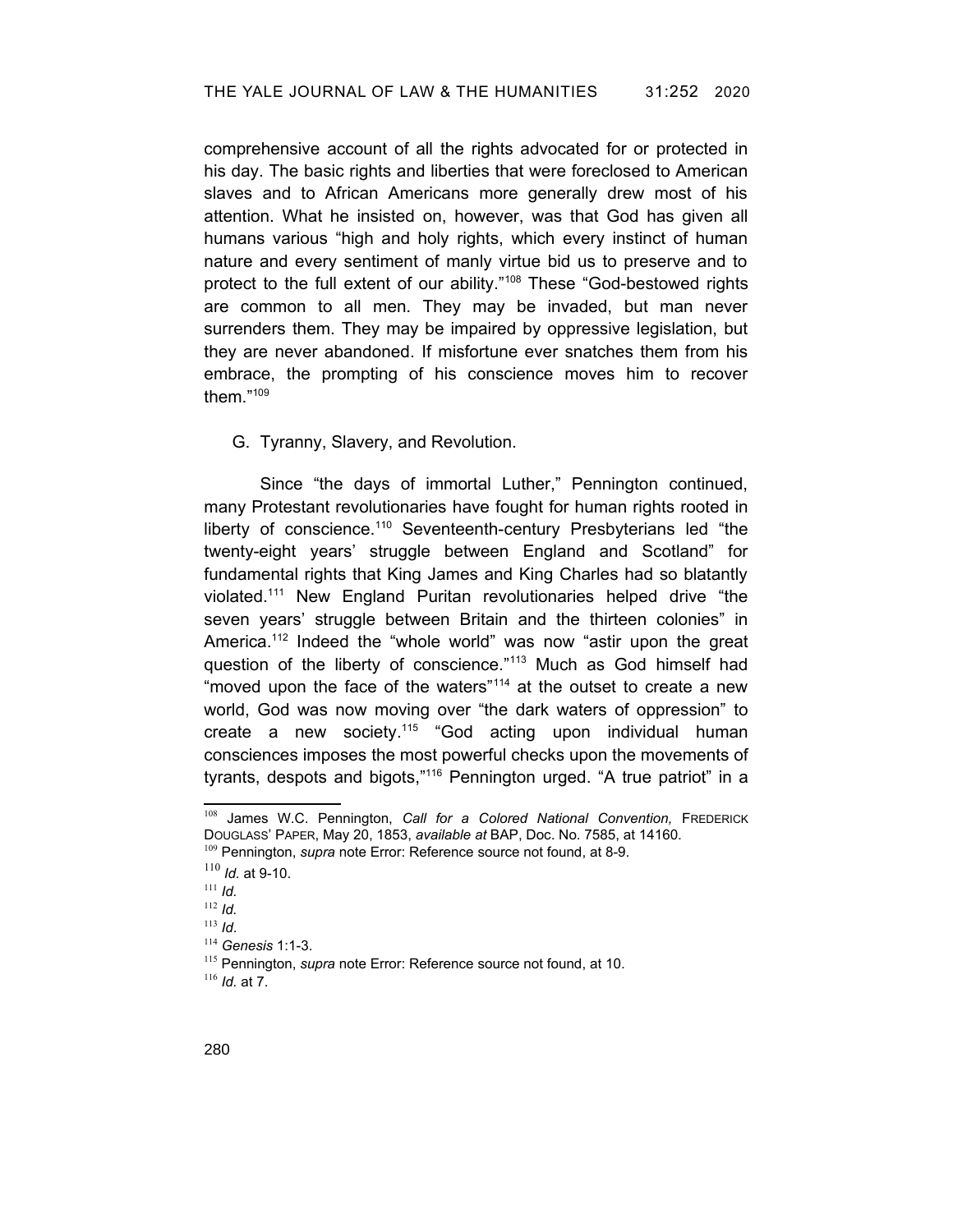### BETWEEN MARTIN LUTHER AND MARTIN LUTHER KING

just cause "must always feel that he owns and contends for property which God gave him, whether it be life, or liberty, or the pursuit of happiness. His greatest strength will be in the firm conviction that God is transacting his business. . . . When the hand of God is with us, we are strong, and when he shows us his will, in regard to our duties, we should be in earnest to do it."<sup>[117](#page-28-4)</sup>

The American revolutionaries had built their constitutional revolt and reconstruction on this tradition of rights, resistance, and revolution, Pennington continued.<sup>[118](#page-28-5)</sup> Indeed, the "brotherhood of the Human Family" is the "cardinal principle of true Democracy and of true Christianity." [119](#page-28-6) The Declaration of Independence repeated the principle that "all men are born free and equal,"[120](#page-28-7) making it the "fundamental maxim of the American republic."<sup>[121](#page-28-8)</sup> It recited anew "certain truths concerning the rights of mankind universally, which in its own sense are as old as creation."<sup>[122](#page-28-9)</sup> "The principles of the American declaration are not merely upon the parchment of '76," Pennington argued, "they are more sublimely engraven on the more durable parchment of the human mind; this is what makes these principles the living glory of every freeman on earth, and also the terror of tyrants."[123](#page-28-10)

<span id="page-28-4"></span><span id="page-28-3"></span><sup>117</sup> Pennington, *supra* note [Error: Reference source not found,](#page-28-3) at 14.

<span id="page-28-5"></span><span id="page-28-2"></span><sup>118</sup> PENNINGTON, *supra* note [Error: Reference source not found,](#page-28-2) at 25. "The States took the ground that a sovereign has no right to exercise power in subversion of his legitimate authority, and consequently that all such acts were null and void—*of no binding force.* And for the justness of the sentiment, they appealed [in the Declaration of Independence] to the judgment of the civilized world; and to the JUDGE OF ALL, that *doeth right*."

<span id="page-28-6"></span><sup>119</sup> Arthur Tappan et al., *To the Friends of Liberty.* NAT'L ERA, July 6, 1848, *available at* BAP, Doc. No. 14891.

<span id="page-28-7"></span><span id="page-28-1"></span><sup>&</sup>lt;sup>120</sup> PENNINGTON, *supra* note [Error: Reference source not found,](#page-28-1) at 5: The Declaration says that "every man is born free and *endowed* with LIBERTY." This "truth has its foundation in the nature of God, of man, and also of things."

<span id="page-28-8"></span><span id="page-28-0"></span><sup>&</sup>lt;sup>121</sup> PENNINGTON, *supra* note [Error: Reference source not found,](#page-28-0) at 25.

<span id="page-28-9"></span> $122$  James W.C. Pennington, [Untitled Pamphlet], PRESSCOPY – YALE UNIVERSITY – ANTI-SLAVERY PAMPHLETS, August 1, 1839, *available at* BAA, Doc. No. 04137.

<span id="page-28-10"></span><sup>&</sup>lt;sup>123</sup> *Id.* Pennington continued: "The enemy of human liberty may take such a paper parchment and put it in his nethermost pocket and claim that he has disposed of the case. The despot, I say, may take a paper parchment, deposit it in a shrine of iron, place the whole beneath the broad base of his throne, and challenge his subjects that they have no rights, but at his option; yet after this is done, those declarations engraven upon the living parchment of the human mind, will speak to the no small discomfiture of the tyrant's mind. It was so with Nero of Rome. After he thought he had reduced the liberties of the Romans to a nut-shell, he still found such an opposition to his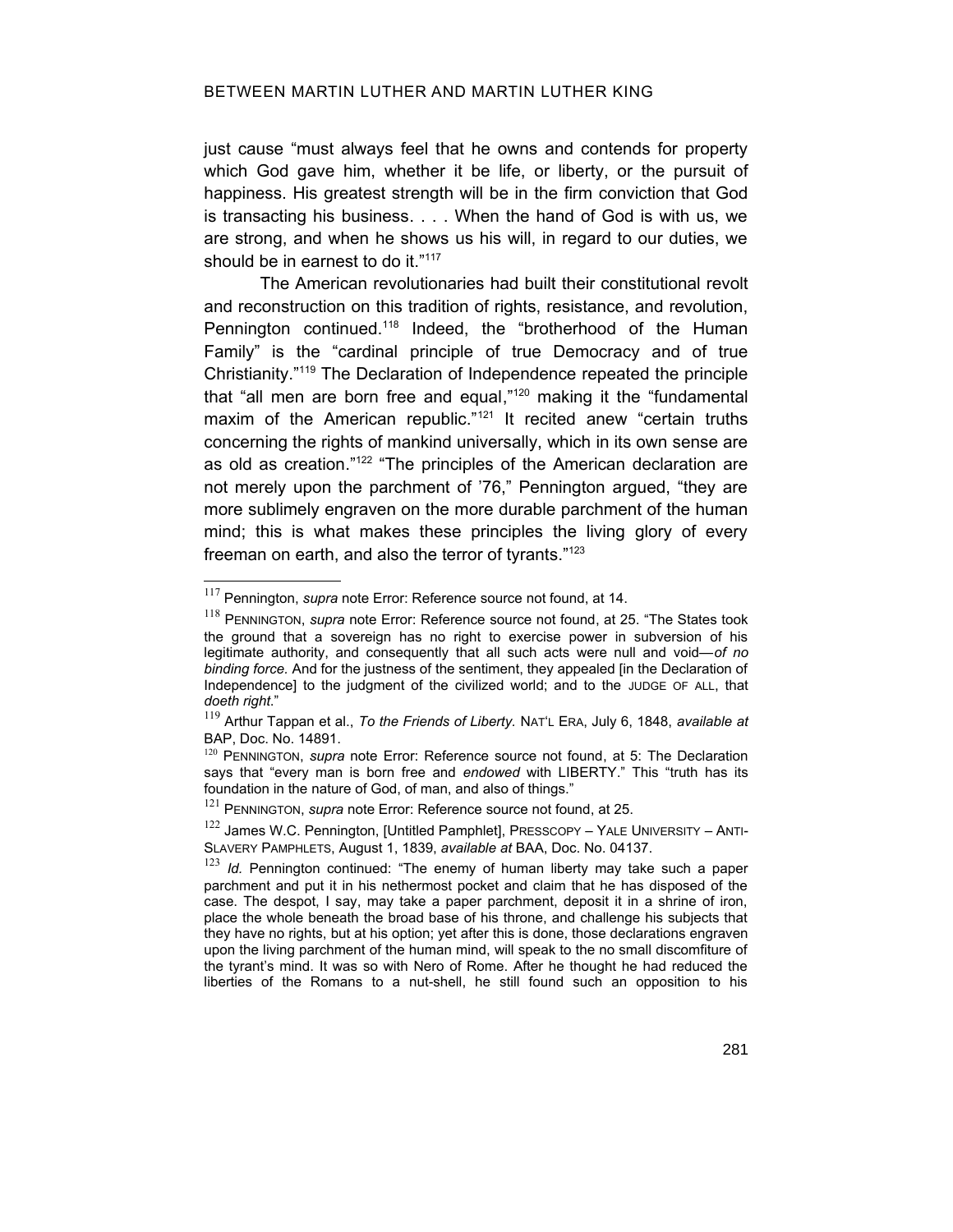For all their revolutionary efforts against the *political* tyranny of England, however, many Americans remained largely blind to the *domestic* tyranny of their own governments. Blacks and whites, slaves and free, had fought shoulder to shoulder in the American Revolution, Pennington explained.<sup>[124](#page-29-3)</sup> They were literally brothers-in-arms, carrying and caring for each other in the fight.<sup>[125](#page-29-4)</sup> Yet "notwithstanding the star bespangled banner that they saw in their waters, notwithstanding all they heard of the Declaration of Independence and  $\dots$  the 4<sup>th</sup> of July orations," Pennington argued, America soon betrayed its founding ideals.<sup>[126](#page-29-5)</sup> While the Declaration of Independence proudly proclaimed that "all men are created equal, and endowed with certain unalienable rights," the reality was that many Americans were treated as being fundamentally unequal and were systematically denied many of their God-given rights, including women and children, the unpropertied and indentured, Native Americans, and African Americans.<sup>[127](#page-29-6)</sup> More brutally, slaves were denied rights altogether, even the right to legal recognition as human beings as image-bearers of their Creator.<sup>[128](#page-29-7)</sup> "We profess to

pretensions, that he could wish that the "Romans had but one neck," so that he might despatch them at a blow. The principles of our declaration, then, are as firm as the throne of the Ancient of Days, and this republic may be called to "pass into the memory of things beyond the flood," and leave them behind, unless she adhere to them in spirit." *Id.*

<span id="page-29-3"></span><sup>124</sup> [Summary of Speech], FREDERICK DOUGLASS' PAPER, Oct. 1, 1852, *available at* BAA, Doc. No. 13086, at 2.

<span id="page-29-4"></span> $125$  [Summary of speech on colonization], NAT'L ANTI-SLAVERY STANDARD, Jan. 22, 1852, *available at* BAA, Doc. No.12342, at 1-2.

<span id="page-29-5"></span><sup>126</sup> [Summary of Speech], LEEDS MERCURY, Aug. 5, 1843, *available at* BAA, Doc. No 07016, at 1. The full text reads: "Notwithstanding the star bespangled banner that they saw in their waters, notwithstanding all they heard of the Declaration of Independence, the celebrated document of '76, notwithstanding the 4th of July orations, . . .

notwithstanding all the pride of liberty that reigned in the American bosom, American was still a land of slavery." For comparable sentiments a decade later in Frederick Douglass, see "What to the Slave is the Fourth of July" (July 5, 1852), *available at* https://www.thenation.com/article/what-slave-fourth-july-frederick-douglass (last visited Feb. 8, 2018).

<span id="page-29-6"></span><span id="page-29-2"></span><sup>127</sup> *See, e.g.*, PENNINGTON, *supra* note [Error: Reference source not found,](#page-29-2) at 25 ("The fundamental maxim of the American republic [is] 'That all men are born free and equal.' If we [blacks], born in America, cannot live upon the soil upon terms of equality with the descendants of Scotchmen, Englishmen, Irishmen, Frenchmen, Germans, Hungarians, Greeks, and Poles, then the fundamental theory of the American Republic fails, and falls to the ground; and the door once opened to kick out the people of colour, let others be prepared for their turn.").

<span id="page-29-7"></span><span id="page-29-1"></span><span id="page-29-0"></span><sup>128</sup> *See supra* note [Error: Reference source not found](#page-29-1), and *infra* note [Error: Reference](#page-29-0) [source not found](#page-29-0) (discussing denying the image of God in the slave).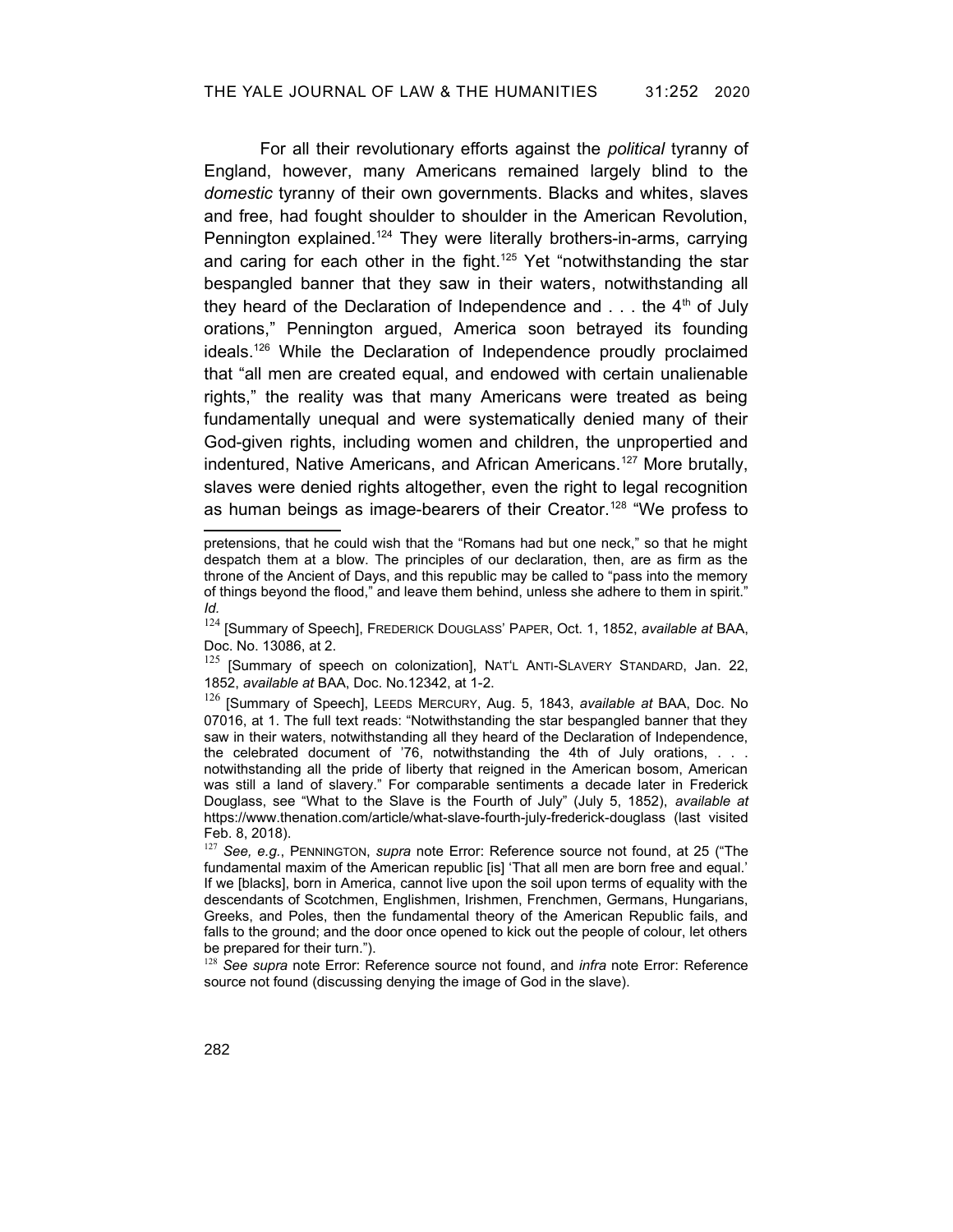be the freest nation in the world. We have the largest number of slaves of any nation in the world."[129](#page-30-2)

Both southern states' cruel slave codes<sup>[130](#page-30-3)</sup> and the United States Constitution itself preserved and perpetuated the domestic tyranny of the chattel-slave system. [131](#page-30-4) The Constitution allowed the odious trans-Atlantic slave trade to continue for at least a generation, with cargoes of human beings carrying over twelve million Africans to the Americas, with three million more dying in passage.<sup>[132](#page-30-5)</sup> The Constitution's infamous three-fifths compromise strengthened southern states' political power by counting their slaves in calculating proportional representation in the United States Congress, even though slaves were discounted as mere chattel at home and under state law. [133](#page-30-6) And the Constitution established the fugitive slave laws that required escaped slaves found in free states to be returned to their masters, reduced again to property that could be bought, sold, and leased; beaten, raped, and starved; worked, bred, and boarded like beasts; and foreclosed by state law from such basics of life as marriage, education, literacy, art, leisure, paid work, worship, church life, and more.<sup>[134](#page-30-7)</sup>

"Slavery is the antipode of liberty" and the archetype of tyranny, Pennington thundered.<sup>[135](#page-30-8)</sup> Spiritual tyranny threatens a person's worship and church life. Political tyranny threatens a person's body and belongings. But the domestic tyranny of chattel slavery threatens a

<span id="page-30-2"></span><sup>129</sup> JAMES W.C. PENNINGTON, MINUTES OF THE SEVENTH ANNUAL MEETING OF NEW YORK CENTRAL COLLEGE ASSOCIATION . . . TOGETHER WITH THE GENERAL AGENTS REPORT: AND A SERMON . . . BY J.W.C. PENNINGTON (July 11, 1856), *available at* BAA, Doc. No. 15370, at 9-10 ("[E]xcept the *Brazilians*").

<span id="page-30-3"></span><sup>130</sup> WILLIAM GOODELL, THE AMERICAN SLAVE CODE IN THEORY AND PRACTICE: ITS DISTINCTIVE FEATURES SHOWN BY ITS STATUTES, JUDICIAL DECISIONS AND ILLUSTRATIVE FACTS (1853); 1 AND 2 JOHN C. HURD, THE LAW OF FREEDOM AND BONDAGE IN THE UNITED STATES (1858-62).

<span id="page-30-4"></span><span id="page-30-1"></span><sup>&</sup>lt;sup>131</sup> PENNINGTON, *supra* note [Error: Reference source not found,](#page-30-1) at 5-6.

<span id="page-30-5"></span><sup>132</sup> DAVID ELTIS AND DAVID RICHARDSON, ATLAS OF THE TRANSATLANTIC SLAVE TRADE (2010), at xvii (stating that 12.5 million Africans were deported from Africa to the "New World" through the slave trade between the years of 1501 and 1867).

<span id="page-30-6"></span><sup>133</sup> U.S. CONST. art. 1, §2, cl. 3, *repealed by* U.S. CONST. amend. XIV.

<span id="page-30-8"></span><span id="page-30-7"></span><span id="page-30-0"></span><sup>134</sup> [Summary of Speech], KELSO CHRON., Jan. 3, 1851, *available at* BAA, Doc. No. 11152, at 1-8; *see also* PENNINGTON, *supra* note [Error: Reference source not found,](#page-30-0) at 7-11 (arguing further from the Declaration of Independence, "the authority of right reason," the Constitution itself, the "direct command of God" in *Isaiah* 16 (to "make a shadow to hide the outcasts"), and from *Isaiah* 28:8 [properly 13] ("And your covenant with death shall be disannulled, and your agreement with Hell shall not stand.")). <sup>135</sup> *Id.* at 12.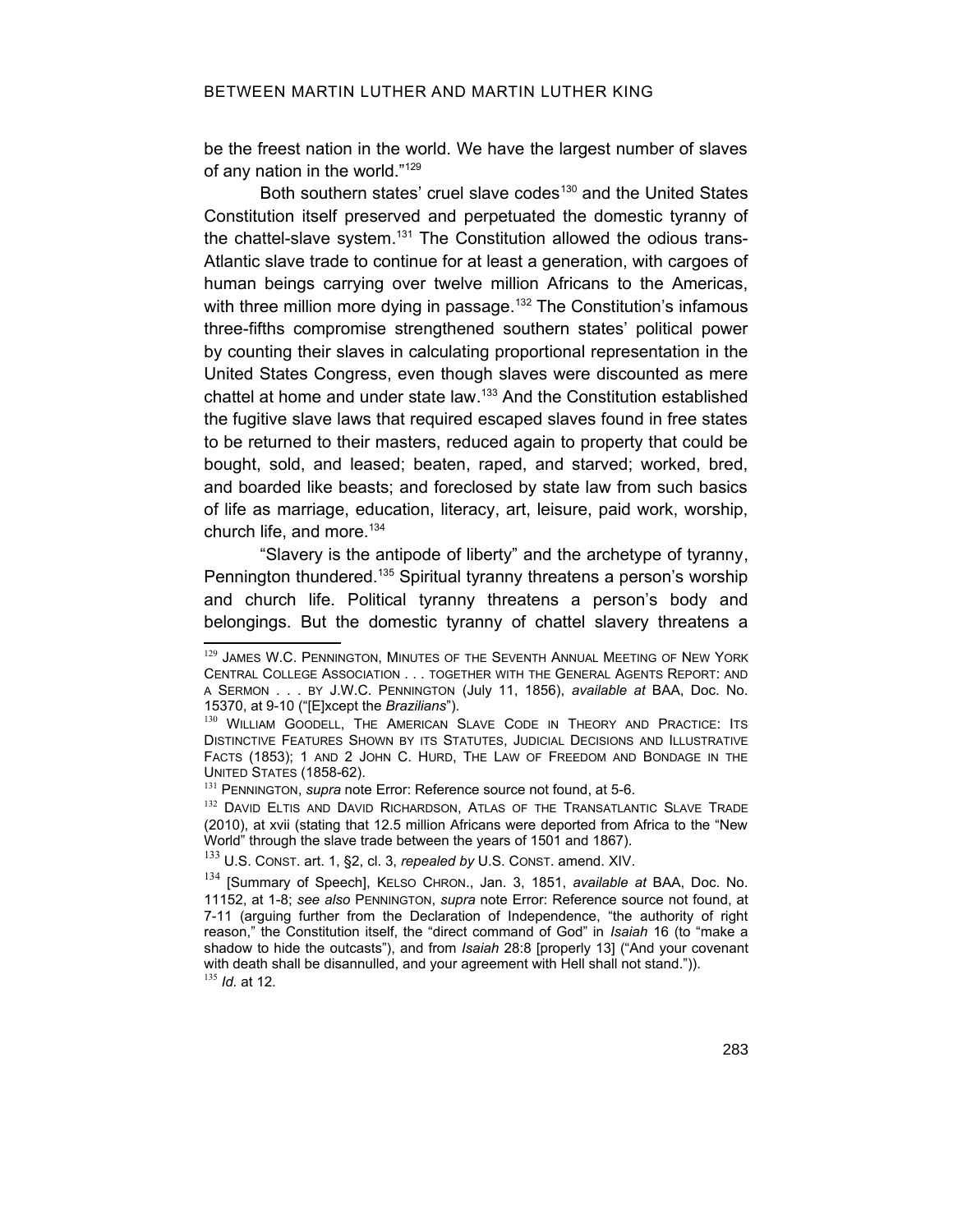person's very "right to be, and to be free."<sup>[136](#page-31-2)</sup> If it is a self-evident truth that all women and "men are born free . . . by the hand of God . . . that act, which uproots the hallowed Constitution of Nature, opposes the hand of God, and prostitute[s] his divine ordinance . . . is an act of mortal *sinfulness.*" [137](#page-31-3)

### **H. PENNINGTON'S CRITIQUE OF CHATTEL SLAVERY**

## A. Chattel Slavery

So far, Pennington's argument extended the familiar Protestant logic of rights, resistance, and revolution to expose the problems of slavery and racism in America. Because God creates all persons as equals with moral intelligence and liberty of conscience, he argued, African Americans deserve equal treatment and protection. Because God vests all persons with natural rights to discharge their natural duties to God, neighbor, and self, taught to them by conscience, African Americans should enjoy the same. Because the persistent and pervasive violation of a whole community's natural rights by church and state authorities constitutes spiritual and political tyranny, similar violations of the natural rights of a whole race by domestic authorities constitute domestic tyranny. And because all tyranny triggers the most fundamental right to resist and revolt, the domestic tyranny of chattel slavery triggers that same right for enslaved people.

Yet most of Pennington's American slaveholding audience remained unconvinced, for "the peculiar institution" of chattel slavery in nineteenth-century America rested on deeper and darker premises that would take more effort to parry.<sup>[138](#page-31-4)</sup> The ugliest logic of the day taught that slaves were not human persons at all, but items of property. Chattel slaves, the argument went, were marked by color and were thus easy to identify. They lacked intelligence and thus could not be

<span id="page-31-2"></span><span id="page-31-1"></span><sup>136</sup> Pennington, *supra* note [Error: Reference source not found](#page-31-1), at 8-9; *see also* HANNAH ARENDT, THE ORIGINS OF TOTALITARIANISM 296 (1968) (arguing that the most basic right is "the right to have rights").

<span id="page-31-3"></span><span id="page-31-0"></span><sup>&</sup>lt;sup>137</sup> PENNINGTON, *supra* note [Error: Reference source not found,](#page-31-0) at 12.

<span id="page-31-4"></span><sup>138</sup> KENNETH M. STAMPP, THE PECULIAR INSTITUTION: SLAVERY IN THE ANTE-BELLUM SOUTH (1956). For more recent literature, see Ariela Gross, *Slavery, Anti-Slavery, and the Coming of the Civil War*, *in* 2 THE CAMBRIDGE HISTORY OF LAW IN AMERICA 280, 280- 312 (Michael Grossberg & Christopher Tomlins eds., 2008).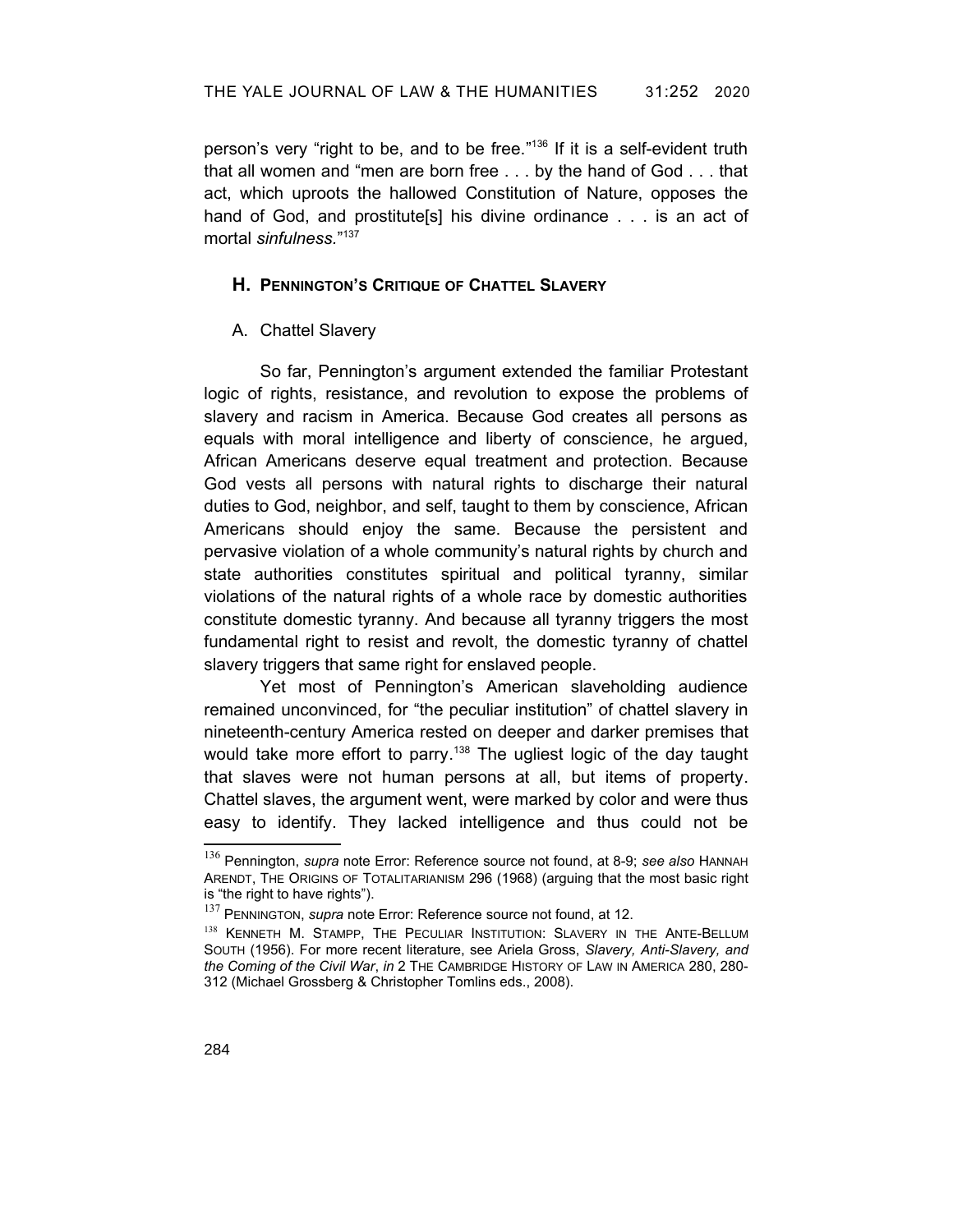educated. They lacked souls and thus could not worship. They lacked affections and thus could not marry or have families. They lacked agency and thus depended on their masters to discipline and contain them, lest they become a menace to themselves and their neighbors. A whole industry of literature developed these ugly arguments in opposition to the abolitionists.[139](#page-32-2)

Pennington responded directly to such arguments. In his first book, *A Text Book of the Origin and History of the Colored People*, he aimed to "unembarass the origin, and to show the relative position of the colored people in the different periods among the different nations."[140](#page-32-3) He further aimed to give his readers "a right state of feeling on the total subject of HUMAN RIGHTS," a topic which occupied him in a long series of sermons and speeches thereafter.<sup>[141](#page-32-4)</sup> Some of Pennington's arguments echoed those of other abolitionists in pointing out the self-serving fallacies and "is/ought" confusions of this crude logic of chattel slavery.<sup>[142](#page-32-5)</sup> That slaves were treated like animals does not mean that slaves are not persons, he argued. That slaves were denied education does not mean they lack intelligence or learning. That slaves were denied Bibles does not mean that they lack souls. That slaves were denied marriages does mean they lack marital love or familial affection. That slaves were the legal responsibility of their master does not mean they lack moral agency.<sup>[143](#page-32-6)</sup>

It was hypocrisy to insist otherwise, Pennington contended. Slaveholders often accused slaves of theft, even though owners themselves were "*robbers of human liberty*."[144](#page-32-7) They accused slaves of

<span id="page-32-7"></span><span id="page-32-0"></span><sup>144</sup> James W.C. Pennington, A Review of the Slave Trade, THE ANGLO-AFR. MAG., May 1859, at 155, 156, a*vailable at* Hathi Trust Digital Library,

<span id="page-32-2"></span><sup>139</sup> Among numerous studies, see, for example, SLAVERY DEFENDED: THE VIEWS OF THE OLD SOUTH (Eric L. McKitrick ed, 1963); THE LAW OF AMERICAN SLAVERY: MAJOR HISTORICAL INTERPRETATIONS (Kermit L. Hall ed., 1987); MARK V. TUSHNET, THE SLAVE LAW IN THE AMERICAN SOUTH: STATE V. MANN IN HISTORY AND LITERATURE (2003). <sup>140</sup> PENNINGTON, *supra* note [Error: Reference source not found,](#page-32-1) at 3.

<span id="page-32-4"></span><span id="page-32-3"></span><span id="page-32-1"></span><sup>141</sup> *Id.* at 3.

<span id="page-32-5"></span><sup>&</sup>lt;sup>142</sup> MANISHA SINGHA, THE SLAVE'S CAUSE: A HISTORY OF ABOLITION (2016); ROBERT M. COVER, JUSTICE ACCUSED: ANTISLAVERY AND THE JUDICIAL PROCESS (1975). *For sample documents, see* WILLIAM M. WIECEK, THE SOURCES OF ANTI-SLAVERY CONSTITUTIONALISM IN AMERICA, 1760-1848 (1977); LOUIS RUCHAMES, RACIAL THOUGHT IN AMERICA: A DOCUMENTARY HISTORY (1970).

<span id="page-32-6"></span><sup>143</sup> James W.C. Pennington, *The Self-Redeeming Power of the Colored Races of the World,* ANGLO-AFR. MAG., Oct. 1859. *Available at* BAP, Doc. No. 10609; *see also* PENNINGTON, *supra* note [Error: Reference source not found,](#page-32-0) at 45-73.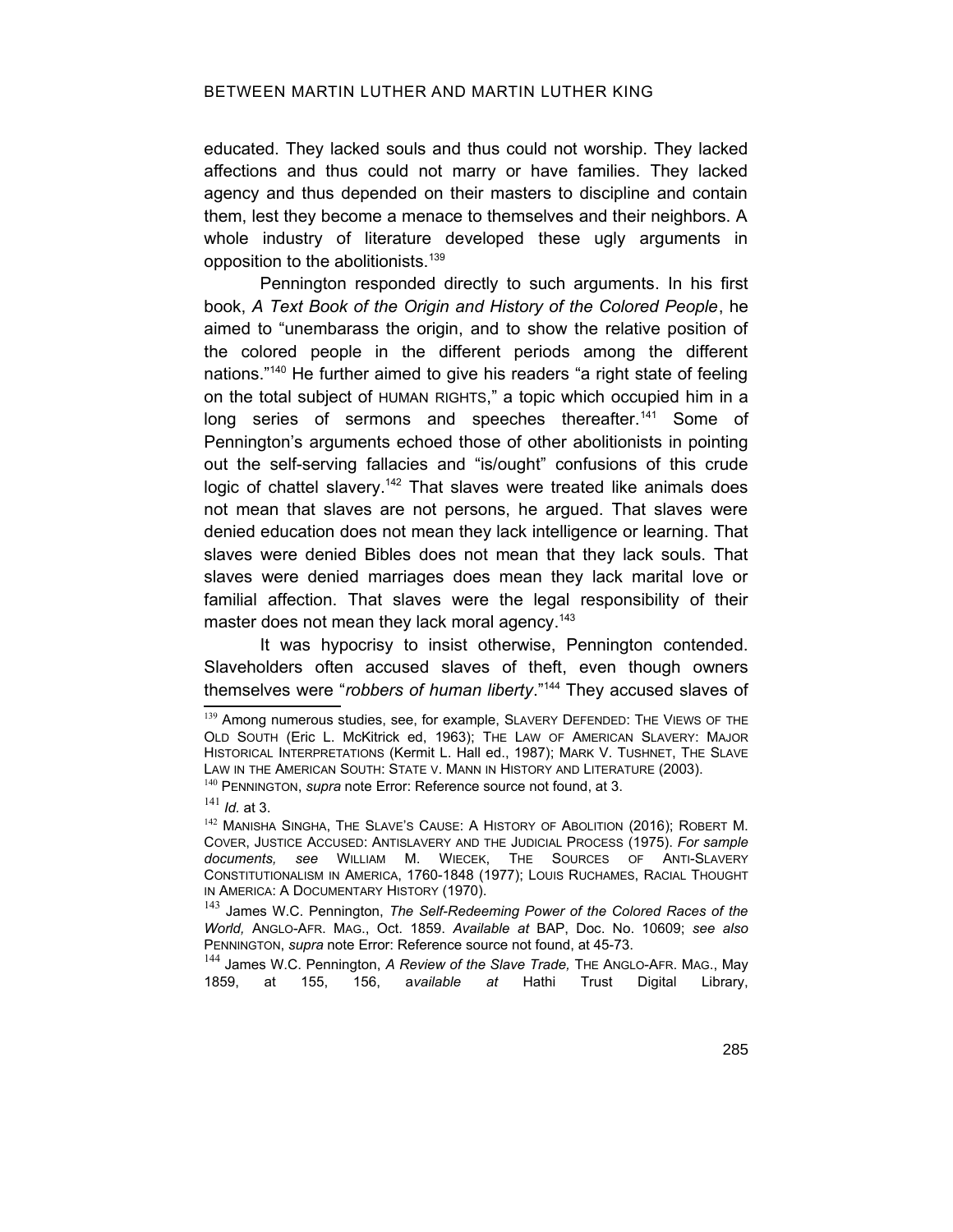being rebellious. "But what a contradiction is this to common sense! Have the wretched Africans formally resigned their freedom? Have the slave-holders, the *receivers* of stolen goods, any other claim than that of force?"[145](#page-33-0) They accused slaves of being "vicious" and "ill-disposed." "But can they be *well-disposed* to their oppressors?" "Have they been brought up, as their tyrannical masters have, under the influence of that precept which teaches us to love our enemies? It is well known that in their own country [Africa], they were just, generous, hospitable. . . . If then they are vicious, they must have contracted many of their vices from their masters."[146](#page-33-1) Slaves are accused of being inferior in "their capacities" and "void of understanding." "Is it wonderful when by incessant labor, the continual application of the lash, and the most inhuman treatment that imagination can devise, their genius is overwhelmed and hindered from breaking forth? No, their abilities are confounded by the severity of their servitude."[147](#page-33-2)

The "best way to fit a man for slavery is to place him in a state of slavery," Pennington wrote.<sup>[148](#page-33-3)</sup> But "the best way to fit a man for freedom is to lay upon him the responsibility of acting the part of a free man." $149$ Pennington's own experiences, first as slave and then as free, made all this abundantly clear to him. His own life was proof that once African Americans were treated as persons with inherent rights and dignity; gained rights to education, worship, marriage, and proper work; and were accorded responsibility, accountability, and legal standing, these self-serving fallacies and hypocritical caricatures of the chattel slave would disappear.<sup>[150](#page-33-5)</sup>

<span id="page-33-2"></span><sup>147</sup> *Id.*

<span id="page-33-5"></span><span id="page-33-4"></span> $150$  In 1859, a mature Pennington described the vaunted, if troubled, history of African peoples and their descendants as a source of profound hope: "A race so numerous in almost every populous part of the globe – a race so ancient, so well connected, and so intimately associated with all the leading events in universal history, cannot fail to elicit the attention of those unselfish minds of the various enlightened nations who are engaged in the great work of universal civilization," Pennington wrote. "The past history

https://babel.hathitrust.org/cgi/pt?id=uc1.32106005410862;view=1up;seq=8 (last visited Aug. 12, 2018).

<span id="page-33-0"></span><sup>145</sup> *Id.* at 157.

<span id="page-33-1"></span><sup>146</sup> *Id.*

<span id="page-33-3"></span><sup>&</sup>lt;sup>148</sup> JAMES W.C. PENNINGTON, THE REASONABLENESS OF THE ABOLITION OF SLAVERY AT THE SOUTH, A LEGITIMATE INFERENCE FROM THE SUCCESS OF BRITISH EMANCIPATION: AN ADDRESS DELIVERED AT HARTFORD, CONN., ON THE FIRST OF AUGUST, 1856, at 11 (Hartford, Conn.: Tiffany & Co. 1856), *available at* BAA, Doc. No. 17958.  $149$  *Id.*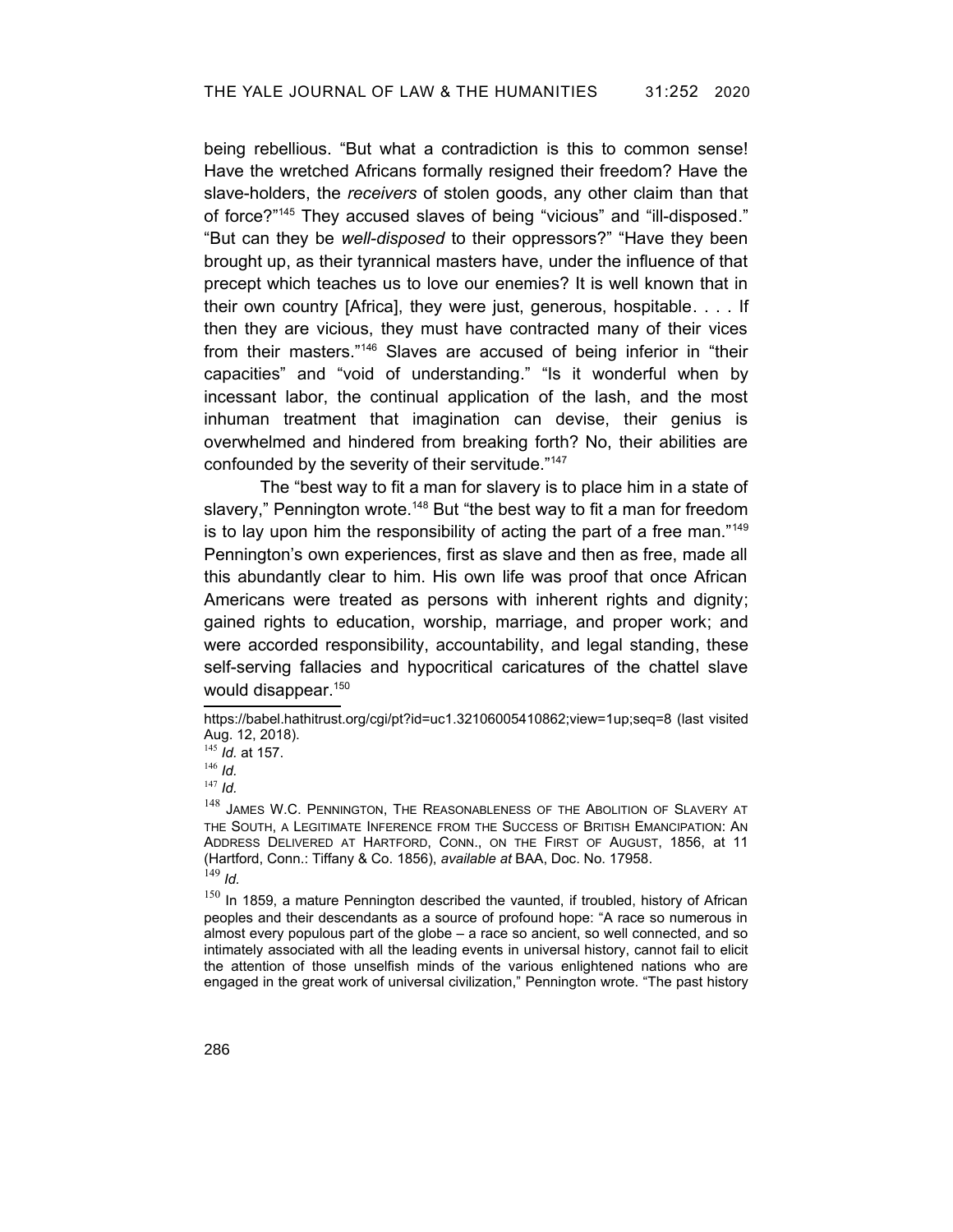### B. The Curse of Ham

Pennington also exposed and refuted popular religious justifications for slavery. For example, he debunked the popular teaching of the day that God had condemned African people to slavery. That popular teaching started with the biblical story of Noah, who is reported to have gotten drunk and fallen asleep "naked," a likely biblical euphemism for having sex.<sup>[151](#page-34-1)</sup> Noah's son Ham had watched his father, while his two other sons, Shem and Japheth, discreetly covered him up. When Noah woke up and learned what Ham had done, he was livid. He cursed Ham's son, Canaan, and condemned him to slavery.[152](#page-34-2) "Cursed be Canaan; a servant of servants shall he be unto his brethren," Noah declared ominously.<sup>[153](#page-34-3)</sup> He blessed his two other sons and said of each of them, "Let Canaan be his slave."[154](#page-34-4)

Apologists for American chattel slavery had long used this biblical story to support the enslavement of Africans.<sup>[155](#page-34-5)</sup> Modern Europeans and Americans, they argued, were the heirs of Shem and Japheth who had inherited the divine right to hold slaves. Modern Africans, in turn, were the descendants of Canaan who remained under his hereditary curse to be slaves. Furthermore, the dark skin of Africans was the product of God's earlier curse of Cain, who notoriously murdered his brother Abel.<sup>[156](#page-34-6)</sup> As punishment, "God put a mark on

of the descendants of Africa is now appealing to her sons and daughters in the four quarters of the globe, to be up and doing for God, for Christ, for the race, for pure religion, for humanity, for civilization, and for righteousness and truth. The response is certainly very creditable to the hoping and hopeful man: for such is the colored man the world over; for if [there] is a human being on the face of the earth who can hope alone, and even hope against hope, it is the colored man. And this is the secret of his amazing powers of endurance." James W.C. Pennington, *The Self-Redeeming Power of the Colored Races of the World,* ANGLO-AFR. MAG., Oct. 1859, *available at* BAP, Doc. No. 10609, at 21106.

<span id="page-34-1"></span><sup>151</sup> *Genesis* 9:20-21.

<span id="page-34-2"></span><sup>152</sup> *Genesis* 9:21.

<span id="page-34-3"></span><sup>153</sup> *Genesis* 9:24.

<span id="page-34-4"></span><span id="page-34-0"></span><sup>154</sup> *Genesis* 9:25. For discussion, see PENNINGTON, *supra* note [Error: Reference source](#page-34-0) [not found,](#page-34-0) at 14.

<span id="page-34-5"></span><sup>155</sup> *See, e.g.*, *The Mark of Cain and Curse of Ham,* 3 S. PRESBYTERIAN REV. 415-25 (1850).

<span id="page-34-6"></span> $156$  Other variants of this argument posited that Noah's curse itself had the effect of darkening the skin of Canaan and his descendants. *See* DAVID M. GOLDENBERG, BLACK AND SLAVE: THE ORIGINS AND HISTORY OF THE CURSE OF HAM 87 (2017); Stephen R.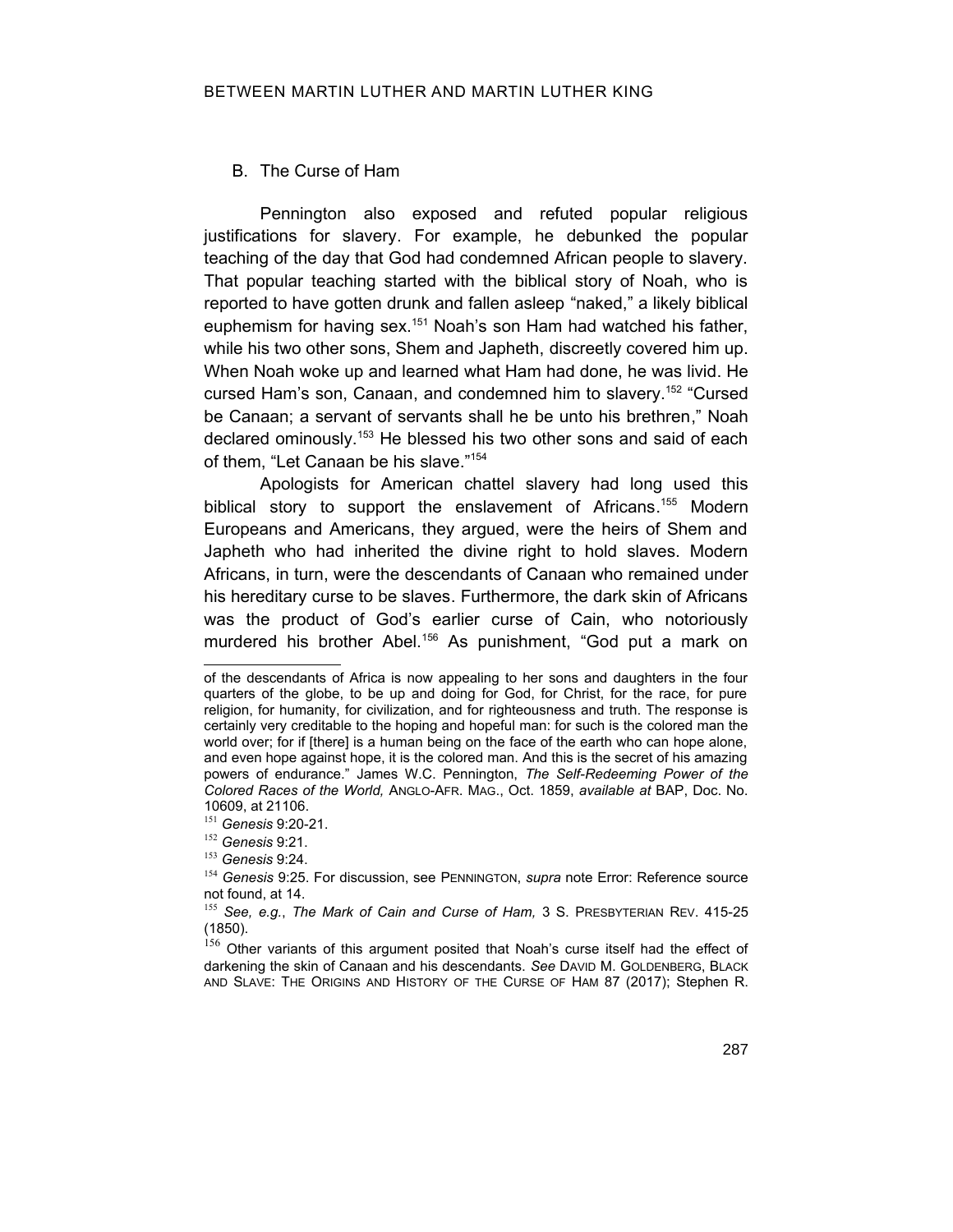Cain," the Bible reads.<sup>[157](#page-35-3)</sup> That "mark of Cain" was black skin, the argument went. Canaan was cursed by Noah, and married a descendant of Cain, who had been cursed by God with black skin. The descendants of Canaan, thereafter, were distinguishable by their dark skin and thus marked by God and his servant Noah to be slaves.<sup>[158](#page-35-4)</sup>

This purported biblical exegesis was the fanciful work of "a class of men . . . attempting gravely to theorise themselves into the right to oppress, and to hate and abuse their fellow men," Pennington countered.[159](#page-35-5) Are Bible readers really supposed to believe that "Noah cursed his grandson Canaan, and this *dooms* the black man to slavery, and *constitutes* the white man the slaveholder! Astounding!"<sup>[160](#page-35-6)</sup> Searching through biblical and other genealogies, Pennington concluded that the more likely descendants of Canaan were the lightskinned "Canaanites" of the Middle East described later in the Bible, rather than the dark-skinned Africans of West Africa who were likely descended from Noah's two favored sons, Shem and Japheth. [161](#page-35-7) American slaveholders have misidentified their quarry, Pennington wrote in jest. "They must discharge the Africans, compensate them for false enslavement, and go and get *Canaanites*" if they want slaves.[162](#page-35-8)

But rather than enslave modern-day Canaanites or "any class of human beings," Pennington continued seriously, Christians should consider Noah's curse for what it really was. [163](#page-35-9) Even if Noah *had* cursed an ancestor of modern-day Africans, this was not a "divine malediction" "intended to extend to posterity."[164](#page-35-10) It was one man's drunken threat, blurted out in embarrassed anger at a family member. It was certainly

Haynes, *Original Dishonor: Noah's Curse and the Southern Defense of Slavery*, 3 J.S. RELIGION (2000), *available at* http://jsreligion.org/Volume3/Front3.html (last accessed Aug. 10, 2018); DAVID M. WHITFORD, THE CURSE OF HAM IN THE EARLY MODERN ERA: THE BIBLE AND THE JUSTIFICATIONS FOR SLAVERY (2009).

<span id="page-35-3"></span><span id="page-35-2"></span><sup>157</sup> *Genesis* 3:15; *see also* GOLDENBERG, *supra* note 156, at 238-52.

<span id="page-35-4"></span><sup>158</sup> PENNINGTON, *supra* note [Error: Reference source not found](#page-35-2), at 8-18; *see* Benjamin Braude, *The Sons of Noah and the Construction of Ethnic and Geographical Identities in the Medieval and Early Modern Periods*, 54 WM. & MARY Q. 103-42 (1997); RUTH MELLINKOFF, THE MARK OF CAIN (1981); *see also* Pennington, *supra* note [Error:](#page-35-1) [Reference source not found](#page-35-1), at 158-59.

<span id="page-35-5"></span><span id="page-35-1"></span><span id="page-35-0"></span><sup>&</sup>lt;sup>159</sup> PENNINGTON, *supra* note [Error: Reference source not found,](#page-35-0) at 13.

<span id="page-35-6"></span><sup>160</sup> *Id.*

<span id="page-35-7"></span><sup>161</sup> *Id.* at 12, 19-31, 91-96.

<span id="page-35-8"></span><sup>162</sup> *Id.* at 14.

<span id="page-35-9"></span><sup>163</sup> *Id.* at 14-15.

<span id="page-35-10"></span><sup>164</sup> *Id.* at 15-16.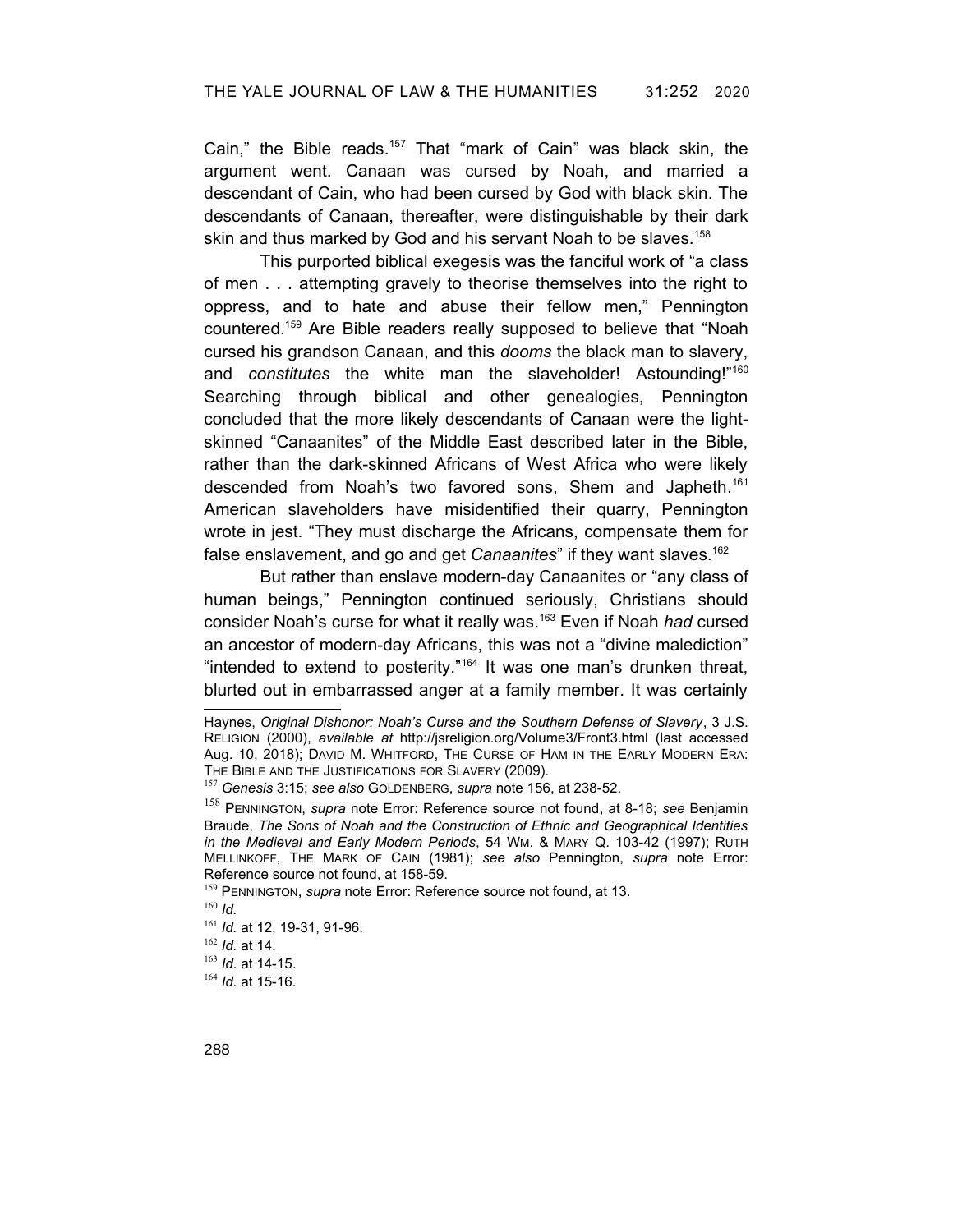not a binding divine edict to "control the administrations of the great God." The "spirit of wine" is hardly "the spirit of God."<sup>[165](#page-36-0)</sup> Moreover, even if Noah or God had chosen to punish Ham for his misdeed, they could not harm Ham's son Canaan. For elsewhere God's law commanded clearly that the "son shall not bear the iniquity of the father, neither shall the father bear the iniquity of the son."[166](#page-36-1)

# I. The Heathendom of Africans

The "curse of Ham" argument for slavery often went hand-inhand with the argument that Africans were "heathens" who deserved slavery rather than liberty. After all, the argument went, the Old Testament records many stories of God helping his chosen people of Israel conquer the heathen nations around them. Sometimes, God killed these enemies directly, as with the inhabitants of Sodom and Gomorrah that threatened Abraham and his family, [167](#page-36-2) or the Egyptians who rejected Moses' repeated demand on God's behalf to "let my people go!"[168](#page-36-3) More often, God empowered the Israelites to wage and win wars against their enemies, even those much stronger in arms and numbers. [169](#page-36-4) Sometimes Israel annihilated these so-called heathens, tearing down their cities and killing all their residents.<sup>[170](#page-36-5)</sup> Other times, Israel spared some victims and took or sold them into slavery.<sup>[171](#page-36-6)</sup> These biblical narratives had long inspired Western Christian laws that regarded so-called heathens, pagans, idolaters, and infidels as fair game for such conquest, colonization, and enslavement.<sup>[172](#page-36-7)</sup> Not only the

<span id="page-36-0"></span><sup>165</sup> *Id.* at 16-17.

<span id="page-36-1"></span><sup>166</sup> *Id.* (quoting *Ezekiel* 18:20); *see als*o *Deuteronomy* 24:16. But see other biblical texts on the heritability of parental sins discussed in JOHN WITTE, JR., THE SINS OF THE FATHERS: THE LAW AND THEOLOGY OF ILLEGITIMACY RECONSIDERED 4-6, 11-16, 170-76 (2009).

<span id="page-36-2"></span><sup>167</sup> *Genesis* 19:24-29.

<span id="page-36-3"></span><sup>168</sup> *Exodus* 5:1; 7:16; 8:1, 8, 20, 21; 9:1, 13, 17.

<span id="page-36-4"></span><sup>169</sup> *See, e.g.*, *Exodus 17:8-16*; *Deuteronomy* 9:1-5; *Joshua 5-12*; *Judges 7-8*; *1 Samuel 12-17*; *2 Samuel 8*; *1 Kings 20.*

<span id="page-36-5"></span><sup>170</sup> *See, e.g.*, *Numbers* 21:21-35, 31:1-12, 33:50-56; *Deuteronomy* 2:26 - 3:11; *Joshua:* 6:1-27.

<span id="page-36-6"></span><sup>171</sup> *See, e.g.*, *Numbers* 31:9-18; *Deuteronomy* 20:10-14; *Joshua* 9:1-27.

<span id="page-36-7"></span><sup>172</sup> JAMES MULDOON, POPES, LAWYERS, AND INFIDELS: THE CHURCH AND THE NON-CHRISTIAN WORLD, 1250-1550 (2015); JAMES MULDOON, THE AMERICAS IN THE SPANISH WORLD ORDER: THE JUSTIFICATION FOR CONQUEST IN THE SEVENTEENTH CENTURY (1994); Anthony Pagden, *Law, Colonization, Legitimation, and the European*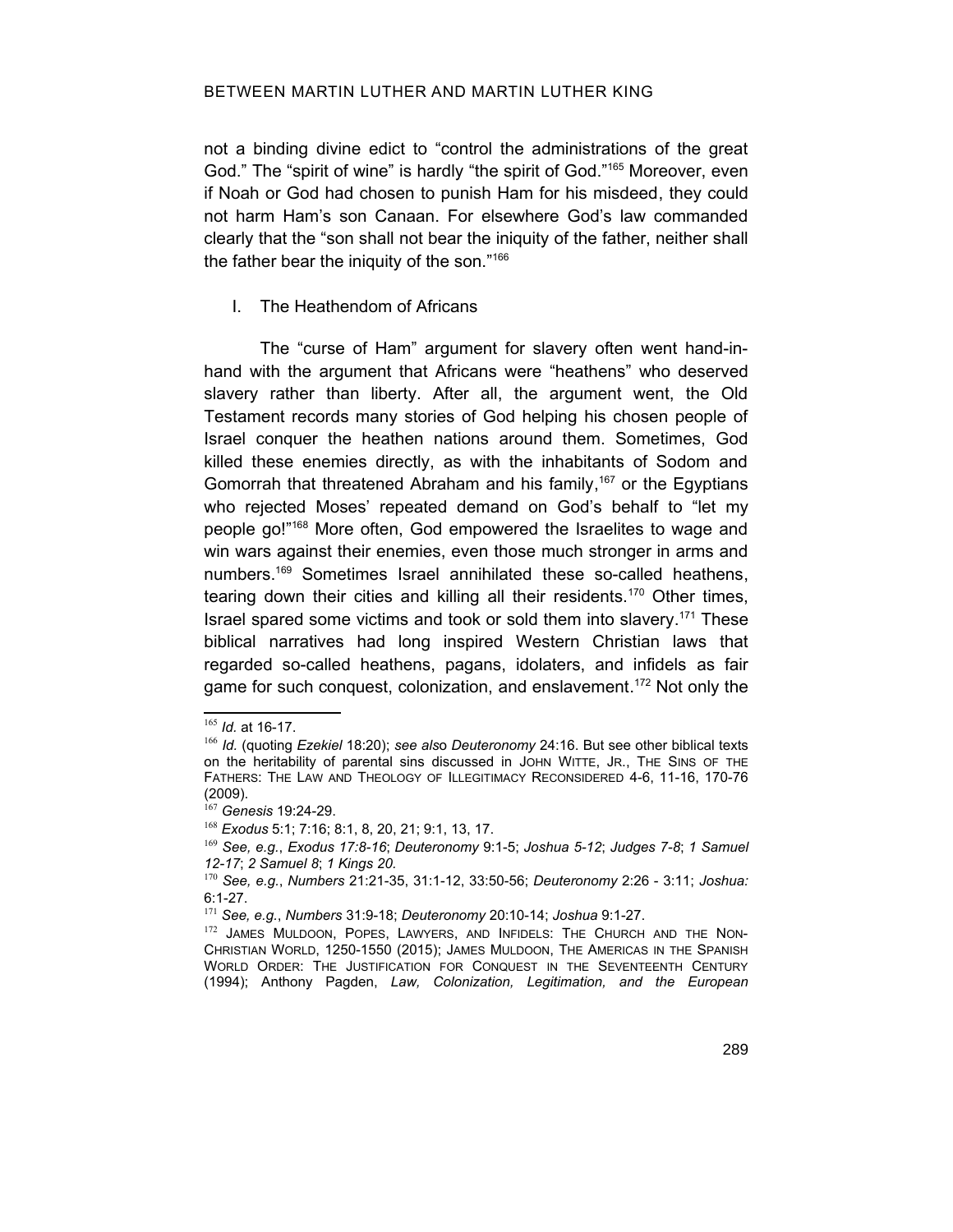American slave system, but also the trans-Atlantic slave trade, under this view, rested on solid biblical foundations.

Pennington denounced this popular argument for slavery, too. He admitted that many Africans, though by no means all, were pagan or heathen "polytheists."<sup>[173](#page-37-3)</sup> He further conceded that such infidelity had in some cases led to "blindness of mind," "looseness of morals," "divisions," and intertribal "animosities" that "induced the tribes to make war upon and to sell each other" in the slave trade.<sup>[174](#page-37-4)</sup> But such conditions called for peaceful Christian missionaries, not enslavement  $-$ and for charity and education, not brutality and exploitation.<sup>[175](#page-37-5)</sup> The God of the Old Testament may have allowed his people to engage in sieges, warfare, and enslavement as they struggled to find their place in the violent ancient world. But the God of the New Testament was a God of peace and not of war, a God of the Word and not of the sword. The New Testament commanded Christians to "love their enemies," not to curse them or wage war on them.<sup>[176](#page-37-6)</sup> Jesus's final commandment to his followers was: "Go therefore, and make disciples of all nations, baptizing them in the name of the Father, and of the Son, and of Holy Spirit, teaching them to observe all that I have commanded you, and lo, I am with you always, to the close of the age."[177](#page-37-7) "Making disciples of all nations" in Africa was the proper Christian way to confront African heathenism, Pennington concluded. Accordingly, he spent a good deal

*Background, in* 1 THE CAMBRIDGE HISTORY OF LAW IN AMERICA 1, 1-31 (Michael Grossberg & Christopher Tomlins eds., 2008).

<span id="page-37-3"></span><span id="page-37-2"></span><sup>173</sup> PENNINGTON, *supra* note [Error: Reference source not found,](#page-37-2) at 32-35.

<span id="page-37-4"></span><sup>174</sup> *Id.* at 32-37.

<span id="page-37-5"></span><sup>175</sup> James W.C. Pennington, *Letter: To the Editor of the American Missionary,* August, 1853, *in* MS American Missionary Association Archives, 1839-1882 5538 (Amistad Research Center at Tulane University), 1-7, esp. 5-6; James W.C. Pennington, *Colored Preachers for Africa*, MD. COLONIZATION J. [originally published in NEW ENG. RELIGIOUS HERALD], October 1847, *available at* BAP, Doc. No. 10995. ("The church is not called to educate politicians and merchants for any heathen land, nor is she for Africa. But well informed colored preachers of the gospel are what Africa now and ever has needed . . . . I will venture to say, that that branch of the Christian Church in this country which will take hold of this work in good faith, and do the most at educating talented and pious colored men for African Missions, will do the most effective work against Slavery in this country, and the Slave trade in Africa.")

<span id="page-37-6"></span><span id="page-37-1"></span><span id="page-37-0"></span><sup>176</sup> *Matthew* 5:43-44; *Romans* 12:20. *See infra* notes [Error: Reference source not found-](#page-37-1)[Error: Reference source not found](#page-37-0) and accompanying text (discussing Pennington's Christian pacifism).

<span id="page-37-7"></span><sup>177</sup> *Matthew* 28:19-20; *see also Acts* 1:8.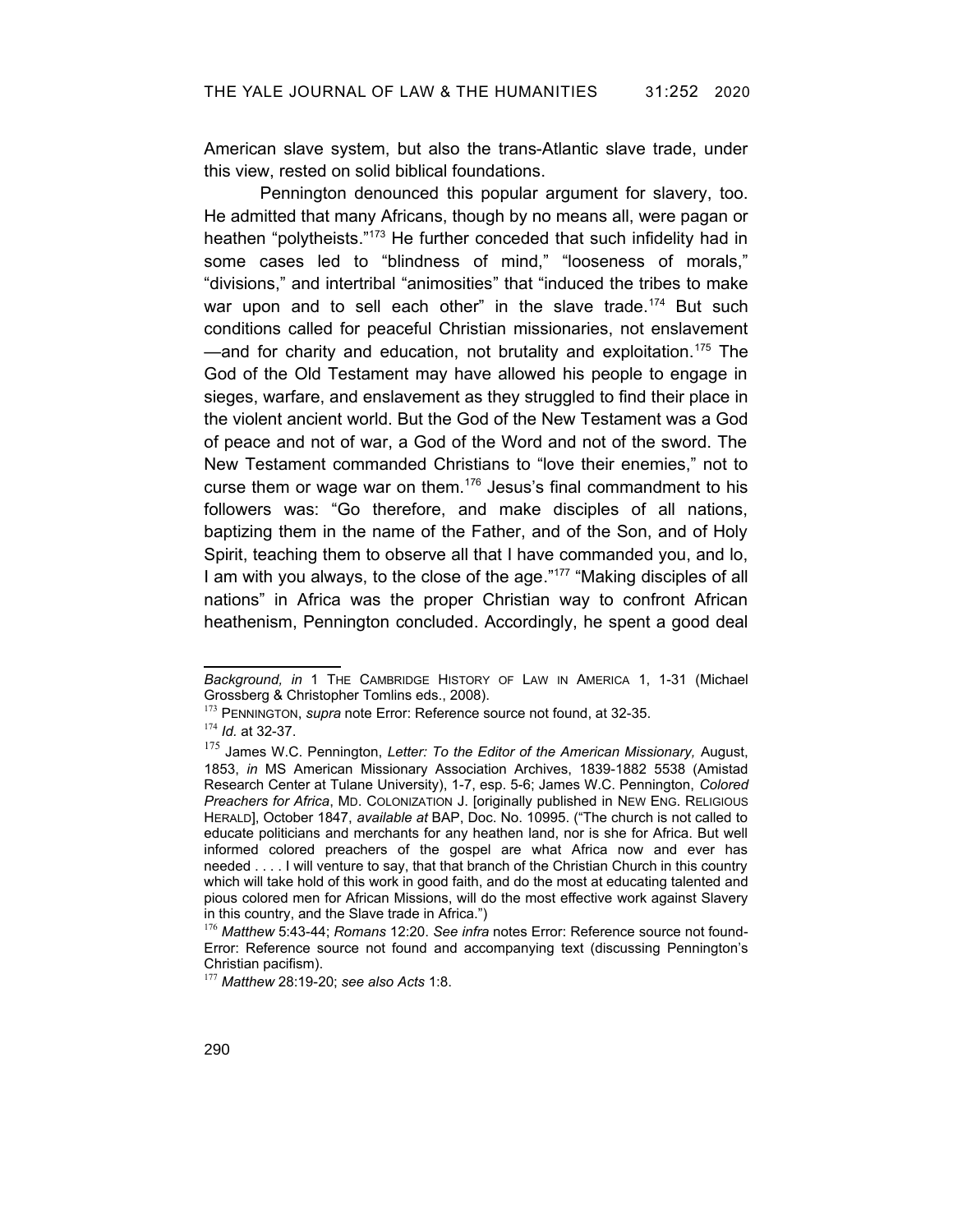of time encouraging and building Christian missions to Africa and to African diaspora communities in the Caribbean.<sup>[178](#page-38-1)</sup>

Moreover, Pennington argued, the polytheist heathenism of Africans paled in comparison to the barbaric heathenism of the white slave traders who came to Africa. These slave traders were aflame with the "same plundering, bloody and murderous spirit which characterized" the earlier conquests of the Americas.<sup>[179](#page-38-2)</sup> Already in the fifteenth century,

Columbus sounded the news [of] "a new world," and [a] multitude of adventurers soon flew to make conquests. But to get gain for nought in lands was not sufficient for their purpose. They must have property in human flesh. They must have the aborigines' lands for nought, and in addition to this they must have the aborigines work it for nought. And when this appeared to be not so convenient, they must have a supply of Africans. This spirit broke forth from the old world like a lion from his cage, pinched with hunger; and see here how desperately it figures about the world to complete its measure of iniquity. First it pounces upon the aborigines, head and heels, and then away to Africa, and there is blood, blood and blood only in its train.<sup>[180](#page-38-3)</sup>

It was doubly shameful for Protestants to share and profit in this trade of flesh and blood, Pennington continued, now playing to the anti-Catholic animus of his day. Not only was chattel slavery invented by the purportedly advanced Christian civilizations of Europe rather than by the purportedly backward heathen Africans. But, even worse, chattel slavery and the trans-Atlantic slave trade system were part and product of the same tyrannical rule of the medieval Catholic Church that the Protestant Reformers had thrown off in the name of their own rights and liberties. Whether the slavery and tyranny are spiritual, political, or bodily, Pennington thundered to his Protestant audience, "slavery is an institution of the *dark age*!" It pulses with the same evil spirit that gave

<span id="page-38-1"></span><sup>178</sup> James W.C. Pennington, [Record of Speech on Colonization], NAT'L ANTI-SLAVERY STANDARD*,* Jan. 22, 1852, *available at* BAA, Doc. No.12342, at 4-5.

<span id="page-38-2"></span><span id="page-38-0"></span><sup>&</sup>lt;sup>179</sup> PENNINGTON, *supra* note [Error: Reference source not found,](#page-38-0) at 40.

<span id="page-38-3"></span><sup>180</sup> *Id.* at 42-43; *see also id.* at 48 ("drenched with blood by the man stealer").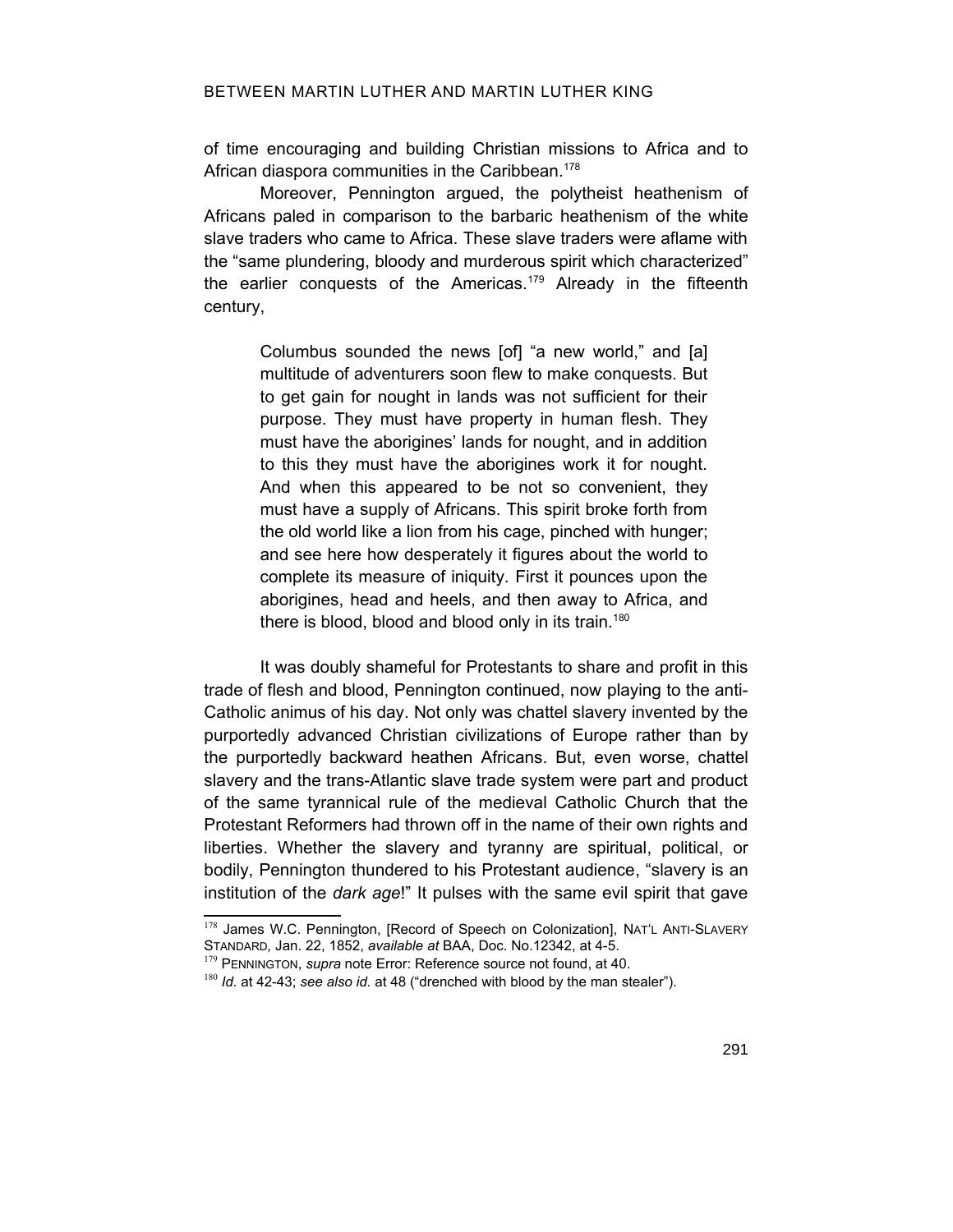the West the rack, the wheel, and the stake—as well as the Crusades, the pogroms, and the Inquisition.<sup>[181](#page-39-0)</sup>

> Yes, slavery was bred, born and nurtured in the will of Charles the Fifth of Spain, second only to Nero of Rome; this rebel ghost who was capable of fulminating, and figuring in the darkest of the darkness of the dark age; this great patron of the mother of abomination; this stoutest of the co-workers with the Pope of Rome, in his persecution of [Martin] Luther and the reformers; *he was also the first patron and patriarch of the institution [of chattel slavery] which is so peculiar at the south.* And who knows, perhaps these chivalrous patriarchs of the south have descended from Charles, and have from him inherited their patents? Have the apologists for slavery ever thought of this? They are apologizing for the dark age. Have the ministers of the sacred office at the south, who interpret the Bible in support of slavery, ever thought that they are preaching a doctrine first invented by a bishop of the Romish church? . . . Can any wonder then, that the spirit of slavery hides God and truth from the understanding, when it comes under the damning and accumulated darkness of the dark age. $182$

Later in his career, Pennington softened his critique of Roman Catholicism and praised American Catholics for resisting slavery and racism,<sup>[183](#page-39-2)</sup> as many did, sometimes at the cost of severe Protestant

<span id="page-39-0"></span><sup>181</sup> *Id.* at 42-44.

<span id="page-39-1"></span><sup>182</sup> *Id.* at 43-44.

<span id="page-39-2"></span><sup>183</sup> *See, e.g.*, "[Untitled Report]," CHRISTIAN FREEMAN, Sept. 14, 1843, *available at* BAA, Doc. No. 07101; James W.C. Pennington, *Address to the People of the State of New York*, NAT'L ANTI-SLAVERY STANDARD, Feb. 5, 1852, *available at* BAP, Doc. No. 3131. ("The Catholic Church, true to her ancient and not inglorious traditions, holds its members equal, regardless of complexion – coloured clergymen have ministered its sacred rites in the city of New York; her edifices have no caste pews, and there is no coloured Catholic church in the United States, nor in the world."); James W.C. Pennington, *God Is No Respecter of Persons*, LIBERATOR, Aug. 5, 1842, *available at* BAP, Doc. No. 6406. ("True, I am informed that in Catholic countries, whatever diversities of condition may obtain in society, none are known within the precincts of the church: there black and white, high and low, all bow themselves before the common Father of their souls, for 'God is no respecter of persons.' But Protestantism, in shaking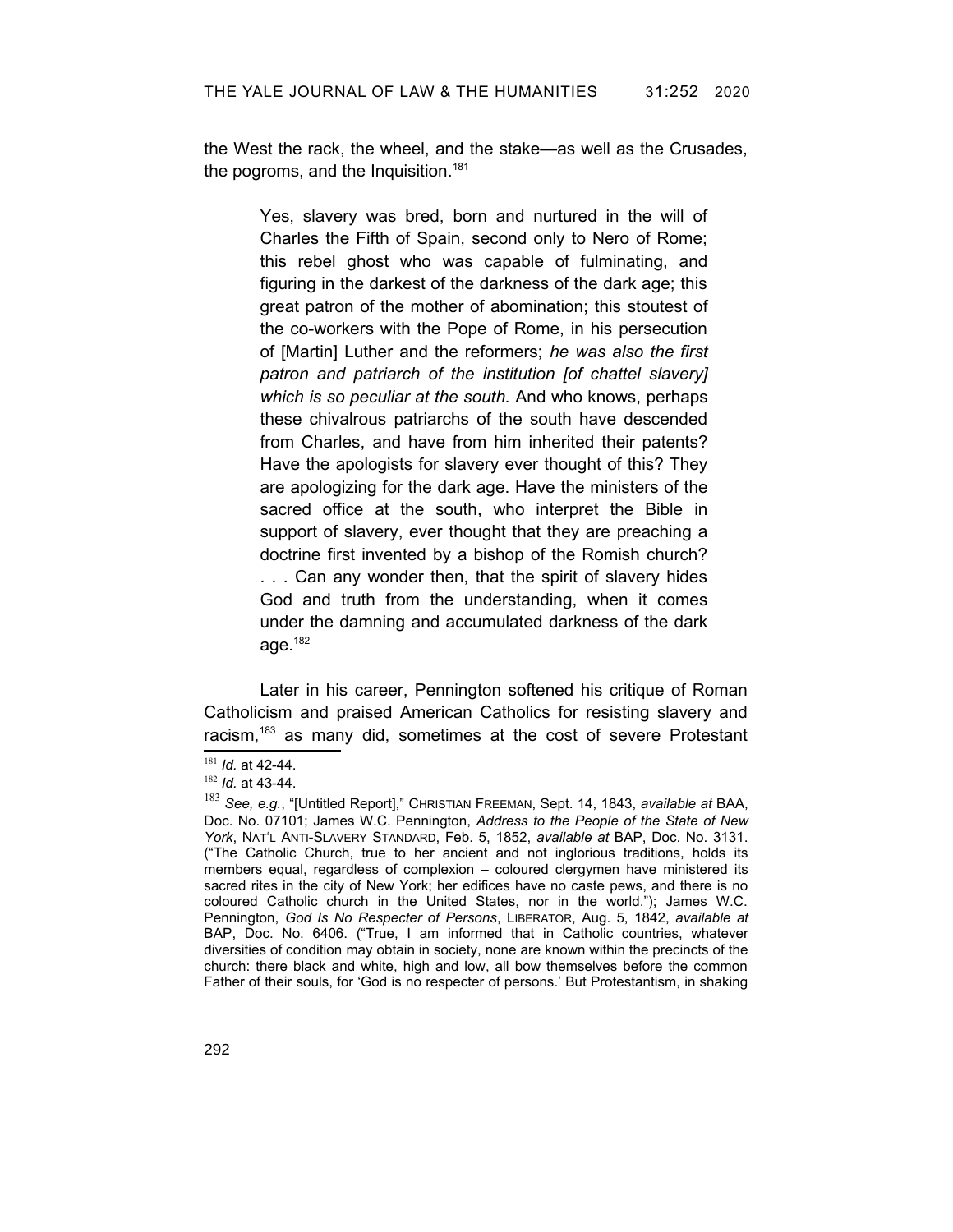# BETWEEN MARTIN LUTHER AND MARTIN LUTHER KING

reprisal. [184](#page-40-2) But Pennington persisted in his argument that American Protestants should see better than others that chattel slavery was a form of heathenism in God's eyes. For Americans to side with slaveholders, in his view, was to betray their Protestant ancestors' sacrifices, to choose a new form of tyranny over true Christian liberty, and even to commit blasphemy against God himself. "Who is a blasphemer if not he who says that God is the author of American slavery?" Pennington demanded. "Who is a blasphemer but he who wrests the holy word of the Holy God from its proper meaning, and makes it to sanction iniquity?"<sup>[185](#page-40-3)</sup>

## J. Slavery in the Bible

One major hurdle for abolitionists like Pennington, however, was that the Bible seemed to condone slavery, albeit not necessarily chattel slavery. The Old Testament or Hebrew Bible was teeming with laws and examples of God's chosen people of Israel enslaving debtors<sup>[186](#page-40-4)</sup> and criminals,<sup>[187](#page-40-5)</sup> taking slaves as war booty,<sup>[188](#page-40-6)</sup> and purchasing slaves

off the corruptions of papacy, and returning to the pristine purity and simplicity of Christianity, has set up a negro pew, and stamped unclean on the brow of those for whom Jesus Christ was not ashamed to die. Would he who associated with Lazarus and Mary Magdalene, have shunned the society of the kind-hearted negro?") *But see* Pennington, *supra* note 61, at 6 (noting that only "colored protestants" were targeted by Irish Catholic immigrants, during violent riots of 1863.). On these riots, see *infra* note [Error: Reference source not found](#page-40-1).

<span id="page-40-2"></span><span id="page-40-1"></span><sup>184</sup> See generally JOHN T. MCGREEVEY, CATHOLICISM AND AMERICAN FREEDOM: A HISTORY 43-90 (2003); KENNETH J. ZANKA, AMERICAN CATHOLICS AND SLAVERY, 1789- 1866: AN ANTHOLOGY OF PRIMARY DOCUMENTS (1994); Justin Latterell, The Constitution of Religious Liberty: Religion, Power and the Birth of the Secular Purpose Test, 1844- 1971 (2014) (manuscript at 99-119) (unpublished Ph.D. dissertation, Emory University), UMI No. 3688121.

<span id="page-40-3"></span><span id="page-40-0"></span><sup>185</sup> PENNINGTON, *supra* note [Error: Reference source not found,](#page-40-0) at 84; *see also* PENNINGTON, REASONABLENESS OF ABOLITION 15-16 (criticizing European attempts to exploit slaves in the West Indian islands on similar grounds: "But as it has pleased God to honor her before all the nations, as the instrument to accomplish this great event [of British emancipation], we may congratulate her upon the success of her abolition measure, while the powerful and even dangerous combination of the West India interest, or rather prejudice was against it, and while the political prayers of France, Denmark, Sweden, Spain, Portugal, Holland, and our own United States, were mingling in unhallowed unison to the god of slavery (if it has any) for its failure.").

<span id="page-40-4"></span><sup>186</sup> See examples in ANCHOR BIBLE DICTIONARY (David Noel Freedman et al. eds., 1992), "slavery."

<span id="page-40-5"></span><sup>187</sup> *Exodus* 22:3.

<span id="page-40-6"></span><sup>188</sup> *Numbers* 31:9-18; *Deuteronomy* 20:10-14.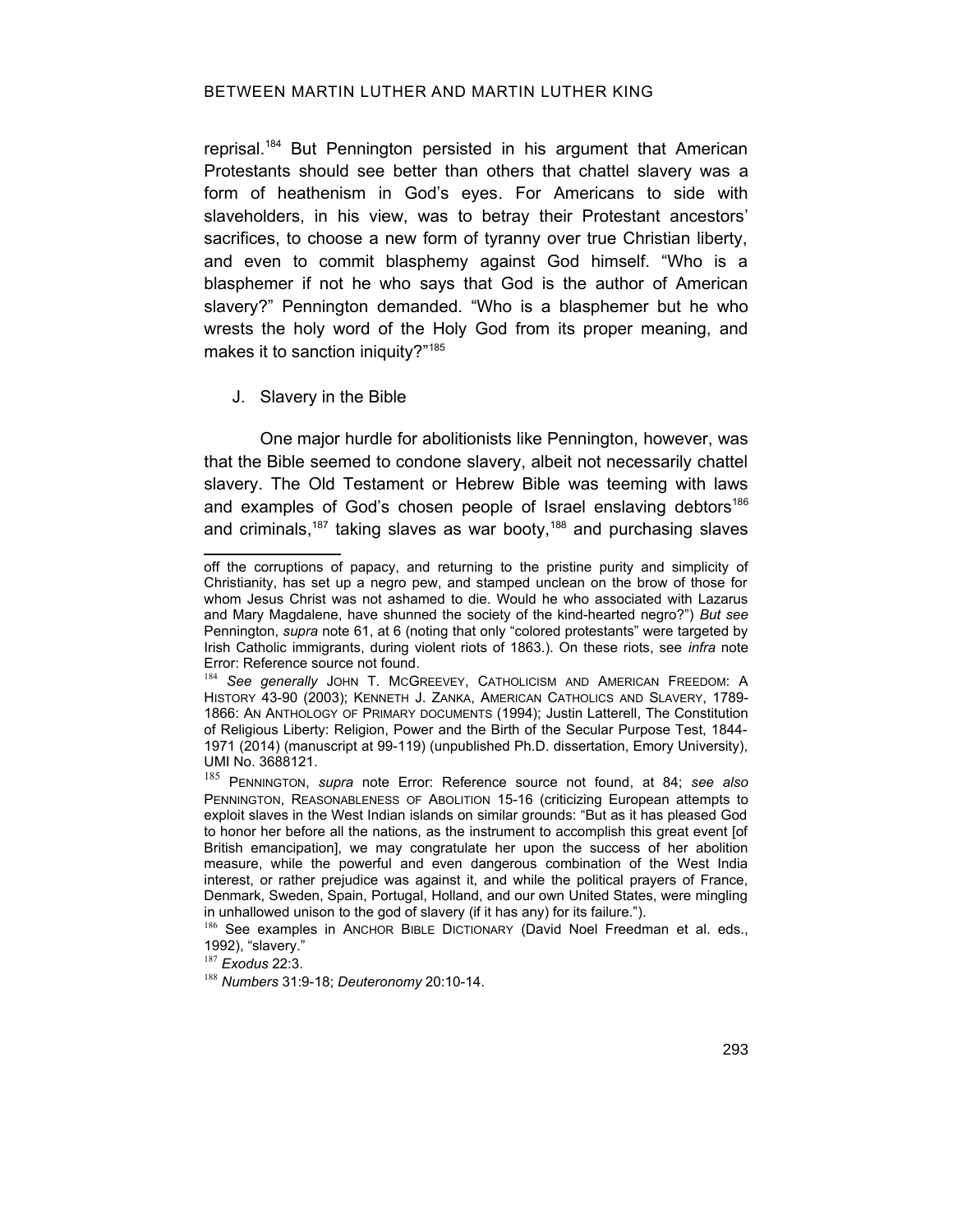from neighboring nations.[189](#page-41-0) Mosaic law made clear that the enslavement of fellow Jews was to be temporary, humane, and closely regulated, with automatic manumission after six or seven years.<sup>[190](#page-41-1)</sup> Gentile and foreign slaves, however, were protected property who could not be harmed or stolen by others.<sup>[191](#page-41-2)</sup> These slaves were subject to sale, lease, barter, mortgage, gift, and devise.<sup>[192](#page-41-3)</sup>

But even gentile slaves were regarded as persons, not chattel, in ancient Jewish law and culture—and they, too, could and should be manumitted after a time.<sup>[193](#page-41-4)</sup> Masters were required to circumcise their male slaves so that they could participate in Jewish religious life,<sup>[194](#page-41-5)</sup> and masters and their sons could marry their female slaves.<sup>[195](#page-41-6)</sup> Slaves could be forced to work,<sup>[196](#page-41-7)</sup> though not on the Sabbath,<sup>[197](#page-41-8)</sup> and were required to be obedient and subservient to their masters. [198](#page-41-9) Masters could and should discipline their slaves.<sup>[199](#page-41-10)</sup> But if their punishments physically disfigured their slaves, masters had to release them; if punishments were fatal, masters themselves were to be punished.<sup>[200](#page-41-11)</sup> Moreover, if slaves escaped a cruel master and sought sanctuary, they did not have to be returned as fugitives.<sup>[201](#page-41-12)</sup>

In the New Testament narratives, Jesus took the existence of slavery for granted in his parables and teachings.<sup>[202](#page-41-13)</sup> He did call for

<span id="page-41-0"></span><sup>189</sup> *See Exodus* 21:2 (discussing temporary purchase of Jewish slaves); *Leviticus* 25:44- 46 ("As for your male and female slaves whom you may have: you may buy male and female slaves from among the nations that are round about you. You may also buy from among the strangers who sojourn with you and their families that are with you, who have been born in your land; and they may be your property. You may bequeath them to your sons after you, to inherit as a possession for ever; you may make slaves of them, but over your brethren the people of Israel you shall not rule, one over another, with harshness.").

<span id="page-41-1"></span><sup>190</sup> *Exodus* 21:1-11, 16; *Deuteronomy* 15:1-6, 12-18, 24:7; *Leviticus* 25:39-55.

<span id="page-41-2"></span><sup>191</sup> *Exodus* 20:17, 21:20.

<span id="page-41-3"></span><sup>192</sup> *Genesis* 12:16, 20:14, 24:35, 30:43, 32:5.

<span id="page-41-4"></span><sup>193</sup> *Exodus* 21:1-11; *Deuteronomy* 15:1-6

<span id="page-41-5"></span><sup>194</sup> *Genesis* 17:13-27; *Exodus* 12:44: *Deuteronomy* 12:12; *Leviticus* 22:21.

<span id="page-41-6"></span><sup>195</sup> *Deuteronomy* 21:10-14.

<span id="page-41-7"></span><sup>196</sup> *Job* 7:2.

<span id="page-41-8"></span><sup>197</sup> *Exodus* 20:10, 23:12; *Deuteronomy* 5:14.

<span id="page-41-9"></span><sup>198</sup> *Malachi* 1:16.

<span id="page-41-10"></span><sup>199</sup> *Proverbs* 29:19, 21.

<span id="page-41-11"></span><sup>200</sup> *Exodus* 21:20-21, 26-27.

<span id="page-41-12"></span><sup>201</sup> *Deuteronomy* 23:15-16.

<span id="page-41-13"></span><sup>202</sup> *Matthew* 18:23-34, 24:45-51; *Luke* 15:22, 17:17.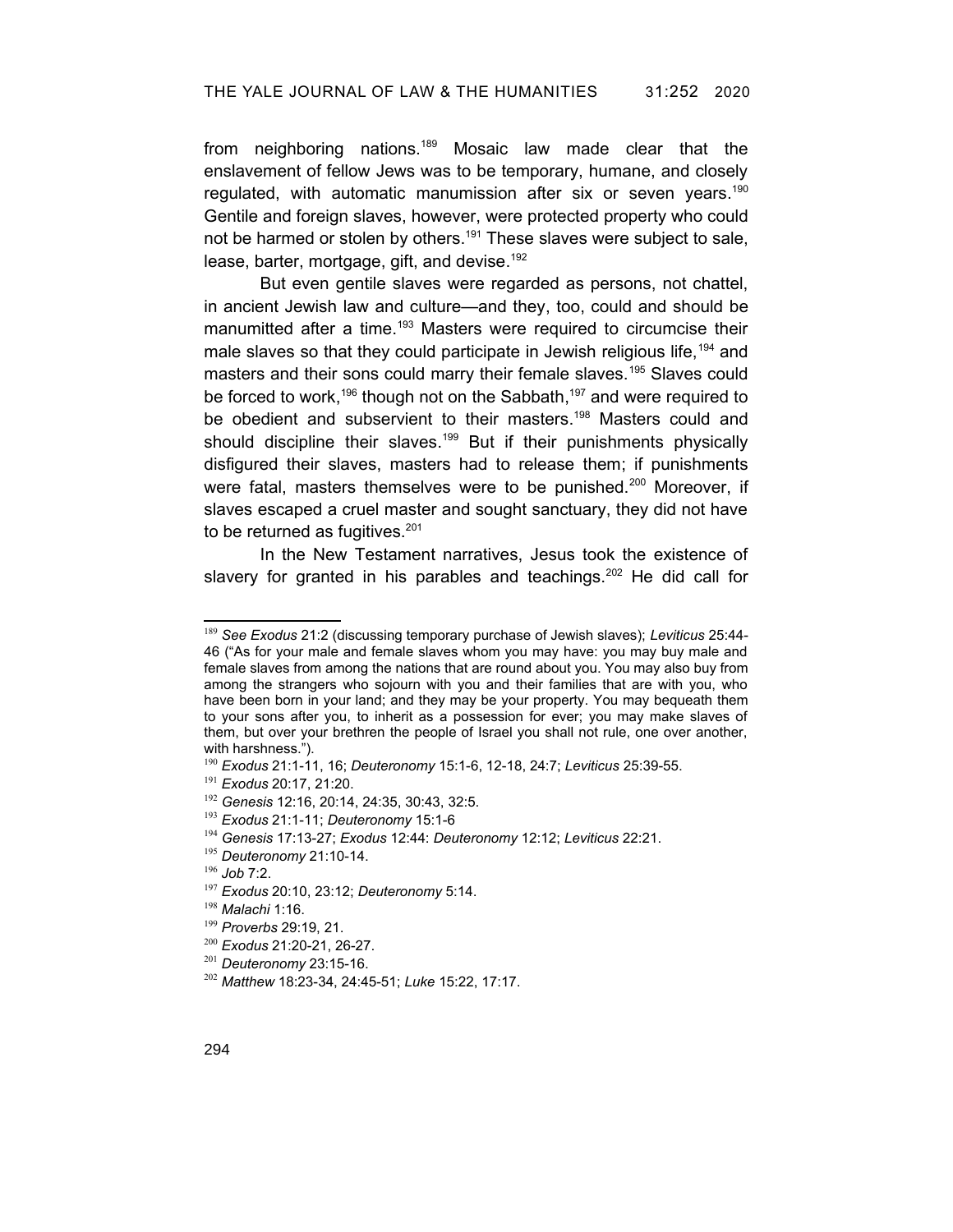#### BETWEEN MARTIN LUTHER AND MARTIN LUTHER KING

mercy by masters who held (self-)enslaved debtors.<sup>[203](#page-42-0)</sup> Some interpreters suggested that this might have been the import of the famous line in the Lord's prayer, "Forgive us our debts, as we forgive our debtors."[204](#page-42-1) But Jesus never condemned Jewish or Roman slavery directly, even though he attacked many other legal practices and institutions of his day. Similarly, the New Testament epistles of Paul repeatedly call on slaves, including new Christian converts, to accept their status and to remain faithful to their masters, now as a matter of Christian duty. In his letters to the Ephesians and Colossians, for example, Paul commands:

> Slaves, be obedient to those who are your earthly masters, with fear and trembling, in singleness of heart, as to Christ; not in the way of eye-service, as men-pleasers, but as servants of Christ, doing the will of God from the heart, rendering service with a good will as to the Lord and not to men, knowing that whatever good any one does, he will receive the same again from the Lord, whether he is a slave or free. Masters, do the same to them, and forbear threatening, knowing that he who is both their Master and yours is in heaven, and that there is no partiality with him $205$

Paul's letter to Timothy strikes a similar tone:

Let all who are under the yoke of slavery regard their masters as worthy of all honor, so that the name of God and the teaching may not be defamed. Those who have believing masters must not be disrespectful on the ground that they are brethren; rather they must serve all the better

<span id="page-42-0"></span><sup>203</sup> *See Matthew* 18:23-34.

<span id="page-42-1"></span><sup>204</sup> *Matthew* 6:12. The Greek term *opheilolo*/*opheilema* for "debts" is a legal and economic term that is used elsewhere in *Matthew* 18:24-33; *Luke* 7:41, 16:5-7. *See* S. Scott Bartchy, Slavery (Graeco-Roman), in 6 THE ANCHOR BIBLE DICTIONARY 65-73, 68 (citing R.A. HORSLEY, JESUS AND THE SPIRAL OF VIOLENCE: POPULAR JEWISH RESISTANCE IN ROMAN PALESTINE 254-255 (1987)).

<span id="page-42-2"></span><sup>205</sup> *Ephesians* 6:5-9; *see also Colossians* 3:22-25.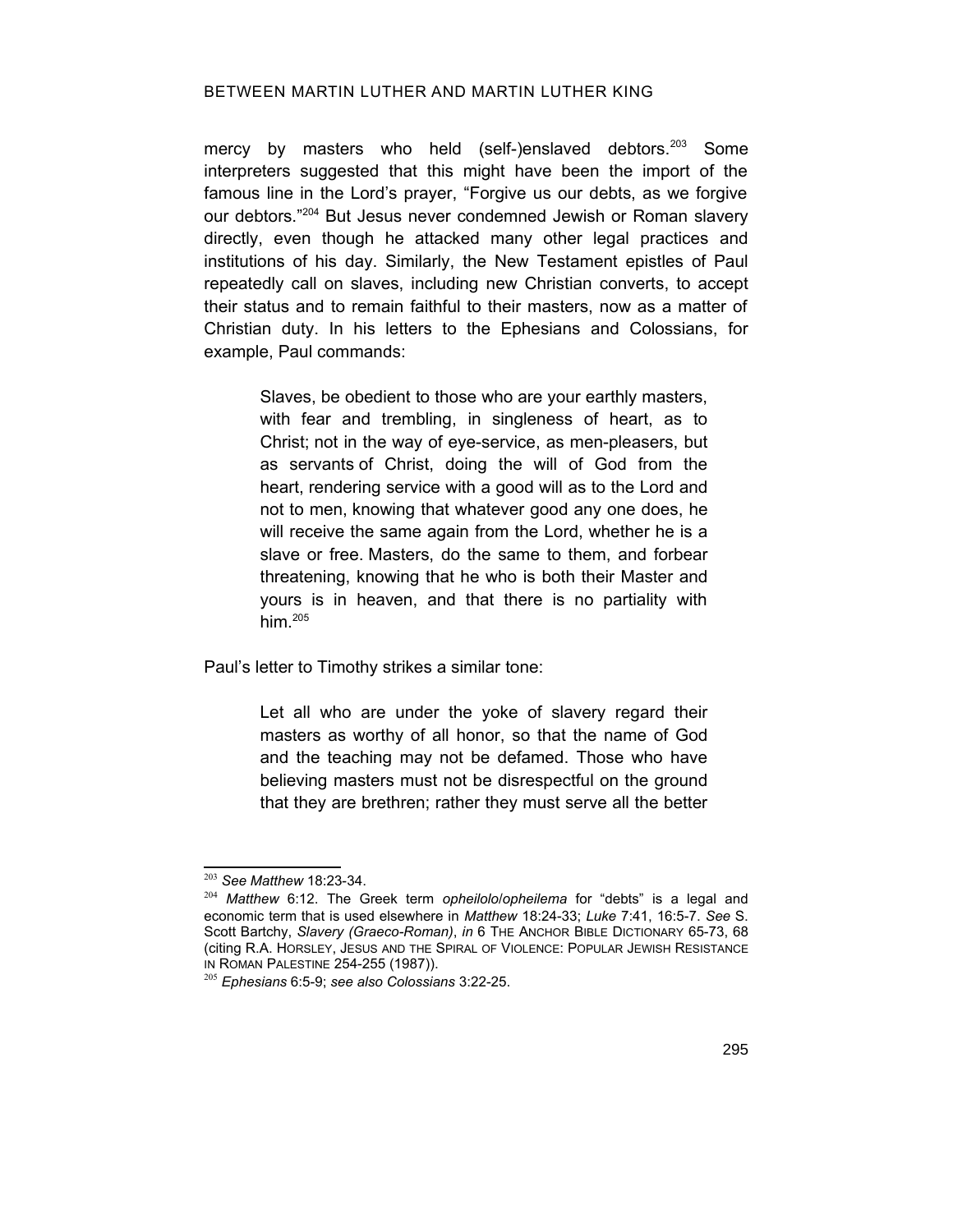since those who benefit by their service are believers and beloved.[206](#page-43-0)

In his letter to the Corinthians, Paul again defended the status quo of slavery, though he seemed to warn against using selfenslavement to repay debts:

Only, let every one lead the life which the Lord has assigned to him, and in which God has called him. This is my rule in all the churches . . . . Were you a slave when called? Never mind. But if you can gain your freedom, avail yourself of the opportunity. For he who was called in the Lord as a slave is a freedman of the Lord. Likewise he who was free when called is a slave of Christ. You were bought with a price; do not become slaves of men. So, brethren, in whatever state each was called, there let him remain with God.[207](#page-43-1)

It was comfort enough, Paul argued, that unity in Christ transcended the gender, cultural, and economic distinctions of this life, particularly since the second coming of Christ would likely occur in the very near future: "in Christ Jesus you are all sons of God, through faith. For as many of you as were baptized into Christ have put on Christ. There is neither Jew nor Greek, *there is neither slave nor free*, there is neither male nor female; for you are all one in Christ Jesus."<sup>[208](#page-43-2)</sup>

Such biblical passages led many Americans to advocate for a more benign version of slavery featuring benevolent Christian masters and obedient Christian slaves living in domestic harmony. The Rev. Henry J. Van Dyke, Sr., Pennington's fellow Presbyterian minister in Brooklyn, New York, is representative.<sup>[209](#page-43-3)</sup> Van Dyke thought it unbiblical

<span id="page-43-0"></span><sup>206</sup> 1 *Timothy* 6:1-2.

<span id="page-43-1"></span><sup>207</sup> 1 *Corinthians* 7:17, 21-23; *see also Colossians* 4:9 (describing Paul introducing "Onesimus, the faithful and beloved brother" in Christ but then still sending him back to his master); *Philemon* 8-22.

<span id="page-43-2"></span><sup>208</sup> *Galatians* 3:23-28 (emphasis added); *see also Colossians* 3:9-11; *Ephesians* 2:14- 15.

<span id="page-43-3"></span> $^{209}$  Henry J. Van Dyke, The Character and Influence of Abolitionism: A Sermon PREACHED IN THE FIRST PRESBYTERIAN CHURCH OF BROOKLYN, N.Y. ON SUNDAY EVENING, DECEMBER 9, 1860 (Henry Polkinhorn, Printer, 1860). *See also* RICHARD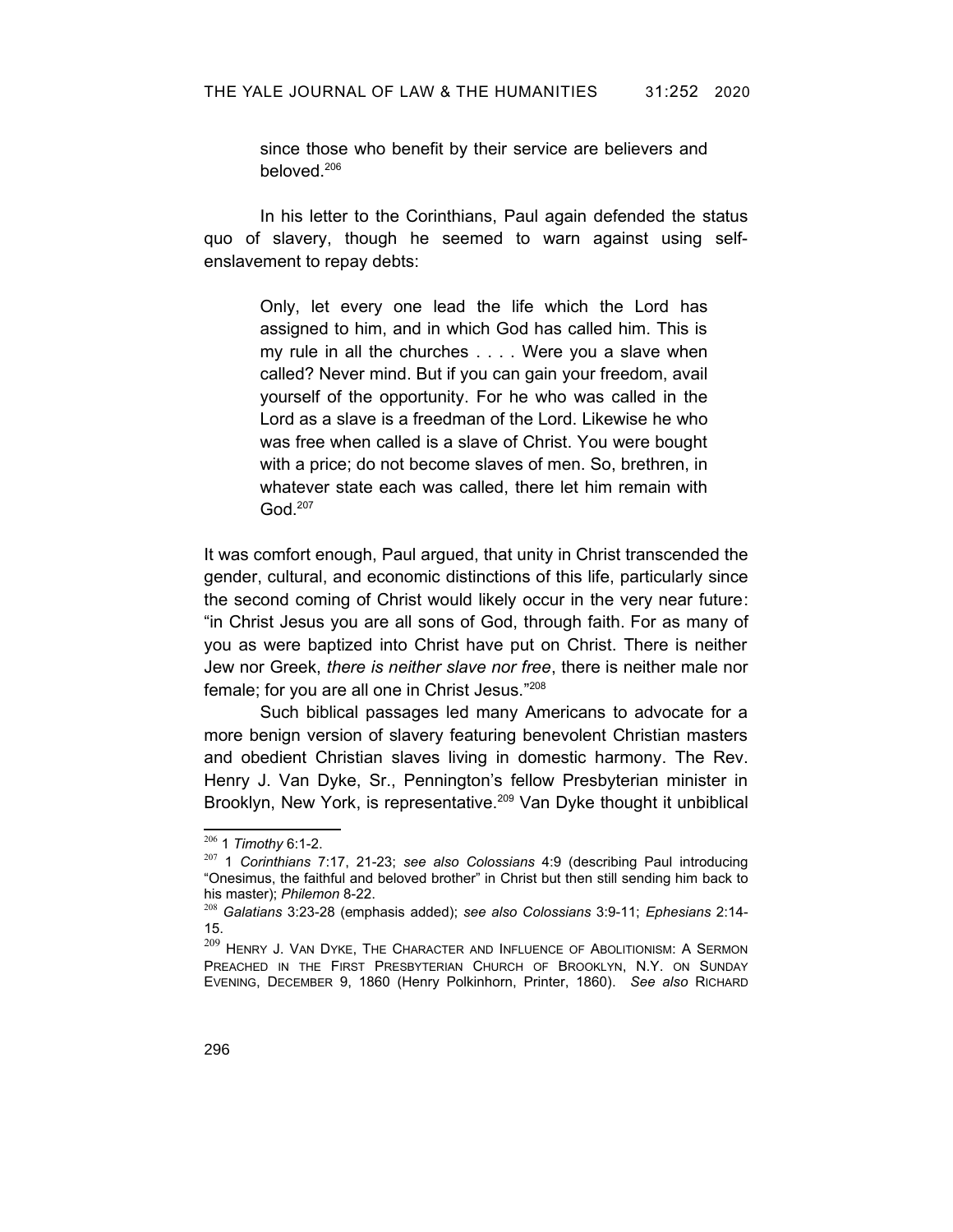to treat slaves as mere property instead of persons and to bar slaves entirely from worship, education, and family life.<sup>[210](#page-44-1)</sup> He also thought that slavery might gradually disappear over time as subsequent generations of enslaved Africans became more civilized. But he did not think that the Bible called for the total abolition of slavery.<sup>[211](#page-44-2)</sup> After all, many biblical patriarchs owned slaves. Jesus accepted slavery. Paul called slaves to accept their life with grace and humility. And the apostolic churches admitted both slaves and masters as full members. "If the New Testament is to be received as a faithful history," Van Dyke pointed out, "no man was ever rejected by the apostolic church upon the ground that he owned slaves."<sup>[212](#page-44-3)</sup>

But the early church did call its members to rise above what the secular law around them allowed, Van Dyke continued, and it disciplined those who fell short of the law of Christian love and charity in their homes.

If he [a member of the early Church] abused his power as a master, if he availed himself of the authority conferred by the Roman law to commit adultery, or murder, or cruelty, he was rejected [by the apostolic church] for these crimes, just as he would be rejected now for similar crimes from any Christian church in our Southern states. If parents abused or neglected their children, they were censured, not for having children, but for not treating them properly. And so with the slaveholder. It was not the owning of slaves, but the manner in which he fulfilled the duties of his station that made him subject for church discipline. . . . It is

<span id="page-44-3"></span><sup>212</sup> *Id.*

FULLER & FRANCIS WAYLAND, DOMESTIC SLAVERY CONSIDERED AS A SCRIPTURAL INSTITUTION IN A CORRESPONDENCE BETWEEN THE REV. RICHARD FULLER OF BEAUFORT, S.C. AND THE REV. FRANCIS WAYLAND OF PROVIDENCE, R.I. (New York: Lewis Colby & Co. 4th ed. rev. 1847) (1845); *see also* JAMES RENWICK WILSON SLOANE, REVIEW OF REV. HENRY J. VAN DYKE'S DISCOURSE ON 'THE CHARACTER AND INFLUENCE OF ABOLITIONISM,' A SERMON PREACHED IN THE THIRD REFORMED PRESBYTERIAN CHURCH, TWENTY-THIRD STREET, NEW YORK, ON SABBATH EVENING, DECEMBER 23, 1860 (William Erving 1861).

<span id="page-44-1"></span> $210$  Describing the meaning of a master's property right in his or her slave(s), Van Dyke argued: "The property consists not in the right to treat the slave like a brute, but simply in a legal claim for such services as a man in that position may properly be required to render." VAN DYKE, *supra* note [Error: Reference source not found,](#page-44-0) at 13.

<span id="page-44-2"></span><span id="page-44-0"></span><sup>211</sup> *Id*. at 11.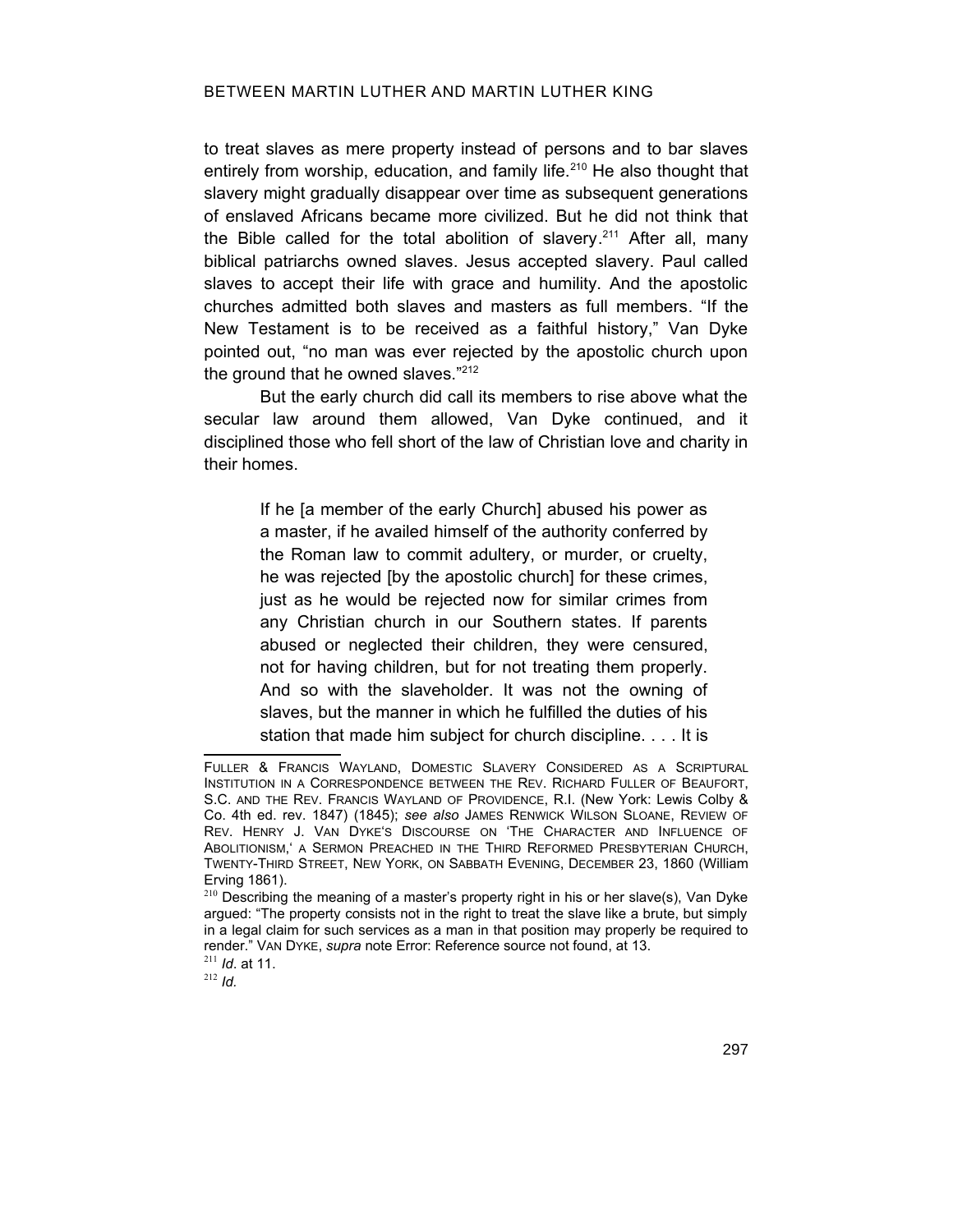upon the recognized lawfulness of the relation, that all the precepts regulating the reciprocal duties of that relation are based. $213$ 

In light of these "reciprocal duties," slavery was no more sinful than marital family life, Van Dyke claimed. In fact, "multitudes of the noblest and holiest men of this land have been, and are, slaveholders," including the American founders who crafted the constitutional bills of rights.[214](#page-45-1) And "there are now in our Southern States thousands of Christian masters who give every Scriptural evidence of piety."[215](#page-45-2) Of course, some masters and slaves shirk their duties and abuse their positions. But that does not make slavery inherently immoral. It is no fairer to abolish slavery because of a few abusive masters or restless slaves than to abolish the marital family because of a few adulterous spouses or delinquent children.<sup>[216](#page-45-3)</sup> Slavery is a good domestic institution, just like the marital family, Van Dyke insisted. Indeed, slavery is the means by which God was bringing about the conversion and gradual civilization of African "heathens," he added, playing another well-worn populist card.<sup>[217](#page-45-4)</sup>

I cordially embrace the current opinion of our church that slavery is permitted and regulated by the divine law under both Jewish and Christian dispensations, not as the final destiny of the enslaved, but as an important and necessary process in their transition from heathenism to Christianity – a wheel in the great machinery of Providence, by which the final redemption is to be accomplished. However this may be, one thing I know, and every abolitionist might know if he would, that there are Christian families at the South in which a patriarchal fidelity and affection subsist between the bond and the free, and where slaves are better fed and clothed and instructed, and have a better opportunity for salvation, than the majority of laboring people in the city of

<span id="page-45-4"></span><span id="page-45-3"></span><span id="page-45-2"></span><span id="page-45-1"></span><span id="page-45-0"></span> *Id.* at 10. *Id.* at 4. <sup>215</sup> *Id. Id.* at 13-14. *Id.* at 11-12.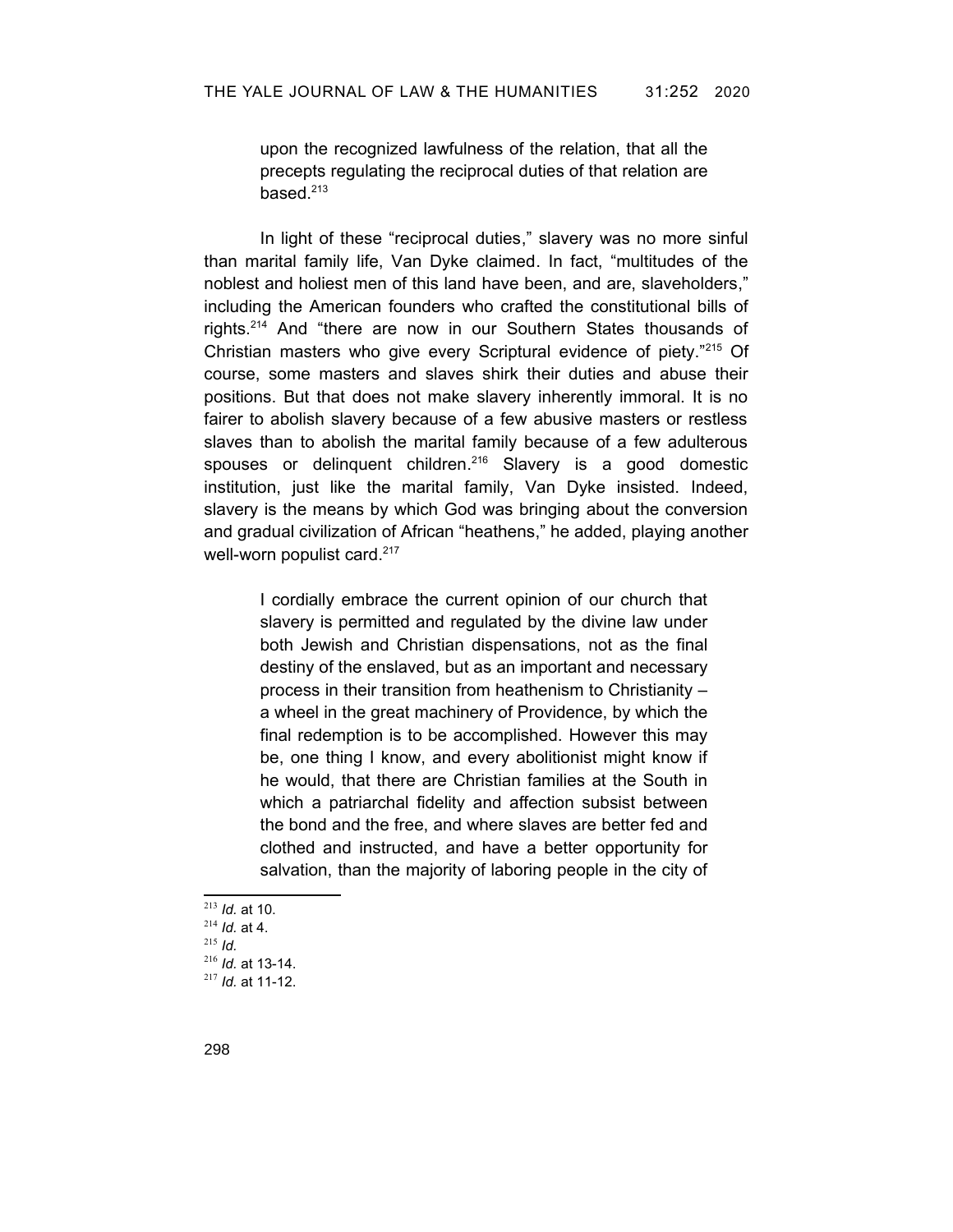New York. If the tongue of abolitionism had only kept silent these twenty years past, the number of such families would be tenfold as great. Fanaticism at the North is one chief stumbling-block in the way of the gospel at the South.<sup>[218](#page-46-0)</sup>

Christians should promote moral virtue *within* the institution of slavery, Van Dyke concluded, not demand equal rights and liberties *from* slavery. "I stand here, at one of the main fountain-heads of the abuse we have complained of," Van Dyke declared from his New York pulpit to the abolitionists in his community. "I stand here to rebuke this sin [of abolitionism], and exhort the guilty parties to repent and forsake it. It is magnanimous and Christ-like for those from whom the first provocation came to make the first concessions."[219](#page-46-1)

Pennington made no such concessions. He knew well the biblical passages on slavery. But he insisted that these passages simply reflected the matter-of-fact history of slavery in ancient times. They did not project the proper law or ethic of domestic relations for modern Christian churches, states, or societies. Indeed, the whole narrative and normative arc of the Bible was for liberation from slavery, Pennington insisted.<sup>[220](#page-46-2)</sup> This biblical narrative, which Pennington now connected to the struggle against American slavery, was one of liberation of God's people from actual bondage in Egypt to the liberty of the Promised Land. It recalled the liberation of Jewish and gentile slaves by manumission, redemption, and sanctuary as prescribed by God's law.<sup>[221](#page-46-3)</sup> It declared the liberation of each person from the bondage of sin to the freedom offered by divine grace.

Against those who cited the Bible to support slavery, Pennington thus levied a barrage of biblical passages enjoining freedom for God's people: "For freedom, Christ has set us free," the New Testament said. "You were called to freedom." "Where the Spirit of the Lord is, there is freedom." "You will know the truth, and the truth will make you free."

<span id="page-46-0"></span><sup>218</sup> *Id.* at 11.

<span id="page-46-1"></span><sup>219</sup> *Id.* at 17.

<span id="page-46-2"></span><sup>220</sup> [Summary of Lecture in Edinburgh], CHRISTIAN NEWS*,* Jan. 3, 1850, *available at* BAA, Doc. No. 10382, at 1-2.

<span id="page-46-3"></span><sup>&</sup>lt;sup>221</sup> JAMES W.C. PENNINGTON, A TWO YEARS ABSENCE, OR A FAREWELL SERMON PREACHED IN THE FIFTH CONGREGATIONAL CHURCH, *available at* BAA, Doc. No. 07929, at 16-18.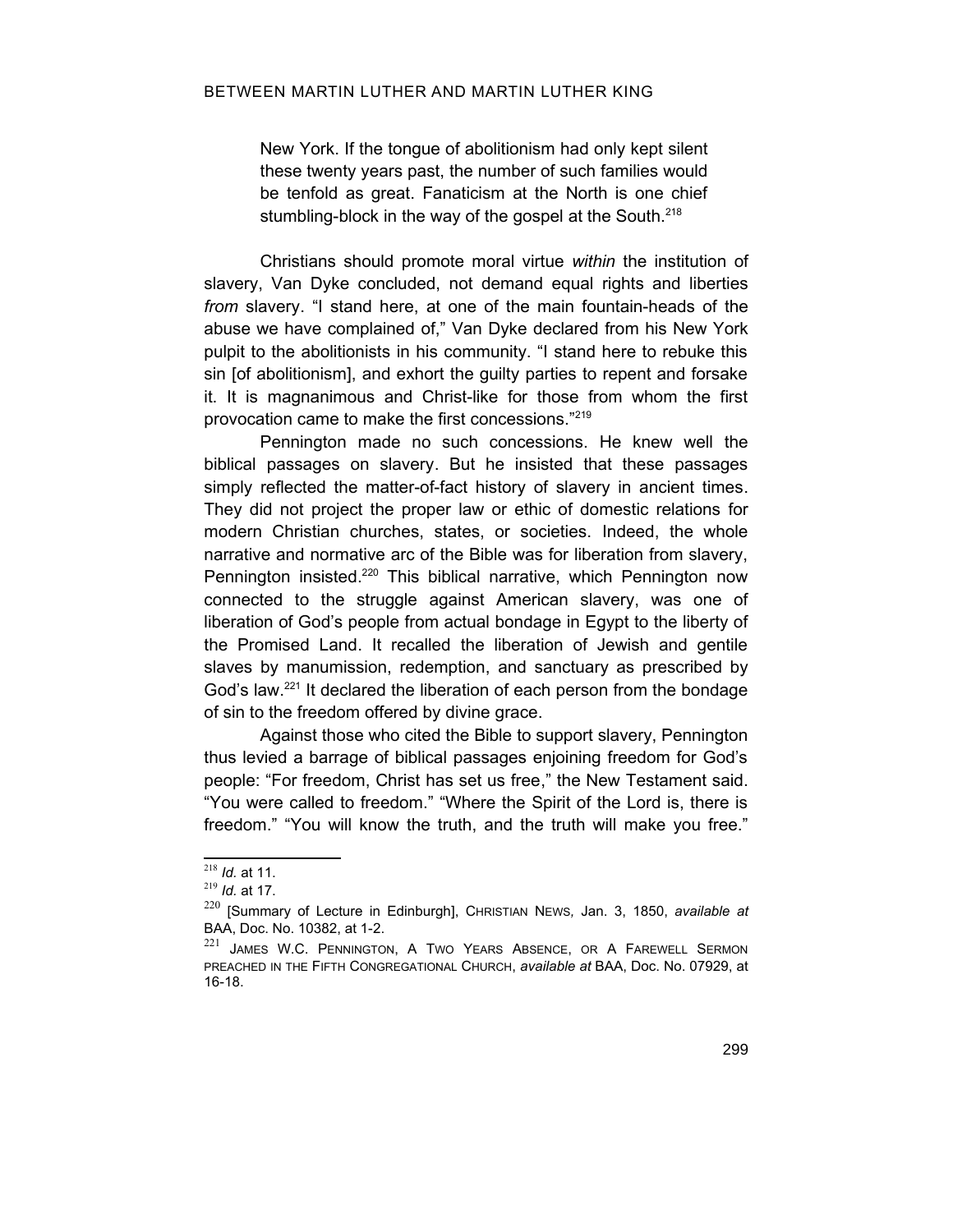"You will be free indeed." "You have all been given "the glorious liberty of the children of God."[222](#page-47-6) The "general tenor and scope of the New Testament" is thus unequivocally "against the system" of slavery," Pennington concluded.<sup>[223](#page-47-7)</sup> "The gospel rightly understood, taught, received, felt and practised, is [as] anti-slavery as it is anti-sin."[224](#page-47-8) "God has handed down this blessed book [the Bible] from heaven; we receive it with joy for the light it contains; we read it, we study it, and we do not believe there is a particle of slavery in it."[225](#page-47-9)

Whereas apologists like Van Dyke treated cruelty toward slaves as an aberration in an otherwise benevolent system of domestic life, Pennington insisted that slavery always tends "to barbarism; a barbarism which is the perfect opposite of Christian civilization."[226](#page-47-10) "Slavery is an utter stranger [to] the attributes of justice, mercy, and love, those great elements of refinement to the human soul," taught by the Bible.<sup>[227](#page-47-11)</sup> Not all slave owners were equally cruel. Pennington admitted. Yet cruelty was inherent to and inevitable in the institution of slavery. "The melancholy truth is, that cruelty is the legitimate offspring, the natural concomitant of slavery; it may develop itself under different phases, according to the peculiar constitution of the patient, but the virus is in the system, and the pustules will appear on the surface."[228](#page-47-12)

<span id="page-47-11"></span><sup>227</sup> *Id.*

<span id="page-47-6"></span><span id="page-47-5"></span><sup>222</sup> *Galatians* 5:1, 13; 2 *Corinthians* 3:17; *John* 8:32, 36; *Romans* 8:21. *See* PENNINGTON, *supra* note [Error: Reference source not found](#page-47-5), at 74-78, 82-84 (relating to his parents how the Gospel "proclaims liberty to the captives"). See other uses of these biblical texts in Evelyn Brooks Higginbotham, *"Didn't My Lord Deliver Daniel": Biblical Witness and African-American Freedom Struggle, in* THE PENNINGTON LECTURES, *supra* note [Error: Reference source not found](#page-47-4), at 57-79.

<span id="page-47-7"></span><span id="page-47-4"></span><span id="page-47-3"></span><sup>223</sup> PENNINGTON, *supra* note [Error: Reference source not found](#page-47-3), at 17-18 ("My sentence is that slavery is condemned by the general tenor and scope of the New Testament. Its doctrines, its precepts, and all its warnings are against the system. I am not bound to show that the New Testament authorizes me in such a chapter and verse to reject a slaveholder. It is sufficient for me to show, what is fully acknowledged by my opponents, that it is murdering the poor, corrupting society, alienating brethren, and sowing the seed of discord in the bosom of the whole church, and covering all missionary ground with the blasting fires of controversy.").

<span id="page-47-8"></span><span id="page-47-2"></span><sup>&</sup>lt;sup>224</sup> PENNINGTON, *supra* note [Error: Reference source not found](#page-47-2), at 76 (noting that while God had "permitted" slavery in order to "bring good out of the evil," there "is not a solitary decree of the immaculate God that has been concerned in the ordination of slavery, nor does any possible development of his holy will sanction it").

<span id="page-47-9"></span><span id="page-47-1"></span><sup>225</sup> PENNINGTON, *supra* note [Error: Reference source not found,](#page-47-1) at 17.

<span id="page-47-10"></span><sup>226</sup> *Id.* at 1.

<span id="page-47-12"></span><span id="page-47-0"></span><sup>228</sup> Pennington, *supra* note [Error: Reference source not found.](#page-47-0)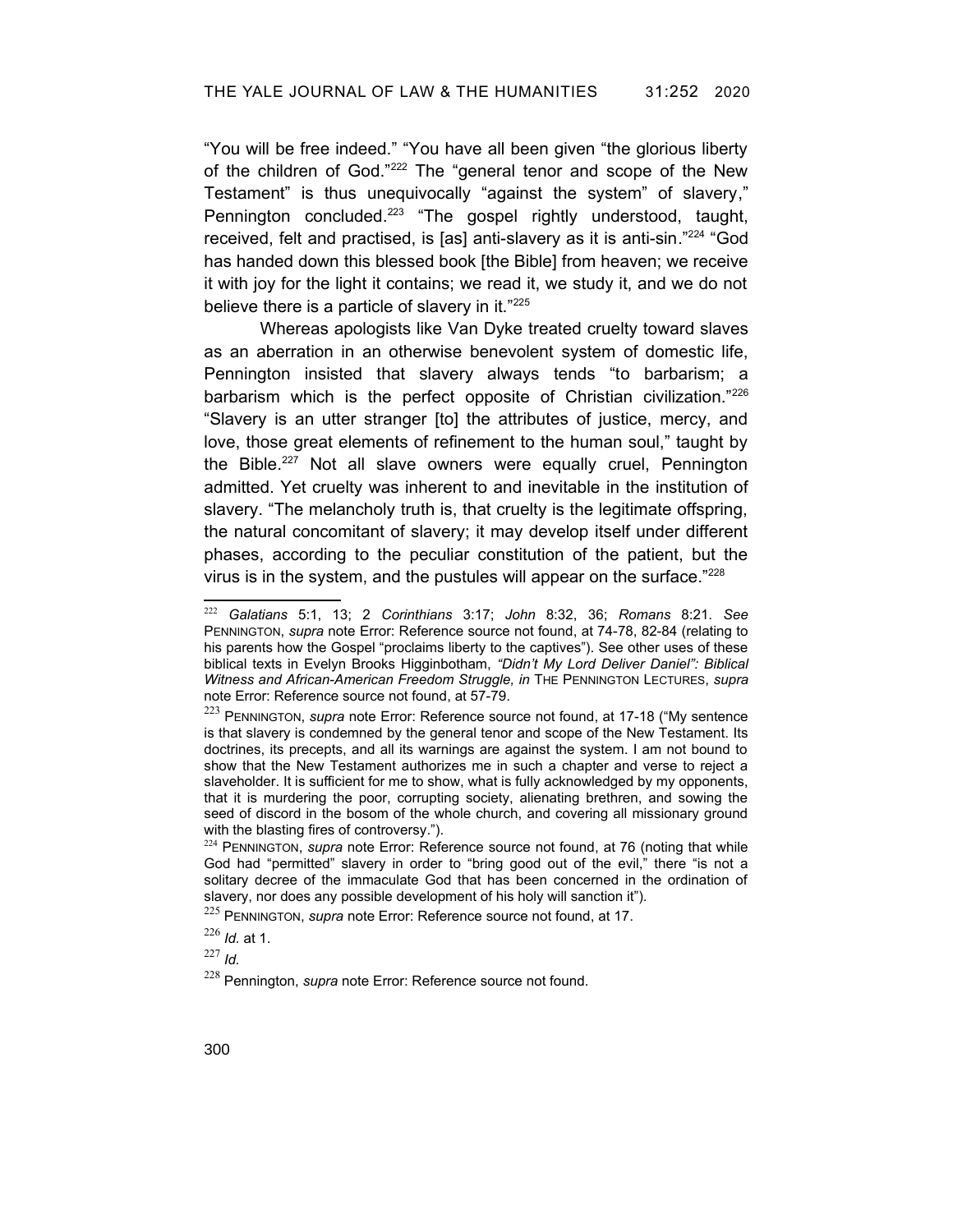#### BETWEEN MARTIN LUTHER AND MARTIN LUTHER KING

"The sin of slavery lies in the chattel principle," Pennington explained—the idea that one person can own another and do with him or her as he wishes with little legal restraint or consequence.<sup>[229](#page-48-5)</sup> "The being of slavery, its soul and body, lives and moves in the chattel principle, the property principle, the bill of sale principle; the cart-whip, starvation, and nakedness, are its inevitable consequences."<sup>[230](#page-48-6)</sup> How can this ever be considered biblical, he demanded? "Does the Bible justify men in hatred and injustice?"<sup>[231](#page-48-7)</sup>

Does it [the Bible] sanction "cruelty"? Jas. ii.13. Does it sanction "Mangling?" Luke X.30. Does it sanction "imprisonment"? Heb. XI.36. Does it sanction "starvation"? Matt. XXV.45. Does it sanction "torture"? Heb. XI.37. In short, does it sanction "malignant spite," "insane anger," and whimsical sporting with the happiness of our fellow men?<sup>[232](#page-48-8)</sup>

The Bible sanctions none of these, nor the institution of chattel slavery that allows them.

"My feelings are always outraged," Pennington proclaimed defiantly, when he heard Christian clergy defend "kind" and "gentle" Christian masters against their detractors and demand that slaves practice Christian obedience, patience, and even gratitude for the relatively affluent conditions of plantations as compared to the purported barbarism, savagery, and heathenism of their African homelands.<sup>[233](#page-48-9)</sup> Such duplicitous talk "is calculated to mislead the public

<span id="page-48-5"></span><span id="page-48-4"></span><sup>229</sup> PENNINGTON, *supra* note [Error: Reference source not found,](#page-48-4) at iv-v.

<span id="page-48-6"></span><sup>230</sup> *Id.* at iv-v.

<span id="page-48-7"></span><span id="page-48-3"></span><sup>&</sup>lt;sup>231</sup> PENNINGTON, *supra* note [Error: Reference source not found,](#page-48-3) at 86.

<span id="page-48-8"></span><span id="page-48-2"></span><sup>232</sup> PENNINGTON, *supra* note [Error: Reference source not found,](#page-48-2) at 19.

<span id="page-48-9"></span><span id="page-48-1"></span><span id="page-48-0"></span><sup>233</sup> PENNINGTON, *supra* note [Error: Reference source not found](#page-48-1), at iv-v; *see also* [Summary of Speech], LEEDS MERCURY, Aug. 5, 1843, *available at* BAP, Doc. No 07016. For an early version of this argument about kind Christian masters, see Pennington's analysis of the 1740 "Negro Plot" court records in PENNINGTON, *supra* note [Error: Reference source not found](#page-48-0), at 3-6 ("Gentlemen, – the monstrous ingratitude of this BLACK TRIBE is what exceedingly aggravates their guilt. Their slavery among us is generally softened with great indulgence; they live without care, and are commonly better fed and clothed, and put to less labour than the poor of most Christian countries.").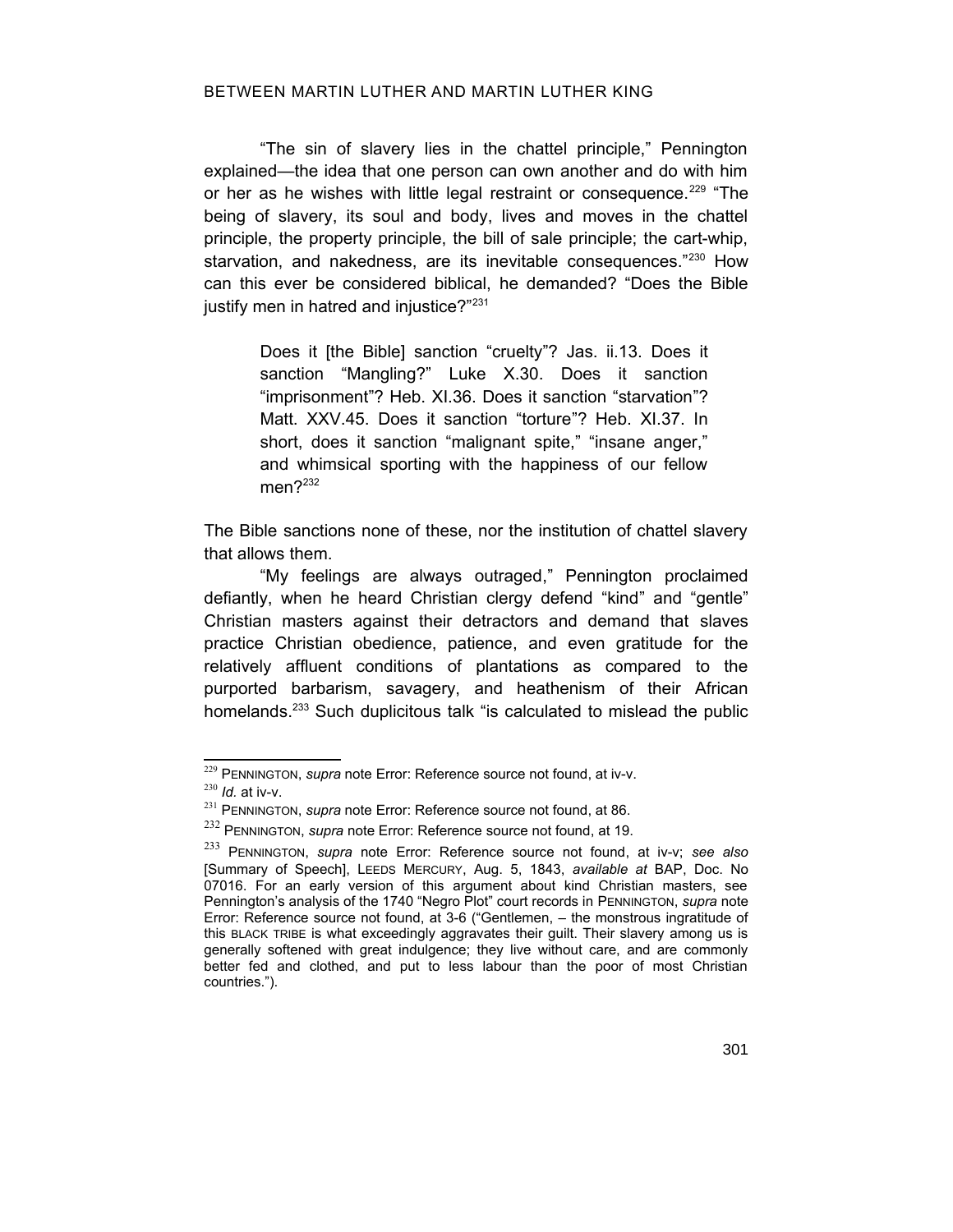mind" and to distract the public eye from the "horrors of the slave system," Pennington charged.<sup>[234](#page-49-1)</sup>

> The opinion seems to prevail, that the negro, after having toiled as a slave for centuries to enrich his white brother, to lay the foundation of his proud institutions, after having been sunk as low as slavery can sink him, needs only a second-rate civilization, a lower standard of civil and religious privileges than the whites claim for themselves.

> During the last year or two, we have heard of nothing but revolutions, and the enlargements of freedoms, on both sides of the Atlantic. Our white brethren everywhere are reaching out their hands to grasp more freedom. In the place of absolute monarchies . . . they have republics; so tenacious are they of their own liberties.

> But when we speak of slavery and complain of the wrong it is doing us, and ask to have that yoke removed, we are told, "O, you must not be impatient, you must not create undue excitement. You are not so badly off, for many of your masters are kind Christian masters." Yes, sirs, many of our masters are professed Christians; and what advantage is that to us?

In all the bright achievements we have obtained in the great work of emancipation, if we have not settled that the chattel principle is wrong, and cannot be maintained upon Christian ground, then we have wrought and triumphed to little purpose, and we shall have to do our first work over again. $235$ 

Pennington thus chastised white Christians who demanded a full array of rights and privileges for themselves but subjugated blacks to servitude, cruelty, and "second-rate civilization."

<span id="page-49-2"></span><span id="page-49-1"></span><span id="page-49-0"></span><sup>&</sup>lt;sup>234</sup> PENNINGTON, *supra* note [Error: Reference source not found,](#page-49-0) at x. <sup>235</sup> *Id.* at x-xii.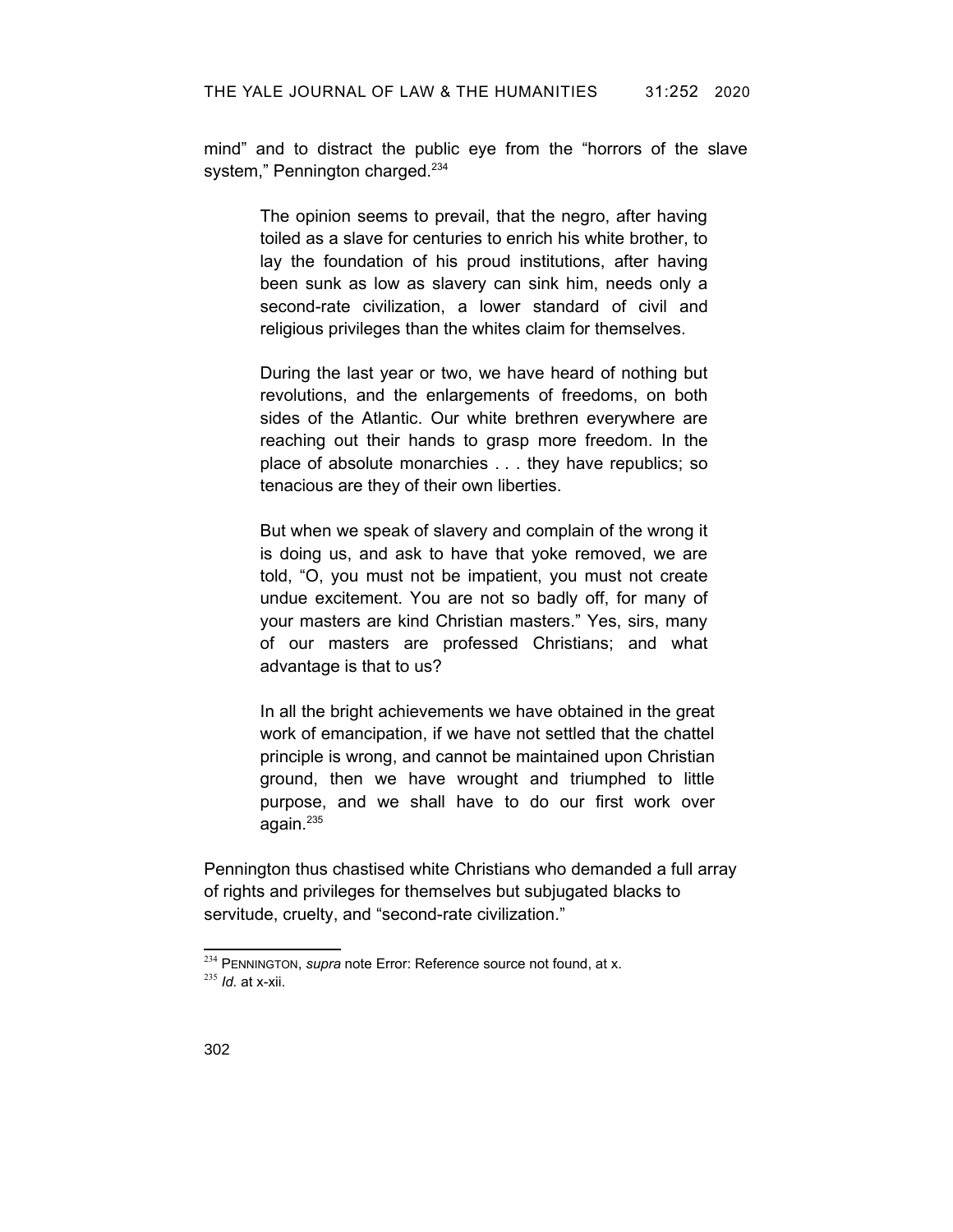## **K. THE COVENANTAL JUDGMENT OF GOD ON SLAVERY AND RACISM**

The "chattel principle is wrong" not only because it is cruel and abusive to fellow humans, Pennington continued. It is also "blasphemous" to God and divine law. [236](#page-50-5) For a chattel slaveholder to deny the personhood of the slave and to treat him instead as an animal defies God's order of creation, which first separated and named each animal "according to its kind" and then created human beings as God's unique image-bearers on earth with a body, mind, and soul.<sup>[237](#page-50-6)</sup> To "ADMIT THE RIGHT OF PROPERTY IN MAN" amounts to stealing from God himself, who retains lordship over humans as his ambassadors on earth, even while giving humans "dominion over the fish of the sea and over the birds of the air and over every living creature that moves upon the earth."[238](#page-50-7) To defend the permanent subjugation of a group to slavery is to defy Christ's new order of redemption that levels all false hierarchies: as St. Paul noted, "there is neither Jew nor Greek, male nor female, slave nor free, for we are all one in Christ Jesus."[239](#page-50-8)

The chattel principle also betrays elementary principles of God's law as set out in the Decalogue. Chattel slavery is a form of "theft" of a man's God-given freedom and a "kidnapping" of a person from his family and community. It is a "system of murder" because its brutal forms of work and discipline and the "barbarous treatment of slaves" shorten a slave's life considerably. It is a form of forced adultery and "bigamy," because the enslaved man is often forced to share his wife as

<span id="page-50-5"></span><span id="page-50-4"></span><sup>236</sup> PENNINGTON, *supra* note [Error: Reference source not found,](#page-50-4) at 6.

<span id="page-50-6"></span><span id="page-50-3"></span><sup>237</sup> PENNINGTON, *supra* note [Error: Reference source not found,](#page-50-3) at 54-59; [Untitled Report], CHRISTIAN NEWS*,* Jan. 3, 1850, *available at* BAA, Doc. No. 10382, at 3 ("He regarded slaveholding as a heresy in every professor of religion, and whoever held a man as property must virtually deny the immortality of that man's soul"); *see Genesis* 1:20-27.

<span id="page-50-7"></span><span id="page-50-2"></span><span id="page-50-1"></span><sup>238</sup> PENNINGTON, *supra* note [Error: Reference source not found](#page-50-2), at 57-59, 68-72; James W.C. Pennington, [Summary of Speech], KELSO CHRON., Jan. 3, 1851, *available at* BAA, Doc No. 11152, at 2; PENNINGTON, *supra* note [Error: Reference source not found,](#page-50-1) at 6 (referencing in part *Genesis* 1:26-30 (on separation of animals and humans as image bearers of God)); *see also Psalms* 8:3-8 (noting human lordship over the rest of creation).

<span id="page-50-8"></span><span id="page-50-0"></span><sup>&</sup>lt;sup>239</sup> [Record of Lecture Given by Pennington in England], ANTI-SLAVERY REP., June 28, 1843, *available at* BAA, Doc. No. 06951, at 4, quoting *Galatians* 3:23-28; *see also* PENNINGTON, *supra* note [Error: Reference source not found,](#page-50-0) at 26-29.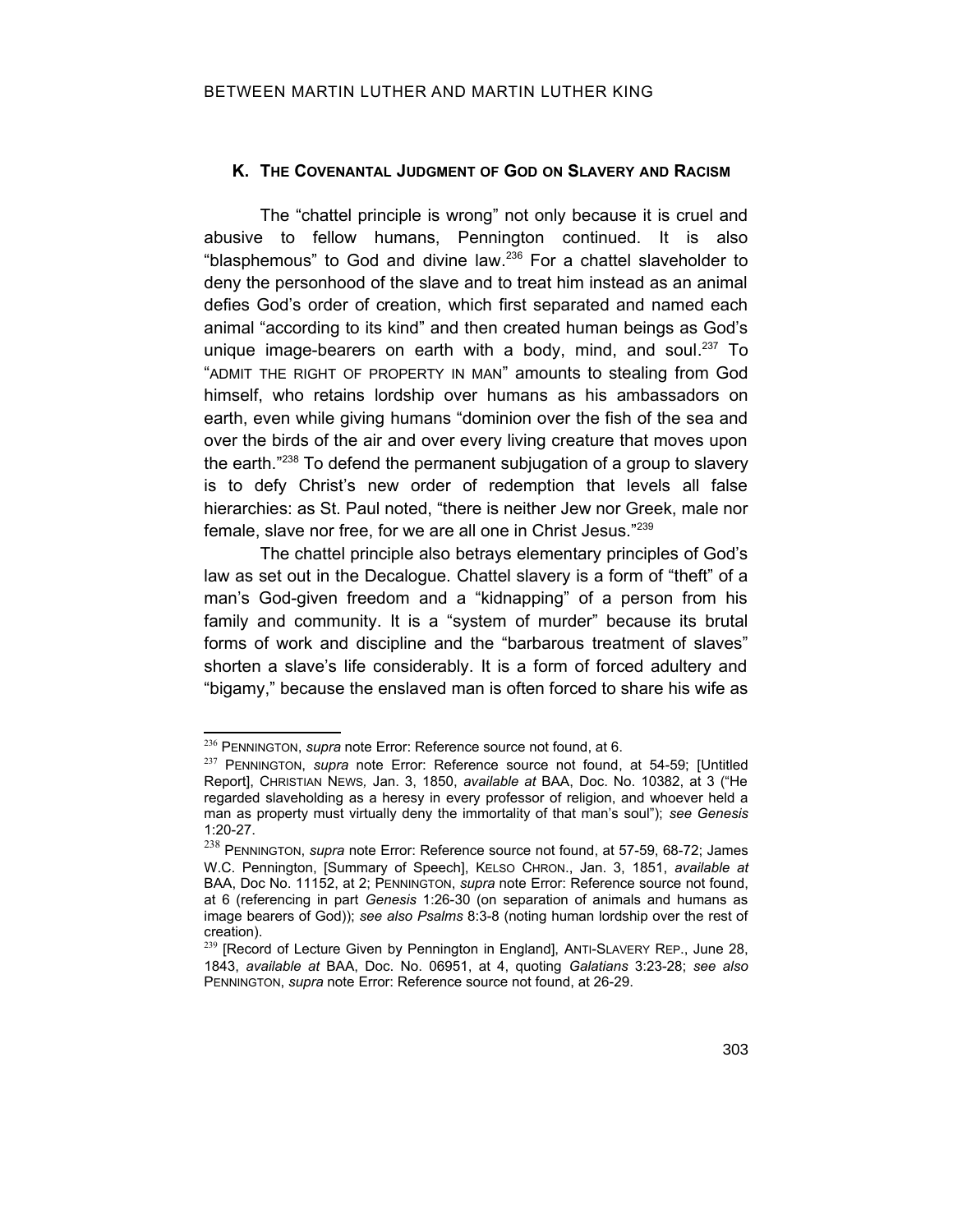the coerced concubine of his master and other accomplices, while she is forced to participate in "the grossest immorality and debauchery."[240](#page-51-3)

This truly is a "covenant with death and an agreement with hell," Pennington warned. $241$  And it would bring the entire nation of America and each of its slaveholding members under divine judgment and condemnation.[242](#page-51-5) For Pennington, this was not loose rhetoric. Following traditional Calvinist conventions, he believed that God had called the people of America into a special covenant relationship, much as God had once brought his chosen people of ancient Israel into special divine favor. By this new covenant, the American nation as a whole was to be "a beacon of righteousness," "a city on a hill," and "a light to all nations."[243](#page-51-6) And each member of the American covenant community was called to love God, neighbor, and self, and to live by the law of God taught in conscience and the Bible. If they obeyed the law of God, the nation and all its members would be richly blessed by God. But if they disobeyed, they would be called into divine judgment and severely cursed. Here is one of several biblical texts that set out these reciprocal covenantal promises and threats:

> <span id="page-51-2"></span>And if you obey the voice of the LORD your God, being careful to do all his commandments which I command you this day, the LORD your God will set you high above all the

<span id="page-51-3"></span><sup>240</sup> [Untitled Report], CHRISTIAN NEWS*,* Jan. 3, 1850, *available at* BAA, Doc. No. 10382, at 2; [Summary of Speech], KELSO CHRON., Jan. 3, 1851, *available at* BAA, Doc. No. 11152, at 5.

<span id="page-51-4"></span><sup>241</sup> PENNINGTON, *supra* note [Error: Reference source not found,](#page-51-2) at 7-10. Other abolitionists in Pennington's generation similarly invoked this biblical phrase (from *Isaiah* 28) to denounce slavery and the laws by which it was enforced. William Lloyd Garrison, for example, famously described both the Fugitive Slave Act and the U.S. Constitution itself as covenants with death and agreements with hell. *See* WILLIAM LLOYD GARRISON, SELECTIONS FROM THE WRITINGS AND SPEECHES OF WILLIAM LLOYD GARRISON (R.F. Wallcut, ed., 1852), at 118; Albert B. Saye, *A Covenant With Death: An Essay-Review,* 59 THE GEORGIA HISTORICAL QUARTERLY 330-334, 1975, at 330. For another poignant example, see BERIAH GREEN, THINGS FOR NORTHERN MEN TO DO 22 (1836) (denouncing slavery and the silence of the church in the face of it as a "covenant with death ... and our agreement with hell...."). The authors are grateful to Professor Nathan Chapman for bringing other uses of this passage to our attention.

<span id="page-51-5"></span><span id="page-51-1"></span><span id="page-51-0"></span><sup>242</sup> *See* Pennington, *infra* notes [Error: Reference source not found](#page-51-1)[-Error: Reference](#page-51-0)  [source not found](#page-51-0).

<span id="page-51-6"></span><sup>&</sup>lt;sup>243</sup> MICHAEL P. WINSHIP, GODLY REPUBLICANISM: PURITANS, PILGRIMS, AND A CITY ON A HILL (2012); John Witte, Jr., *How to Govern a City on a Hill: The Early Puritan Contribution to American Constitutionalism,* 30 EMORY L J 41 (1990).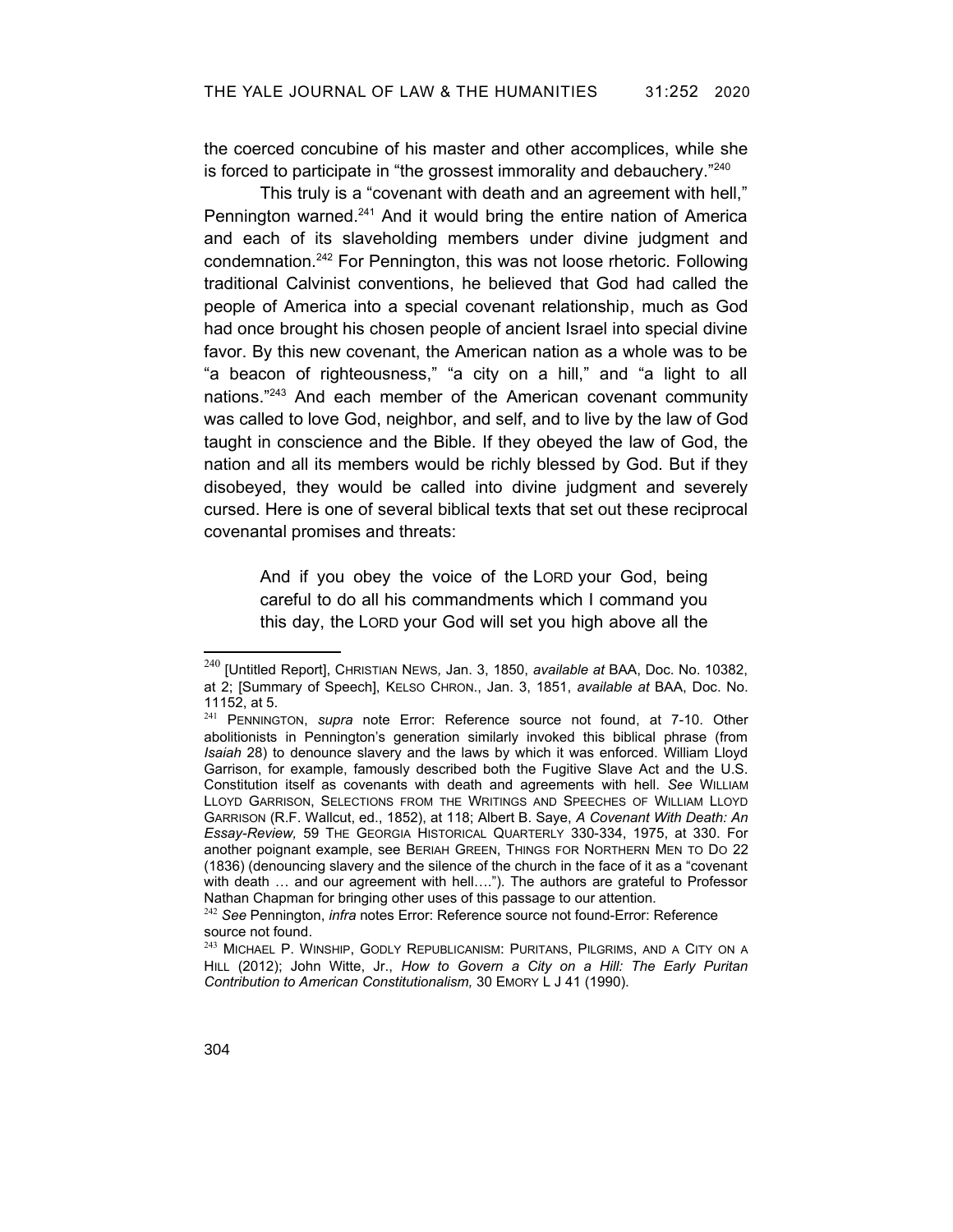nations of the earth. And all these blessings shall come upon you and overtake you, if you obey the voice of the LORD your God. Blessed shall you be in the city, and blessed shall you be in the field. Blessed shall be the fruit of your body, and the fruit of your ground, and the fruit of your beasts, the increase of your cattle, and the young of your flock. Blessed shall be your basket and your kneading-trough. Blessed shall you be when you come in, and blessed shall you be when you go out. The LORD will cause your enemies who rise against you to be defeated before you. . . .

But if you will not obey the voice of the LORD your God or be careful to do all his commandments and his statutes which I command you this day, then all these curses shall come upon you and overtake you. Cursed shall you be in the city, and cursed shall you be in the field. Cursed shall be your basket and your kneading-trough. Cursed shall be the fruit of your body, and the fruit of your ground, the increase of your cattle, and the young of your flock. Cursed shall you be when you come in, and cursed shall you be when you go out. . . . The LORD will cause you to be defeated before your enemies . . . and you shall be a horror to all the kingdoms of the earth.<sup>[244](#page-52-1)</sup>

It was thus particularly blasphemous that the slave laws undermined the religious freedom of African Americans, including their ability to receive God's word, to worship God freely in communion with others, and to learn and to abide by the law of God in all areas of life. In his autobiography, Pennington recounted how southern slave masters, for all their own outward piety, "sternly resisted" the efforts of Christian missionaries and pastors to evangelize and to educate slaves.<sup>[245](#page-52-2)</sup> One

<span id="page-52-1"></span><sup>244</sup> *Deuteronomy* 28:1-35. On the heavy use of this covenant imagery in American Protestant thought, see DAVID A. WEIR, EARLY NEW ENGLAND: A COVENANT SOCIETY (2005); DANIEL J. ELAZAR, COVENANT AND CONSTITUTIONALISM: THE GREAT FRONTIER AND THE MATRIX OF FEDERAL DEMOCRACY (1998); E. BROOKS HOLIFIELD, THEOLOGY IN AMERICA: CHRISTIAN THOUGHT FROM THE AGE OF THE PURITANS TO THE CIVIL WAR 273- 398 (2003).

<span id="page-52-2"></span><span id="page-52-0"></span><sup>245</sup> PENNINGTON, *supra* note [Error: Reference source not found,](#page-52-0) at 67.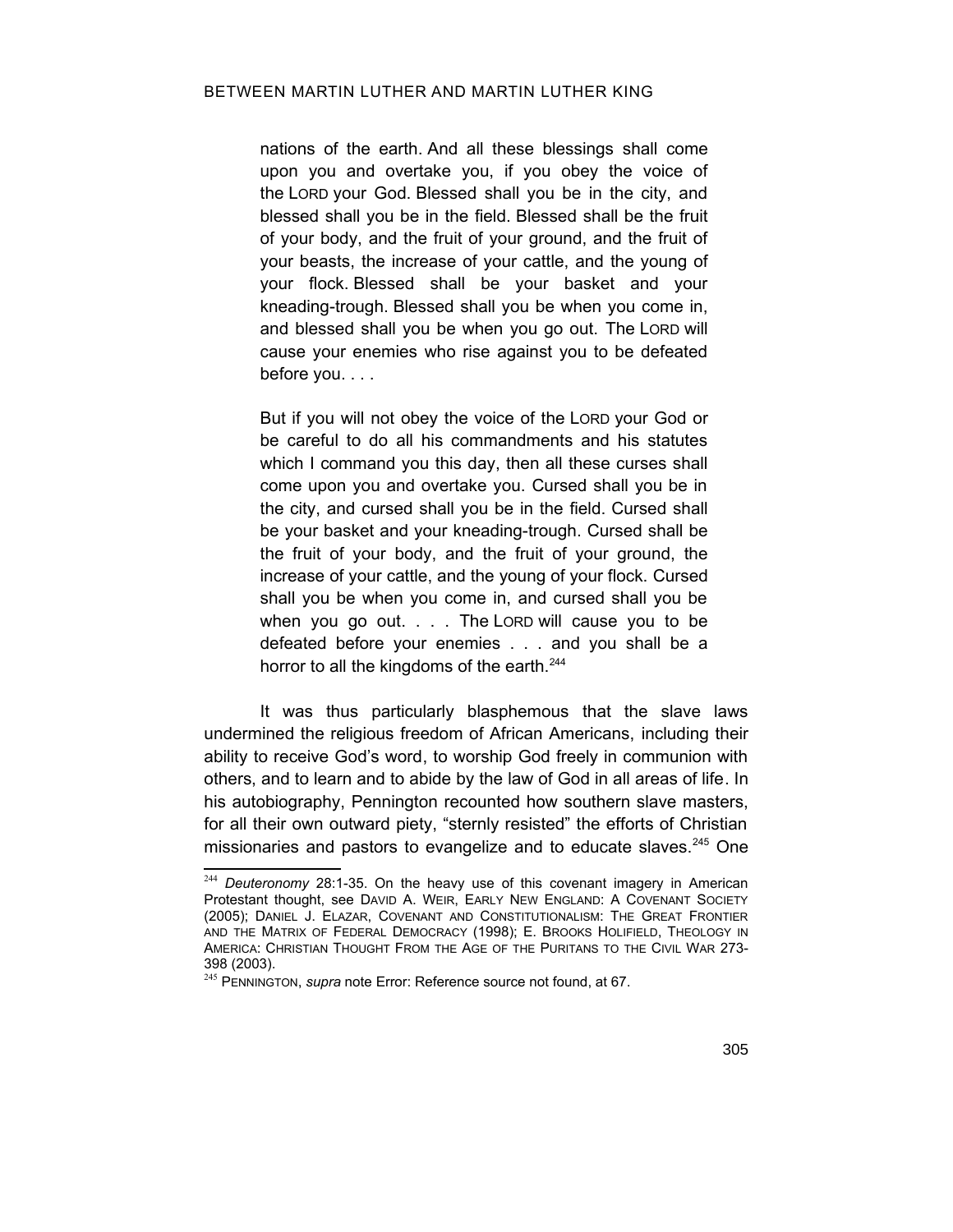Methodist preacher, he observed, was "arrested and tried for his life" for "addressing words of comfort" to slaves at the door of the church. $246$ Another slave owner "instigated the authorities of the town where he attended service, to break up a Sabbath-school some humane members of the Methodist and Lutheran denominations had set up to teach the free negroes, lest the slaves should get some benefit of it."[247](#page-53-2) In later lectures, Pennington recounted how Christian missionaries and teachers in southern slave states were assaulted and driven away just because they shared the good news of the Bible to slaves. $248$  He also noted that pastors and deacons who dared provide food and shelter to slaves were run out of their churches, homes, and towns at gunpoint.<sup>[249](#page-53-4)</sup> Black and white churches, in both the north and south, that tried to provide sanctuary to fleeing slaves faced criminal prosecution and state fines and confiscation of their properties, as well as private acts of vandalism and arson that went unpunished.<sup>[250](#page-53-5)</sup> "The effects of slavery upon the Christian church are horrible to contemplate," Pennington wrote. "All the great denominations in the country have their hands . . . stained with human blood."<sup>[251](#page-53-6)</sup> "[T]hink not only of the bleeding hearts and manacled limbs; the nakedness, the starvation, the darkness of mind, the premature death," the murder, theft, and rape of slaves which the church has countenanced by its silence, its support for slavery, and its harboring of abusive masters. Think even more of "the LOSS OF THE IMMORTAL SOULS, to which it is an accessory."[252](#page-53-7) This truly is a "covenant with death and an agreement with hell!"<sup>[253](#page-53-8)</sup>

Even freed or free-born blacks had little religious freedom or equality in Christian churches, Pennington lamented, now broadening his attack to include the racism that lay at the heart of American chattel slavery. Blacks were "treated with indignity in the white churches," forced to sit in their own pews or to stand, if allowed in the door at all. <sup>254</sup> They were rarely allowed to stand in the white pulpit or in leadership

<span id="page-53-1"></span><sup>246</sup> *Id. at* 68. He was eventually acquitted.

<span id="page-53-2"></span><sup>247</sup> *Id.* at 71.

<span id="page-53-3"></span><sup>248</sup> *Id.;* [Summary of Speech], LEEDS MERCURY, Aug. 5, 1843, *available at* BAP, Doc. No. 07016

<span id="page-53-4"></span><sup>249</sup> *Id.*

<span id="page-53-5"></span><sup>250</sup> *Id*.

<span id="page-53-6"></span> $^{251}$  *Id.* 

<span id="page-53-7"></span><span id="page-53-0"></span><sup>252</sup> PENNINGTON, *supra* note [Error: Reference source not found,](#page-53-0) at 10.

<span id="page-53-8"></span><sup>253</sup> *Id.* at 10 (citing *Isaiah* 28).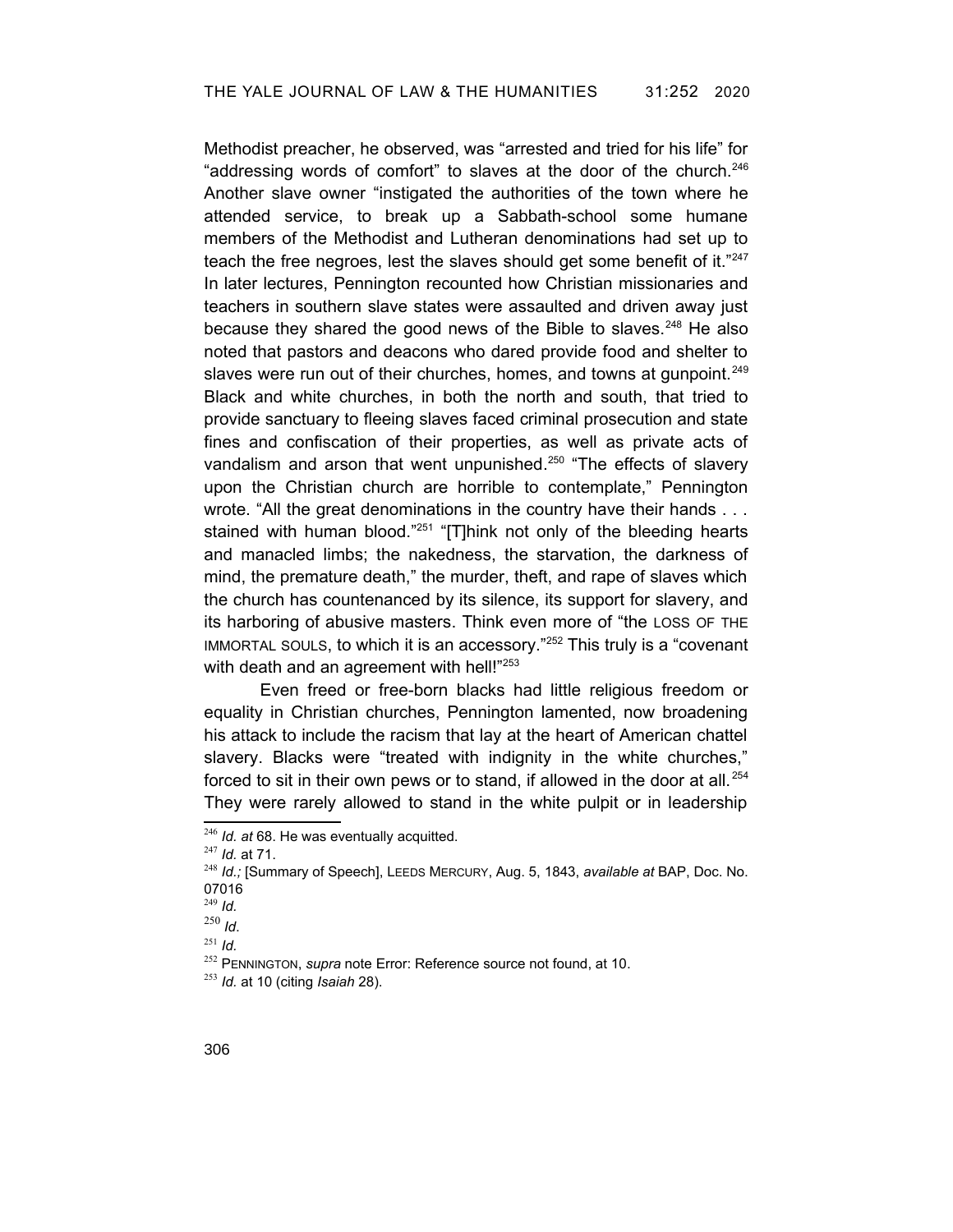positions.[255](#page-54-3) They were never allowed to approach the Eucharist table and eat the bread and drink the cup of redemption from sin, unless and until all whites had been served—even unrepentant white slaveholders who were allowed to worship freely in states that have abolished slavery.<sup>[256](#page-54-4)</sup> Except for the Catholics and Socinians, Pennington charged, all Christian denominations in America were beset by a "spirit of caste."[257](#page-54-5) "I could not go either to the Episcopalian, Presbyterian, Methodist, Congregational, or Baptist churches, without being reminded that I am a coloured man, and therefore not permitted to enjoy the privilege of worshipping God with them."[258](#page-54-6) This "sacrareligious," "man-hating" principle is especially blasphemous in the church.<sup>[259](#page-54-7)</sup> "[T]he coloured people of America, are testing the genuineness of the spirit of Christianity and the great advantages of Christian civilization."<sup>[260](#page-54-8)</sup>

"Coloured people" were also testing the genuineness of the spirit of America, Pennington continued, and its commitment to the founding principles of liberty, equality, and justice for all. Even in free states, freeborn or emancipated African Americans were not restricted only as to their pews and churches.<sup>[261](#page-54-9)</sup> They also had to stay in their own houses, neighborhoods, schools, boarding houses, orphanages, asylums, charities, businesses, and more.<sup>[262](#page-54-10)</sup> They could not marry or

<span id="page-54-5"></span><sup>257</sup> [Untitled Report] CHRISTIAN FREEMAN, Nov. 2, 1843, *available at* BAA, Doc. No. 07163.

<span id="page-54-6"></span><sup>258</sup> "[Untitled Report]." CHRISTIAN FREEMAN, September 14, 1843, *available at* BAA, Doc. 07101.

<span id="page-54-7"></span><span id="page-54-2"></span><sup>259</sup> PENNINGTON, *supra* note [Error: Reference source not found,](#page-54-2) at 80-84.

<span id="page-54-9"></span><span id="page-54-0"></span> $261$  But thev "could have no property in those churches, nor in anything else, according to American law." [Untitled Report], CHRISTIAN NEWS, Sept. 26, 1850, *available at* BAA, Doc. No. 10883, at 1; [Untitled Report], CHRISTIAN FREEMAN, Nov. 2, 1843, *available at* BAA, Doc. No. 07163, at 2.

<span id="page-54-10"></span><sup>262</sup> James W.C. Pennington, *Call for a Colored National Convention,* FREDERICK DOUGLASS' PAPER*,* May 20, 1853, *available at* BAP, Doc. No. 7585, at 14160.

<sup>254</sup> [Transcript of Speech], NATIONAL ANTI-SLAVERY STANDARD, May 3, 1849, *available at* BAA, Doc. No. 9720, at 1-2.

<span id="page-54-3"></span><sup>255</sup> [Untitled Report], CHRISTIAN FREEMAN, Nov. 2, 1843, *available at* BAA, Doc. No. 07163.

<span id="page-54-4"></span><sup>256</sup> [Untitled Report]. CHRISTIAN FREEMAN, September 14, 1843, *available at* BAA, Doc. 07101.

<span id="page-54-8"></span><span id="page-54-1"></span><sup>260</sup> PENNINGTON, *supra* note [Error: Reference source not found](#page-54-1), at 22-25; *see also* [Record of Lecture Given by Pennington in England], ANTI-SLAVERY REP., June 28, 1843, *available at* BAA, Doc. No. 06951, at 4; PENNINGTON, *supra* note [Error: Reference](#page-54-0) [source not found](#page-54-0), at 1-22; [Untitled Report], LIBERATOR, Jan. 5, 1855, *available at* BAA, Doc. No. 16221.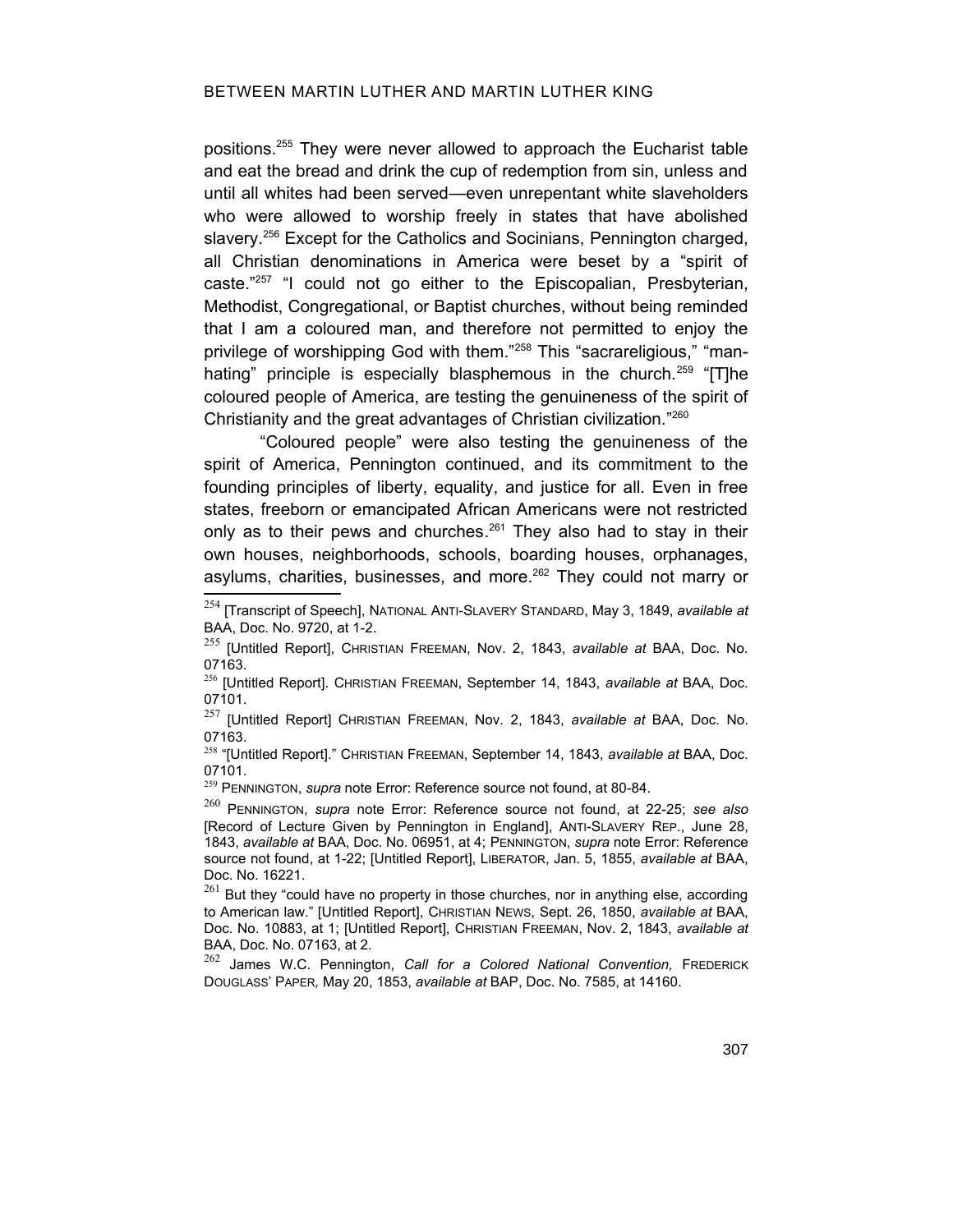employ whites. They had to sit in their own seats in railcars, ships, ferries, and carriages. They could not vote in many free states or participate on equal terms with whites in other government offices and activities.<sup>[263](#page-55-0)</sup> Moreover, African Americans were excluded, segregated, or otherwise discouraged from applying even to avowedly liberal northern schools to protect the feelings of their white counterparts, many of whom travelled north for their schooling. This was because of the purported "fickleness, inconstancy and unsound morality" of the "coloured" race.[264](#page-55-1)

> Hence it appears that Southern young men, arrogating themselves the title of gentlemen, who, in infancy, had

<span id="page-55-0"></span><sup>263</sup> [Summary of Speech], NONCONFORMIST, June 28, 1843, *available at* BAA, Doc. No. 06949, at 1 (arguing that blacks and others were denied the franchise, and could not vote to improve their plight. "The monopoly of suffrage was not only an evil, but a fatalism, offensive to God, and offensive to man. If a man born in a country was bound to protect and provide for his family circle, he should have his voice heard in the assembly. They should all be heard at the ballot-box."). *But see* [Summary of Speech], LEEDS MERCURY, Aug. 5, 1843, *available at* BAP, Doc. No 07016, at 2 ("In the Free States of Rhode Island, Massachusetts, Vermont, Maine, and New Hampshire, he was glad to say, the coloured man was now permitted to vote in the elections, but in his own state of Connecticut, which was held to the one of the most highly favored and enlightened in the Union, there was a provision in the constitution, by which coloured men were excluded from that privilege. By coloured men they meant not simply black men, but even men who could scarcely be distinguished from the whites by their complexion. If a man had, he almost might say, one thousandth part of black blood in his veins, if but one hair of his head were wrinkly, he was on the black side of the line, and was prohibited by the constitution of Connecticut from saying who should make laws he was to obey, and which were to protect or take away his life. In the States of New York, Pennsylvania, New Jersey, Delaware, the same was true, and yet all these were what were called free states. When the state of things existed in the free states, what must they expect in the slaves states?").

<span id="page-55-1"></span><sup>264</sup> *See* James Pennington, *J.W.C. Pennington to H.,* CHRISTIAN FREEMAN, December 18, 1845, *available at* BAP, Doc. No. 4765. Pennington here responds to a published letter from the president of Dartmouth, Nathan Lord, explaining that, of the three African American students who had enrolled there, two had "failed, from fickleness, inconstancy and unsound morality. We are afraid for the future. We doubt the fitness of Africans, in their present state of civilization, for the grave and considerate pursuit of students. We doubt the expediency of attempting to educate many of them far beyond the level of their race. Now and then there may be a successful instance. But they will need cultivation as a people, for centuries, before many of them will hold their way with long civilized and Christian Saxons, if indeed, that is ever to be expected, which I doubt. Still we resolve to proceed upon the Christian idea, and help a struggling people. It shall not be our fault if any seek and find not. We should not choose to have a flood of blacks at this college. But we should refuse none of the proper character. We are disposed to leave this matter to the Divine Providence."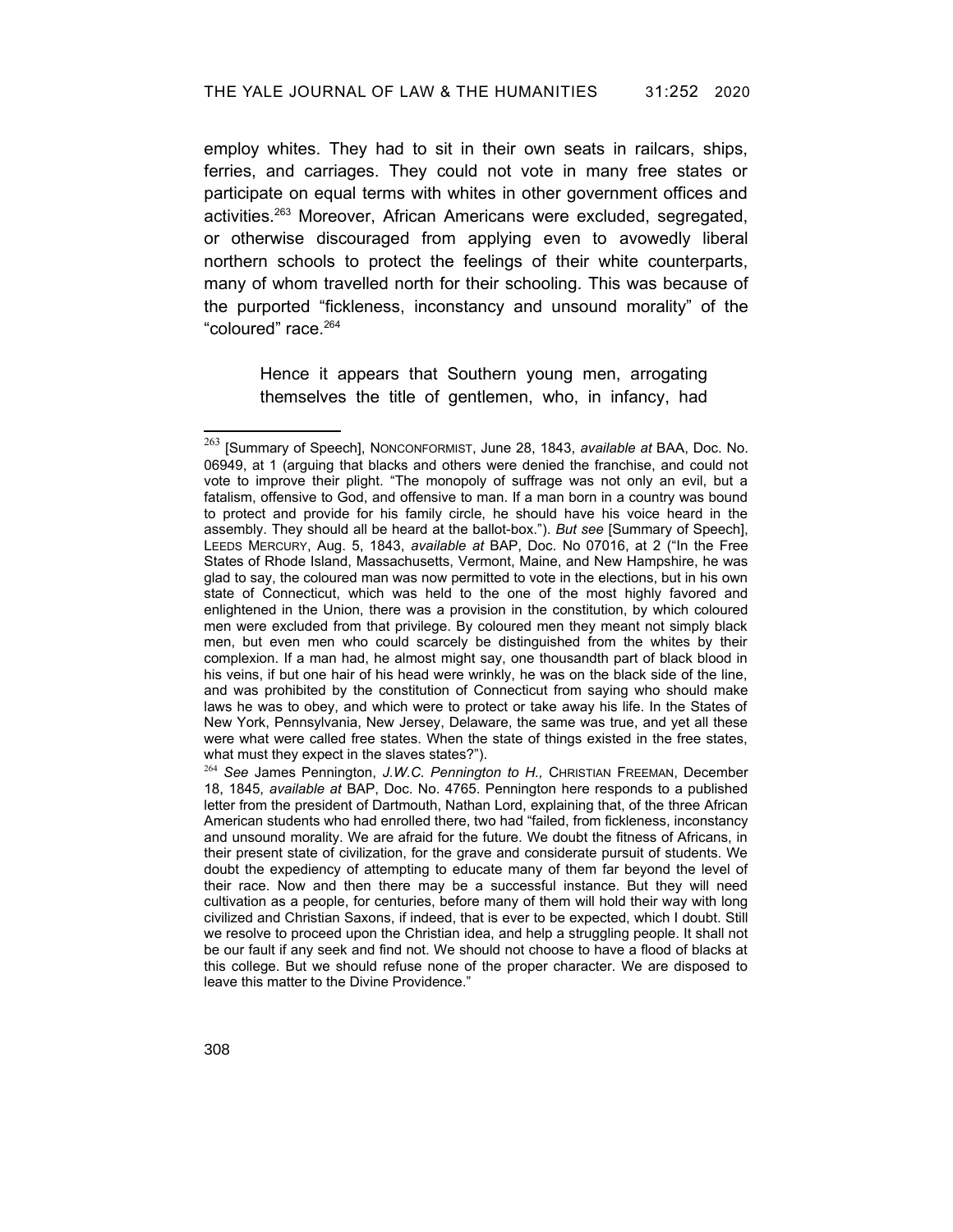drawn nutriment from the breasts of black mothers, the  $cost$  of whose bringing up  $-$  nay, the very clothes upon whose backs are paid for out of the unrequited toil of black men and women, have come into the free [North] . . . and succeeded in closing these seats of learning to coloured men, in order to make capital for perpetual Slavery out of the necessary ignorance of free persons of colour.<sup>[265](#page-56-3)</sup>

All such manifest racism and "injustice is the subversion of rights," Pennington argued. "It is prejudice itself to the rights of those on whom it is brought to bear. This prejudice, however, is not a single act of injustice, but a series of acts. Hence, we have only to see that a minister, a judge, a teacher, or a church is prejudiced against our interests, and we are hopeless for justice from such."<sup>[266](#page-56-4)</sup>

Pennington further challenged those who presented the "separation of the races" as a "perfectly natural" way of allowing each group to be with its own kind. After all, the argument went, animals naturally separate into groups of their own species, colors, sizes, and shapes. Humans, too, are naturally attracted to their own kind and averse to others. How then can the segregation of races into separate schools, churches, and neighborhoods be sinful?<sup>[267](#page-56-5)</sup> Pennington countered that such "separation of the races" principles were not merely natural aversions, but spiteful expressions of vice that led to the oppression of African Americans. Racism fosters the vices of "dishonesty," "hypocrisy," "supreme selfishness," and "[b]rutish and uncivil manners" toward those in other groups.<sup>[268](#page-56-6)</sup>

<span id="page-56-3"></span><sup>265</sup> James W.C. Pennington, *Address to the People of the State of New York*, NAT'<sup>L</sup> ANTI-SLAVERY STANDARD, Feb. 5, 1852, *available at* BAP, Doc. No. 3131; *see also* [Untitled Report], LEEDS MERCURY, Aug. 5, 1843, *available at* BAP, Doc. No 07016 ("It was generally thought that the most highly educated men would be the most liberal, but in America it seemed just the reverse; and it was a common thing for the men who presided in their institutions of learning, to turn away the coloured youth who sought to obtain there the advantages and blessings of instruction. The story was that the coloured people were ignorant, worthless, degraded, unfit to associate with, incapable of being taught, and yet this was the way in which the experiment of improvement was made, by driving them away from their institutions of education.").

<span id="page-56-4"></span><span id="page-56-2"></span><sup>266</sup> PENNINGTON, *supra* note [Error: Reference source not found,](#page-56-2) at 78.

<span id="page-56-5"></span><span id="page-56-1"></span><sup>267</sup> *See, e.g.,* WEBBER, *supra* note [Error: Reference source not found,](#page-56-1) at 391.

<span id="page-56-6"></span><span id="page-56-0"></span><sup>268</sup> PENNINGTON, *supra* note [Error: Reference source not found,](#page-56-0) at 77-85; [Untitled Report], CHRISTIAN FREEMAN, Nov. 2, 1843, *available at* BAA, Doc. No. 07163, at 2-4.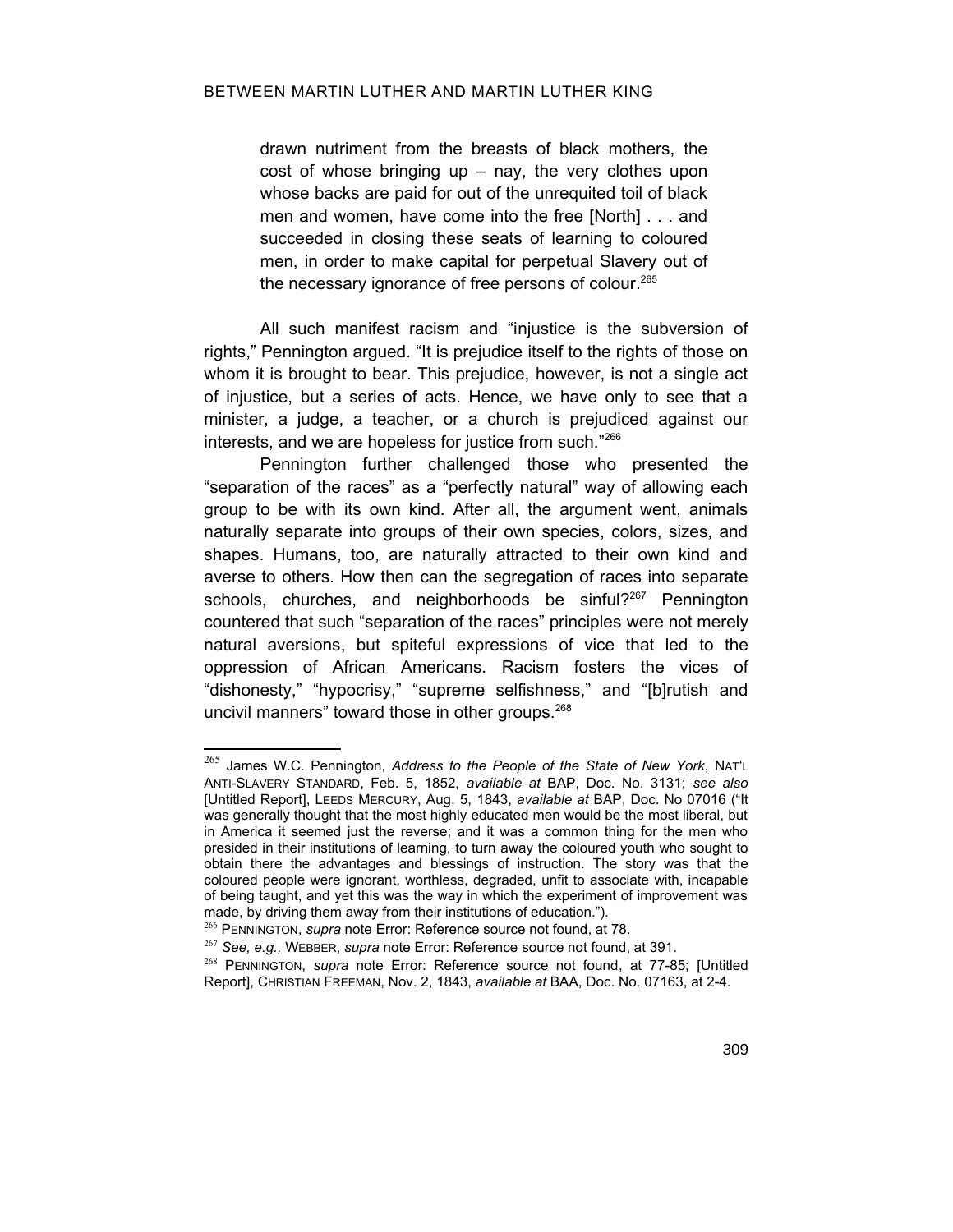Mere aversion does not abuse and insult a man in the public street, in the stage, in the rail car, in the steam boat, and in the church. It is ill will that does this. Mere aversion would be satisfied to let the victim pass unmolested, but ill will is always known by its perseverance in seeking the injury of its victim.<sup>[269](#page-57-4)</sup>

Segregation, like slavery, is part and product of the same mortal sin of racism and destroys the covenant community.

Racism, Pennington continued, is like a "great tree, having four enormous roots . . . piercing down through the entire moral soil of the country" and gradually tearing apart the foundations of American churches, states, schools, and social relations alike.[270](#page-57-5) This "prejudice against color" was partly "founded in a will to tread down the weak and poor" whom God and his word always favored. "As much as you do it to the least of these, you do it me," Jesus said. $271$  Color prejudice was a form of "hating the image of God," which is represented in all God's children, "male and female," black and white, young and old, rich and poor, whole and maimed alike. [272](#page-57-7) Color prejudice "seeks no glory for God, nor good for man, but is pointedly opposed to both."[273](#page-57-8) Color prejudice is a form of "sacrareligion" that is leading America "*down to a state of refined heathenism.*" [274](#page-57-9)

> <span id="page-57-3"></span><span id="page-57-2"></span>God is not before the eyes of this nation in all these things. Now who is a heathen but him who acts as if the God of heaven did not hear, see, and govern him? But this is sadly true of those who are actuated by this prejudice.

<span id="page-57-4"></span><sup>269</sup> PENNINGTON, *supra* note [Error: Reference source not found](#page-57-3), at 76; *see also* Pennington, *supra* note [Error: Reference source not found](#page-57-2) (describing recent "bloody riots" and other violent acts perpetrated against African Americans and abolitionists in the North).

<span id="page-57-6"></span><span id="page-57-5"></span><sup>270</sup> [Untitled Report], LEEDS MERCURY, Aug. 5, 1843, *available at* BAP, Doc. No 07016. <sup>271</sup> *Matthew* 25:40.

<span id="page-57-7"></span><span id="page-57-1"></span><sup>272</sup> PENNINGTON, *supra* note [Error: Reference source not found](#page-57-1), at 6, 74; James W.C. Pennington, *God Is No Respecter of Persons*, LIBERATOR, Aug. 5, 1842, *available at* BAP, Doc. No. 6406, at 6693.

<span id="page-57-9"></span><span id="page-57-8"></span><span id="page-57-0"></span><sup>&</sup>lt;sup>273</sup> PENNINGTON, *supra* note [Error: Reference source not found,](#page-57-0) at 74. <sup>274</sup> *Id.* at 80, 85.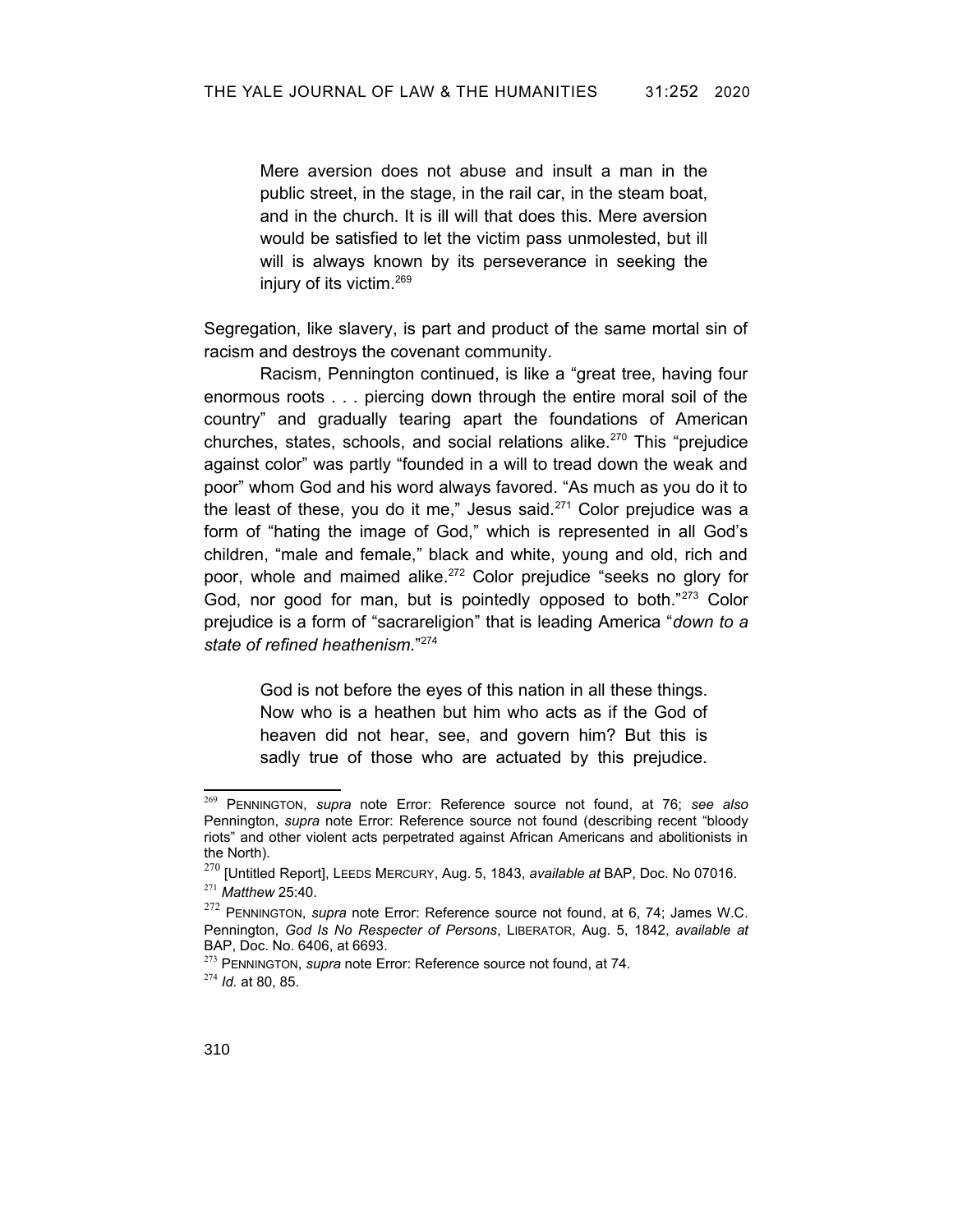There is not only a heathenlike disregard to the [covenant] relation which God has established between man and man, but this disregard is acted out just as bravely, and as silly as if God could not discern it, or rather as if there was no God to discern it. A nation covered in Egypt's darkness could do nothing more. "He that hateth his brother is in darkness." [275](#page-58-1)

The sins of slavery and racism put the entire nation and each of its members "in danger of the judgments of God,"[276](#page-58-2) Pennington repeated, sounding his familiar covenant argument.<sup>[277](#page-58-3)</sup> For such sins violate the cardinal commands of "faith, hope, and love" set out in the Bible, and of "justice, liberty, and equality" set out in the natural and constitutional law. [278](#page-58-4)

> That great principle of law which God proposes to apply to national conduct imposes obligations which are immutable as His throne. It is a law like God's nature which tolerates nothing but that which is right, and condemns all that is wrong. "Justice and judgment are the habitation of God's Throne." Earthly governments derive all the authority they have from His. They are but tributary. Independence of God can in no sense be predicated of nations. His fixed and irrepealable law is the supreme law of earthly rule and empire. Call it the law of nature—the law of nations, or by what name we may, yet still it is there fixed. It is the habitation of His high and glorious Throne. "Mercy and Truth shall go before Him." This is the practice of Divine government—a practice which is solemnly and imperatively binding upon all earthly governments. As a lawgiver His authority extends and applies to nations in their organized and governmental capacity. His superintending hand is in all national matters. He has to do

<span id="page-58-1"></span><sup>275</sup> *Id.* at 85-86; *see also id.* at 77 ("Who can be blinder than he who abuses all relation and obligation, and argues that he is doing no wrong?").

<span id="page-58-2"></span><sup>276</sup> *Id.* at 85.

<span id="page-58-3"></span><sup>277</sup> *Id.* at 64-73, 85.

<span id="page-58-4"></span><span id="page-58-0"></span><sup>278</sup> PENNINGTON, *supra* note [Error: Reference source not found,](#page-58-0) at 14-17, 22-24.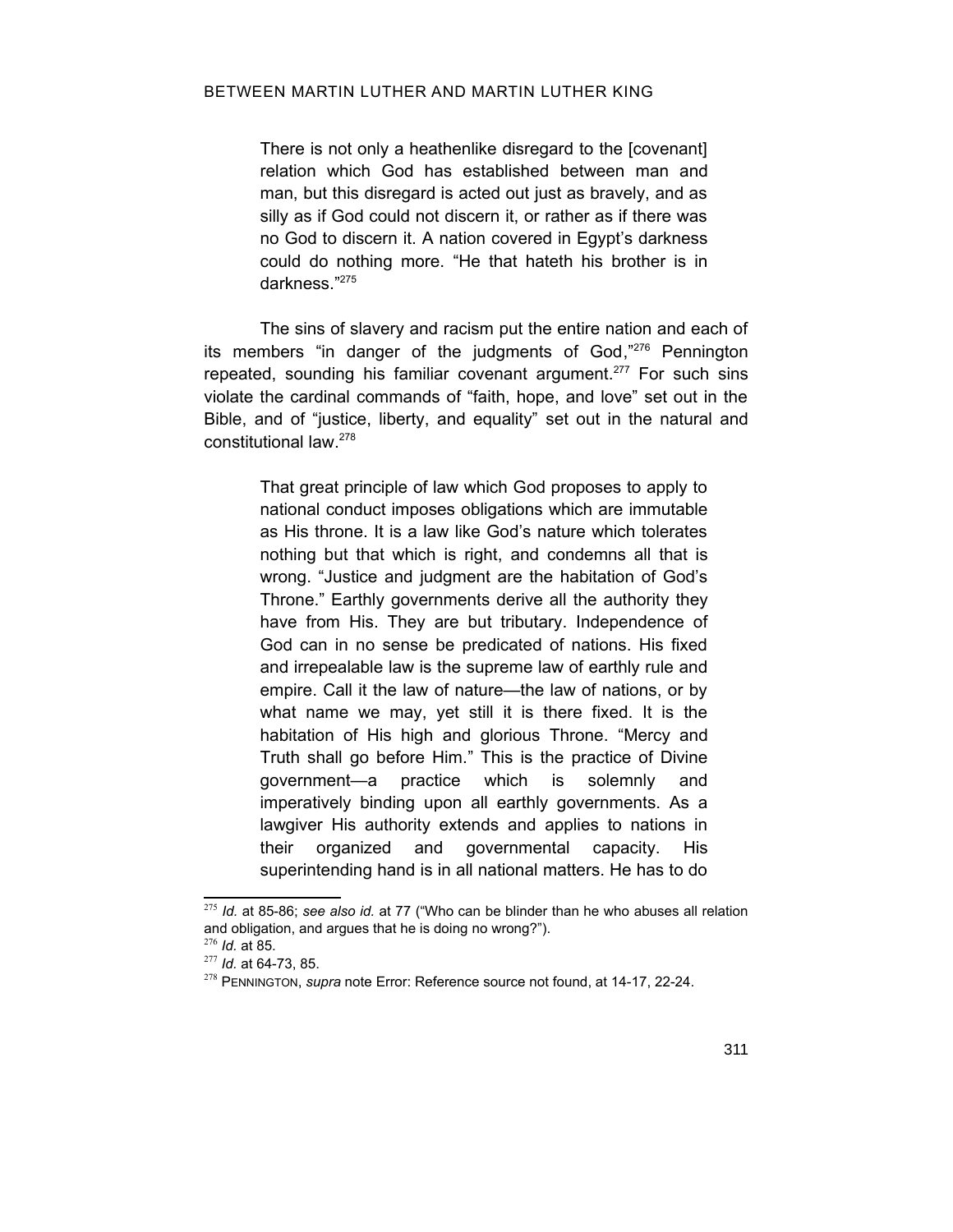with the Throne, and with the Chair of State, the Bench, the Bar, and the Jury Box.— The hearts of all men are in His hands and he turns them as the rivers of water are turned<sup>[279](#page-59-3)</sup>

Pennington put this same argument about pending divine judgment in intensely personal terms to his former master, Frisby Tilghman. After settling into his ministry, Pennington sold much of his precious library and other goods and had gathered enough donated funds to try to ransom his enslaved family and to redeem himself from his continued fugitive status.<sup>[280](#page-59-4)</sup> He then wrote a poignant letter to Tilghman in 1844.<sup>[281](#page-59-5)</sup> He recounted his two decades of service while enduring the persistent abuse that ultimately drove him to escape. He then appealed directly to Tilghman's conscience, entreating him at his advanced age to repent of slavery and to release his slaves before facing the final judgment of God.

I . . . remind you of your coming destiny. You are now over seventy years of age, pressing on to eternity with the weight of these seventy years upon you. Is not this enough without the blood of some half-score of souls? You are aware that your right to property in man is now disputed by the civilized world. You are fully aware, also, that the question, whether the Bible sanctions slavery, has distinctly divided this nation in sentiment. On the side of Biblical Anti-slavery, we have many of the most learned, wise and holy men in the land. If the Bible affords no sanction to slavery, (and I claim that it cannot,) then it must be a sin of the deepest dye; and can you, sir, think to go to God in hope with a sin of such magnitude upon your soul? $\ldots$ 

<span id="page-59-3"></span><span id="page-59-2"></span><sup>279</sup> Pennington, *supra* note [Error: Reference source not found,](#page-59-2) at 4-5.

<span id="page-59-4"></span><span id="page-59-1"></span><sup>280</sup> THOMAS, *supra* note [Error: Reference source not found](#page-59-1), at 55. Pennington struggled with finances all of his life, and in 1862 was convicted and sentenced to a month of labor for stealing a copy of "Pope's Homer's Odyssey" from a book shop. *See* "Troubles of a Colored Divine," *Detroit Free Press* (July 17, 1862).

<span id="page-59-5"></span><span id="page-59-0"></span><sup>281</sup> PENNINGTON, *supra* note [Error: Reference source not found,](#page-59-0) at 79-84.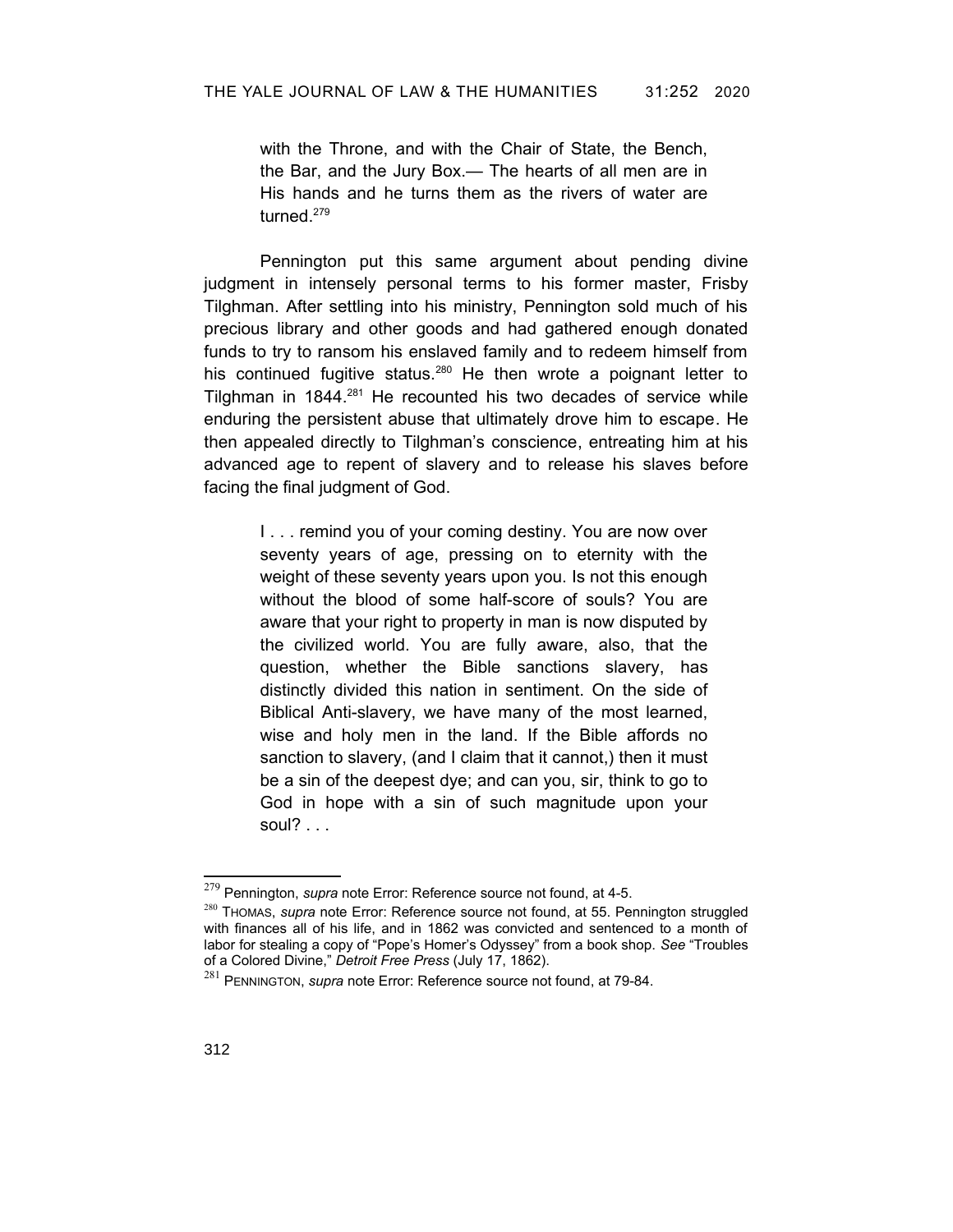What will become of those long groans and unsatisfied complaints of your slaves, for vexing them with insulting words, placing them in the power of dogish and abusive overseers, or under your stripling, misguided, hot-headed son, to drive and whip at pleasure, and for selling parts or whole families to Georgia? They will meet you at that bar [of God]. . . . As for myself, I am quite ready to meet you face to face at the bar of God. I have done you no wrong; I have nothing to fear when we both fall into the hands of the just God. I beseech you, dear sir, to look well and consider this matter soundly. In yonder world you can have no slaves – you can be no man's master – you can neither sell, buy, or whip, or drive. Are you then, by sustaining the relation of a slaveholder, forming a character to dwell with God in peace?<sup>[282](#page-60-2)</sup>

Here, Pennington appealed to God's law not as an abstract system of moral norms, but as a literal body of law binding on conscience and enforced in a heavenly courtroom. He wrote not just of the general judgment of God on the nation for its acceptance of chattel slavery, but of the specific judgment of God on each master who refuses to let God's enslaved people go. He wrote not just of an abstract covenant with death and hell, but of a personal indictment of the slaveholder that threatens real, eternal punishment. Slaveholders like Tilghman would ultimately confront their enslaved victims as witnesses and equals at the "bar of God," Pennington believed, and be compelled by God to answer for their sins and crimes. Pennington hoped that the prospect of eternal punishment, presented plainly and in the "most kind and respectful terms," would lead Tilghman to repent and to release his slaves.<sup>[283](#page-60-3)</sup> His persistent efforts helped secure the freedom of his father and two brothers, but his mother died in slavery.<sup>[284](#page-60-4)</sup>

<span id="page-60-2"></span><sup>282</sup> *Id.*

<span id="page-60-3"></span><sup>283</sup> James W.C. Pennington, *Freedom's Son and Daughter.* COLORED AM., June 26, 1841, *available at* BAP, Doc. No. 13355.

<span id="page-60-4"></span><span id="page-60-1"></span><span id="page-60-0"></span><sup>284</sup> PENNINGTON, *supra* note [Error: Reference source not found,](#page-60-1) at 63; WEBBER, *supra* note [Error: Reference source not found](#page-60-0), at 216-219, 255; *Story of Stephen Pembroke,* PA. FREEMAN, Aug. 5, 1854, *available at* BAP, Doc. No. 5792; James W.C. Pennington, *Letter of From Rev. Dr. Pennington – Appeal for Help,* PA. FREEMAN, June 8, 1854, *available at* BAP, Doc. No. 6939, at 15273.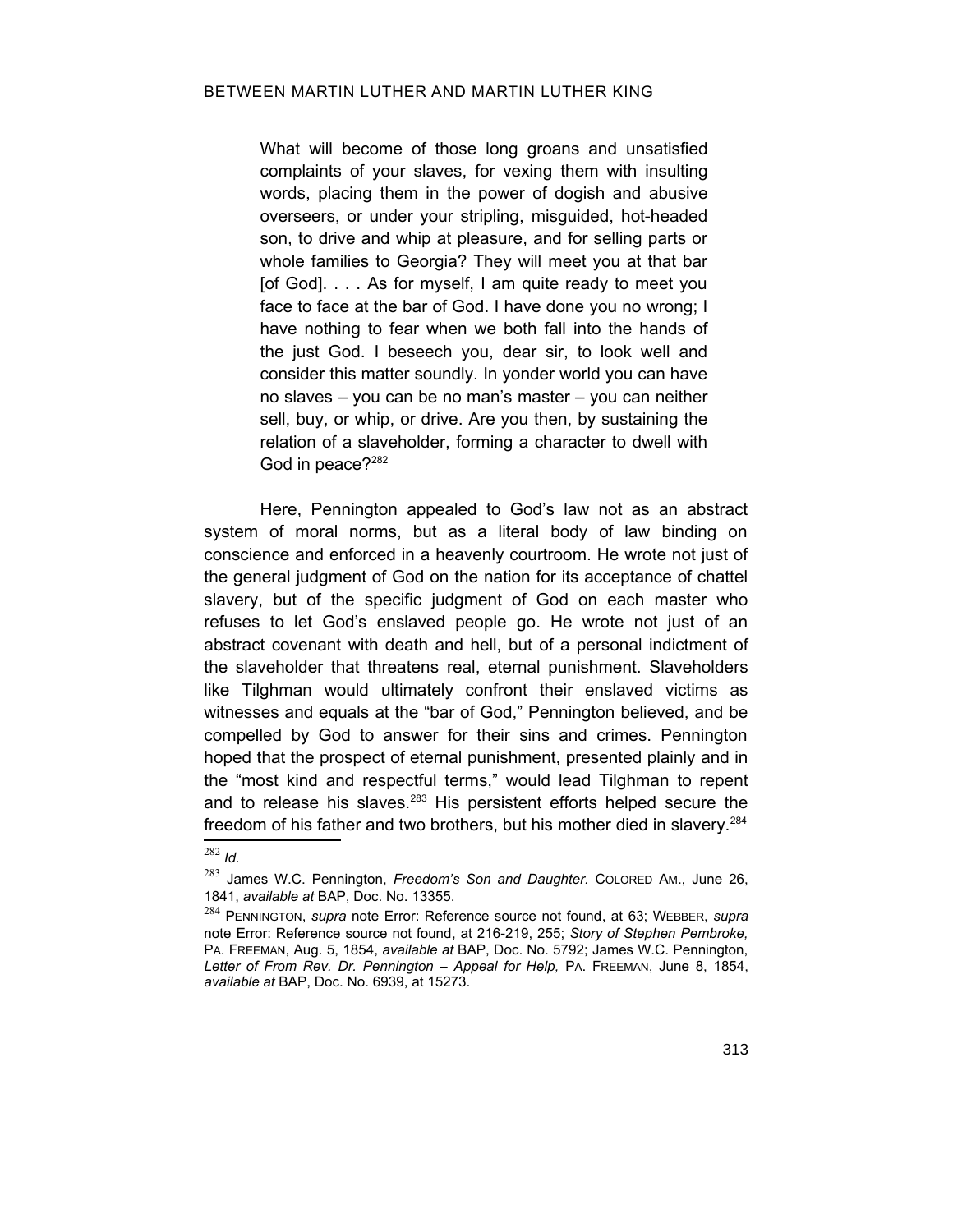#### **L. NONVIOLENT RESISTANCE TO SLAVERY AND RACISM**

If preaching and personal appeals against slavery and racism availed little—and if exposing the fallacies and dangers of this national and personal "covenant with death" moved few hearts and minds—then what was a conscientious Christian to do? Here, too, Pennington adopted but reformulated traditional Protestant teachings on rights, resistance, and revolution. "The happiness of man is an object of God's government," he explained. $285$  "To effect this happiness he has bestowed upon man certain rights and privileges under his own government which do not depend upon any other government."[286](#page-61-4) Insofar as earthly rulers (in states, churches, homes, schools, businesses, or other organized communities) exercise their authority in accordance with God's laws and in protection of the people's rights, these rulers must be honored and obeyed. But if these rulers persistently and pervasively abuse their authority and violate the Godgiven rights of their subjects—if they practice manifest "injustice . . . in subversion of rights"<sup>[287](#page-61-5)</sup>—the people have a God-given right and duty to resist, rebel, and revolt against these authorities and to reform, restore, and reconstruct a better covenantal order. God "shall ere long dispense the rich blessings of life, liberty, and the pursuit of happiness to every slave in our land," Pennington wrote already in 1839. "For this we should pray − for this we should labor. If this be rebellion against the powers of earth, we have only to say that it is loyalty to God."[288](#page-61-6)

### A. The Principles of Nonviolence

But "rebellion" against the powers of earth should be as nonviolent as possible, Pennington insisted, contrary to the more revolutionary strains of historical Protestantism. In the 1830s and 1840s, Pennington was a principled pacifist, committed to nonviolent protest and change. "Colored people must bear and forbear," he wrote

<span id="page-61-3"></span><span id="page-61-2"></span><sup>285</sup> Pennington, *supra* note [Error: Reference source not found](#page-61-2), at 8-9.

<span id="page-61-4"></span><span id="page-61-1"></span><sup>286</sup> PENNINGTON, *supra* note [Error: Reference source not found,](#page-61-1) at 87-88.

<span id="page-61-5"></span><sup>287</sup> *Id.* at 78.

<span id="page-61-6"></span><span id="page-61-0"></span><sup>288</sup> Pennington, *supra* note [Error: Reference source not found,](#page-61-0) at 14.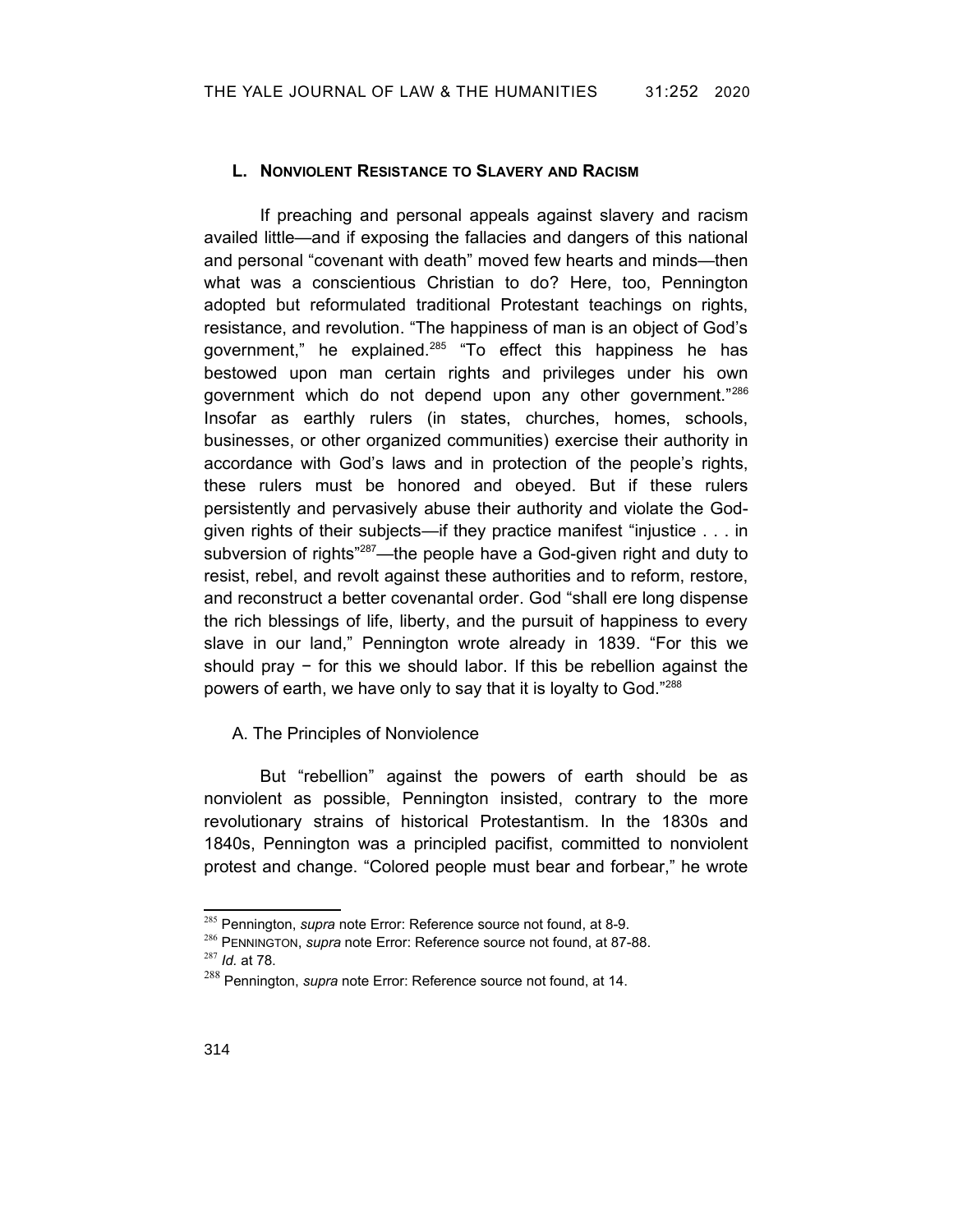in 1842.<sup>[289](#page-62-1)</sup> Some abolitionists, including fellow black Presbyterian minister Henry Highland Garnet, called for a slave uprising, urging his listeners: "Fellow-men! patient sufferers! Behold your dearest rights crushed to the earth! See your sons murdered, and your wives, mothers and sisters doomed to prostitution. In the name of the merciful God, and by all that life is worth, let it no longer be a debatable question, whether it is better to choose *Liberty or death. . . .* Brethren, arise, arise! Strike for your lives and liberties."[290](#page-62-2)

Yet Pennington, in an 1843 sermon, contrasted sharply "the doctrines of Christianity and the doctrines of war."[291](#page-62-3) Christ "proclaimed a new doctrine," he said: "'Love your enemies, do good to them that hate you, and pray for them that spitefully use and persecute you,' 'Resist not evil, but overcome evil with good."<sup>[292](#page-62-4)</sup> For "right was generally on the side of the weak, and wrong on the side of power."[293](#page-62-5) Moreover, "conquests gained by the sword, never stay settled. . . . But the operations of the principles of the gospel of peace were different. They struck at the root of the evil; for when they converted an enemy into a friend, he stayed a friend."[294](#page-62-6) At the 1849 General Peace Congress held in Paris, Pennington declared,

> <span id="page-62-0"></span>We [African-Americans] are wronged, but we do not wrong others. In our character you will find an element of *Peace*, which naturally accords with the spirit of the resolution –

<span id="page-62-6"></span><sup>294</sup> *Id.*.

<span id="page-62-1"></span><sup>289</sup> PENNINGTON, *supra* note [Error: Reference source not found](#page-62-0), at 87-88. He continues: "We have borne and forborne much, and whether we have done this with good will, God will show. The writer can only say for his own heart, I have come in contact with prejudice at every step, and God is my record, that I regard the haters of my people only with pity. I am sorry that they are so silly before God and the enlightened world, and that they can act as if there was no umpire of strife, no judge of right and wrong but themselves. I owe them nothing but good will. If I could deliver them from their blindness and folly and turn their hatred into love, I would do so." *Id.*

<span id="page-62-2"></span><sup>&</sup>lt;sup>290</sup> Henry Highland Garnet, "An Address to the Slaves of the United States of America, Buffalo, N.Y., 1843" (1843), *available at* Electronic Texts in American Studies, http://digitalcommons.unl.edu/etas/8 (last visited August 14, 2018).

<span id="page-62-3"></span><sup>291</sup> [Report of speech on nonviolence], EMANCIPATOR, Oct. 26, 1843, *available at* BAA, Doc. No. 107140, at 1-2; *see also* [Summary of Speech?], LIBERATOR, Sept. 21, 1849, *available at* BAA, Doc. No. 10060, at 1.

<span id="page-62-4"></span><sup>292</sup> [Report of speech on nonviolence], EMANCIPATOR, Oct. 26, 1843, *available at* BAA, Doc. No. 107140, at 1.

<span id="page-62-5"></span><sup>293</sup> *Id.* at 1-2.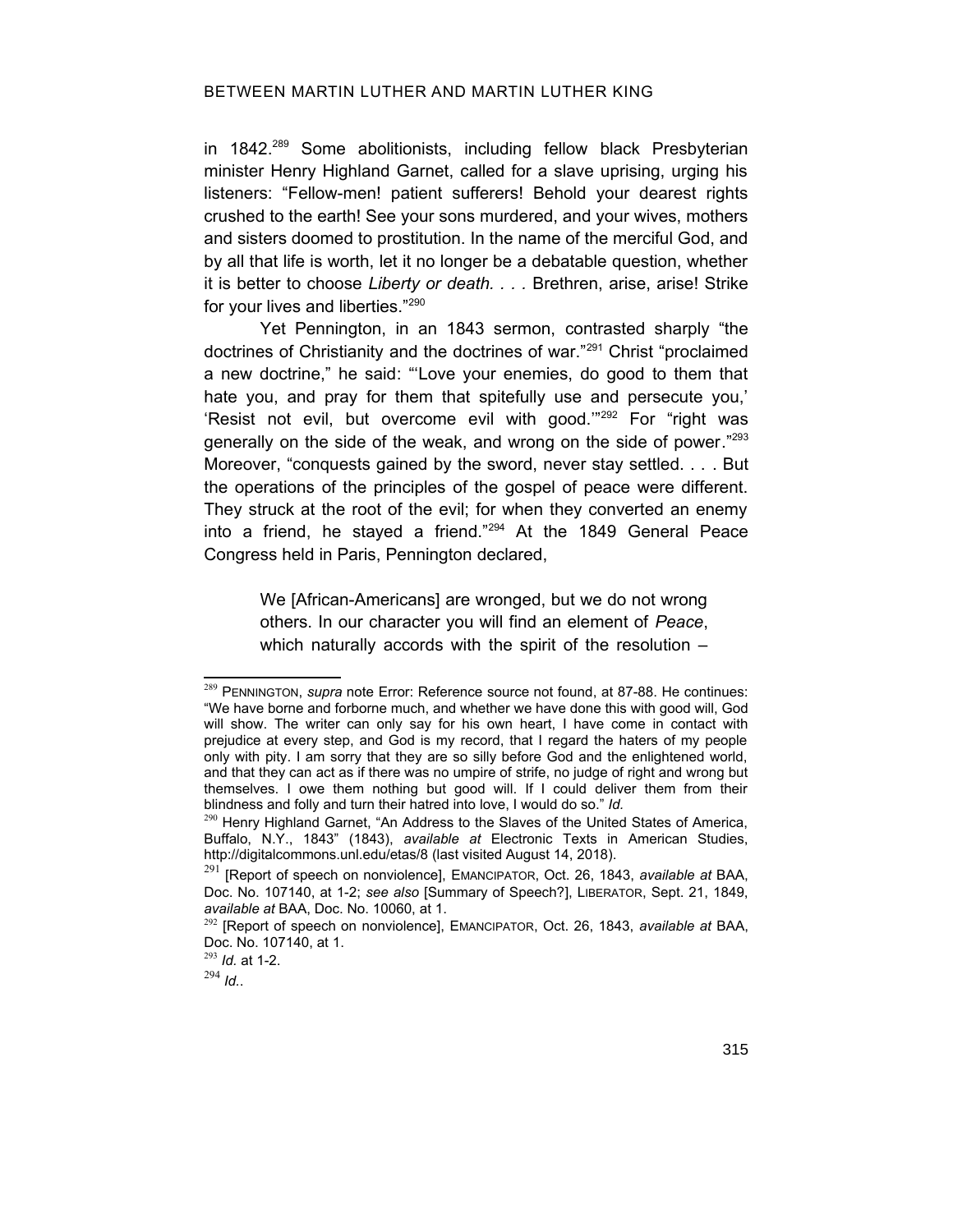nay with that of the Gospel, we ENDURE *our wrongs. . . .* No class of the human family of man has suffered more unqualified and unprovoked wrongs than we. We have pressing upon our minds the recollection of centuries of oppression, including the loss of time, wealth, education, character, and every thing that man holds dear. . . . Surely then, if being robbed of all of one's rights is a justification for disturbing the peace of society, we have that justification. . . . We take a higher and broader view of the subject. That element of peace in our character gives us a more substantial ground of hope. We rely upon the immutable justice of God. We, all things considered, prefer to keep the peace, and choose God as our arbiter. The sword settles nothing. Physical force, however powerful, substantiates nothing. But the arm of God does. The noise of revolutions that has greeted our ears from all parts of the world has not moved us from our fidelity to the principles of peace.<sup>[295](#page-63-1)</sup>

But pacifism does not connote passivity, Pennington insisted, and turning the other cheek does not require martyrdom. "[T]he best way to fit a man for freedom is to lay upon him the responsibility of acting the part of a free man," he said.<sup>[296](#page-63-2)</sup> That requires him to disobey all unjust laws and to join others to challenge such laws in public squares, courts, and legislatures. It requires each person to "preach, practice, and pray" for justice.<sup>[297](#page-63-3)</sup> Each person must help create churches, families, neighborhoods, schools, and businesses that model equality and proper covenant living. People are also required to:

<span id="page-63-1"></span><sup>295</sup> James W.C. Pennington, *Speech by J.W.C. Pennington, in* 1 BLACK ABOLITIONIST PAPERS 157, 158-159 (August 24, 1849) (C. Peter Ripley, et al, eds., 1985). Also see an alternative account of the speech in J.W.C. Pennington, "Les congress des amis de la paix universelle, compte rendee," (Paris, 1850), *available at* BAA, Doc. No. 10295, at 1-2.

<span id="page-63-2"></span><span id="page-63-0"></span><sup>296</sup> PENNINGTON, *supra* note [Error: Reference source not found,](#page-63-0) at 11.

<span id="page-63-3"></span> $297$  Language in an Abolitionist Petition co-signed by Pennington and 10 others: Arthur Tappan, S.S. Jocelyn, George Whipple, Lewis Tappan, J. Warner, Luther Lee, James W.C. Pennington et al., *To the Friends of Liberty*, NAT'L ERA, July 6, 1848, *available at* BAP, Doc. No. 14891.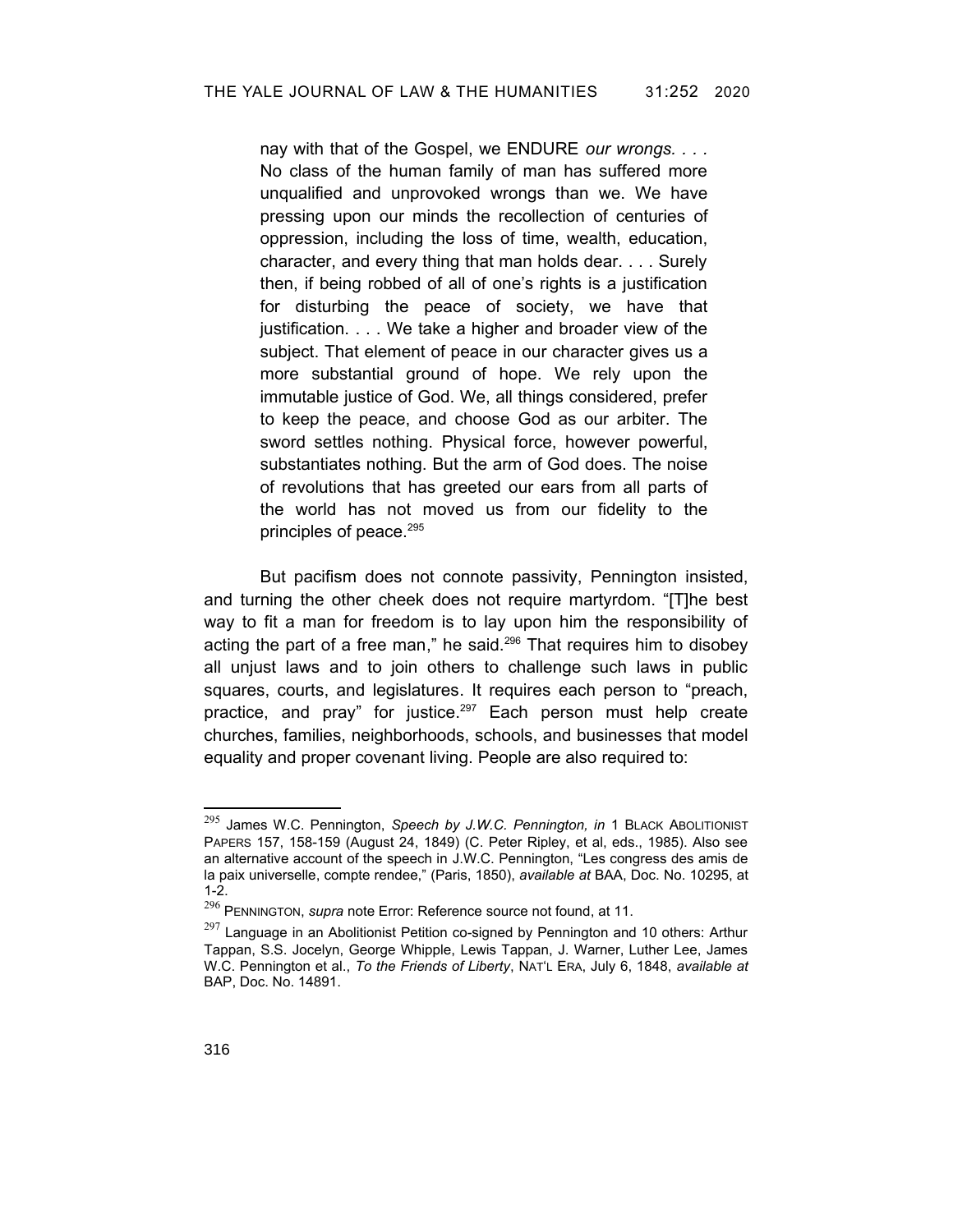### BETWEEN MARTIN LUTHER AND MARTIN LUTHER KING

organize in school districts, in town and villages; hold frequent meetings; go to other political meetings, to proselytize, and not to be proselytised; abandon not an inch of ground already acquired, but make aggressive movements. Invoke the aid of the Pulpit, the Press, the Lyceum; above all, invoke the God of the oppressed—the God of our fathers—that he will make this indeed a Model Republic; that here all men may rejoice in equal rights.<sup>[298](#page-64-0)</sup>

Here in a nutshell was Pennington's new variation on Protestant teachings about "rights, resistance, and revolution." Human laws were to be made—or unmade—in the image of divine duties and sacred human rights.

# B. Disobeying Unjust Laws

The first "way to fit a man for freedom" is to disobey those unjust human laws that violate the laws of God and the rights of God's children. The most notorious examples for Pennington were the laws of slavery and of fugitive slave return. These laws were blatantly unjust when judged by Scripture, reason, and nature. Christians could, and should, in good conscience break them. Using familiar Protestant language, Pennington wrote:

> As God neither wills [n]or commands any thing that is wrong, He cannot consistently with this rule of rectitude, make or sanction a Covenant that binds men to do wrong. The same is true whether the action is contemplated to be between himself and man, or between man and man.

<span id="page-64-0"></span><sup>298</sup> *Id.*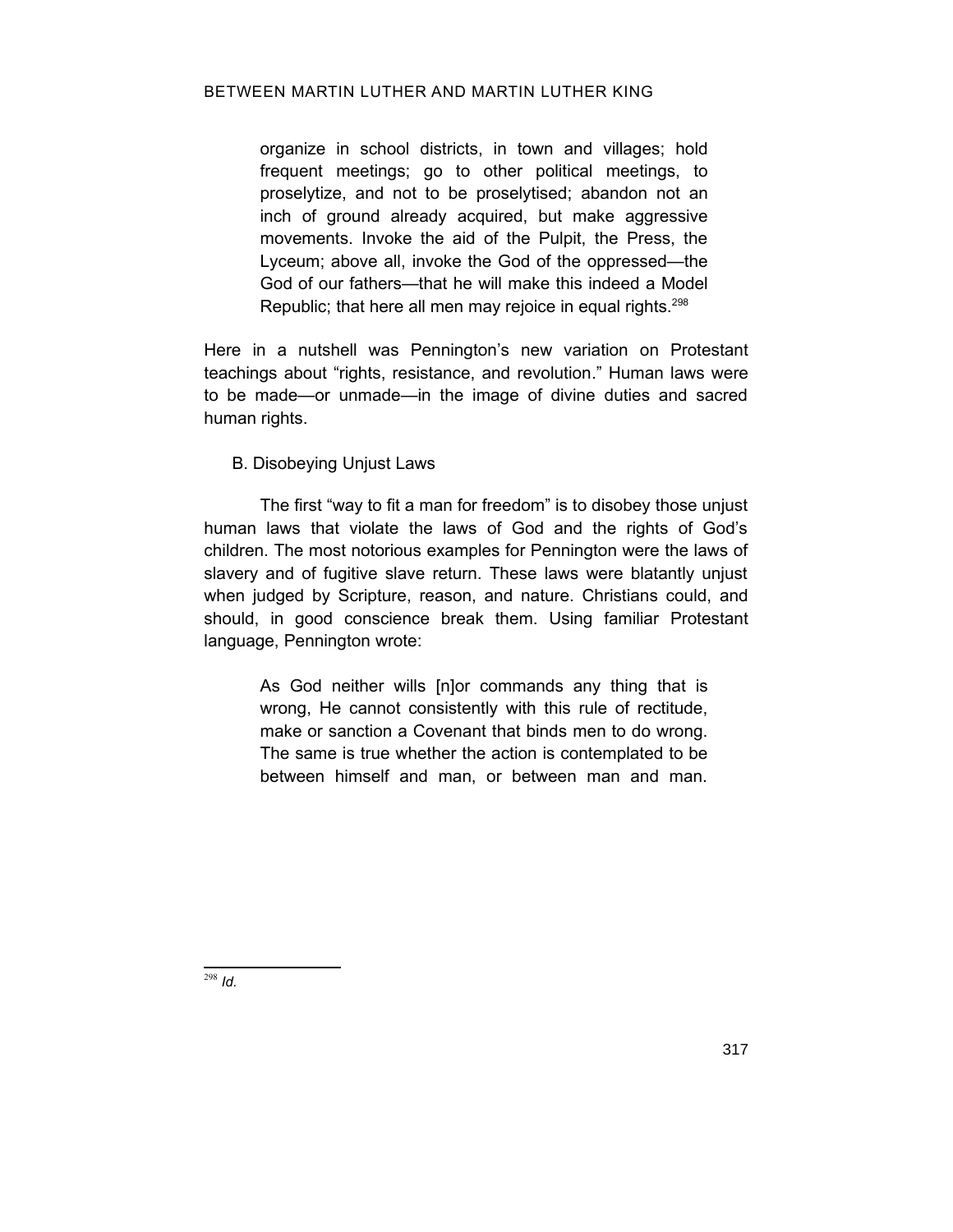Hence, all those promises, oaths, agreements, and Covenants which originate among men, and are intended to operate, between man and man, to have binding force, must have regard to right. No law, Covenant, or agreement, can legalize wrong in such a sense, as to give it the character of moral rectitude. . . . Any agreement, Covenant, or compact, which assumes to legalize and bind men to do moral wrong, is *positively*, by virtue of its conflict with the will of God *null* and *void*. [299](#page-65-2)

In practice, this meant that slaves had the right to escape their masters if they were able to do so without undue violence, although Pennington defended "the right of the slave to take boats, horses, money, and even lives in order to secure his freedom."[300](#page-65-3) Perhaps remembering his own escape, he wrote: "In this great work of selfemancipation, the slave evinces all the great elements of mind, outscheming mind, iron will, penetrating judgment, quick invention, profound insight of human nature, power of endurance, physical and moral courage, and practical knowledge of heavenly bodies" to guide him at night.<sup>[301](#page-65-4)</sup> A slave need not wait passively in hopes that his master might release him or that the slave laws might be abolished, Pennington wrote in 1843. "Although the cause [of abolition] was advancing, slavery was still the same" for the individual slave; he still "breathed in pain, and blood, and sorrow; and the only way to change his condition was to break his fetters."[302](#page-65-5) He had a right to escape. [303](#page-65-6) Here, again, Pennington appealed to the authority of individual conscience and sacred human rights:

> <span id="page-65-1"></span><span id="page-65-0"></span>The loud voice of natural conscience is the tribunal which charges every man with what he has a right to be, as well

<span id="page-65-2"></span><sup>299</sup> PENNINGTON, *supra* note [Error: Reference source not found,](#page-65-1) at 4.

<span id="page-65-3"></span><sup>300</sup> James W.C. Pennington, *Letter from Rev. Dr. Pennington,* FREDERICK DOUGLASS' PAPER, Feb. 23, 1855, available at BAA, Doc. No. 7210.

<span id="page-65-4"></span><sup>301</sup> PENNINGTON, *supra* note [Error: Reference source not found,](#page-65-0) at 10.

<span id="page-65-5"></span> $302$  James W.C. Pennington, [Report of Speech Given by Pennington in Birmingham, England], ANTI-SLAVERY REP., Aug. 9, 1843, *available at* BAA, Doc. No. 07020, at 3.

<span id="page-65-6"></span><sup>303</sup> [Untitled Report], KELSO CHRON., Jan. 3, 1851, *available at* BAA, Doc. No. 11152, at 2 ("[T]he slave had decidedly a *casus belli* against this oppressor, for he believed he had as much right to escape out of the hands of his captor as a bird from the fowler.").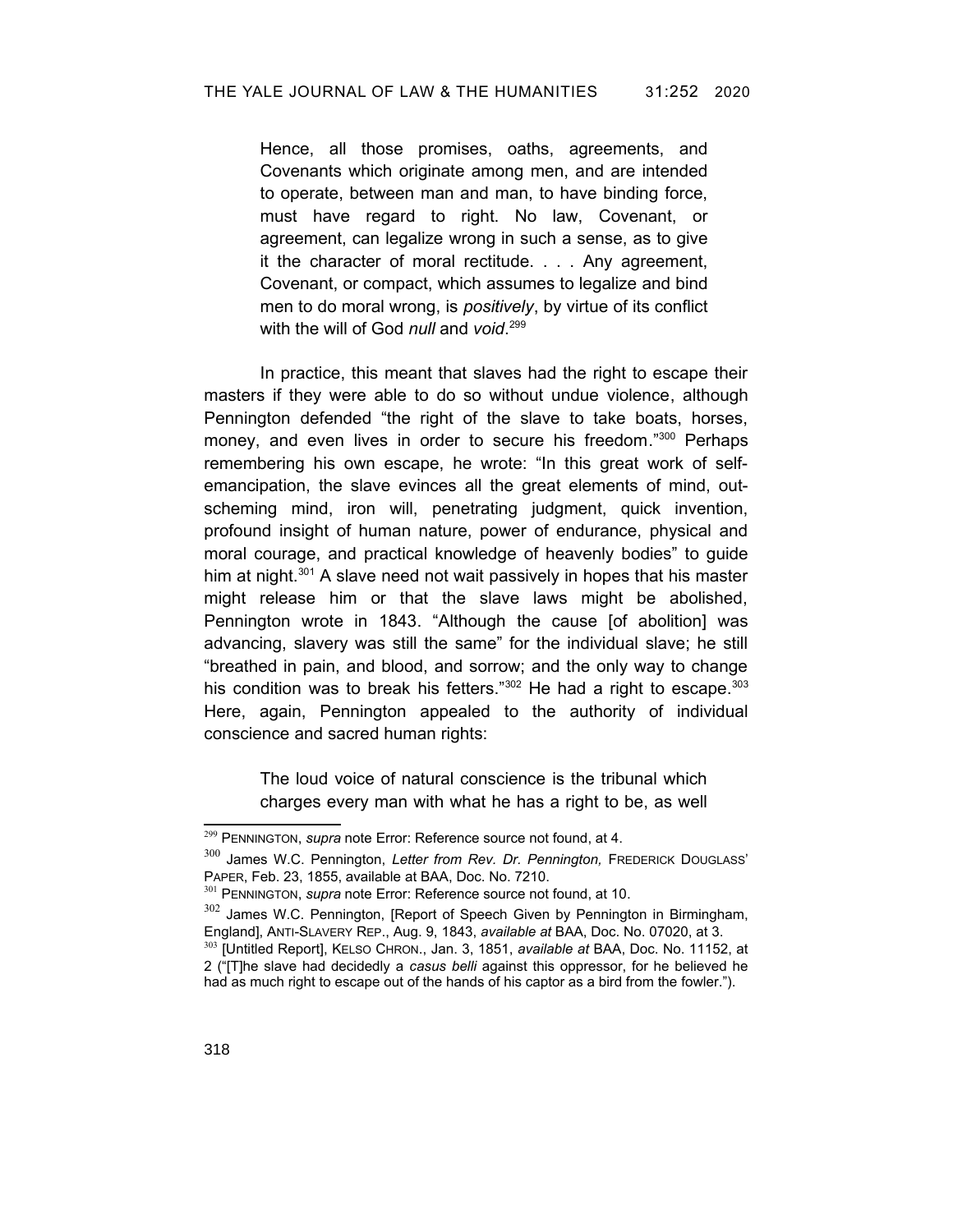as what it is his duty to do. It tells the suffering slave what are his rights, and what are his wrongs. It prompts him to escape from his oppressors. Chains cannot bind him. Bolts and bars cannot confine him. The horse whip cannot deter him. Every fugitive who comes to our free district is a monument of the power and daring of silent prompting by the sacred whisperings of the voice of God, and of nature.[304](#page-66-2)

Pennington described the escape of individual slaves as:

the divinely ordered method for the effective destruction of American slavery. . . . The masters may legislate, rave like madmen, pursue with bloodhounds, and offer rewards which call to their aid the vile and the murderous. But we fear them not. . . . We have the right of the question upon Christian principles. We deny utterly and positively their claim to property in us, and if as men they are determined to be so heartless, cruel, and barbarous, that we cannot dwell with them in peace – God, the spirit of peace, the love of order, and the spirit of liberty, says to us, come out from among them.[305](#page-66-3)

As the "underground railroad" and other avenues of escape brought more slaves north, Pennington lauded such efforts. Escaping from slavery is the "most striking illustration" of the slave's godly resistance to tyranny and unjust laws the world has seen since biblical days, when "two millions five hundred thousand souls were led out of a tyrant's land under the leadership of one man [Moses]." [306](#page-66-4) That natural right and drive to be free, illustrated by the exodus from Egypt, is now dictated by the conscience of each and every slave today, Pennington insisted.

Pennington further claimed that Christians could not, in good conscience, assist with the capture and return of fugitive slaves,

<span id="page-66-2"></span><span id="page-66-1"></span><sup>304</sup> Pennington, *supra* note [Error: Reference source not found](#page-66-1), at 9.

<span id="page-66-3"></span><sup>305</sup> James W.C. Pennington, *James W.C. Pennington to Charles Gilpin,* in THE FUGITIVE BLACKSMITH (London, July 30, 1850), *available at* BAP, Doc. No. 480, at 10807.

<span id="page-66-4"></span><span id="page-66-0"></span><sup>306</sup> Pennington, *supra* note [Error: Reference source not found](#page-66-0), at 9.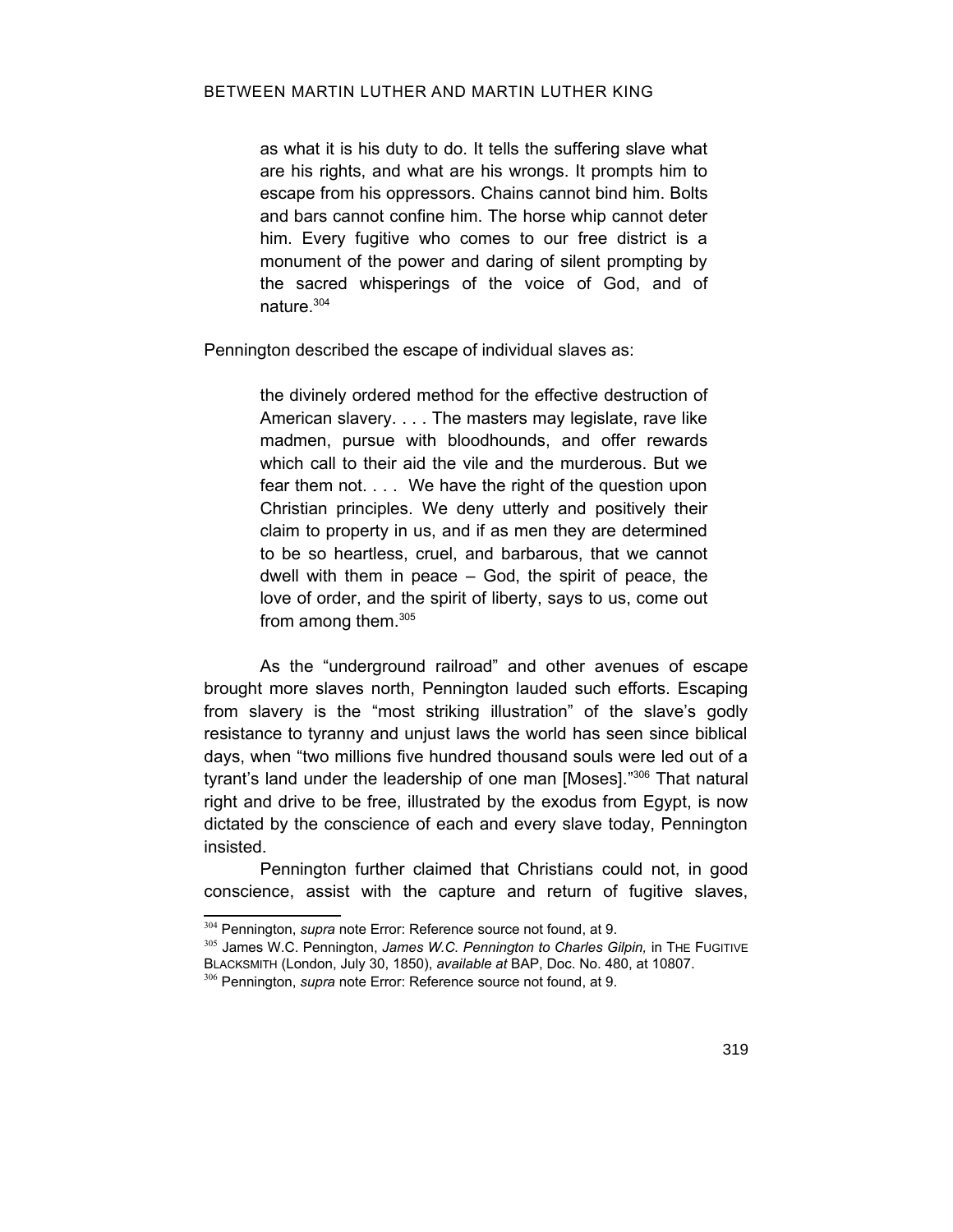regardless of American law to the contrary. The United States Constitution clearly required the return of fugitive slaves: "No person held to service or labor in one state, under the laws thereof, escaping into another, shall, in consequence of any law or regulation therein, be discharged from such service or labor, but shall be delivered up on claim of the party to whom such service or labor may be due."[307](#page-67-0) The United States Congress used this Article to pass statutes penalizing individuals and states for assisting or harboring fugitives, failing to return them to their masters, or refusing to deliver them to the master's slave-catching agents.<sup>[308](#page-67-1)</sup> In the 1830s and 1840s, the United States Supreme Court upheld these laws against constitutional challenges that they violated the basic rights and liberties of individual citizens, and the power of free states to deal with their own citizens as they saw fit.<sup>[309](#page-67-2)</sup> All this remained firm law until the Civil War.

Perhaps it was firm law, but it was not just law, Pennington insisted. "American fugitive slave law was based upon the assumed right that man had a property in man, and it perpetuated that right to the slaveholder after his victim had been free and escaped out of his hand."<sup>[310](#page-67-3)</sup> But rather than protecting the rights of the escaped man in his newly acquired freedom—even one living in a free state that has abolished slavery—the fugitive slave law protects the false rights of his master to have and to hold him. Even worse, this law also protects the right of a perfect stranger to assault, batter, capture, and kidnap a newly free man—and to drag him from his home in a free state to his hovel in a slave state to face the brutal retribution of his master. But rather than imprison the fugitive slave catcher for his seeming crimes, the law rewards him with a lucrative finder's fee that courts will enforce against a recalcitrant master.<sup>[311](#page-67-4)</sup>

All this piles injustice upon injustice, Pennington lamented. The laws that condone it are not morally binding, no matter how august their authorship or authority. "To deliver up a fugitive from bondage, is to

<span id="page-67-0"></span><sup>307</sup> U.S. CONST. art. 4, § 2, cl. 3.

<span id="page-67-1"></span><sup>308</sup> Act of February 12, 1793, 1 Stat. 302 (1793); Act of September 18, 1850, 9 Stat. 462 (1850).

<span id="page-67-2"></span><sup>309</sup> *See, e.g.*, Prigg v. Pennsylvania, 41 U.S. 539 (1842).

<span id="page-67-3"></span><sup>310</sup> [Untitled Report], KELSO CHRON., Jan. 3, 1851, *available at* BAA, Doc. No. 11152, at 2.

<span id="page-67-4"></span><sup>311</sup> *Id. at* 3-4.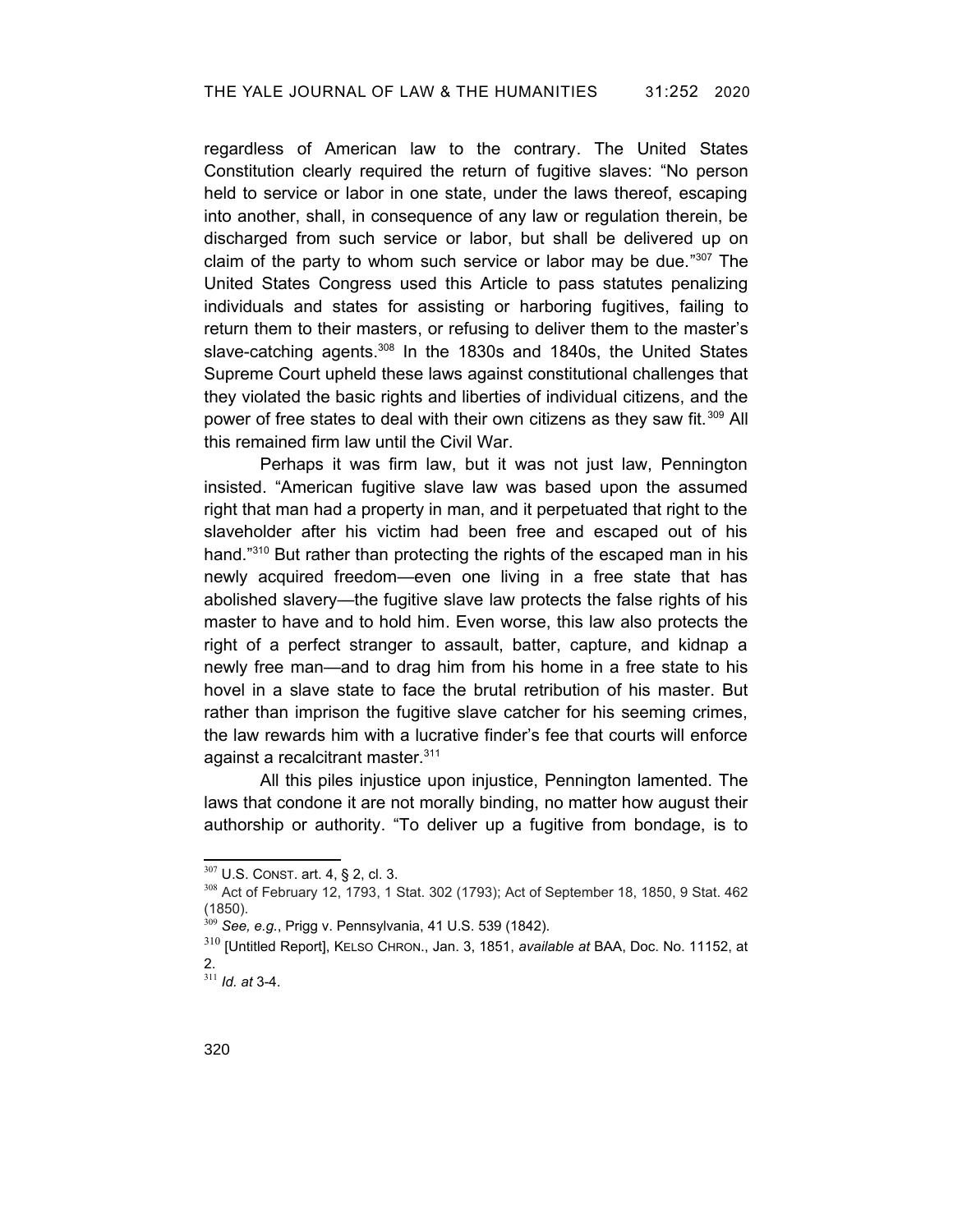commit a moral wrong, in taking away a man's liberty and [again] reducing him to slavery. But, nothing is binding that is morally wrong. Therefore, [the law requiring a person] to deliver a fugitive is not binding."[312](#page-68-2) When criticized for condoning insurrection against Godgiven federal authorities, Pennington defended his "defiance of the Fugitive Slave Law."[313](#page-68-3)

We do not want to break the Constitution, but we want to *mend* it; for we contend that just at this clause, there *is* no Constitution, as applied to slavery. There is a breach here which is only filled with dead letters. What is the Constitution? Is it a sovereign over the will and the power of the people? No, it is the creature of that will and power. Now the will and power of the people is supreme in all matters, where they have the right to exercise will and power. But, we state here as a position, that in this clause there is an assumption of power which the framers of the Constitution never had lodged in hands.[314](#page-68-4)

While earlier Protestants had accused monarchs and magistrates of trespassing on natural rights, Pennington here emphasized the limits on the democratic will of the people themselves. Neither monarchs nor duly elected representatives nor agents of the state could rightfully infringe upon the fundamental rights of any person, regardless of skin color or slave status. To hold a man in slavery is sin, Pennington again explained. "If you [re-]enslave a man, you do not only rob him of his own dear liberty and happiness, but you rob God of his right as Creator and Redeemer of that man."<sup>[315](#page-68-5)</sup> It was even worse to collect a bounty for slave catching. A slave catcher is a modern-day Judas Iscariot, Pennington charged, who "betrays" another son of God "for thirty pieces of silver."[316](#page-68-6)

<span id="page-68-2"></span><span id="page-68-1"></span><sup>312</sup> PENNINGTON, *supra* note [Error: Reference source not found,](#page-68-1) at 8.

<span id="page-68-3"></span><sup>313</sup> Black Abolitionist Papers James W.C. Pennington, *Letter from Rev. Dr. Pennington,* FREDERICK DOUGLASS' PAPER, February 23, 1855, *available at* BAA, Doc. No. 7210.

<span id="page-68-4"></span><span id="page-68-0"></span><sup>314</sup> PENNINGTON, *supra* note [Error: Reference source not found,](#page-68-0) at 7.

<span id="page-68-5"></span><sup>315</sup> *Id.* at 6, 14.

<span id="page-68-6"></span><sup>316</sup> *Id.* at 10.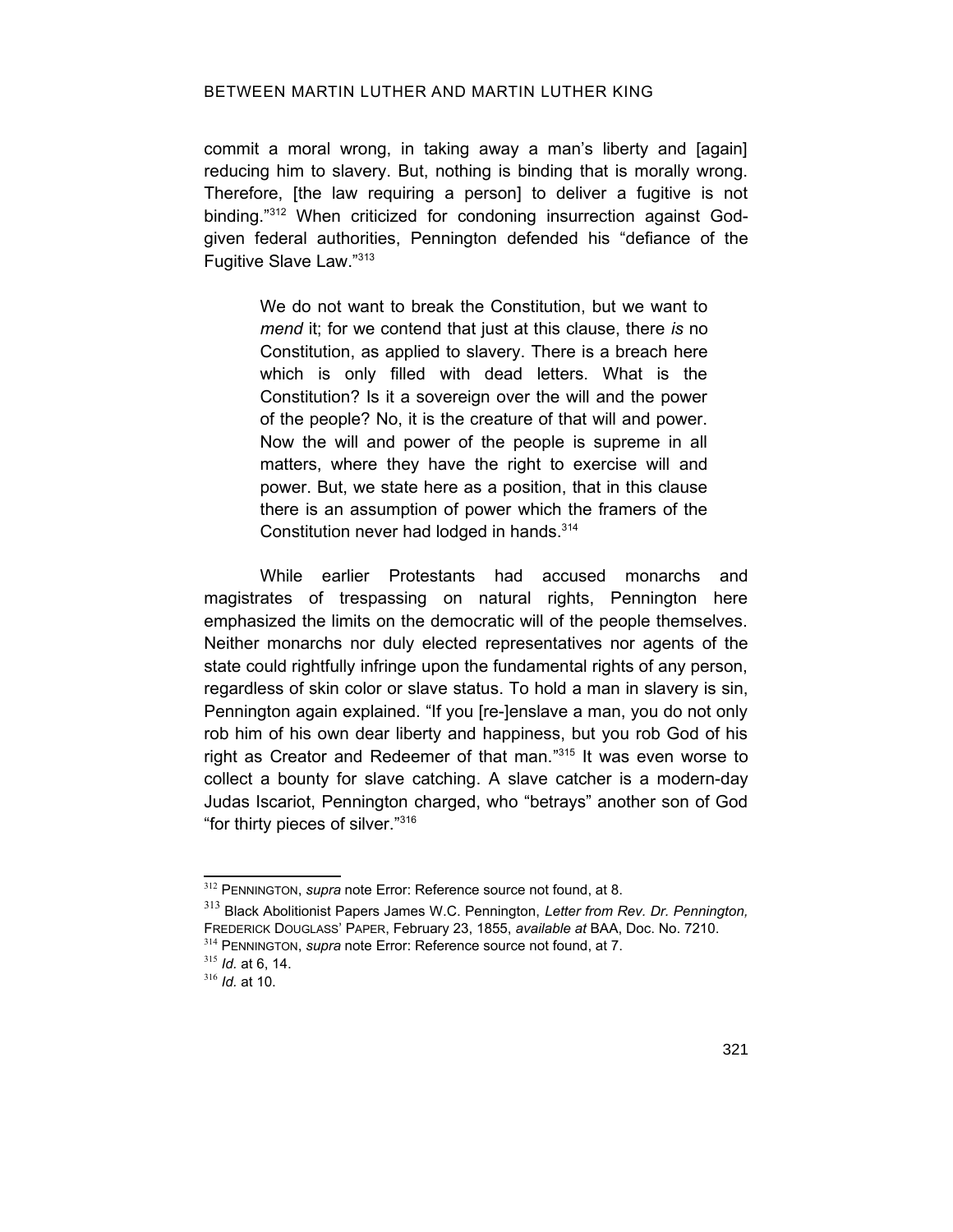## C. Modeling Covenant Community.

Nonviolent resistance to slavery and racism also included modelling what a racially integrated and just covenant community should look like, locally if not nationally. That effort starts with the Christian church, Pennington insisted, where racism, slavery, and segregation should find their least refuge and strongest rebuke. Enrolling at the Yale Divinity School, in this sense, was an act of civil disobedience that informed Pennington's subsequent efforts to integrate American pews and pulpits. Pennington insisted on preparing for the ministry at Yale even though no African American student had enrolled there before. He persistently sat in white pews, knelt at white communion rails, and stood in white pulpits, even though many white churches had turned him away. He resolutely served as the duly elected moderator of the Presbytery of New York, even though that required him to judge the ordination and discipline of white ministers, likely including those who, like Henry Van Dyke, were apologists for slavery.

Pennington urged other African American ministers to volunteer to preach in white pulpits and urged African American parishioners to try to attend white churches and religious schools, regardless of the slim odds of successful admission.<sup>[317](#page-69-1)</sup> He proposed banning slaveholders and fugitive slave catchers from communion tables in order to convict them of their sins and pressure them to repent.<sup>[318](#page-69-2)</sup> He urged all Christians to pray publicly and privately for the slaves—and for the slaveholders, too—thereby "mak[ing] slaveholding disreputable."[319](#page-69-3)

<span id="page-69-1"></span><span id="page-69-0"></span><sup>317</sup> [Untitled Report], CHRISTIAN FREEMAN, Nov. 2, 1843, *available at* BAA, Doc. No. 07163, at 3-4. *But see* PENNINGTON, *supra* note [Error: Reference source not found,](#page-69-0) at 16 (crediting those who leave racist congregations for conscientious reasons: "The coloured people do not think they are bound to worship where their consciences are wounded. They will leave any church where they find the feeling is not cordial and Christianlike. There is no instance on record in America where the coloured people have maintained any church quarrel or battle with their white brethren.").

<span id="page-69-2"></span><sup>318</sup> [Untitled Report], LIBERATOR, Jan. 5, 1855, *available at* BAA, Doc. No. 16221, at 2.

<span id="page-69-3"></span><sup>319</sup> *Id.* at 2; [Untitled Report], GATESHEAD OBSERVER, September 28, 1850, *available at* BAA, Doc. No. 10894(b); James W.C. Pennington, [Report of Pennington Describing the Injustices of Slavery to a Foreign Audience], ANTI-SLAVERY REP., June 21, 1843, *available at* BAA, Doc. No. 06940, at 3 ("Men and brethren, help. Do you ask how you are to help us? You can help us through the channel of emigration. The world is pouring in its population upon the shores of America. Your emigrants, in many instances, become slaveholders and man-haters. When your friends come to settle among us, use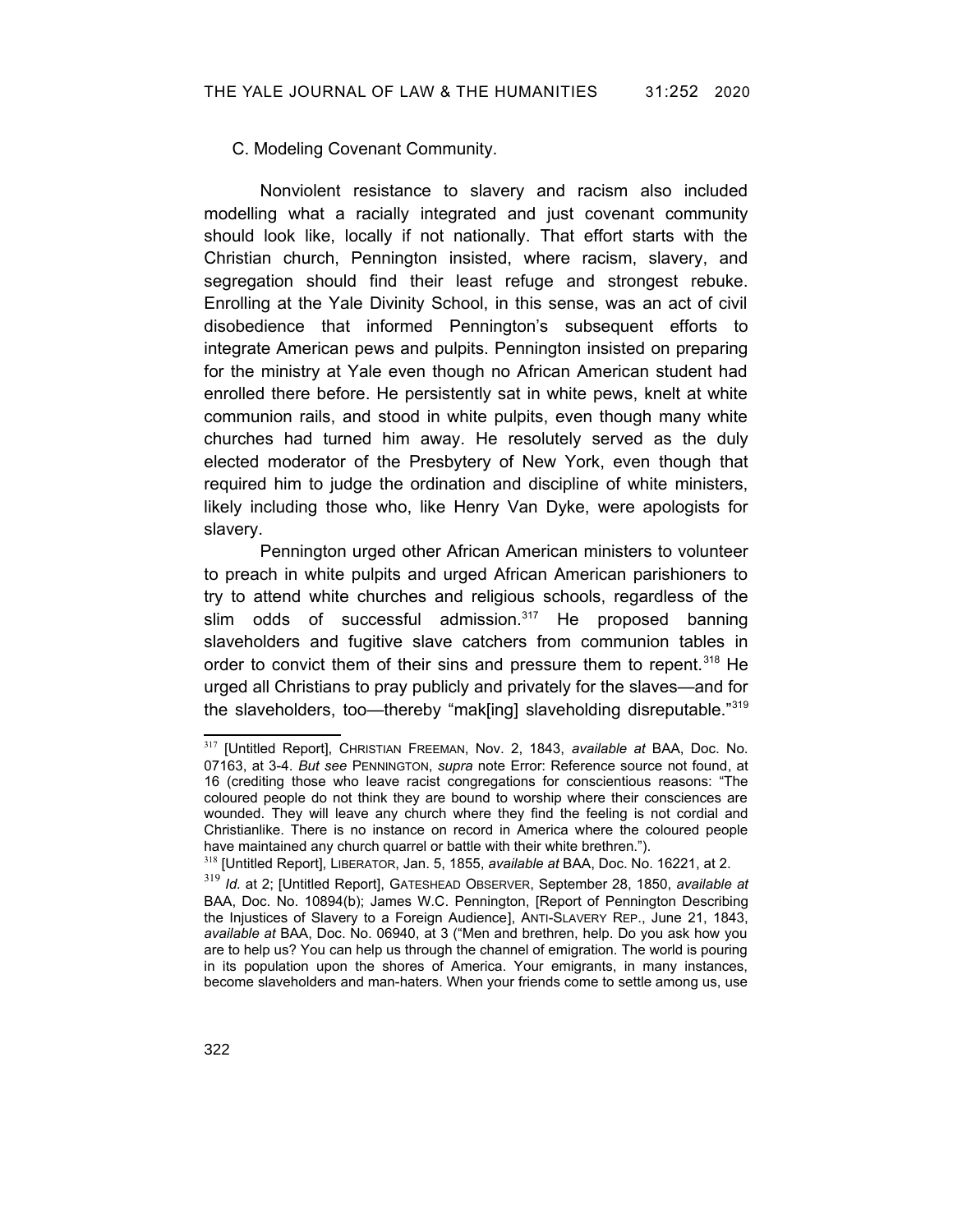He asked churches to lead in boycotting slave-produced goods and thereby make the labor of slaves so "unprofitable" that their masters "would be willing to let them go."[320](#page-70-3) And he appealed to leaders of church, state, and business to raise ransom funds for the purchase and release of slaves wherever possible, as he did in seeking to rescue his own enslaved family.<sup>[321](#page-70-4)</sup>

Pennington pushed this same message of liberation and equality outside the church as well. After being repeatedly denied seats on public carriages and trains,<sup>[322](#page-70-5)</sup> he helped found the Legal Rights Association in New York City, which brought successful lawsuits to end segregated seating on public transportation in several northern cities.<sup>[323](#page-70-6)</sup> To break down economic segregation, he urged African American families to "place our daughters, and young sons in industrial positions, however humble; and secure openings where they may be usefully

<span id="page-70-4"></span><span id="page-70-1"></span><sup>321</sup> See *supra* note [Error: Reference source not found](#page-70-1) and accompanying text.

your influence to have them bring right principles with them. Americans visit your countries. When they come, question them on the subject of slavery. Ask them how they feel towards the coloured people. Tell them how they stand before the world, and ask them what they are doing to abolish slavery? You visit America. When you go, do not forget that there is a certain man there who has fallen among thieves and robbers! Go as good Samaritans. Make inquiries regarding the condition of the coloured population, and drop a kind word for them; it will have its effect and due weight on the American mind. That was due to them. The world owed the coloured race a debt of justice. (Loud cheers.) Where was the nation that had not wronged the African race? He and his brethren felt warranted in declaring that the world owed them a debt of justice; and he asked for justice−only simple justice. (Loud cheers.) If you extend to us your sympathy, and aid us in endeavouring to procure justice, we live; deprive us of your sympathy, we pine and die.")

<span id="page-70-3"></span><span id="page-70-2"></span><sup>320</sup> LIBERATOR, *supra* note [Error: Reference source not found](#page-70-2), at 3; *see also* [Untitled Pamphlet], PRESSCOPY – YALE UNIVERSITY – ANTI-SLAVERY PAMPHLETS, Aug. 1, 1839, *available at* BAA, Doc. No. 04137, at 8-9 ("But the day is also hastening, when we shall see a combination of all the great and generous powers of the earth against the bloody slave system of this land, by a proscription of slave produce . . .When the eyes of the civilized nations shall be turned with unanimous indignity upon the crying sin of this land, the south will feel and think differently about her system.")

<span id="page-70-5"></span><sup>322</sup> James W.C. Pennington, *A Hard Case* [Originally Published as a Letter to the Editor in the *New York Evangelist*], AFR. REPOSITORY, March 1853, *available at* BAP, Doc. No. 8240 (noting, after recounting "rudely refused" service on busses and trains in New York City while trying to tend to get to his ministry: "I shall be told that the majority of the public will object to my riding in the 'busses. Is that true? Will the members of a Christian public object to me, a minister of Christ, using the facilities of a public conveyance, while about my Master's business?").

<span id="page-70-6"></span><span id="page-70-0"></span><sup>323</sup> *See* 4 BLACK ABOLITIONIST PAPERS 274, 277 n.10 (C. Peter Ripley, et al., eds., 1991); *see also* THOMAS, *supra* note [Error: Reference source not found](#page-70-0), at 57-58.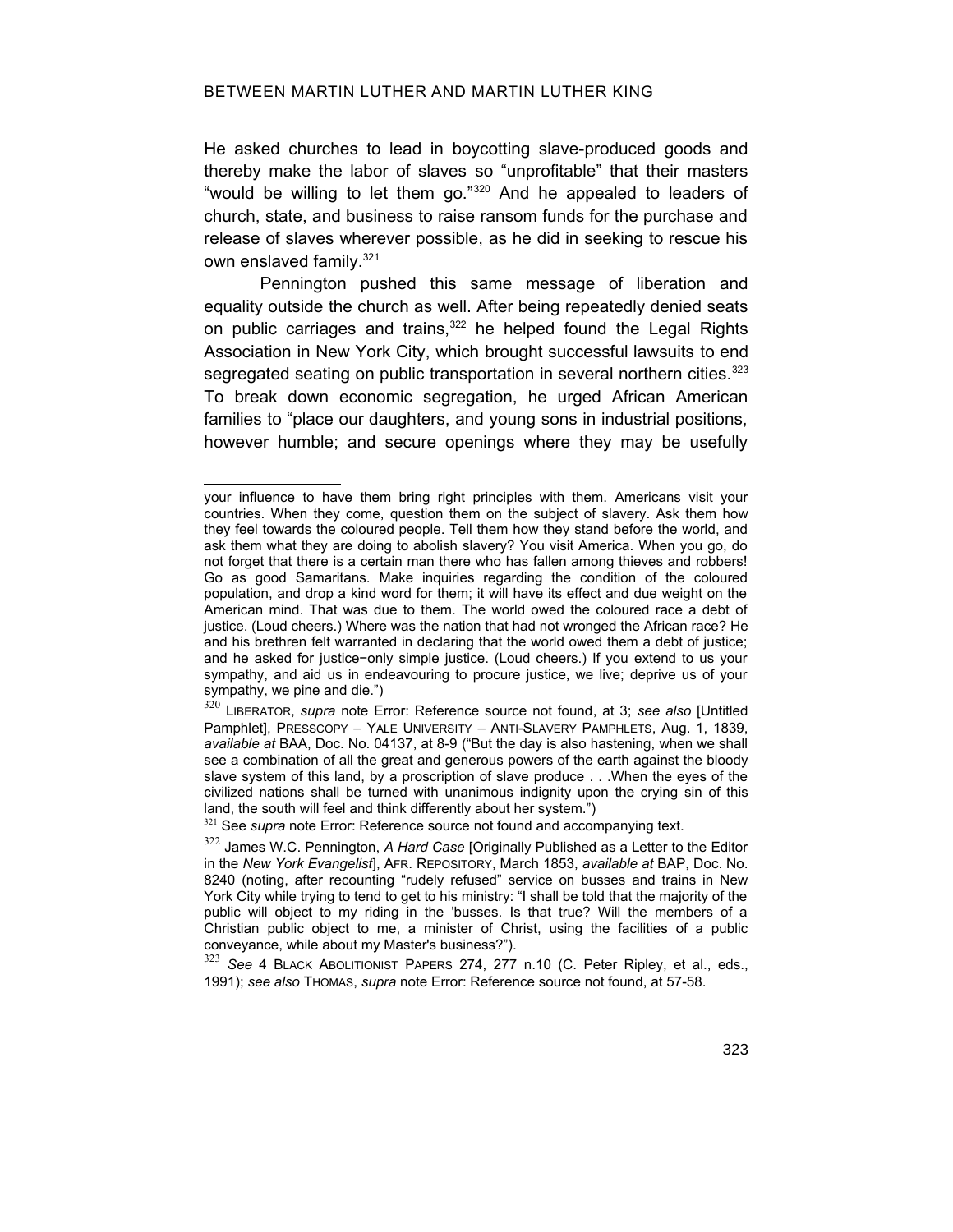employed."[324](#page-71-6) He further urged African American workers to collaborate, unionize, and petition for fair labor and economic standards.<sup>[325](#page-71-7)</sup> He called for universal suffrage in federal, state, and local elections—for blacks and whites, men and women alike. $326$  And he urged African American families to stay together or reunite after emancipation or escape—even if chattel-slave laws had prevented couples from marrying; even if slave owners had separated parents, children, and siblings; and even if masters had raped, scandalized, and impregnated enslaved women and girls.<sup>[327](#page-71-9)</sup> The intact marital family for him was a bastion and bulwark of liberty, for men, women, and children alike.<sup>[328](#page-71-10)</sup>

Pennington noted several signs of hope in African American communities in the 1830s and 1840s. "[H]ere and there, individual minds have been struggling up from among the masses and have slowly progressed against great odds."<sup>[329](#page-71-11)</sup> Despite legal and cultural barriers, free African Americans have proven themselves in the fields of education, agriculture, "mechanical arts and manufactures," commerce, and Christianity.<sup>[330](#page-71-12)</sup> African American churches of all denominations have exemplified orthodox preaching and practice, despite discriminatory ecclesial and state laws:

> <span id="page-71-5"></span><span id="page-71-4"></span><span id="page-71-2"></span><span id="page-71-1"></span>In these churches all the institutions of the gospel are held sacred. A regular ministry is highly esteemed; the Sabbath is sanctified; the Bible is held to be the only rule of faith

<span id="page-71-6"></span><sup>324</sup> Pennington, *supra* note [Error: Reference source not found](#page-71-5), at 8-9, 14.

<span id="page-71-7"></span><sup>325</sup> *Id.* at 8-9.

<span id="page-71-8"></span><sup>326</sup> See sources *supra* notes [Error: Reference source not found](#page-71-4) to [Error: Reference](#page-71-3) [source not found](#page-71-3).

<span id="page-71-9"></span><span id="page-71-3"></span><sup>327</sup> See sources *supra* note [Error: Reference source not found](#page-71-2).

<span id="page-71-10"></span><sup>328</sup> *See* PENNINGTON, *supra* note [Error: Reference source not found](#page-71-1), at 18-19. For comparable views among pre- and post-Emancipation African Americans, *see* FRANCES SMITH FOSTER, 'TIL DEATH OR DISTANCE DO US PART: LOVE AND MARRIAGE IN AFRICAN AMERICA (2010); LOVE & MARRIAGE IN EARLY AFRICAN AMERICA (Frances Smith Foster ed., 2008).

<span id="page-71-11"></span><sup>329</sup> James W.C. Pennington, *The Self-Redeeming Power of the Colored Races of the World,* ANGLO-AFR. MAG., Oct. 1859, *available at* BAP, Doc. No. 10609, at 21105.

<span id="page-71-12"></span><span id="page-71-0"></span><sup>330</sup> PENNINGTON, *supra* note [Error: Reference source not found](#page-71-0), at 11-16, 23-25; James W.C. Pennington, From the Old 'Long Island Scribe', WKLY. ANGLO-AFR., Sept. 24, 1859, *available at* BAP, Doc. No. 9650 ("On the subject of farming, our colored men of this town are among the most intelligent on the Island. As cultivators of their own small portions of soil they are not excelled in skill by any other class. All they need is more broad acres to make them A No. 1 in the business. As it is they are most valuable in their connexion with the New York garden and market agriculture.").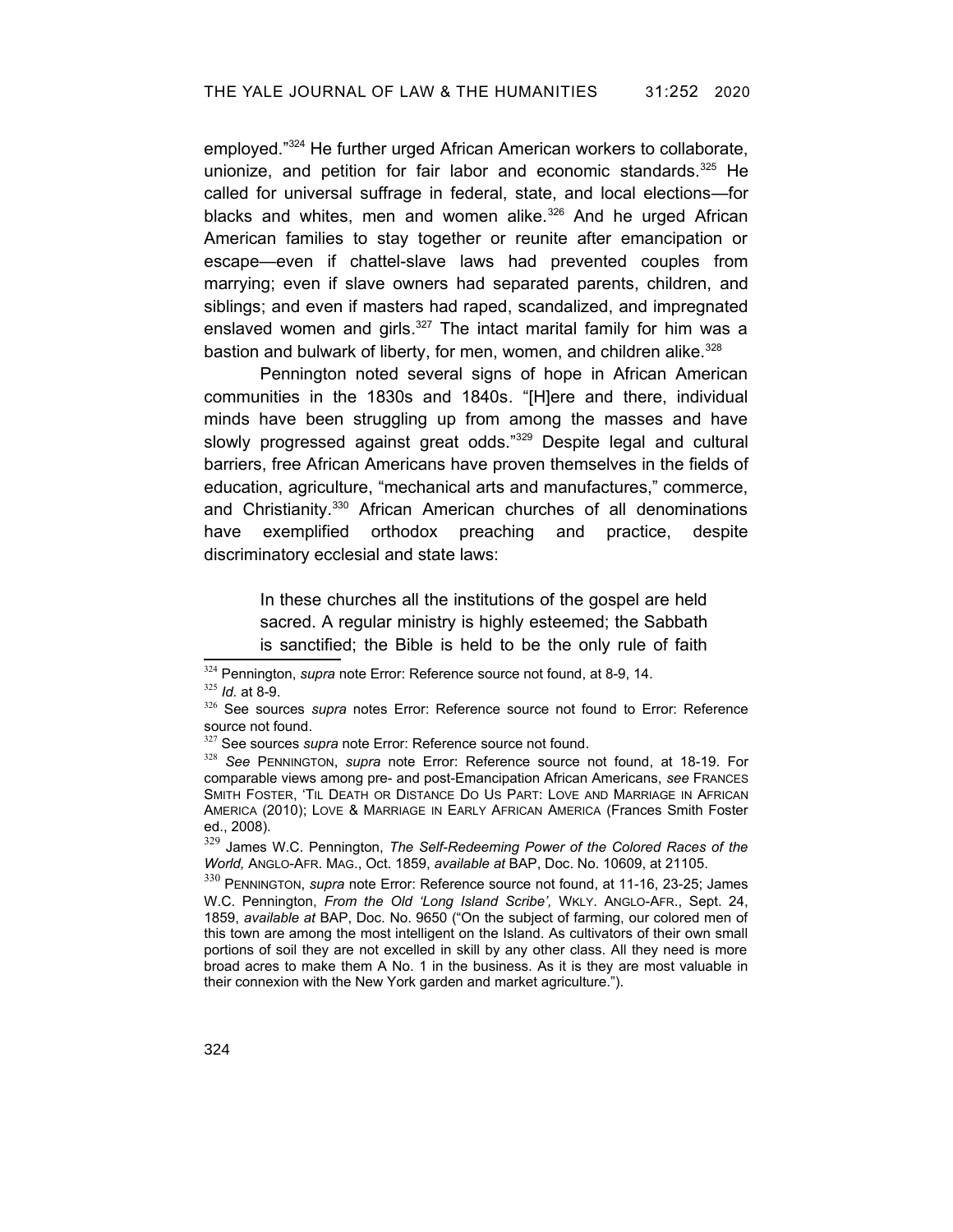and practice. Our people also prize all those other means which Christian communities regard as essential -Sabbath schools, Bible classes, temperance, and moral reformation societies. The coloured pulpit of the country is the most efficient and disinterested."[331](#page-72-3)

Despite persistent discrimination and exclusion from public schools, schools for "colored" students were also making progress in "the work of civilization. [332](#page-72-4)

## D. Advocacy for Abolition

These individual acts of civil disobedience and community building, Pennington believed, were critical steps toward the ultimate abolition of slave laws. The "laws and compacts, designed to legalize a system of human bondage" are patently unjust, he wrote.<sup>[333](#page-72-5)</sup> And despite the growing success of freeborn African Americans and emancipated or escaped slaves, many African Americans were still suffering gravely in many quarters:

> <span id="page-72-2"></span>The race has served the Republic in all the domestic relations, giving patriots leisure for study, and preparation for affairs. It has served the Republic in the Revolutionary field; and produced for the nation the enriching luxury of the plantation. The cotton plant which has done more than any thing else to enrich and refine the Saxon, has also done most to brutify and bind fast the slave. In the use of

<span id="page-72-3"></span><sup>331</sup> PENNINGTON, *supra* note [Error: Reference source not found,](#page-72-2) at 16.

<span id="page-72-4"></span><sup>332</sup> *Id.* at 13; James W.C. Pennington, *The Self-Redeeming Power of the Colored Races of the World,* ANGLO-AFR. MAG., Oct. 1859, a*vailable at* BAP, Doc. No. 10609, at 21106. But Pennington also conceded that African Americans lagged behind their European and Euro-American counterparts in other ways. "In answer to the voice of our history calling upon us to reproduce the works of our past, it will be seen that our literature, and productions of science and art, attest that our's are a recovering people," he poignantly reflected in 1859. If many African cultures and communities were less advanced or refined than their Euro-American counterparts, however, it was not for lack of intellect or virtue. The abilities of African races "expand in proportion to their state," Pennington observed, and "if they were equally improved, they would be equally ingenious." Pennington, *supra* note [Error: Reference source not found](#page-72-1).

<span id="page-72-5"></span><span id="page-72-1"></span><span id="page-72-0"></span><sup>333</sup> *See* PENNINGTON, *supra* note [Error: Reference source not found](#page-72-0), at 4.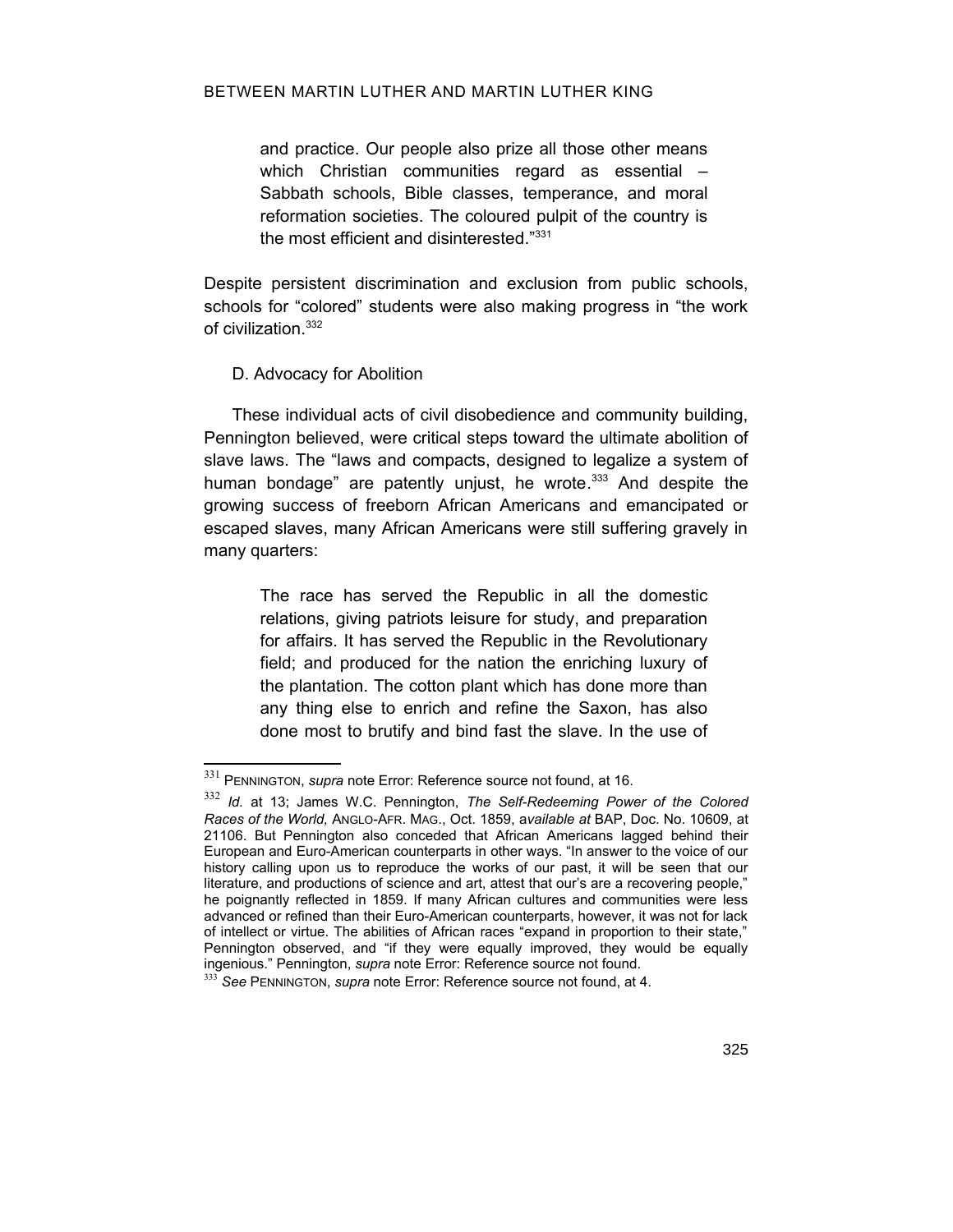this, and other heavy staples of slave growth, the whole nation North, South, East and West, has invaded the rights of the slave. . . . The American horsewhip; the American Senate; the American Pulpit; and the American Press, have all in part lent their efforts.<sup>[334](#page-73-5)</sup>

Even though pulpit, press, and politics might have "consecrated" these slave laws "with great veneration, and baptised [them] with much solemnity," they need to "be swept away," Pennington insisted.<sup>[335](#page-73-6)</sup> The nation needs new laws to secure "the personal liberty and rights of the slave. . . . With the Bible and Declaration of Independence for our weapons, we will make a bold push."[336](#page-73-7)

Pennington pointed repeatedly to the peaceful and successful British abolitionists as promising models for American legal reformers.<sup>[337](#page-73-8)</sup> British abolitionists, Pennington wrote, had

displayed their talents and energy in collecting and arranging their antislavery facts so as to carry the question home to the moral feelings of the nation. . . . They pushed their arguments to the throne, and . . . to the parliament, DECLARING, that the enslavement of men is a monstrous crime, which endangers the very existence of a nation, by exposing it to the wrath of heaven; that freedom is the slave's birth right; that the only way to do him justice is to set him free immediately and unconditionally; that the slave's ignorance which has been entailed upon him by slavery, is no argument for delaying his emancipation; that whatever preparation he may need for freedom, can not be made while in a state of slavery.<sup>[338](#page-73-9)</sup>

These British abolitionists exercised "moral power" in demanding to Parliament that "the oppressed should go free," Pennington wrote

<span id="page-73-5"></span><sup>334</sup> Pennington, *supra* note [Error: Reference source not found,](#page-73-4) at 11.

<span id="page-73-6"></span><span id="page-73-4"></span><span id="page-73-3"></span><sup>335</sup> PENNINGTON, *supra* note [Error: Reference source not found,](#page-73-3) at 4.

<span id="page-73-7"></span><span id="page-73-2"></span><sup>336</sup> PENNINGTON, *supra* note [Error: Reference source not found,](#page-73-2) at 18-20.

<span id="page-73-8"></span><span id="page-73-1"></span><sup>337</sup> *Id.* at 2; *see* Pennington, *supra* note [Error: Reference source not found](#page-73-1).

<span id="page-73-9"></span><span id="page-73-0"></span><sup>338</sup> PENNINGTON, *supra* note [Error: Reference source not found,](#page-73-0) at 11.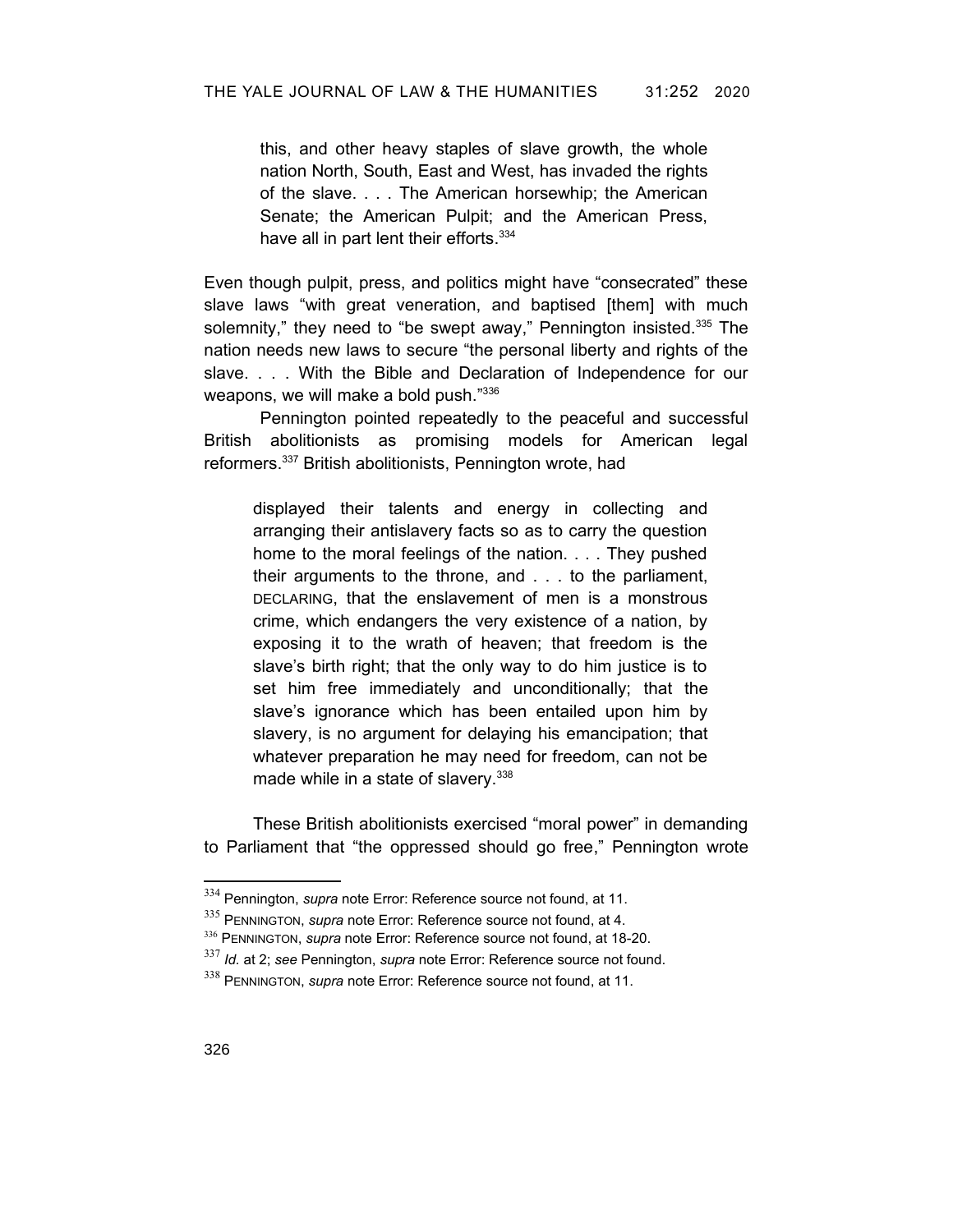### BETWEEN MARTIN LUTHER AND MARTIN LUTHER KING

with admiration.<sup>[339](#page-74-0)</sup> Like Moses commanding Pharaoh, these abolitionists "did not suppose they were asking a mere favor" for slaves.<sup>[340](#page-74-1)</sup> They were instead demanding "what was the bondman's right," to receive, and what was "the duty of the Parliament to give."<sup>[341](#page-74-2)</sup> They "appealed nobly to the dreadful code of God; they appealed to the law of nature, sanctioned by the universal consent of mankind. And they appealed, too, with just pride to the great charter of British liberty," the Magna Carta.[342](#page-74-3) These persistent abolitionist appeals ultimately transformed English law, Pennington noted. England abolished slavery in 1838. [343](#page-74-4)

This 1838 law was a sublime historical moment that liberated the body, mind, and soul of former slaves and restored to them their bodies, natural rights, and family relationships, Pennington waxed poignantly:

> It restored the bondman his body; his body that was marked, bruised and lacerated; but it *was* his body, dear to him still, as was the body of his oppressor to *him*, whose skin had never been broken by a scratch of a pin. The law came and the bondman received back his soul; his soul long benighted and vexed, but it was still his soul, possessed of its own immortality, an immortality of which the cart-whip and other instruments of torture, plied with deadly effect to the body that enshrined it, could not divest it.

> And here is an eternal truth that is destined to beat away every refuge of lies that can be brought by the ingenuity of critics, tyrants, and cavilers, to support slavery. When you have made of man a slave by a seven-fold process of selling, bartering and chaining, and garnished him with that

<span id="page-74-0"></span> $339$  James W.C. Pennington, [Untitled Pamphlet], PRESSCOPY - YALE UNIVERSITY - ANTI-SLAVERY PAMPHLETS, Aug. 1, 1839, *available at* BAA, Doc. No. 04137, at 2. <sup>340</sup> *Id.* at 4-5.

<span id="page-74-2"></span><span id="page-74-1"></span><sup>341</sup> *Id.*

<span id="page-74-3"></span><sup>342</sup> *Id.* at 4-5.

<span id="page-74-4"></span><sup>&</sup>lt;sup>343</sup> Parliament abolished slavery with the Slavery Abolition Act of 1833 (3 & 4 Will. IV c. 73), but enacted a controversial "apprenticeship" program that delayed full abolition, in practice, until August 1, 1838.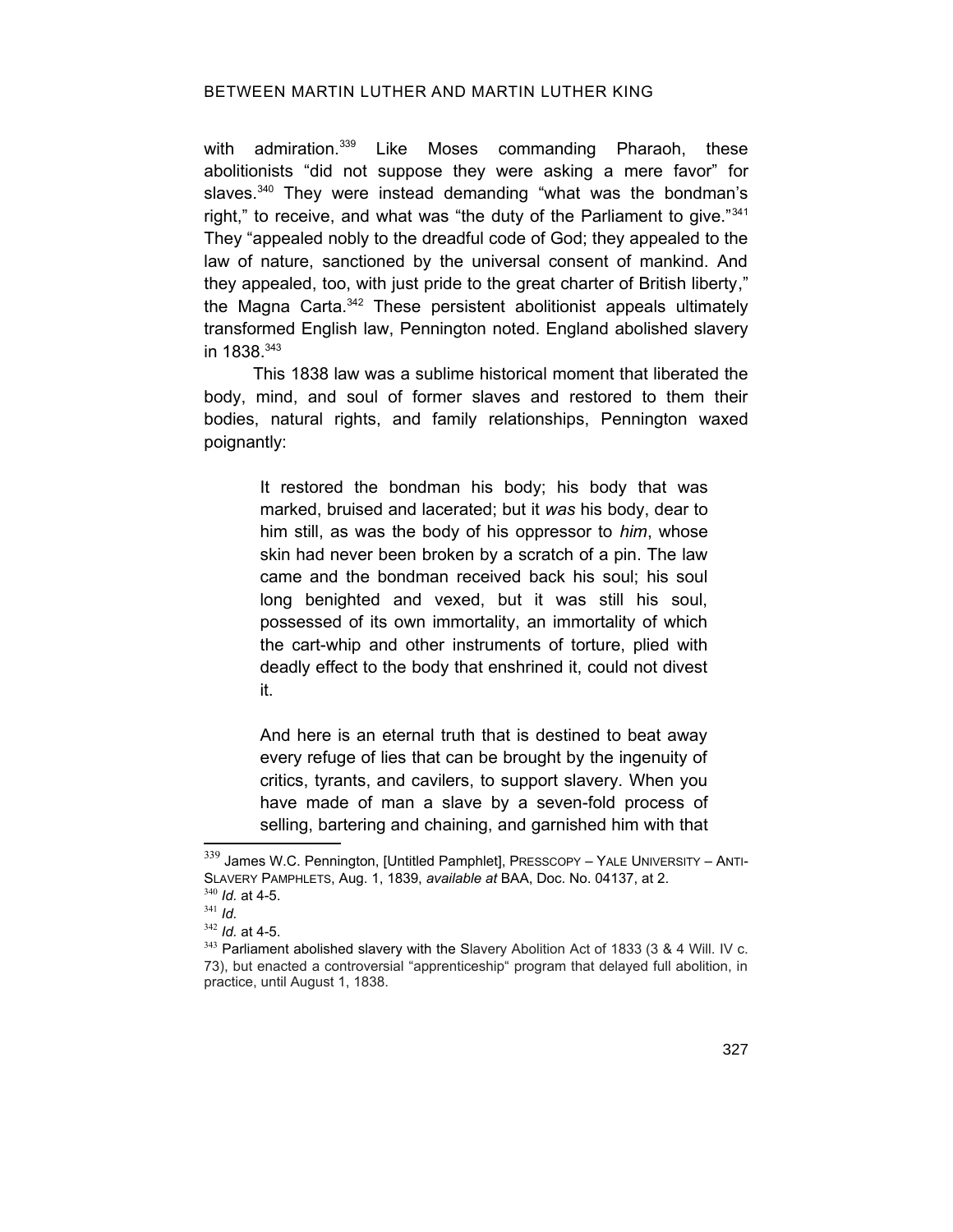rough and bloody brush, the cart-whip, and set him to the full by blowing into the eyes of his mind cloud after cloud of moral darkness, his own immortality still remains. Subtract from him what you *can,* immortality still remains; and this is a weapon in the bosom of the slave which is more terrible and terrifying to the slaveholder than the thunder of triumphal artillery in the ears of a retreating army. At every stripe of the cart-whip there is a plaintive shriek which betokens the inwardly dwelling immortality of the soul.

The law of 1838 came, and the bondman received back his wife, his children, his Bible, his Sabbath, his sanctuary.

Oh, what moral sublimity is here, when the law spoke with such stern eloquence to the tyrant, in regard to the personal liberty and rights of the slave, and the mandate was, *"give them, give them back!"* and when the man of chains and stripes came forth, and reached out his hand to receive the precious trust!<sup>[344](#page-75-0)</sup>

Pennington saw in these actions both the hand of God and a model for American abolitionists. Britain's emancipated slaves "are now talked of by politicians and people of all ranks in all lands, the slaves of America not excepted," he wrote. They are "beginning to shake every empire of blood" and move them to reform.<sup>[345](#page-75-1)</sup> Indeed, Britain's abolition

<span id="page-75-0"></span><sup>344</sup> PENNINGTON, REASONABLENESS OF ABOLITION 18-19; James W.C. Pennington, [Untitled Pamphlet], PRESSCOPY – YALE UNIVERSITY – ANTI-SLAVERY PAMPHLETS, Aug. 1, 1839, *available at* BAA, Doc. No. 04137, at 1. On the anniversary of the abolition of slavery under British law, Pennington poetically declared that universal emancipation was all but inevitable: "We may congratulate ourselves that the day-star of universal emancipation which, under God, is destined to illumine the world with its resistless light, has risen. It is far up in yonder heaven, and like a 'strong man rejoicing to run a race,' it moves on majestically. Possibly we shall meet the charge of enthusiasm. Enthusiasm may run riot. It may tell a piteous tale on which truth may be compelled to 'frown and turn aside her face, it may bend the pillow of truth, and for a time, unhinge from its proper centre, the common sense of the moral world. But the tale of joy which we rehearse to-day, is no fiction."

<span id="page-75-1"></span> $345$  James W.C. Pennington, [Untitled Pamphlet], PRESSCOPY - YALE UNIVERSITY - ANTI-SLAVERY PAMPHLETS, Aug. 1, 1839, *available at* BAA, Doc. No. 04137, at 2.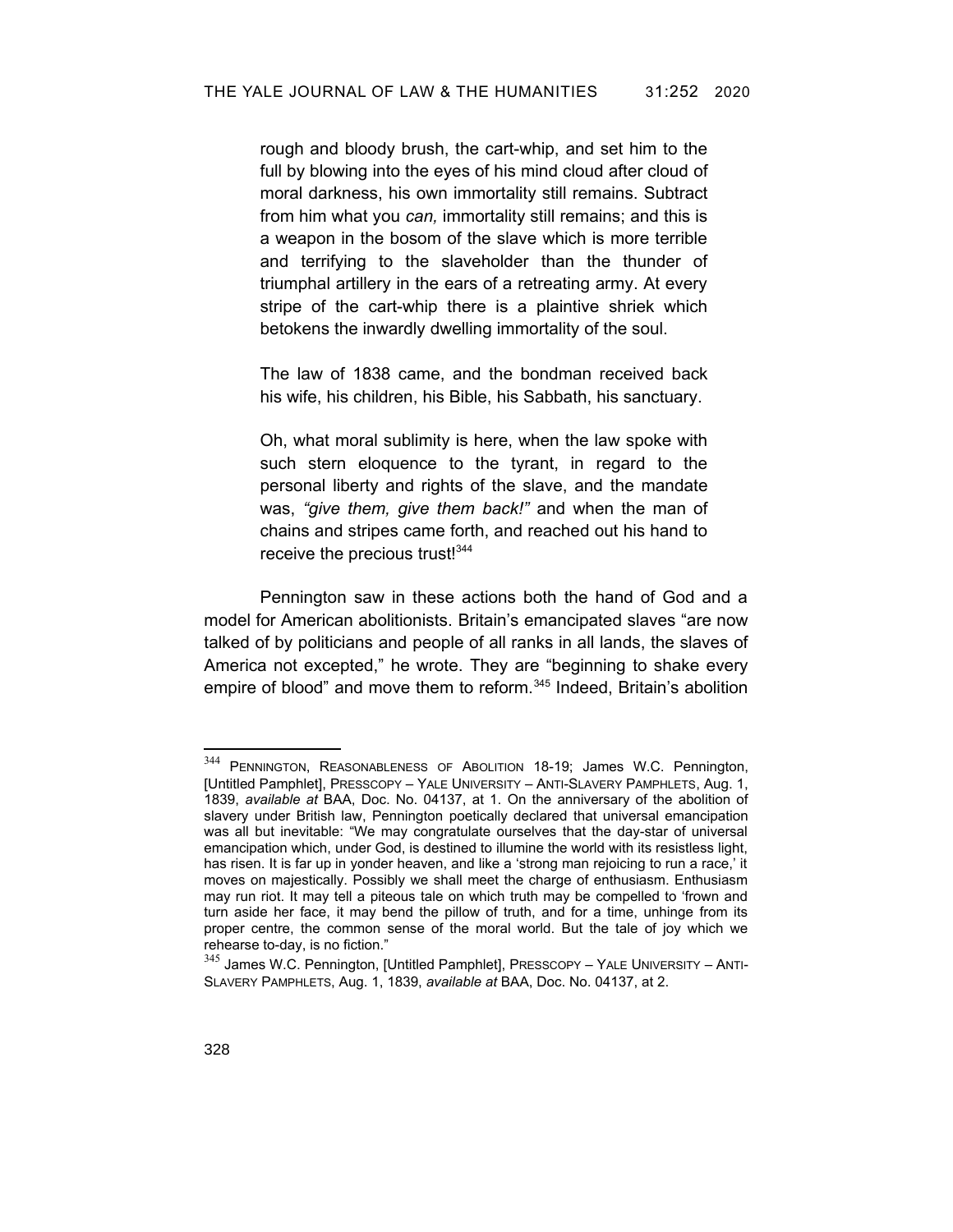of slavery in the West Indies freed "800,000 men" "without the shedding of a drop of blood."[346](#page-76-3)

Pennington was optimistic that legal reforms and peaceable abolition would reach America, too. "Just so far and so fast as the true spirit of the gospel obtains in the land," Pennington declared, "will the spirit of slavery sicken and become powerless."<sup>[347](#page-76-4)</sup> For "the Gospel is the great law of progressive civilization. It is an express order of heaven's government that it shall be carried into all the world to every creature." [348](#page-76-5) He was delighted to see evidence of "the operation of conscience on the religious people of America" and that "heaven had worked" in favor of the abolitionists. He noted that "multitudes, who had not yet decided to act, nevertheless felt conscious that the principles which the abolitionists advanced were right."<sup>[349](#page-76-6)</sup> He further noted that abolitionists could now speak more fully and frankly about abolitionism in the pulpit, press, and political chamber. In a speech in 1850, he listed examples of progress.

The anti-slavery spirit is advancing in all the free states. . . . We have swept the Jim Crow carriage from almost every railway south of Mason and Dixon's line. We have abolished the Black Laws of Ohio and Connecticut. We have enacted laws in most of the free states protecting fugitive slaves from the interference of their citizens, from being seized by warrants from the magistrates, being confined in their prisons. Several colleges have been thrown open for the reception of coloured youth, upon equal terms with whites. Large portions of several of the largest ecclesiastical bodies have taken decided anti-

<span id="page-76-3"></span><span id="page-76-2"></span><sup>346</sup> James W.C. Pennington, [Report of Speech Given by Pennington in Birmingham, England], ANTI-SLAVERY REP., Aug. 9, 1843, *available at* BAA, Doc. No. 07020; *see also* PENNINGTON, *supra* note [Error: Reference source not found](#page-76-2), at 17 ("What slave in ours or any other country need despair of liberty since the British slave has gone free! His case was a desperate one, literally imprisoned in the sea, dark waters were the boundary of his habitation of sorrow. No free States or Canadas bounded him on either side, to which he could fly. But God, who ordained that the isles should wait for his law, enforced that law in due season.").

<span id="page-76-4"></span><span id="page-76-1"></span><sup>347</sup> PENNINGTON, *supra* note [Error: Reference source not found,](#page-76-1) at 76.

<span id="page-76-5"></span><span id="page-76-0"></span><sup>348</sup> Pennington, *supra* note [Error: Reference source not found](#page-76-0), at 7.

<span id="page-76-6"></span><sup>349</sup> James W.C. Pennington, [Speech], ANTI-SLAVERY REP., Aug. 9, 1843, *available at* BAA, Doc. No. 07020, at 2.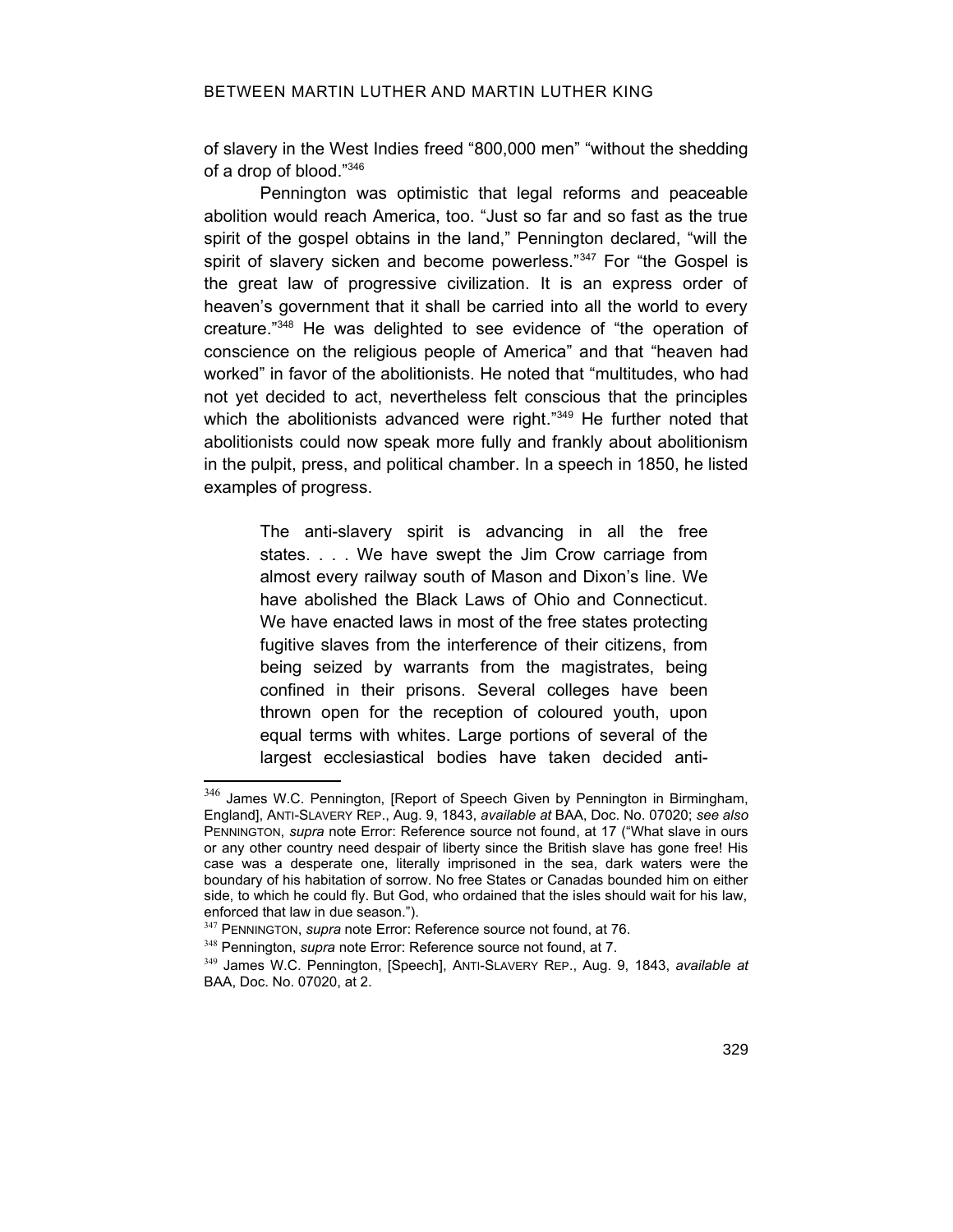slavery ground. Numerous individual churches have excluded slave-holders from their communion [and promoted blacks to leadership positions]. . . . Fredrick Douglass, editor of the North Star, has been welcomed to the Association of Printers and Editors at Rochester.<sup>[350](#page-77-2)</sup>

In another speech that same year of 1850, he declared that:

[t]he mind of the slaves, as well as the free people of colour in America, was rapidly expanding, and coming more and more into contact with the great principles of truth and civil and religious liberty which had fired the hearts and minds of the Anglo-Saxons in other times. . . . The tide of negro emigration from the South to the North would still roll on. No power would be able to arrest it. It was propelled by the philosophy of human nature, of common sense, civilization, and of Christianity.<sup>[351](#page-77-3)</sup>

### **M. SLAVERY, JUST WAR, AND VIOLENCE**

But despite all these efforts and advances, slavery remained firmly in place in the United States. The number of slave states was in fact expanding, not contracting, as slaves bore children and new states were added to the Union.<sup>[352](#page-77-4)</sup> In 1850, Congress passed yet another fugitive slave law[353](#page-77-5) and, in the infamous 1857 *Dred Scott* case, the Supreme Court upheld that law, with Chief Justice Taney opining that slaves were not persons with constitutional rights even when they set foot in free states.<sup>[354](#page-77-6)</sup> This betrayal of the abolitionist cause at the highest levels of national government hardened Pennington's

<span id="page-77-2"></span><span id="page-77-1"></span><sup>350</sup> PENNINGTON, *supra* note [Error: Reference source not found,](#page-77-1) at 26-27.

<span id="page-77-3"></span><sup>351</sup> James W.C. Pennington, [Summary of Speech], CHRISTIAN NEWS, June 27, 1850, *available at* BAA, Doc. No. 10773, at 3-4; *see also* James W.C. Pennington, [Report of Pennington Describing the Injustices of Slavery to a Foreign Audience], ANTI-SLAVERY REP., June 21, 1843, a*vailable at* BAA, Doc. No. 06940, at 1-3.

<span id="page-77-4"></span><span id="page-77-0"></span><sup>352</sup> PENNINGTON, *supra* note [Error: Reference source not found](#page-77-0), at 7-10. Documentation and analysis of this constitutional history can be found in DERRICK A. BELL, RACE, RACISM, AND AMERICAN LAW 19-72 (6<sup>th</sup> ed. 2008).

<span id="page-77-5"></span><sup>353</sup> Act of September 18, 1850, 9 Stat. 462 (1850).

<span id="page-77-6"></span><sup>354</sup> Dred Scott v. Sandford, 60 U.S. (19 How.) 393 (1857), *superseded by constitutional amendment*, U.S. CONST. amend. XIV.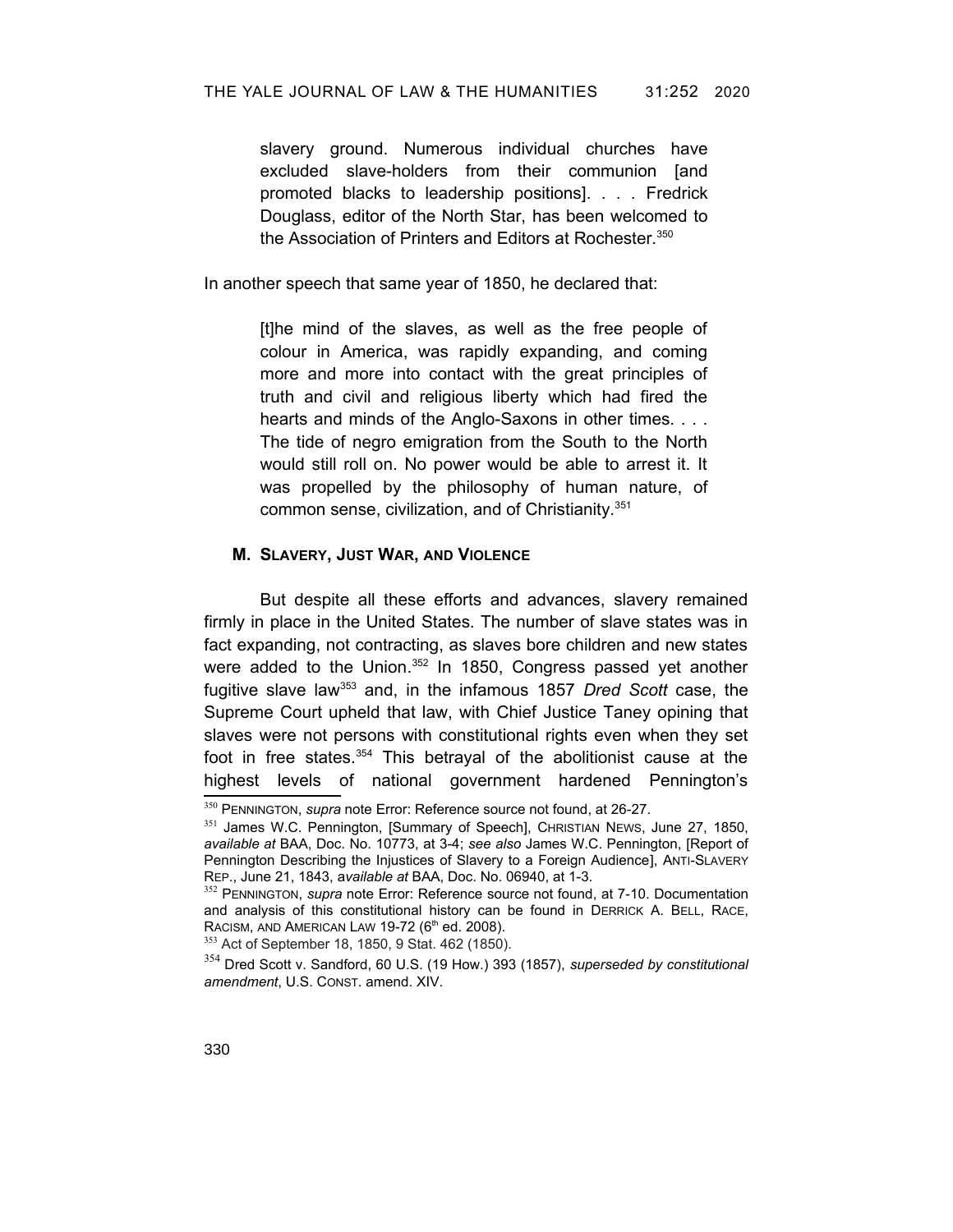opposition to slavery and opened him to more strident means of opposition.

Already in an 1849 speech before the Paris Peace Conference, he acknowledged that American slavery, perhaps more than any other form of oppression in human history, merited an uprising of the oppressed:

Surely then, if being robbed of all of one's rights is a justification for disturbing the peace of society, we have that justification. Our wrongs are far greater than those of many who have set us the example in disturbing the peace. Nor can anyone who takes a candid view of the whole subject, doubt that we have it in our power to disturb the peace of society.[355](#page-78-0)

Even so, Pennington still insisted that violent insurrection would be inconsistent with the Gospel, at odds with the motives and moral character of African Americans, and detrimental to the final success of the emancipation movement. Echoing the peaceful British abolitionists and anticipating the teachings of nonviolence of the later American civil rights movement, he wrote that the "element of peace in our character gives us a more substantial ground of hope" than violence.<sup>[356](#page-78-1)</sup>

The goodwill we bear to all mankind, even to our oppressors, can do more to aid us to our high destiny of civilization, than all the physical force in the world can do to hinder us . . . . If the gospel be true, our [nonviolent] course is right, and must prevail. If the gospel is to make further progress, its next step must be to destroy the sword . . . . Wherever the sword holds sway, it holds the gospel in check: every battle throws society back into the labyrinths of barbarism.[357](#page-78-2)

<span id="page-78-2"></span><sup>357</sup> *Id.*

<span id="page-78-0"></span><sup>355</sup> James W.C. Pennington, *Speech by J.W.C. Pennington*, in 1 THE BLACK ABOLITIONIST PAPERS 157, 158 (C. Peter Ripley et al. eds., 1992). <sup>356</sup> *Id.*

<span id="page-78-1"></span>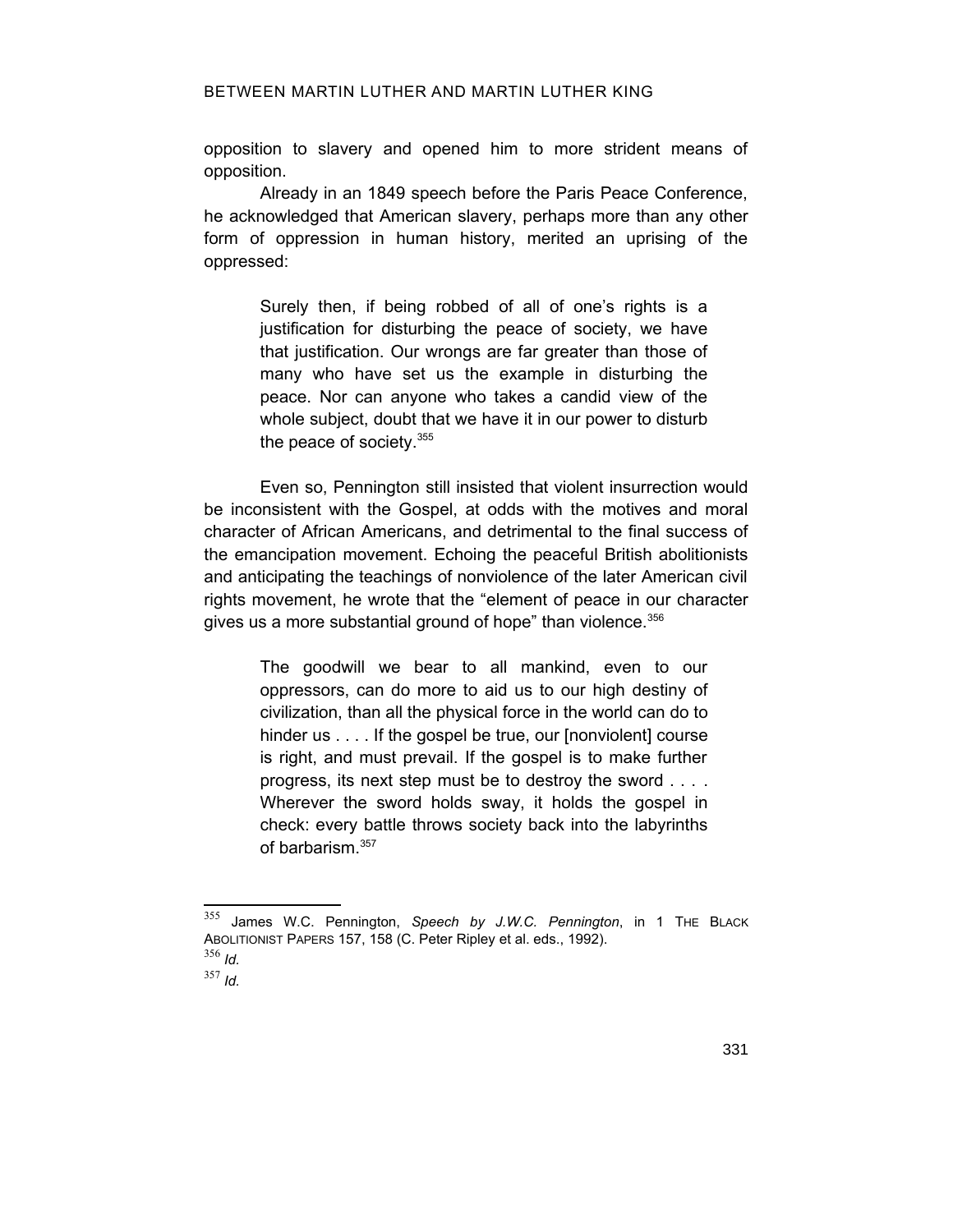But escalating political tensions on the eve of the Civil War led Pennington to reevaluate the theological meaning of violence. When bloody riots against African American communities erupted in New York in the later 1850s and early 1860s, Pennington asserted the right of blacks to "use arms for self-defense. There is no principle of civil, or religious obligation, that requires [us] to live on, in hazard, and leave our person, property, and our wives and children at the mercy of barbarians. Self defense is the first law of nature."[358](#page-79-2) When the abolitionist John Brown was put on trial for leading an armed insurrection at Harper's Ferry in 1859—just one week after he had been a guest in Pennington's home in New York<sup>[359](#page-79-3)</sup>-Pennington published a public letter not to denounce this violence, but to encourage readers "to pray for old John Brown . . . that his blood may be sanctified to the cause of freedom."[360](#page-79-4)

Pennington never publicly advocated violent insurrection before the Civil War began, however, and he was "thankful" that the first shots of the war had been fired by slaveholders instead of slaves.

> Had the slaves risen and attacked Fort Sumpter [sic], the world would have cried out against them, and proclaimed tauntingly, that this was the result of the abolition doctrines preached by [British abolitionist, William] Wilberforce and others. But now, no one could oppose emancipation on account of the turbulence and bloodthirstiness of the slaves. $361$

The Civil War, once begun, was a just war against the domestic tyranny of slavery, Pennington believed, just as the American Revolution had been a just war against the political tyranny of England. Otherwisepeaceable advocates for freedom could fight in the Civil War, just as their forefathers had fought in the Revolutionary War. Indeed, Pennington strongly encouraged African American men to enlist in the

<span id="page-79-2"></span><span id="page-79-1"></span><sup>358</sup> Pennington, *supra* note [Error: Reference source not found,](#page-79-1) at 7-8.

<span id="page-79-3"></span><span id="page-79-0"></span><sup>359</sup> WEBBER, *supra* note [Error: Reference source not found](#page-79-0), at 396, 401.

<span id="page-79-4"></span><sup>360</sup> James W.C. Pennington, *Pray for Old John Brown,* WKLY. ANGLO-AFR. (Nov. 5, 1859), http://texashistory.unt.edu/ark:/67531/metapth596356.

<span id="page-79-5"></span><sup>361</sup> [Untitled Report of Speech], MONTREAL WITNESS, Sept. 6, 1862, *available at* BAA, Doc. No. 25908.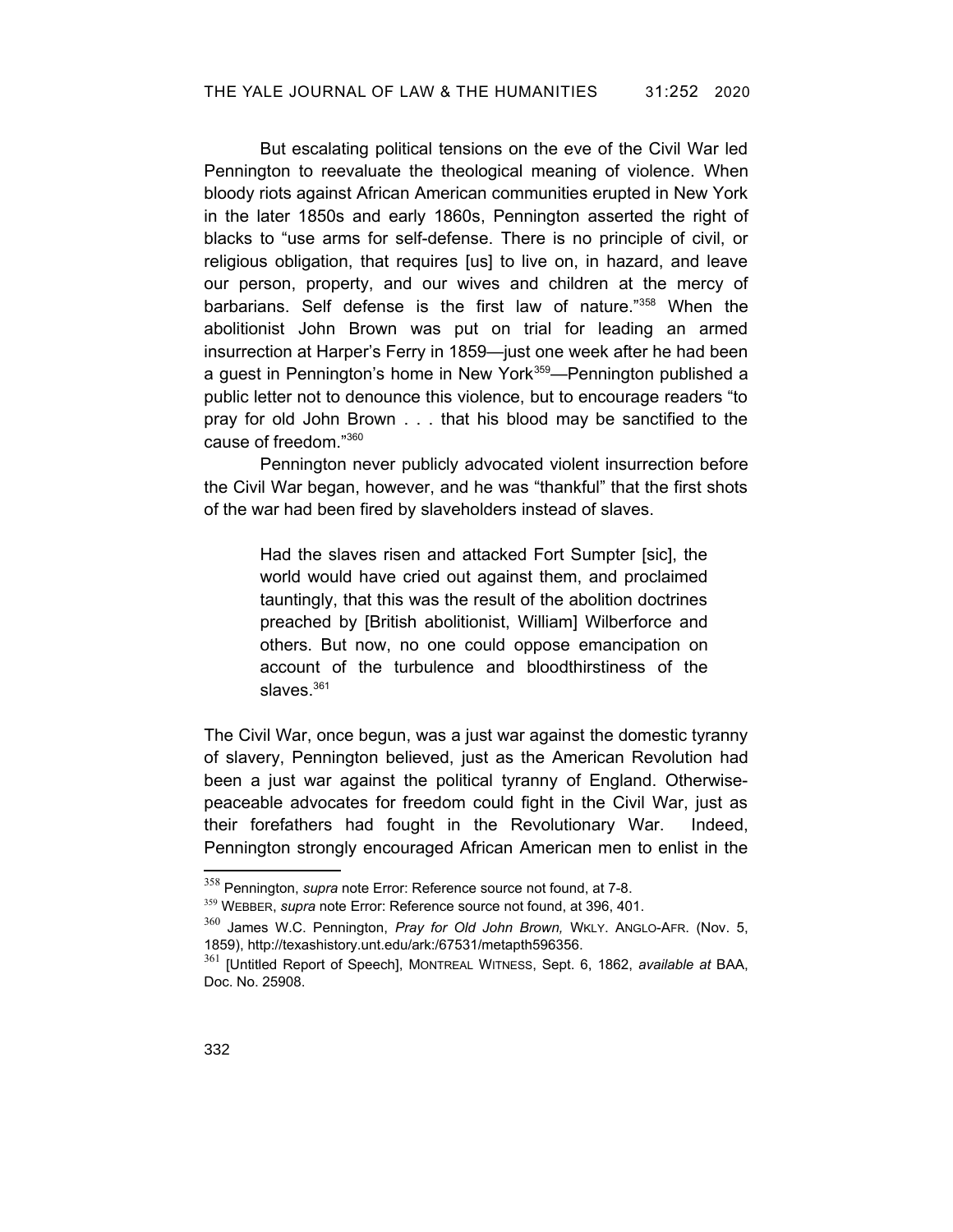Civil War effort as soldiers and even offered to serve himself.<sup>[362](#page-80-2)</sup> "The army of the United States must, hereafter, be the great bulwark of our life, as a nation," he argued in 1863:

> The rebellion has rendered it necessary that we should have a powerful standing army. Colored men should enter the army in force, for the sake of the strength it will give them, the education they will obtain, the pay they will get; and the good service they will do for God, this country, and the race. $363$

Pennington acknowledged that the Union remained a bastion of racial inequality. And he admitted the "terrible contingency" that black Union soldiers might meet their enslaved brethren as enemies on the battlefield. Enslaved blacks, he argued, "cannot be expected to exercise any more liberty of choice" in fighting for the Confederacy "than the poor white union men" conscripted into the Union army."[364](#page-80-4) But the higher cause of abolition called for the assistance of ablebodied African American Union soldiers:

> <span id="page-80-1"></span>There are some among us, who still doub[t] whether we are in duty bound to take up arms in support of the Government; and whether the Government has a right to draft colored men. The answer is obvious. NATURE AND CIVIL LAW HAS INSTITUTED a relation between colored men and the United States Government, which is mutually

<span id="page-80-4"></span><span id="page-80-0"></span> $364$  *Id.* 

<span id="page-80-2"></span><sup>362</sup> WEBBER, *supra* note [Error: Reference source not found,](#page-80-1) at 411. African Americans initially were not permitted to serve in the Union Army. In a speech delivered in October of 1861, Pennington reportedly urged his audience to "ever stand firm and loyal to the country, and although their loyalty was spurned, their aid coldly rejected, and the fiery ardor of their patriotism partially quenched by the cold waters of prejudice against them – yet he knew that the vital spark was still alive in the smouldering embers of adversity, which would yet be kindled into a flame, that would assist in warming into cheerfulness the sad hearthstones made vacant by the fall of their brave white brethren – who have led the van in the strife of battle." *See* James W.C. Pennington, *A Discourse by Dr. Pennington,* WKLY. ANGLO-AFR., Oct. 5, 1861, *available at* BAA, Doc. No. 24510; *see also* H.H. Garnet, *Great Meeting at Shiloh Church,* DOUGLASS' MONTHLY, June 1863, a*vailable at* BAP, Doc. No. 12265. (reporting that Pennington "showed how vitally necessary it is that black men should now enlist").

<span id="page-80-3"></span><sup>363</sup> Pennington, *supra* note [Error: Reference source not found,](#page-80-0) at 9.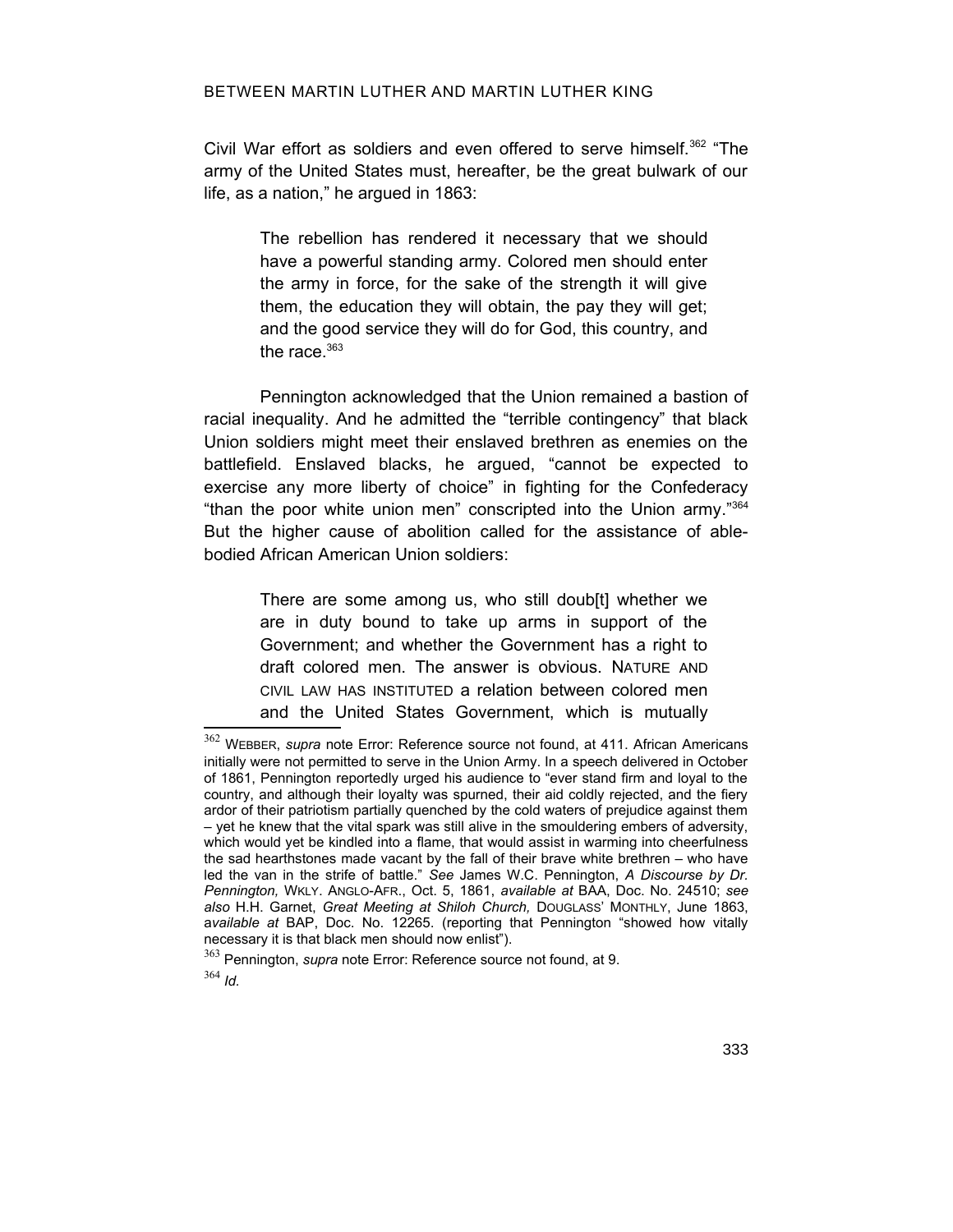binding. We are BOUND to support the Government, and the Government is BOUND to protect us. Neither party has a right to ignore this duty. The plain and safe course for colored men, is to do service and claim their rights.<sup>[365](#page-81-1)</sup>

Pennington believed that the Civil War was, in part, God's judgment and just retribution for America's "covenant with death"—its acceptance of chattel slavery and the odious racism that inspired and sustained it.<sup>[366](#page-81-2)</sup> He believed that God would set all of his people free, but now only at grave cost to the enslaved and free alike. "An intelligent view of the history of God's providential dealings with slavery," he explained, "leaves no room to doubt that its doom is sealed in this country."[367](#page-81-3) But the same providential God who had emancipated British slaves *without* the sword now was purging slavery from American soil *with* the sword. Neither the North nor the South would escape God's wrath, for neither were free from guilt:

> On our side, the only wise and safe course is to press rapidly into the heart of the slave country, and work out the problem of the Proclamation of freedom [i.e. the Emancipation Proclamation of 1863]. We must prove to the slaves that we have both the will and the power to give effect to the proclamation, and that it is not a mere sound, reaching their ears, upon the wings of the wind. Here is where our danger lies. The President [Lincoln] is right. The proclamation is the word of God's holy Providence, so to speak; but the great North is slow to repent of slavery. There is yet a great deal of wicked, angry, and unrighteous feeling in the heart of the North people. It may be that God intends to use the sword as a lance to bleed the whole nation, until she begins to faint, for very loss of blood, and

<span id="page-81-1"></span><sup>365</sup> *Id.* at 9; [Untitled Report of Speech], MONTREAL WITNESS, Sept. 6, 1862, *available at* BAA, Doc. No. 25908, at 1-2; *Great Meeting at Shiloh Church,* DOUGLASS' MONTHLY, June 1863, *available at* BAP Doc. No. 12265, at 26600.

<span id="page-81-2"></span><sup>&</sup>lt;sup>366</sup> *Id.* at 1 ("[E]nslaved brethren see clearly the hand of God in this war. They believe He has arisen to make inquisition for blood, and to purge the land by blood of the guilt which rests upon it because of slavery; and they are willing to leave their cause with Him, in the assured faith and hope that He would send deliverance.").

<span id="page-81-3"></span><span id="page-81-0"></span><sup>367</sup> Pennington, *supra* note [Error: Reference source not found,](#page-81-0) at 14.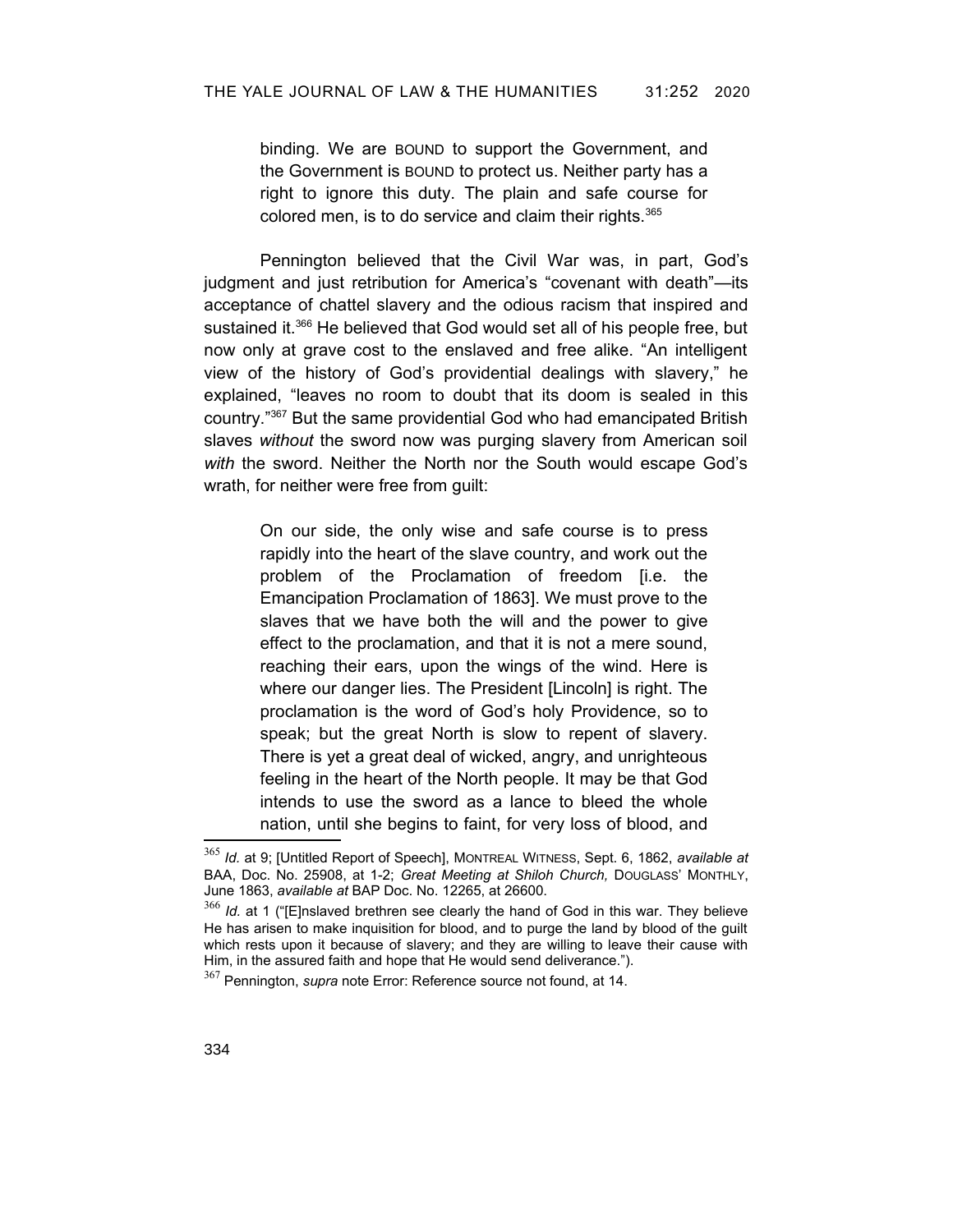then to swathe up the opened vein, and apply restoratives. Let us, then, not flatter ourselves that we shall escape. Let us not be deceived by those who would persuade us that there is any destiny for us, as an integral part of this American nation, separate from the nation, as a whole.<sup>[368](#page-82-1)</sup>

African Americans, too, would therefore suffer with their nation for the sins of slavery, Pennington believed. Pennington's sentiments on these points anticipated the words of Abraham Lincoln's second inaugural address*,* two years later. There, the President declared that God "gives to both North and South, this terrible war, as the woe due to those by whom the offence [of slavery] came."[369](#page-82-2) Pennington believed that the Civil War was an act of Providence, even while resisting simplistic notions that the Union represented God's conquering army. He understood that war was the ultimate means by which God was excising and exorcising the sin of slavery from American law and culture. Violence, at least in this case, was a tragic but necessary duty —a form of acquiescence to God's just wrath and obedience to God's providential will.<sup>[370](#page-82-3)</sup>

Pennington's pen evidently went largely silent in the aftermath of the Civil War.[371](#page-82-4) The archives hold no sustained comments from him

<span id="page-82-1"></span><sup>368</sup> *Id.* at 16.

<span id="page-82-2"></span><sup>369</sup> ABRAHAM LINCOLN, *Second Inaugural Address (March 4, 1865)*, *in* ABRAHAM LINCOLN: HIS SPEECHES AND WRITINGS 792-93 (Roy P. Basler ed., Da Capo Press 2d ed. 2001) (1946); *see* Justin J. Latterell, *In God We Trust: Abraham Lincoln and America's Deathbed Repentance*, 12 POL. THEOLOGY 594-607 (2011).

<span id="page-82-3"></span> $370$  Elsewhere Pennington was more bullish about securing financial recompense and economic opportunities for African American communities by serving in the Union army. See James W.C. Pennington, *A Word to Colored Politicians,* WKLY. ANGLO-AFR., Aug. 10, 1861, *available at* BAP, Doc. No. 24280. "Mark my words, gentlemen, we cannot get out of this terrible scrape, without in some way helping to decide the contest; and I believe that we are on the eve of the grand heroic age of the race, when the last vestige of African Slavery shall be wiped out; and I repeat what I said yesterday, that an army of 25,000 black troops marching from the North west, upon the rear of Jeff. Davis, can recapture king cotton – or take that great gun which has been worth from \$80,000,000 to \$100,000,000, to the South per annum. And then the race will hold the position of the world. Because if cotton is king in the money market of the world, our race in America has by its blood, tears, and sweat crowned it a king, and are therefore entitled to the benefit of his reign."

<span id="page-82-4"></span><span id="page-82-0"></span><sup>371</sup> An interesting editorial, "The New Evangel," published in the *Anglo-African* on October 7, 1865, may have been written by Pennington. *See* WEBBER, *supra* note [Error:](#page-82-0) [Reference source not found](#page-82-0), at 420 (ascribing it to Pennington), 430 (suggesting it may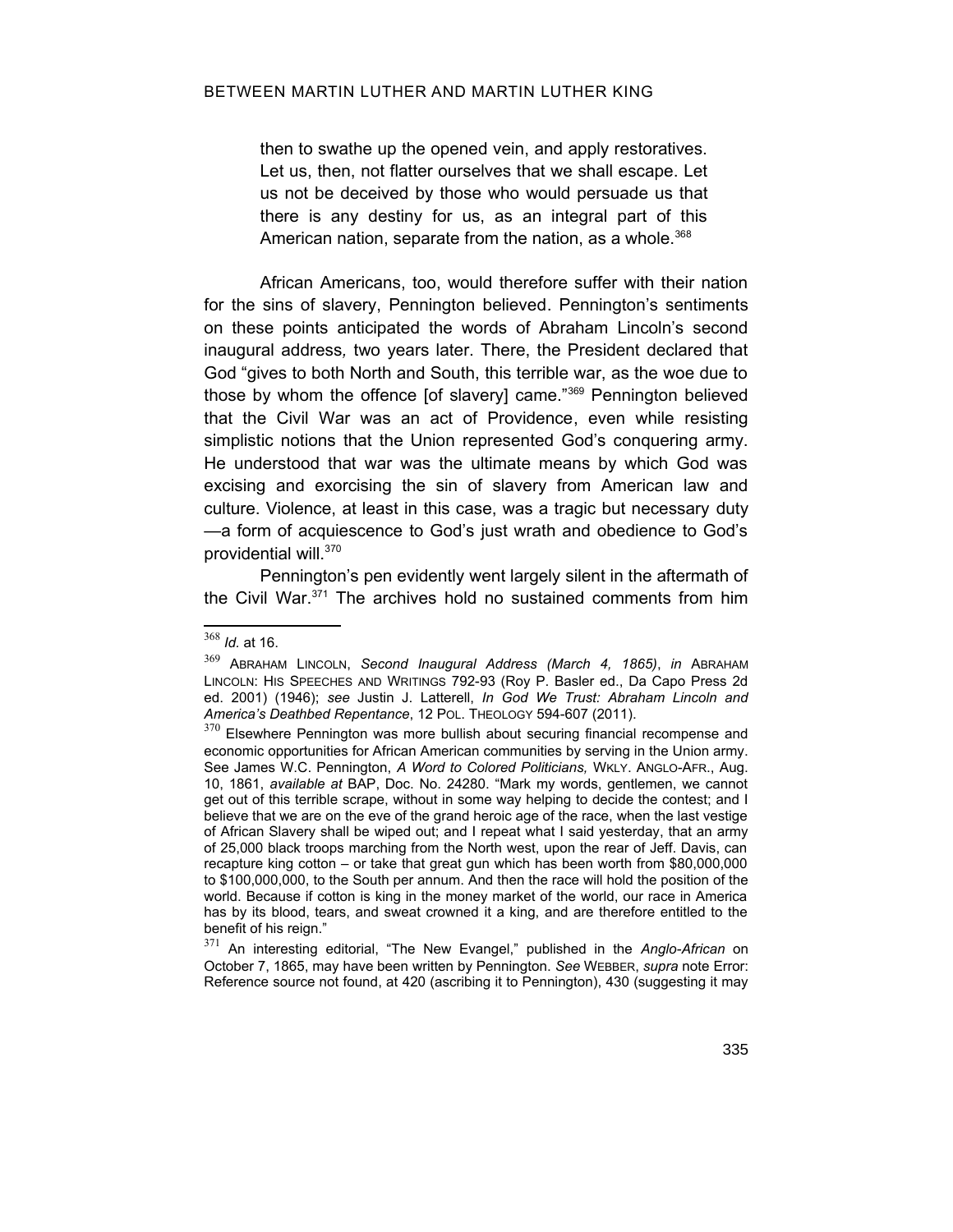about the passage of the Thirteenth, Fourteenth, and Fifteenth Amendments, which together struck proslavery provisions from the United States Constitution. Nor do we have record of him opining on the passage of the first Civil Rights Act of 1866 or of various other measures that the Reconstruction Congress enacted in an effort to upend the law and culture of slavery and racism. Pennington surely welcomed these legal measures, which did much to advance the principles of liberty, equality, and human rights for which he had risked his life, and to which he had devoted so much of his work. He certainly lamented, too, the persistence of racism in American law and culture even after constitutional amendments formally ended chattel slavery

<span id="page-83-3"></span><span id="page-83-2"></span><span id="page-83-1"></span><span id="page-83-0"></span>have been by the journal editor). The text reads, in part, as follows, including a strong call to exchange "the gospel of endurance" for "the gospel of resistance": "We have fulfilled the gospel of endurance; thoroughly, completely, exhaustively, in such way as the gospel never was fulfilled before, never can be fulfilled again: if that gospel meant an expiation of the curse of Ham, then we have expiated it; if it meant the earning of a better lot for our descendants, then we have earned it. We have fulfilled it as individuals; each and every one of us, we have fulfilled it as a race, through six generations; we have fulfilled it in all the relations of life, family, social, political, through all the recesses of the soul, mind and body, drenched, drained, filled to the overflowing, saturated, crushed, from birth to death with this doom of endurance under slavery and caste. Like the Patriarch of old, we have served this American people more than a century, and, instead of the promised Goddess of Liberty they put us off with the bleareyed Leah of negroism, and, now that we have served them another century, and saved them from the 'jaws of death' they would place us anew under the doom of endurance! Endurance indeed! That game is 'played out.' There is nothing left of it: no amount of ingenuity can wrench anything now out of it. It is too soon for history to repeat itself: the trick is too transparent. There must be a new deal . . . We must exchange the gospel of endurance for the gospel of resistance. Our advancement to equality before the law will not be a sudden process. It is now little more than an idea between which and the practical enforcement or application thereof, there is a long and weary stride. This must be accomplished to a great extent by FORCE. . . Let this new evangel of resistance, or self-assertion, be clearly understood. We do not offer it as a substitute for the laws of the land, nor for the exercise of the State laws in the free States, nor for United States laws in the rebel States. . . . The great benefit of this new evangel is immediate to ourselves. For that odious, imbecile, plaintive dependence upon others, we instantly substitute dependence on ourselves. Instead of calling upon Andy Johnson, General Grant, General Dix, or the Provost Marshal to bring their authority, and their troops to quell a man who has called us 'nigger' with a blow, we simply return the compliment and settle the question for ourselves in the best way for all concerned. It is by this or an equivalent method only that we can attain and maintain equality. Equal Suffrage, equality before the law, may be written in State Constitutions, and yet if we fail to make ourselves felt as equals, will avail but little. It is by our constant assertion of our own manhood only that we can positively obtain and perpetually uphold our equality." Compare his statements on self defense, *supra* notes *[Error: Reference source not found](#page-83-3)*[-Error: Reference source not found](#page-83-2) and [Error:](#page-83-1) [Reference source not found](#page-83-1)[-Error: Reference source not found](#page-83-0).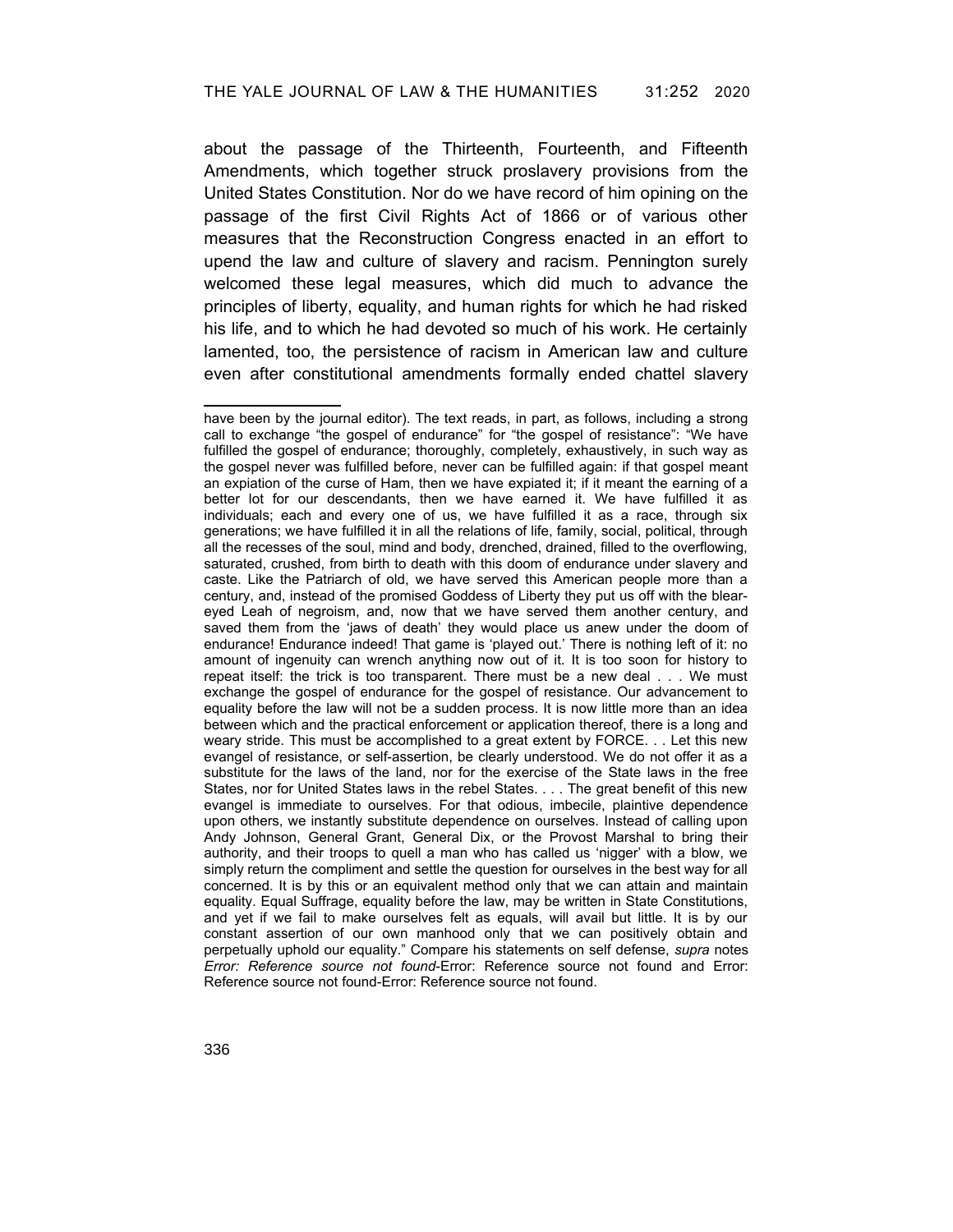and granted civil and religious rights to all Americans regardless of skin color.[372](#page-84-2)

From the end of the Civil War in 1865 until his death in 1870, Pennington shifted his energies to serving newly emancipated and enfranchised African American communities. Before the war ended, he had called on Northern churches to prepare and fund more missionaries to serve African American communities in the South. Shortly after the war ended in 1865, Pennington led the way South to Louisiana and then to Natchez, Mississippi. There, he briefly served as pastor of an African Methodist Episcopal Church, a denominational shift perhaps born of his effort to avoid the bitter fights over slavery and abolition that divided Northern and Southern Presbyterians in the 1860s.[373](#page-84-3) These new pastoral callings came with a substantial pay cut for Pennington, and his family was forced to remain in New York where his wife had a decent job. Following his wife's death in 1867, Pennington spent three years pastoring a church in Portland, Maine.<sup>[374](#page-84-4)</sup> Finally, in February of 1870, he accepted what would become his final call to the First Presbyterian Church of Jacksonville, Florida. "Duty calls me to go to the State of Florida and assist my brethren and others in that interesting field in the great cause of education and christian Reconstruction," he wrote to his friend and benefactor, Gerrit Smith. "There is a fine prospect in that state and a pressing call for education."[375](#page-84-5)

Teaching and preaching to newly emancipated communities in the South was a fitting, if anticlimactic capstone to Pennington's life. He had escaped from slavery as a young man; educated himself and faced down countless barriers of racial prejudice; educated and evangelized African American communities in the North while fighting for legal equality and rights; and contributed substantially to the abolition of slavery in the South. In Florida, Pennington discovered that slavery was

<span id="page-84-2"></span><sup>&</sup>lt;sup>372</sup> WEBBER, *supra* note [Error: Reference source not found](#page-84-1), at 422-424.

<span id="page-84-3"></span><span id="page-84-1"></span><sup>373</sup> See *The Schism of 1861,*

http://www.americanpresbyterianchurch.org/apc-history/presbyterian-history/theschism-of-1861, and further documents in ALBERT BARNES, THE CHURCH AND SLAVERY (2010). This internal Presbyterian division gave rise to the first major United States Supreme Court on church property disputes, Watson v. Jones, 80 U.S. (13 Wall.) 679 (1871).

<span id="page-84-4"></span><span id="page-84-0"></span><sup>374</sup> *See* WEBBER, *supra* note [Error: Reference source not found](#page-84-0) at 428.

<span id="page-84-5"></span><sup>375</sup> *Id.* at 431.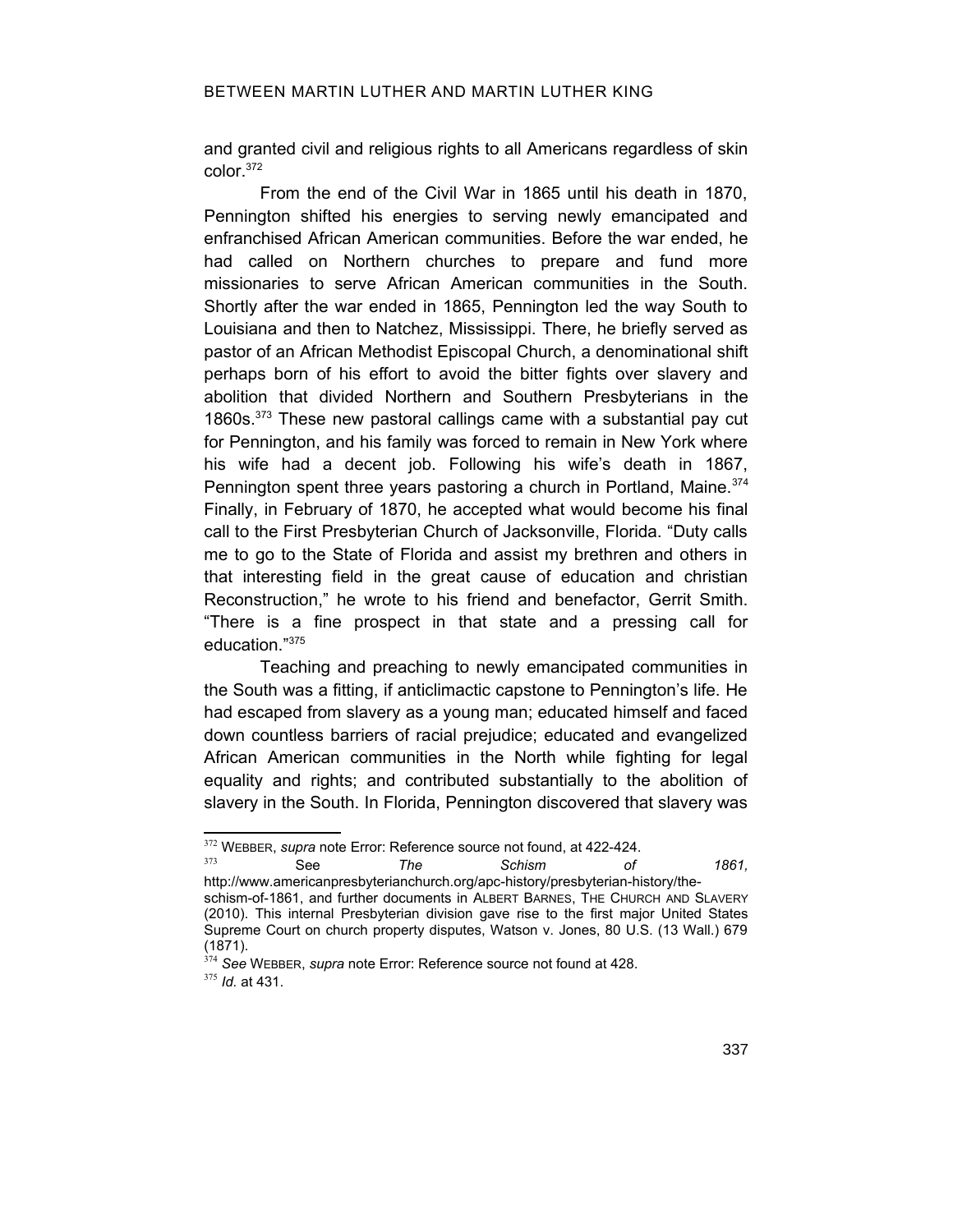"a malignant cancer [that] leaves its roots after being apparently cured." Yet he remained hopeful. "[U]nder God," he wrote, "I have confidence in our cause and a cheerful hope of our ultimate success."[376](#page-85-0)

Born into the shackles of slavery sixty-three years earlier, he died as the Reverend Doctor James W.C. Pennington on October 22, 1870—a free man and "Doctor of Divinity" with his shoulder still to the wheel of his life's calling: emancipating, elevating, and educating those whose "sacred human rights" had for so long been denied.

# **N. CONCLUSION**

James Pennington opened a new chapter in Protestant political theology and civil disobedience. He repeated the cardinal Protestant themes of rights, resistance, and revolution by a covenant community called to obey God before men. He echoed the central premise of Protestant rights talk that freedom of conscience is the font and focus of civil and religious liberties for individuals and communities alike. He underscored the Protestant teaching that the reform and renewal of law, politics, and society must include and involve religion and the church. And he repeated the Protestant mantra that a Christian church and community must always be restless to reform (*semper reformanda)*, particularly in times of tyranny. Pennington thus adopted and adapted the centuries-old tradition of Protestant political theology and activism that had been sparked by Martin Luther's earliest declarations of Christian liberty in Europe.

But Pennington also added appreciably to this tradition. First and foremost, he argued that human rights belonged to all humans, regardless of race or skin color. He treated slavery as a domestic form of tyranny that needed to be resisted and reformed in the name of those same human rights. He called it blatant hypocrisy for a Protestant nation to declare proudly that all persons are created equal with unalienable rights, and then systematically deny rights to women, children, immigrants, indentured servants, Native Americans, and African Americans, enslaved and free. He decried the monstrous blasphemy of treating human beings as items of property and not as image bearers of God. He judged it divine treason to refuse sanctuary

<span id="page-85-0"></span><sup>376</sup> *Id.* at 432.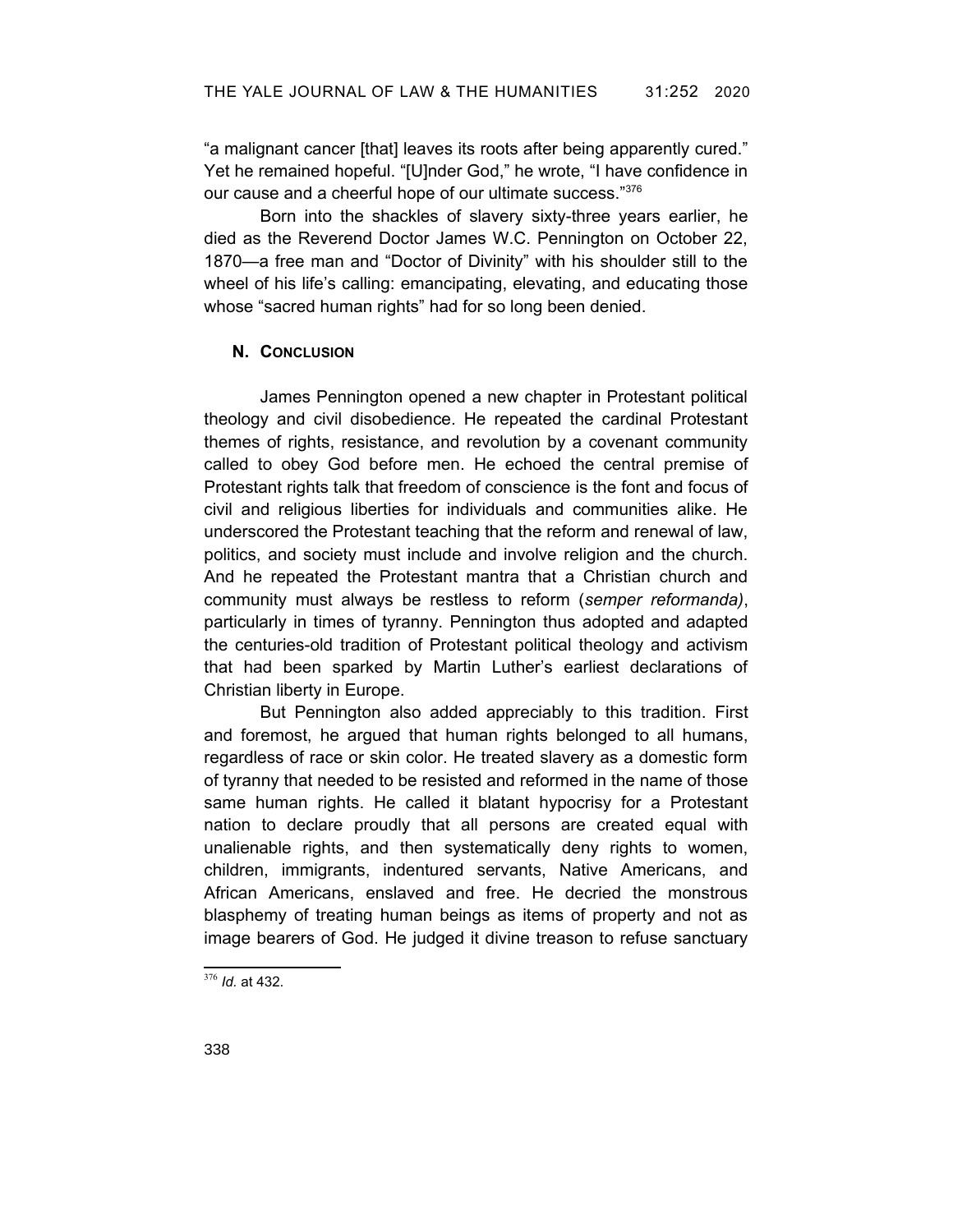and comfort to an escaped slave, or to return that slave to his master. And he condemned the American laws of slavery as a "covenant with death and agreement with hell," that would bring the whole nation under the same divine retribution that the biblical God visited on the Israelites when they forsook his laws.

Emancipation from slavery, Pennington believed, must begin with proclamation of the Gospel and the free exercise of faith. Just as God miraculously led his chosen people out of the house of bondage in Egypt—and just as God's grace irresistibly leads his elect from their bondage to sin—so God will ultimately break the bonds of human slavery. God equips the conscience of each slave to know that he or she is endowed with liberty and has the right to break free from slavery and escape when the right time comes. God pricks the conscience of each slaveholder to know that slavery is wrong and emancipation is right, whatever the wrong laws and false prophets (and profits) of his day might tell him. God calls on everyone to exercise the three-fold office of prophet, priest, and king on behalf of slaves: as prophets, to speak powerfully in opposition to slavery and racism; as priests, to evangelize slaves and masters and provide pastoral care and comfort, healing and sanctuary; and, as kings, to work hard to break those unjust laws of slavery that betray God's word and to work for justice, mercy, and rights and liberties for all.

But Pennington was no sword-swinging revolutionary like some of his Protestant predecessors. Anticipating by a century the American civil rights movement led by Martin Luther King, Thurgood Marshall, Andrew Young, Jesse Jackson, Ralph Abernathy, Vernon Johns, and others, Pennington advocated primarily nonviolent resistance against slavery and racism. He led sit-ins, lawsuits, political protests, and constitutional challenges. He advocated the integration of churches, schools, charities, workplaces, and public accommodations. He encouraged blacks to prepare and to place themselves in positions of leadership in all sectors of society, starting with the church, whose segregation of blacks and whites and exclusion of slaves he called outrageous heresy.

Pennington, in prescient and prophetic ways, anticipated the twentieth-century civil rights movement led by the Protestant black churches. He anticipated that the more fully the state protects religious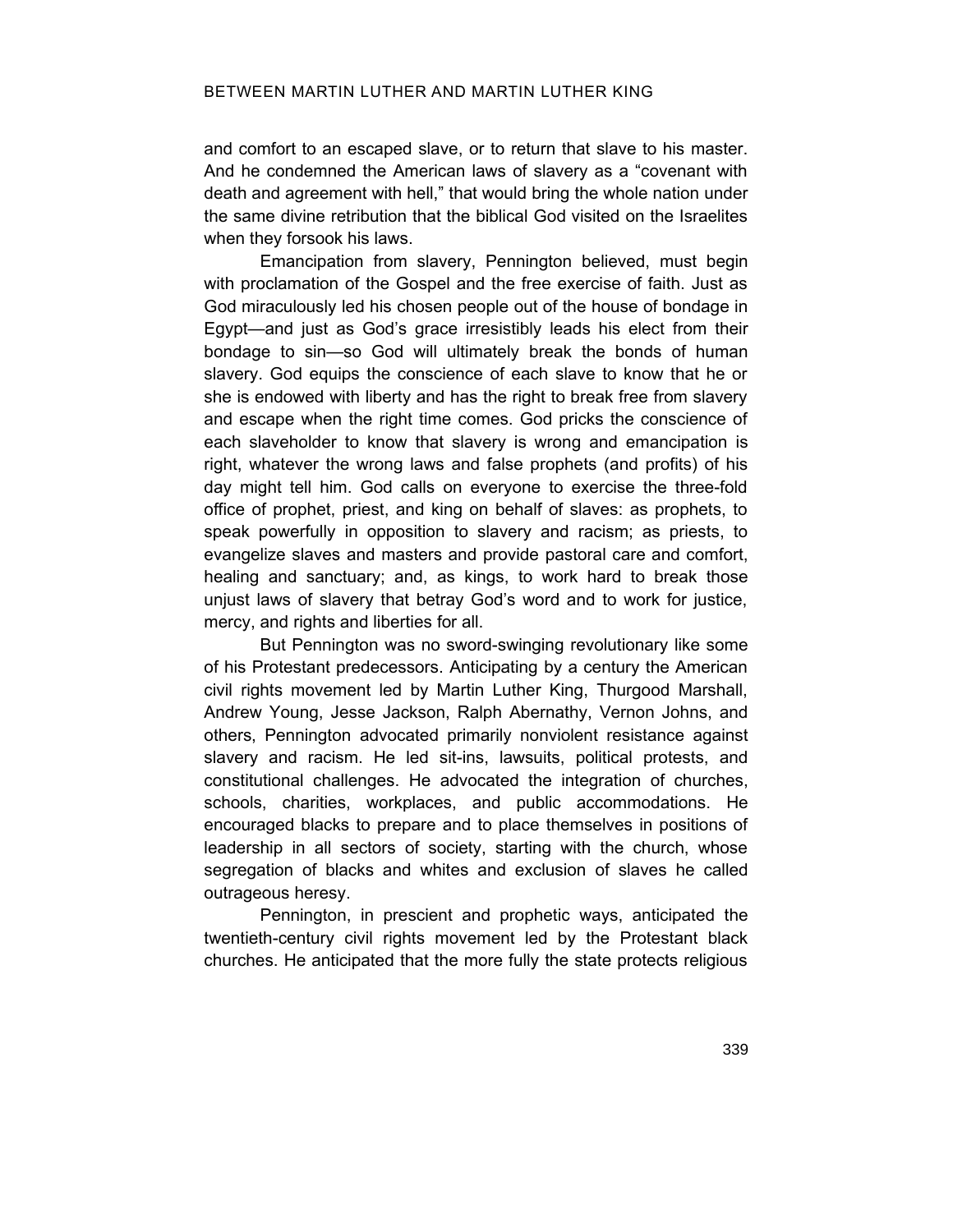freedom, the more readily the church helps in the great task of bringing liberty and justice for all. He anticipated Martin Luther King, Jr.'s famous saying that:

> if the church will free itself from the shackles of a deadening status quo, and, recovering its great historic mission, will speak and act fearlessly and insistently in terms of justice and peace, it will enkindle the imagination of mankind and fire the souls of men, imbuing them with a glowing and ardent love for truth, justice, and peace. Men far and near will know the church as a great fellowship of love that provides light and bread for lonely travelers at midnight.<sup>[377](#page-87-0)</sup>

Pennington also anticipated our late-modern recognition that religion is a cornerstone of human rights and that religious freedom is indispensable to constitutional order.<sup>[378](#page-87-1)</sup> Even in today's liberal and pluralistic societies, religions help to define the local meanings and measures of restraint and respect, responsibility and restitution that a human rights regime presupposes. Much as churches in Pennington's day played an important role, for better or worse, in shaping their communities' moral commitments, diverse religious communities today help define ideals of human dignity and human community, and the essentials of human nature, need, and capacity upon which human rights are built. Much as churches and schools in Pennington's day could serve as important institutions of social uplift and support, religious organizations today often stand alongside the state and other institutions in helping to implement and to protect the rights of a person and community—especially at times when the state is weak, distracted, divided, cash-strapped, transitioning, or corrupt. Religious communities can create the conditions (sometimes the prototypes) for the realization of civil and political rights of speech, press, assembly, and more. They can provide a critical (and sometimes the principal) means of education,

<span id="page-87-0"></span><sup>377</sup> MARTIN LUTHER KING, JR., A TESTAMENT OF HOPE: THE ESSENTIAL WRITINGS AND SPEECHES OF MARTIN LUTHER KING JR. 501 (James M. Washington ed., 1986).

<span id="page-87-1"></span><sup>&</sup>lt;sup>378</sup> See generally THE FUTURE OF RELIGIOUS FREEDOM: GLOBAL CHALLENGES (Allen D. Hertzke ed. 2013); RELIGION AND HUMAN RIGHTS: AN INTRODUCTION (John Witte, Jr. & M. Christian Green, eds., 2012).